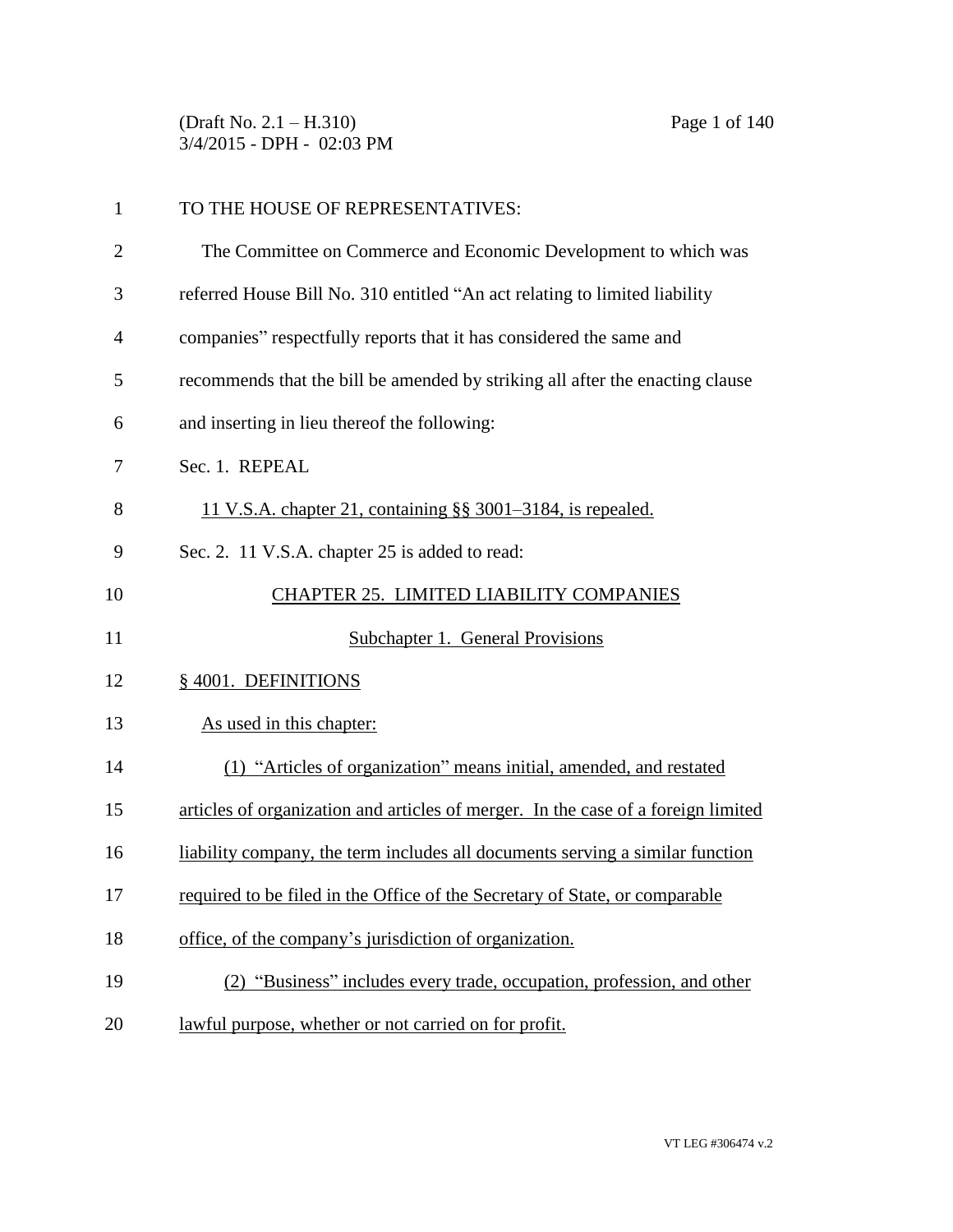(Draft No. 2.1 – H.310) Page 2 of 140 3/4/2015 - DPH - 02:03 PM

| $\mathbf{1}$   | (3) "Debtor in bankruptcy" means a person who is the subject of an               |
|----------------|----------------------------------------------------------------------------------|
| $\overline{2}$ | order for relief under Title 11 of the United States Code or a comparable order  |
| 3              | under a successor statute of general application or a comparable order under     |
| $\overline{4}$ | federal, state, or foreign law governing insolvency.                             |
| 5              | (4) "Delivery" means transmission by surface mail or by a method of              |
| 6              | electronic transmission the Secretary of State may prescribe.                    |
| 7              | (5) "Designated office" means the office of a limited liability company          |
| 8              | designated pursuant to section 4007 of this title or the principal office of a   |
| 9              | foreign limited liability company.                                               |
| 10             | (6) "Dissolution" means an event under section 4101 of this title which          |
| 11             | requires a limited liability company to wind up its affairs and to terminate its |
| 12             | existence as a legal entity.                                                     |
| 13             | (7) "Dissociation" means a complete termination of a member's                    |
| 14             | continued membership in a limited liability company for any reason.              |
| 15             | (8) "Distribution" means a transfer of money or property from a limited          |
| 16             | liability company to a member in the member's capacity as a member or to a       |
| 17             | transferee of the member's distributional interest.                              |
| 18             | (9) "Distributional interest" means the right of a member or transferee to       |
| 19             | receive a distribution from a limited liability company.                         |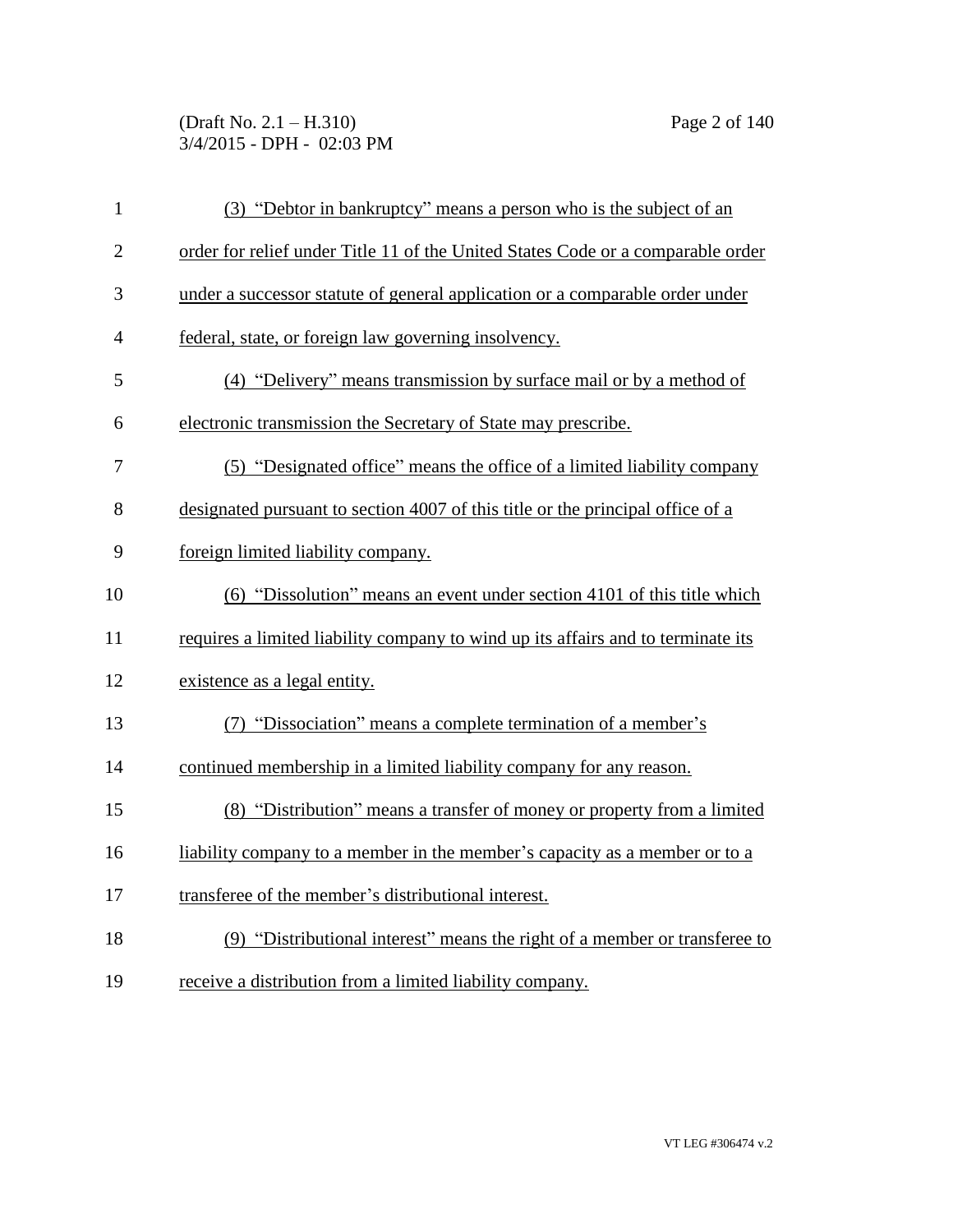(Draft No. 2.1 – H.310) Page 3 of 140 3/4/2015 - DPH - 02:03 PM

| $\mathbf{1}$   | (10) "Document" means information that is inscribed on a tangible               |
|----------------|---------------------------------------------------------------------------------|
| $\overline{2}$ | medium or that is stored in an electronic or other medium and is retrievable in |
| 3              | perceivable form.                                                               |
| $\overline{4}$ | (11) "Entity" means a person other than an individual.                          |
| 5              | (12) "Foreign limited liability company" means an unincorporated entity         |
| 6              | organized under laws, other than the laws of this State, which afford limited   |
| 7              | liability to its owners comparable to the liability under section 4042 of this  |
| 8              | title.                                                                          |
| 9              | (13) "Limited liability company" or "company," except in the phrase             |
| 10             | "foreign limited liability company," means an organization formed under this    |
| 11             | chapter or subject to this chapter following a merger, conversion, or           |
| 12             | domestication pursuant to subchapter 10 of this chapter.                        |
| 13             | (14) "L3C" or "low-profit limited liability company" means a limited            |
| 14             | liability company that elects to be a low-profit limited liability company      |
| 15             | pursuant to section 4161 of this title and meets the requirements of section    |
| 16             | 4162 of this title.                                                             |
| 17             | (15) "Meeting" means any structured communication conducted by                  |
| 18             | participants in person or through an electronic or telecommunications medium    |
| 19             | that permits simultaneous or sequentially structured communications.            |
| 20             | (16) "Operating agreement" means any form of description of                     |
| 21             | membership rights and obligations under section 4003 of this title, stored or   |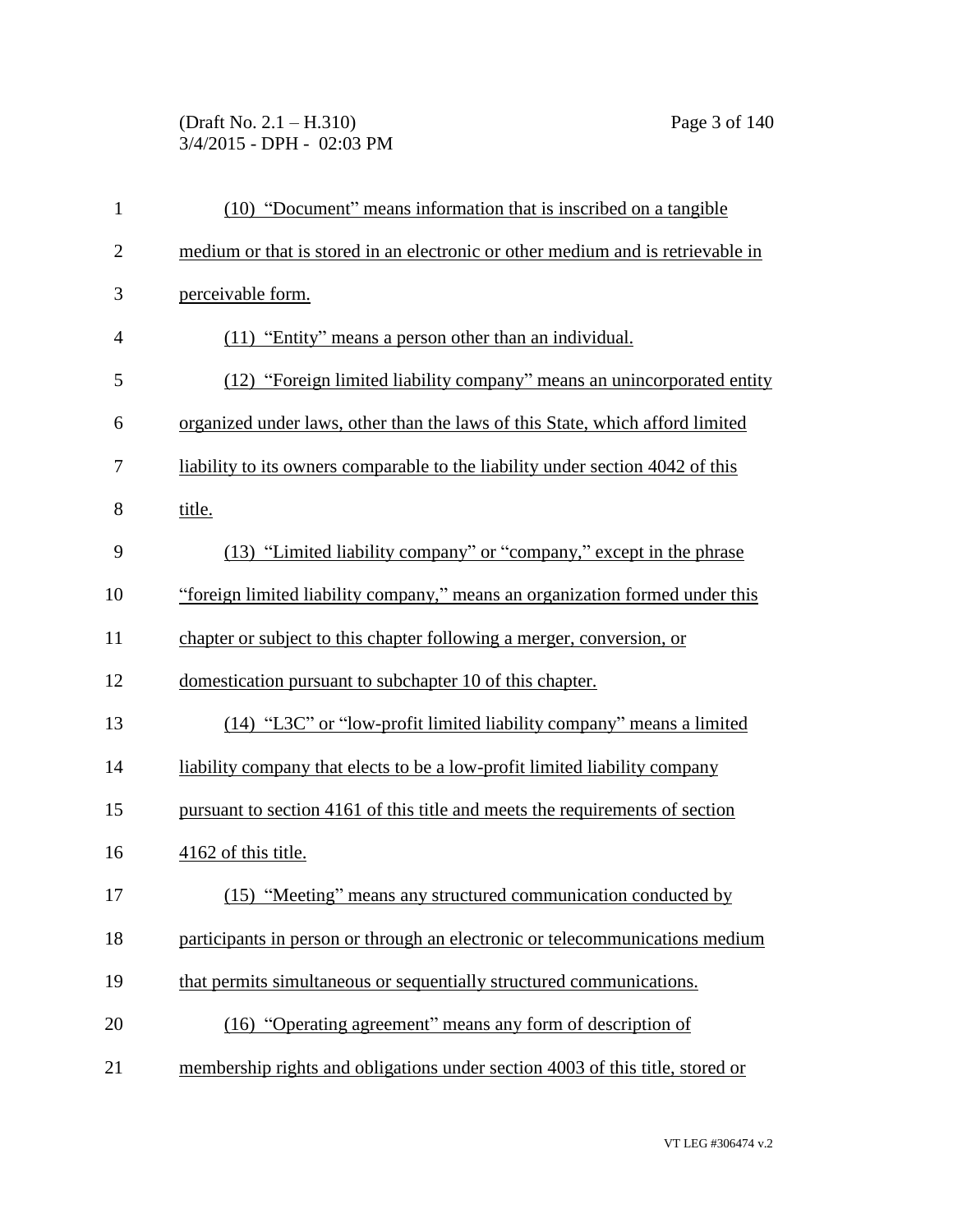(Draft No. 2.1 – H.310) Page 4 of 140 3/4/2015 - DPH - 02:03 PM

| $\mathbf{1}$   | depicted in any tangible or electronic medium, which is agreed to by the          |
|----------------|-----------------------------------------------------------------------------------|
| $\overline{2}$ | members, including amendments to the agreement.                                   |
| 3              | (17) "Record," used as a noun, means information that is inscribed on a           |
| $\overline{4}$ | tangible medium or that is stored in an electronic or other medium and is         |
| 5              | retrievable in perceivable form.                                                  |
| 6              | (18) "Sign" means, with the present intent to authenticate or adopt a             |
| 7              | record:                                                                           |
| 8              | (A) to execute or adopt a tangible symbol; or                                     |
| 9              | (B) to attach or to logically associate with the record an electronic             |
| 10             | symbol, sound, or process.                                                        |
| 11             | (19) "State" means a state of the United States, the District of Columbia,        |
| 12             | the Commonwealth of Puerto Rico, or any territory or insular possession           |
| 13             | subject to the jurisdiction of the United States.                                 |
| 14             | (20) "Transfer" includes an assignment, a conveyance, a sale, a lease, an         |
| 15             | encumbrance, including a mortgage or security interest, a gift, and a transfer by |
| 16             | operation of law.                                                                 |
| 17             | (21) "Writing" means a written communication, including a letter, fax,            |
| 18             | e-mail, or other electronic format that may be prescribed by the Secretary of     |
| 19             | State.                                                                            |
| 20             | § 4002. KNOWLEDGE AND NOTICE                                                      |
| 21             | (a) A person knows a fact if the person has actual knowledge of it.               |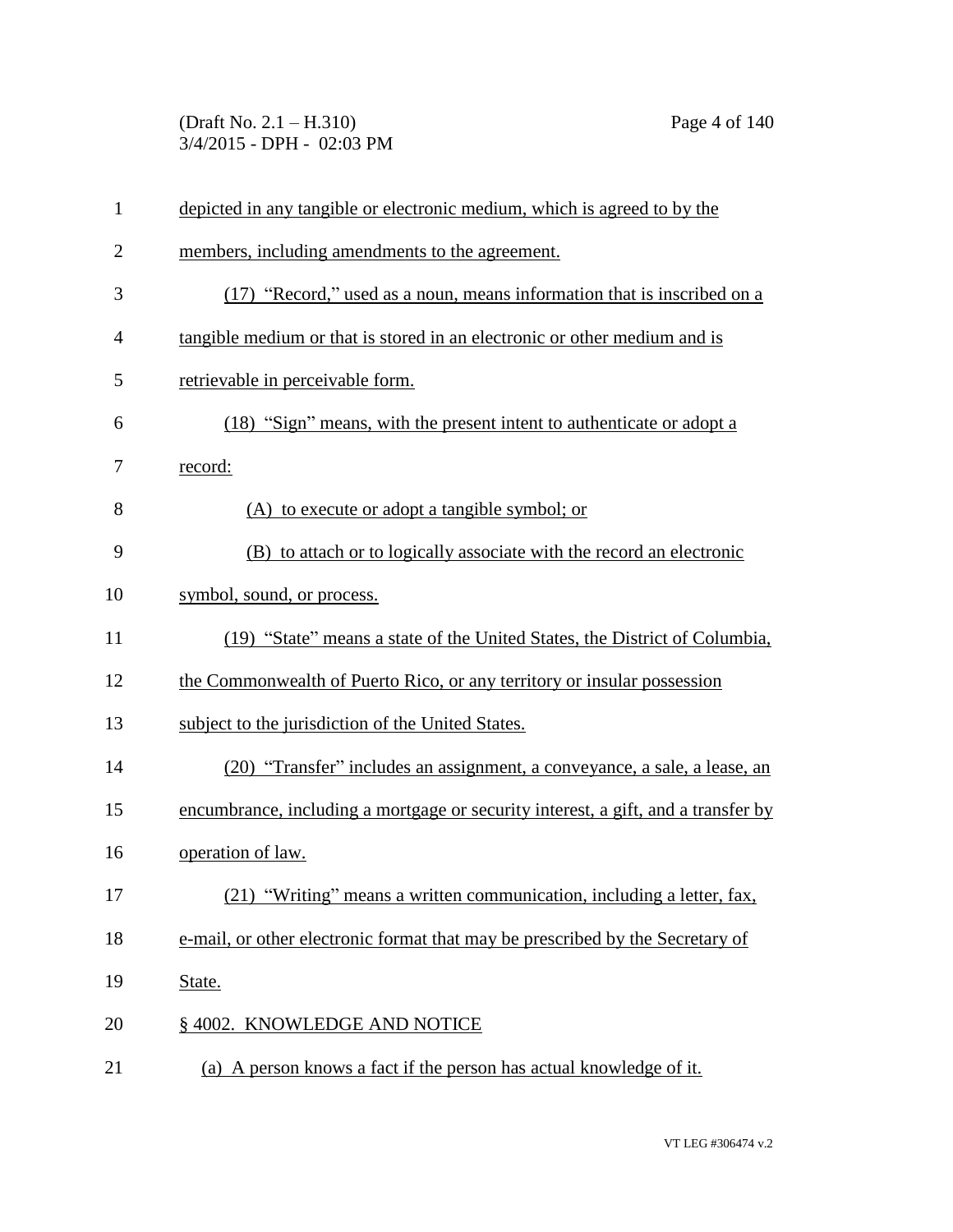(Draft No. 2.1 – H.310) Page 5 of 140 3/4/2015 - DPH - 02:03 PM

| $\mathbf{1}$   | (b) A person has notice of a fact if the person:                              |
|----------------|-------------------------------------------------------------------------------|
| $\overline{2}$ | (1) has received a notification of the fact;                                  |
| 3              | (2) has reason to know of the fact from all of the facts known to the         |
| 4              | person at the time in question; or                                            |
| 5              | (3) is deemed to have notice of the fact under subsection (d) of this         |
| 6              | section.                                                                      |
| 7              | (c) A person notifies or gives a notification of a fact to another by taking  |
| 8              | steps reasonably required to inform the other person in the ordinary course,  |
| 9              | whether or not they cause the other person to know the fact.                  |
| 10             | (d) In the case of a limited liability company's dissolution, termination, or |
| 11             | merger or conversion, a person who is not a member of the company is deemed   |
| 12             | to have notice as follows:                                                    |
| 13             | (1) for a dissolution, 90 days after a statement of dissolution under         |
| 14             | section 4103 of this title becomes effective;                                 |
| 15             | (2) for a termination, 90 days after the articles of termination under        |
| 16             | section 4105 of this title become effective; and                              |
| 17             | (3) for a merger or conversion, upon the effective date of articles of        |
| 18             | merger or a statement of conversion filed with the Secretary of State.        |
| 19             | (e) A person receives a notification when the notification:                   |
| 20             | (1) comes to the person's attention; or                                       |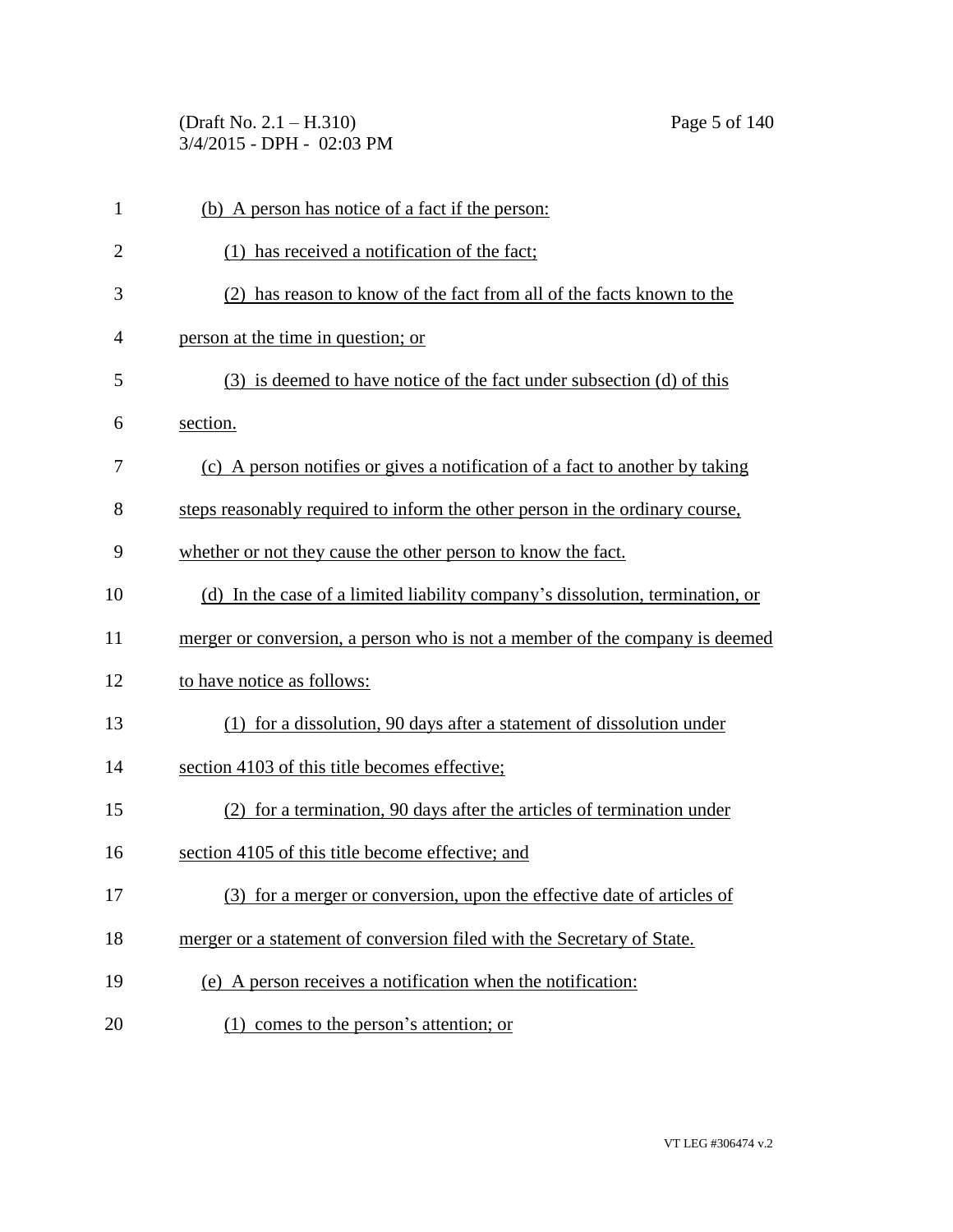(Draft No. 2.1 – H.310) Page 6 of 140 3/4/2015 - DPH - 02:03 PM

| $\mathbf{1}$ | (2) is delivered at the person's place of business or at any other place        |
|--------------|---------------------------------------------------------------------------------|
| $\mathbf{2}$ | held out by the person as a place for receiving communications.                 |
| 3            | (f) A member's knowledge, notice, or receipt of a notification of a fact in     |
| 4            | the member's capacity as a member does not impute knowledge, notice, or         |
| 5            | receipt of notification of the fact to the limited liability company.           |
| 6            | § 4003. EFFECT OF OPERATING AGREEMENT; NONWAIVABLE                              |
| 7            | <b>PROVISIONS</b>                                                               |
| 8            | (a) Except as otherwise provided in subsection (b) of this section, an          |
| 9            | operating agreement regulates the affairs of the company and the conduct of its |
| 10           | business and governs relations among the members, among the managers, and       |
| 11           | among the members, managers, and the limited liability company. To the          |
| 12           | extent the operating agreement does not otherwise provide, this chapter         |
| 13           | regulates the affairs of the company, the conduct of its business, and governs  |
| 14           | relations among the members, among the managers, and among members,             |
| 15           | managers, and the limited liability company.                                    |
| 16           | (b) An operating agreement may not:                                             |
| 17           | (1) vary a limited liability company's capacity under subsection $4011(e)$      |
| 18           | of this title to sue and be sued in its own name;                               |
| 19           | (2) except as provided in subchapter 8 of this chapter, vary the law            |
| 20           | applicable under subsection $4011(g)$ of this title;                            |
| 21           | (3) vary the power of the court under section 4040 of this title;               |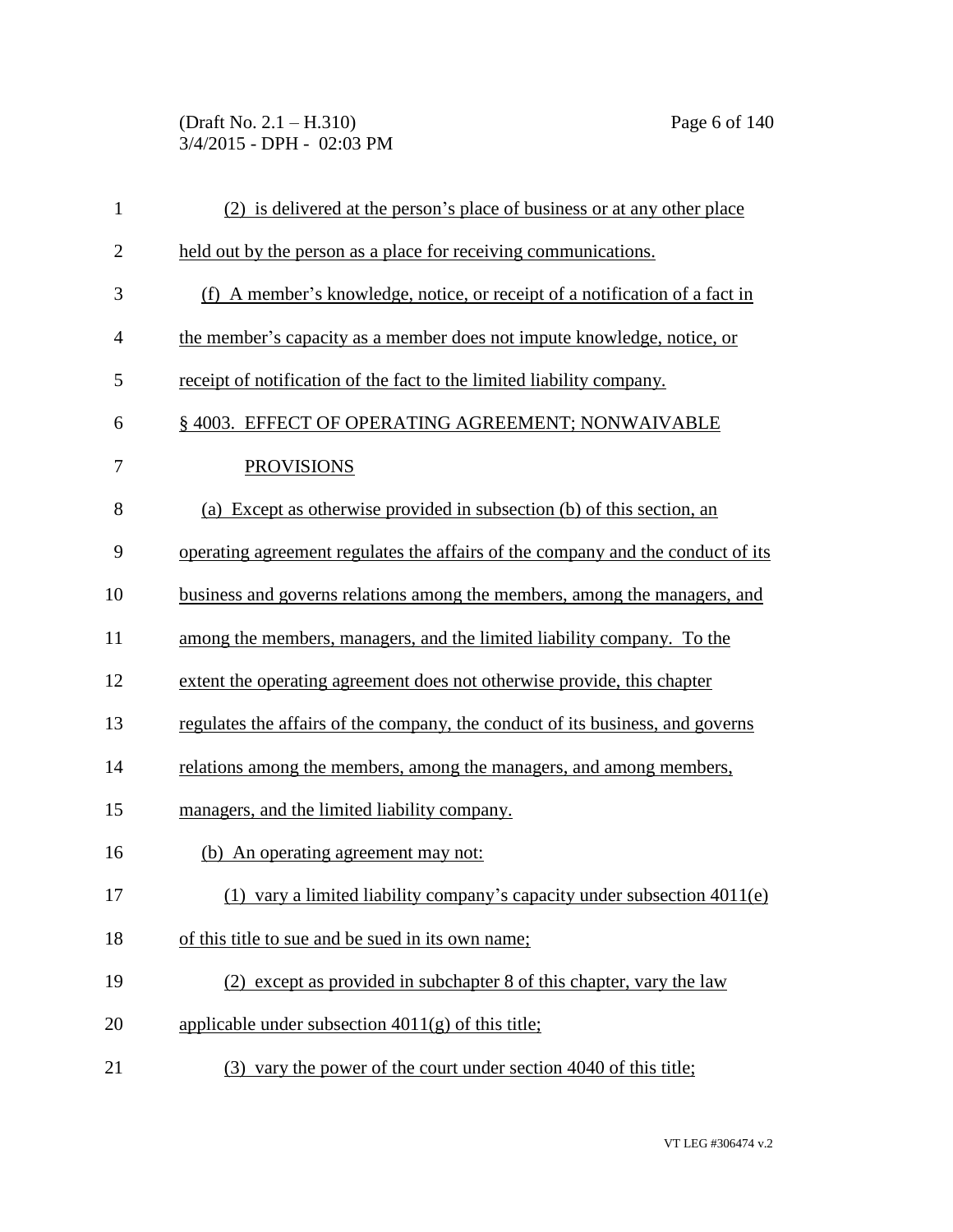(Draft No. 2.1 – H.310) Page 7 of 140 3/4/2015 - DPH - 02:03 PM

| $\mathbf{1}$   | (4) subject to subsections (c) through (f) of this section, eliminate or       |
|----------------|--------------------------------------------------------------------------------|
| $\overline{2}$ | restrict the duty of loyalty, the duty of care, or any other fiduciary duty;   |
| 3              | (5) subject to subsections (c) through (f) of this section, eliminate or       |
| 4              | restrict the contractual obligation of good faith and fair dealing under       |
| 5              | subsection 4059(d) of this title;                                              |
| 6              | unreasonably restrict the duties and rights with respect to books,<br>(6)      |
| 7              | records, and other information stated in section 4058 of this title, but the   |
| 8              | operating agreement may impose reasonable restrictions on the availability and |
| 9              | use of information obtained under that section and may define appropriate      |
| 10             | remedies, including liquidated damages, or a breach of any reasonable          |
| 11             | restriction on use;                                                            |
| 12             | (7) vary the power of a court to decree dissolution in the circumstances       |
| 13             | specified in subdivision $4101(4)$ of this title;                              |
| 14             | (8) vary the requirement to wind up a limited liability company's              |
| 15             | business as specified in section 4102 of this title;                           |
| 16             | (9) unreasonably restrict the right of a member to maintain an action          |
| 17             | under subchapter 9 of this chapter;                                            |
| 18             | (10) restrict the right to approve a merger, conversion, or domestication      |
| 19             | under section 4152 of this title to a member that will have personal liability |
| 20             | with respect to a surviving, converted, or domesticated organization; or       |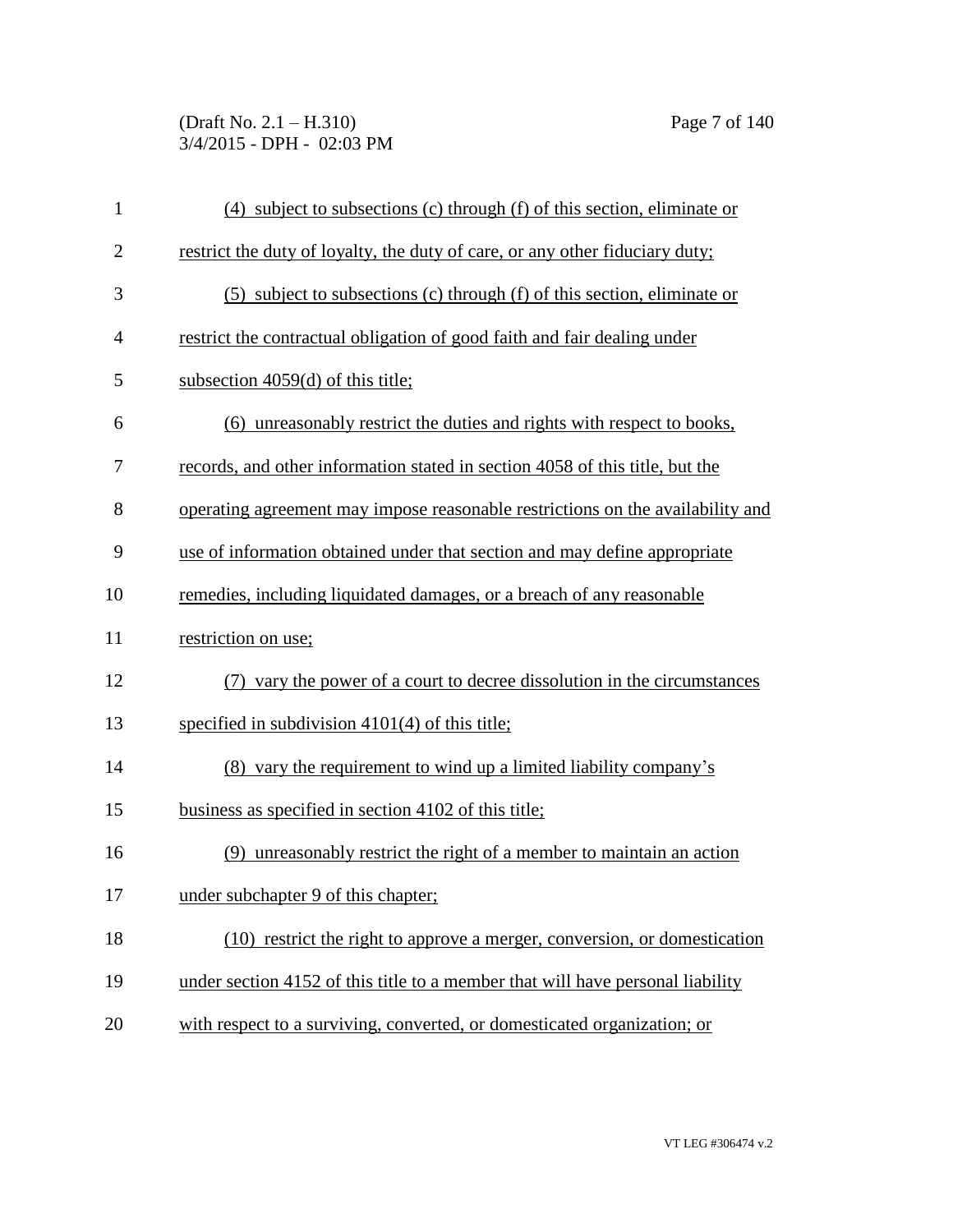(Draft No. 2.1 – H.310) Page 8 of 140 3/4/2015 - DPH - 02:03 PM

| $\mathbf{1}$   | (11) restrict the rights under this title of a person other than a member,            |
|----------------|---------------------------------------------------------------------------------------|
| $\overline{2}$ | manager, or transferee of any interest in a limited liability company.                |
| 3              | (c) Unless unreasonable, the operating agreement may:                                 |
| $\overline{4}$ | $(1)$ restrict the duty:                                                              |
| 5              | (A) as required in subdivision $4059(b)(1)$ and subsection $4059(h)$ of               |
| 6              | this title, to account to the limited liability company and to hold as trustee for it |
| 7              | any property, profit, or benefit derived by the member in the conduct or              |
| 8              | winding up of the company's business, from a use by the member of the                 |
| 9              | company's property, or from the appropriation of a limited liability company          |
| 10             | opportunity;                                                                          |
| 11             | (B) as required in subdivision $4059(b)(3)$ and subsection $4059(h)$ of               |
| 12             | this title, to refrain from dealing with the company in the conduct or winding        |
| 13             | up of the company's business as or on behalf of a party having an interest            |
| 14             | adverse to the company; and                                                           |
| 15             | as required in subdivision $4059(b)(3)$ and subsection $4059(h)$ of<br>(C)            |
| 16             | this title, to refrain from competing with the company in the conduct of the          |
| 17             | company's business before the dissolution of the company;                             |
| 18             | (2) identify the specific types or categories of activities that do not               |
| 19             | violate the duty of loyalty;                                                          |
| 20             | (3) alter the duty of care, except to authorize intentional misconduct or             |
| 21             | knowing violation of law;                                                             |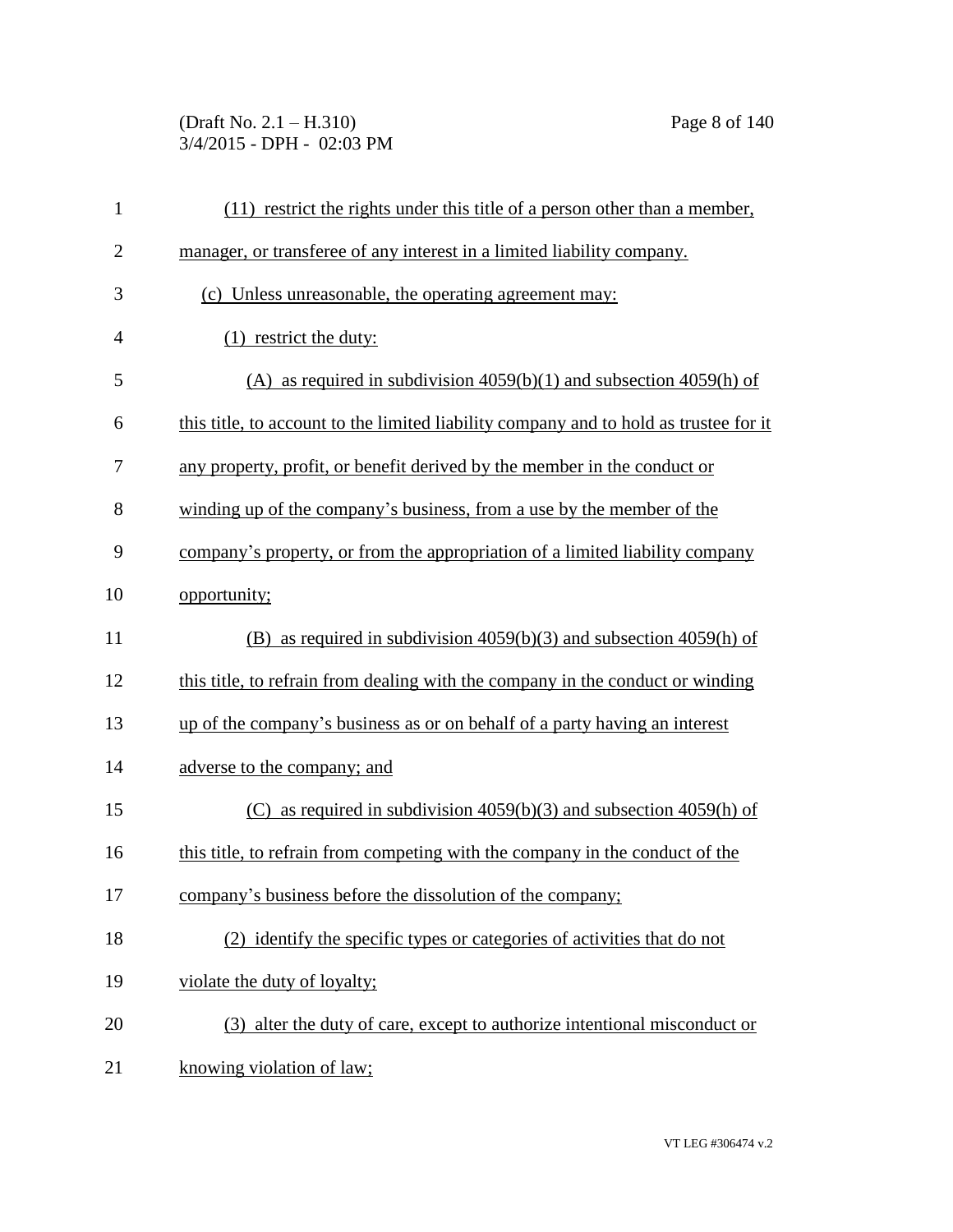(Draft No. 2.1 – H.310) Page 9 of 140 3/4/2015 - DPH - 02:03 PM

| $\mathbf{1}$   | (4) alter any other fiduciary duty, including eliminating particular           |
|----------------|--------------------------------------------------------------------------------|
| $\overline{2}$ | aspects of that duty; and                                                      |
| 3              | (5) prescribe the standards by which to measure the performance of the         |
| 4              | contractual obligation of good faith and fair dealing under subsection 4059(d) |
| 5              | of this title.                                                                 |
| 6              | (d) The operating agreement may specify the method by which a specific         |
| 7              | act or transaction that would otherwise violate the duty of loyalty may be     |
| 8              | authorized or ratified by one or more disinterested and independent persons    |
| 9              | after full disclosure of all material facts.                                   |
| 10             | (e) To the extent the operating agreement of a member-managed limited          |
| 11             | liability company expressly relieves a member of a responsibility that the     |
| 12             | member would otherwise have under this chapter and imposes the                 |
| 13             | responsibility on one or more other members, the operating agreement may, to   |
| 14             | the benefit of the member that the operating agreement relieves of the         |
| 15             | responsibility, also eliminate or limit any fiduciary duty that would have     |
| 16             | pertained to the responsibility.                                               |
| 17             | (f) The operating agreement may alter or eliminate the indemnification for     |
| 18             | a member or manager provided by section 4060 of this title and may eliminate   |
| 19             | or limit a member or manager's liability to the limited liability company and  |
| 20             | members for money damages, except for:                                         |
| 21             | breach of the duty of loyalty;                                                 |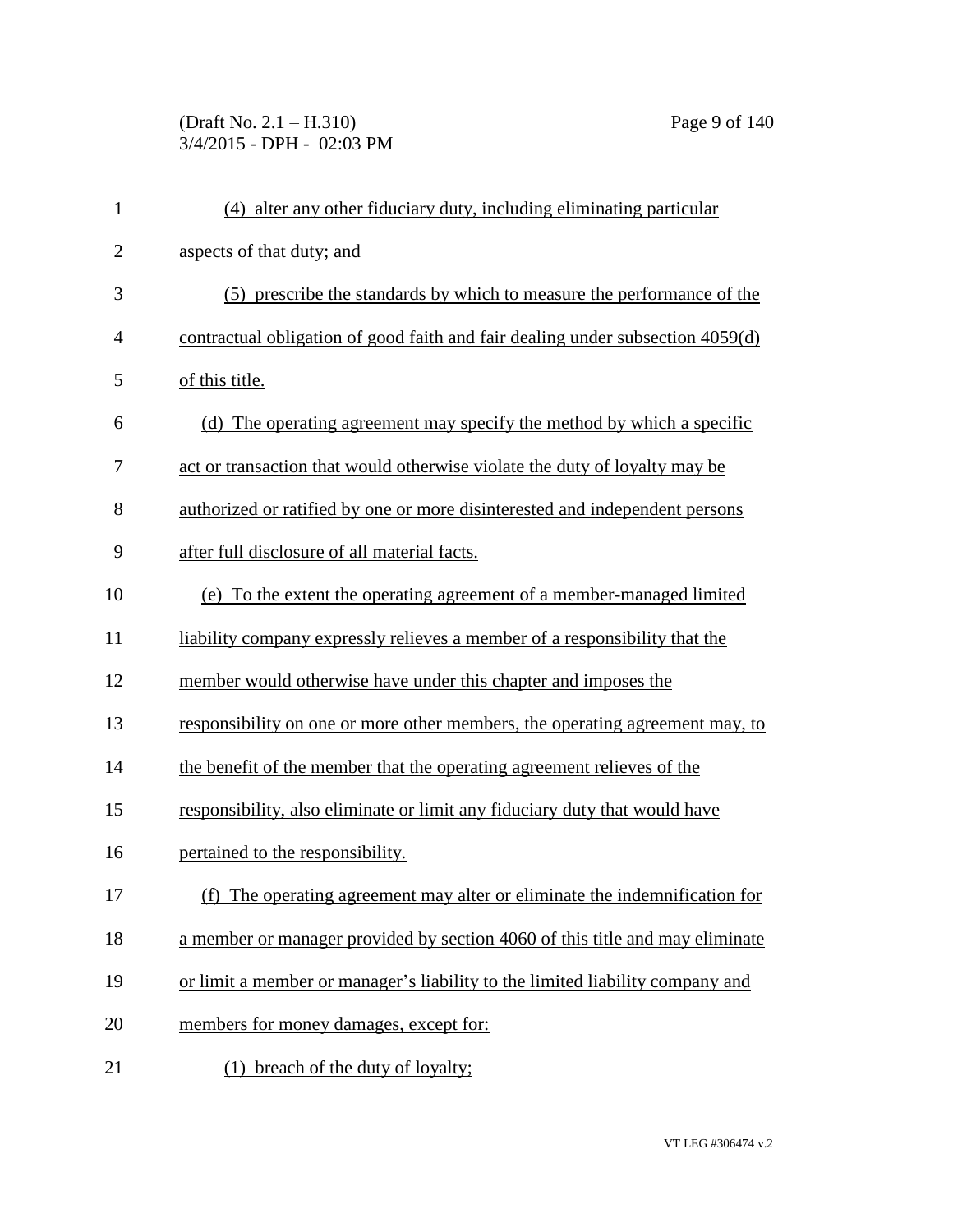(Draft No. 2.1 – H.310) Page 10 of 140 3/4/2015 - DPH - 02:03 PM

| $\mathbf{1}$   | (2) a financial benefit received by the member or manager to which the         |
|----------------|--------------------------------------------------------------------------------|
| $\overline{2}$ | member or manager is not entitled;                                             |
| 3              | $(3)$ a breach of a duty under subsection 4059(d) of this title;               |
| 4              | (4) intentional infliction of harm on the company or a member; or              |
| 5              | (5) an intentional violation of criminal law.                                  |
| 6              | $(g)(1)$ The court shall decide any claim under subsection (c) of this section |
| 7              | that a term of an operating agreement is manifestly unreasonable.              |
| 8              | $(2)$ The court:                                                               |
| 9              | (A) shall make its determination as of the time the challenged term            |
| 10             | became part of the operating agreement and by considering only circumstances   |
| 11             | existing at that time; and                                                     |
| 12             | (B) may invalidate the term only if, in light of the purposes and              |
| 13             | activities of the limited liability company, it is readily apparent that:      |
| 14             | (i) the objective of the term is unreasonable; or                              |
| 15             | (ii) the term is an unreasonable means to achieve the provision's              |
| 16             | objective.                                                                     |
| 17             | (h) A limited liability company is bound by and may enforce the operating      |
| 18             | agreement, whether or not the company has itself manifested assent to the      |
| 19             | operating agreement.                                                           |
| 20             | (i) A person that becomes a member of a limited liability company is           |
| 21             | deemed to assent to the operating agreement.                                   |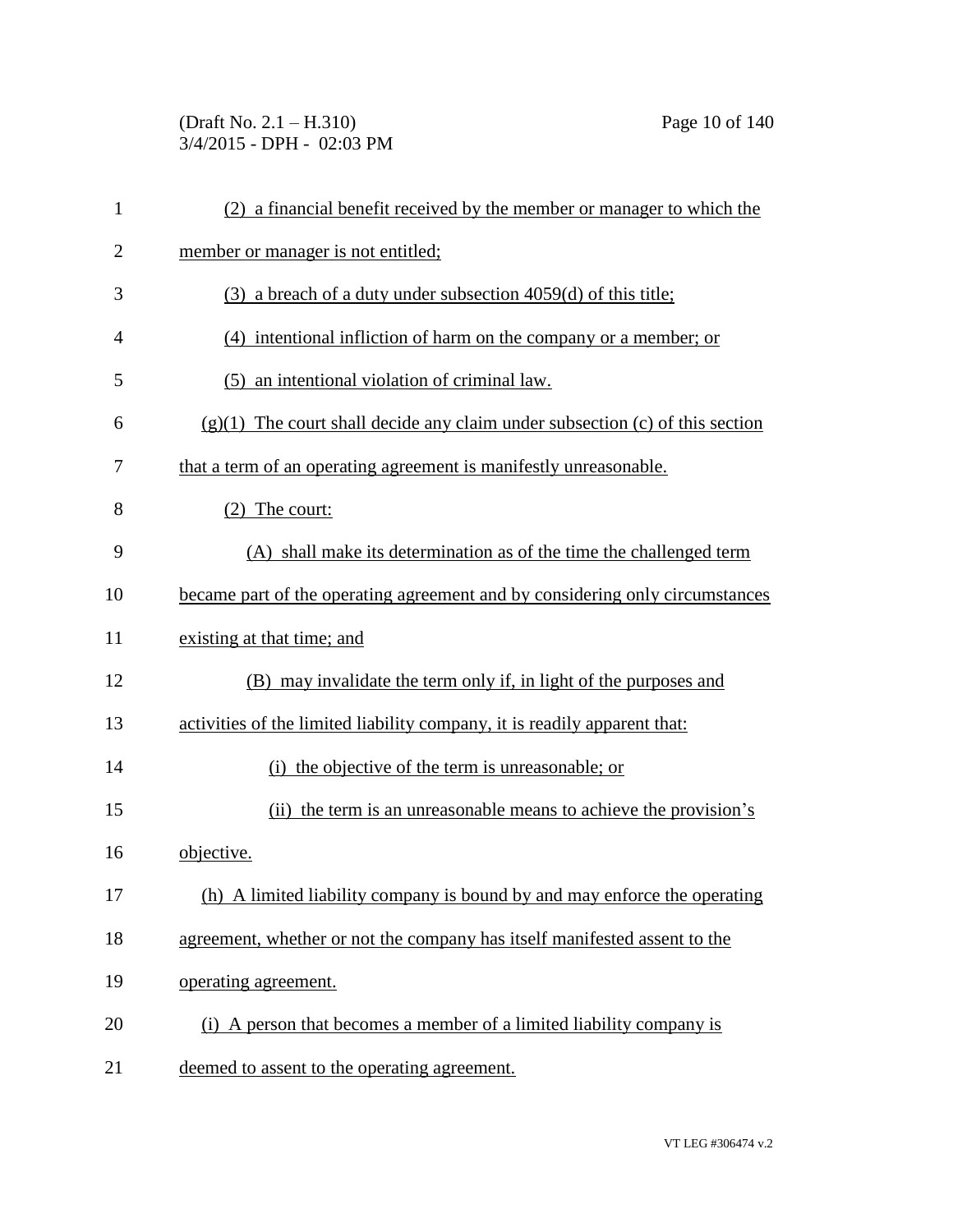(Draft No. 2.1 – H.310) Page 11 of 140 3/4/2015 - DPH - 02:03 PM

| $\mathbf{1}$   | $(i)(1)$ Two or more persons intending to become the initial members of a        |
|----------------|----------------------------------------------------------------------------------|
| $\overline{2}$ | limited liability company may make an agreement providing that upon the          |
| 3              | formation of the company the agreement will become the operating agreement.      |
| $\overline{4}$ | (2) One person intending to become the initial member of a limited               |
| 5              | liability company may assent to terms providing that upon the formation of the   |
| 6              | company the terms will become the operating agreement.                           |
| 7              | $(k)(1)$ An operating agreement may specify that its amendment requires the      |
| 8              | approval of a person that is not a party to the operating agreement or the       |
| 9              | satisfaction of a condition.                                                     |
| 10             | (2) An amendment is ineffective if its adoption does not include the             |
| 11             | required approval or satisfy the specified condition.                            |
| 12             | $(1)(1)$ The obligations of a limited liability company and its members to a     |
| 13             | person in the person's capacity as a transferee or dissociated member are        |
| 14             | governed by the operating agreement.                                             |
| 15             | (2) Subject only to any court order issued under subdivision 4074(b)(2)          |
| 16             | of this title, to effectuate a charging order, an amendment to the operating     |
| 17             | agreement made after a person becomes a transferee or dissociated member is      |
| 18             | effective with regard to any debt, obligation, or other liability of the limited |
| 19             | liability company or its members to the person in the person's capacity as a     |
| 20             | transferee or dissociated member.                                                |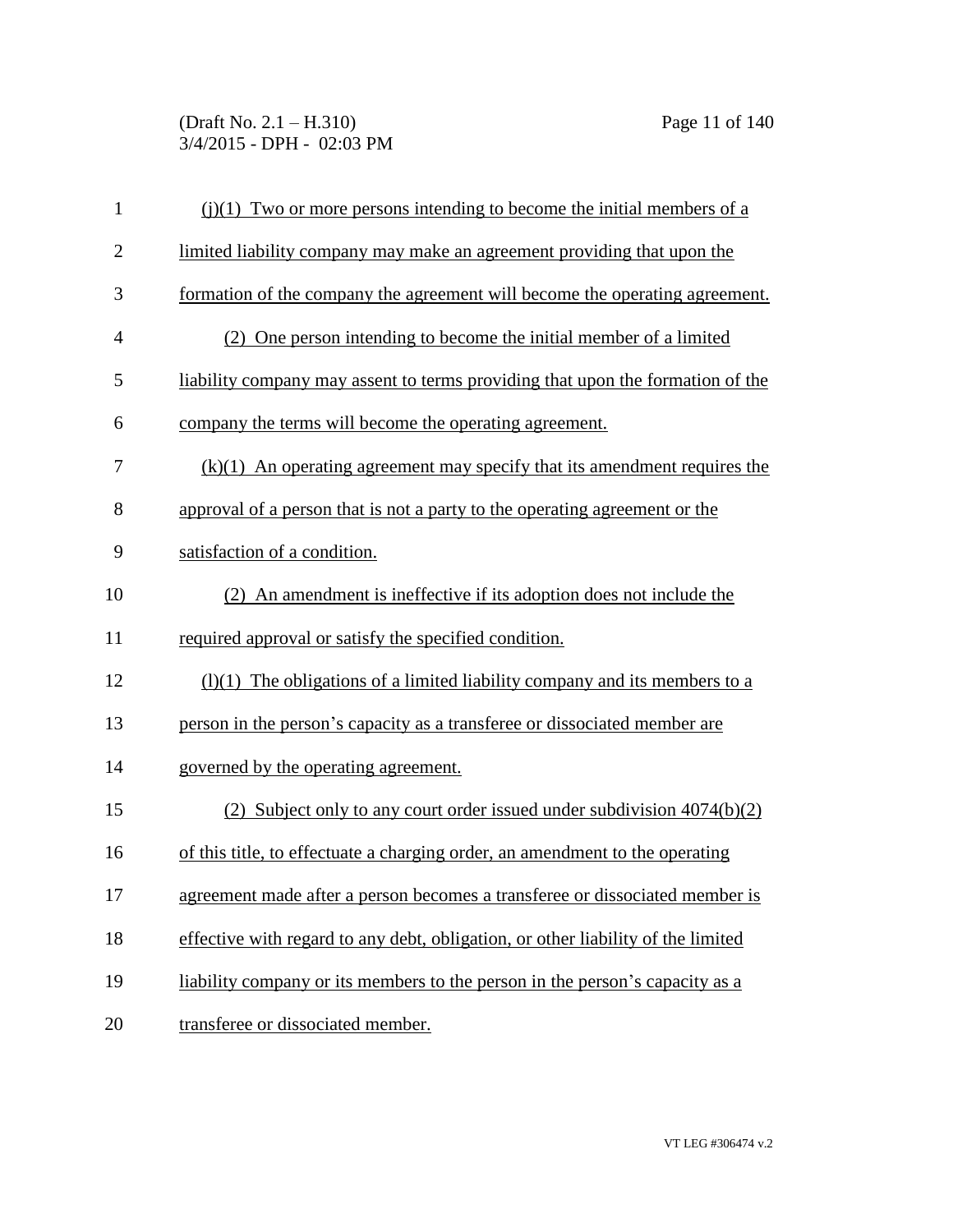(Draft No. 2.1 – H.310) Page 12 of 140 3/4/2015 - DPH - 02:03 PM

| $\mathbf{1}$   | (m) If a record that has been delivered by a limited liability company to the     |
|----------------|-----------------------------------------------------------------------------------|
| $\overline{2}$ | Secretary of State for filing and has become effective under this act contains a  |
| 3              | provision that would be ineffective under subsection 4003(b) of this title if     |
| $\overline{4}$ | contained in the operating agreement, the provision is likewise ineffective in    |
| 5              | the record.                                                                       |
| 6              | (n) Subject to subsection (c) of this section, if a record that has been          |
| 7              | delivered by a limited liability company to the Secretary of State for filing and |
| 8              | has become effective under this title conflicts with a provision of the operating |
| 9              | agreement:                                                                        |
| 10             | (1) the operating agreement prevails as to members, dissociated                   |
| 11             | members, transferees, and managers; and                                           |
| 12             | (2) the record prevails as to other persons to the extent they reasonably         |
| 13             | rely on the record.                                                               |
| 14             | § 4004. SUPPLEMENTAL PRINCIPLES OF LAW                                            |
| 15             | (a) Unless displaced by particular provisions of this chapter, the principles     |
| 16             | of law and equity supplement this chapter.                                        |
| 17             | (b) If an obligation to pay interest arises under this chapter and the rate is    |
| 18             | not specified, the rate shall be 12 percent per annum computed by the actuarial   |
| 19             | method.                                                                           |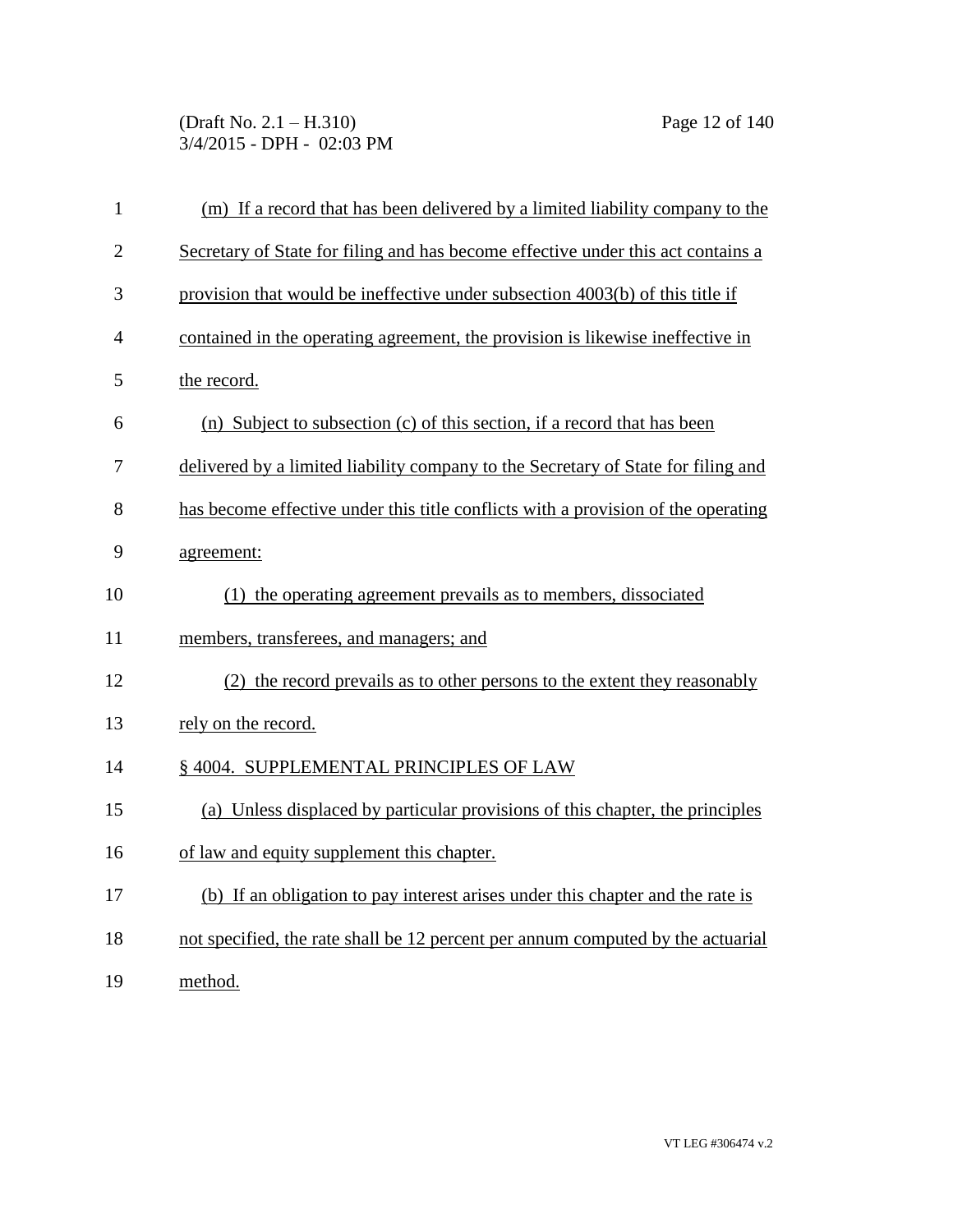(Draft No. 2.1 – H.310) Page 13 of 140 3/4/2015 - DPH - 02:03 PM

## 1 § 4005. NAME

| $\overline{2}$ | $(a)(1)$ Except for a low-profit limited liability company, the name of a            |
|----------------|--------------------------------------------------------------------------------------|
| 3              | limited liability company as set forth in its articles of organization shall contain |
| 4              | the words "limited liability company" or "limited company" or the                    |
| 5              | abbreviation "L.L.C.," "LLC," "L.C.," or "LC." The word "limited" may be             |
| 6              | abbreviated as "Ltd." and "company" may be abbreviated as "Co." in a limited         |
| 7              | liability company name.                                                              |
| 8              | (2) The name of a low-profit limited liability company shall contain the             |
| 9              | abbreviation L3C.                                                                    |
| 10             | (b) Unless authorized under subsection (c) of this section, the name of a            |
| 11             | limited liability company shall be distinguishable in the records of the             |
| 12             | Secretary of State from:                                                             |
| 13             | (1) the name of each person that is not an individual and that is                    |
| 14             | incorporated, organized, or authorized to transact business in this State; and       |
| 15             | (2) each name reserved under:                                                        |
| 16             | $(A)$ sections 1621a, 4006, and 3403 of this title;                                  |
| 17             | (B) 11A V.S.A. $\S$ 4.02;                                                            |
| 18             | (C) 11B V.S.A. § 4.02; and                                                           |
| 19             | (D) 11C V.S.A. § 112.                                                                |
| 20             | (c) A person may apply to the Secretary of State for authorization to use a          |
| 21             | name that does not comply with subsection (b) of this section. The Secretary         |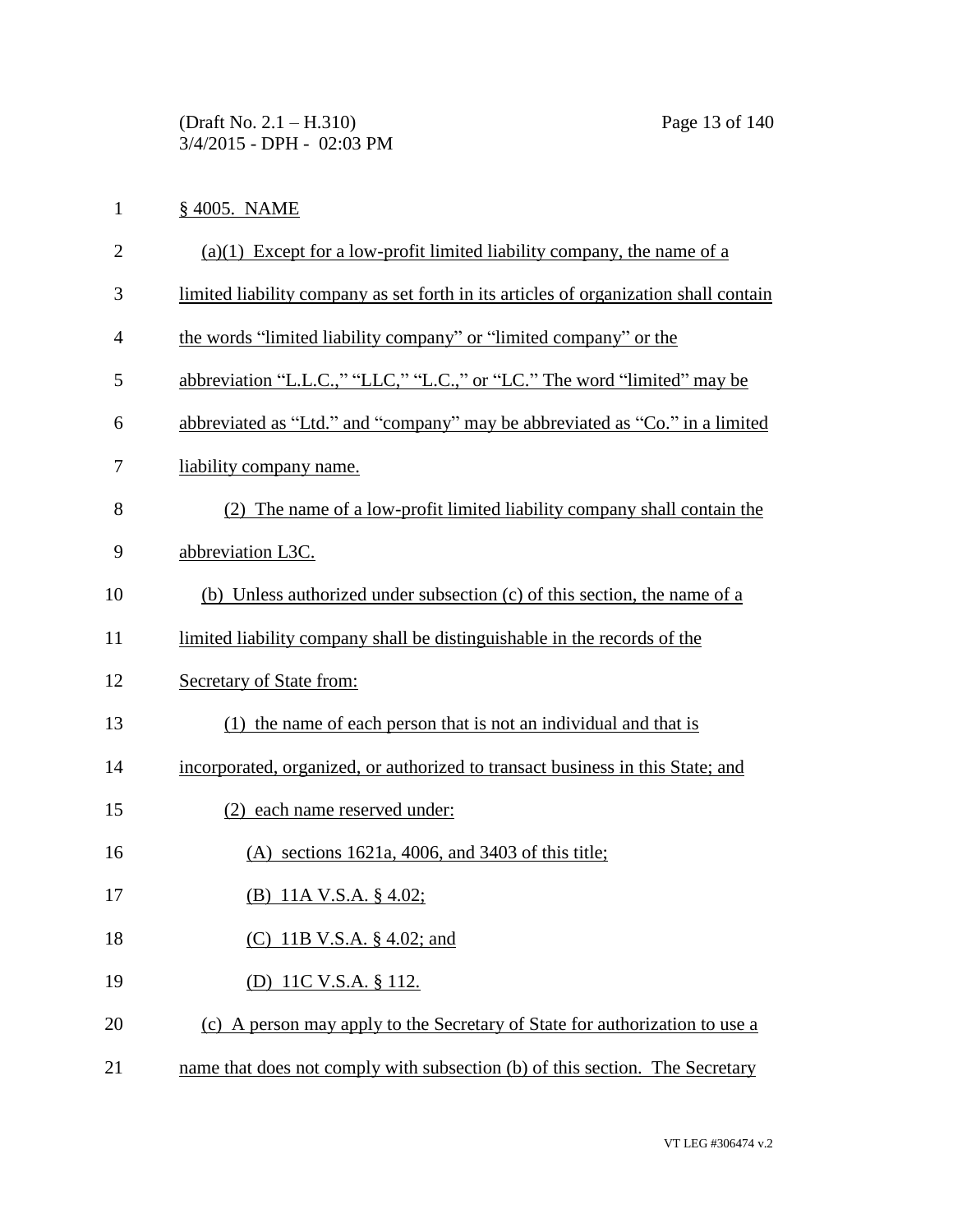| $\mathbf{1}$   | of State shall authorize use of the name applied for if, as to each noncomplying    |
|----------------|-------------------------------------------------------------------------------------|
| $\overline{c}$ | name:                                                                               |
| 3              | (1) the present user, registrant, or owner of the name consents to the              |
| 4              | applicant's use of the name in a signed record and submits an undertaking in a      |
| 5              | form satisfactory to the Secretary of State to change its name to a new name        |
| 6              | that complies with subsection (b) of this section; or                               |
| 7              | (2) the applicant delivers to the Secretary of State a certified copy of the        |
| 8              | final judgment of a court of competent jurisdiction establishing the applicant's    |
| 9              | right to use in this State the name applied for.                                    |
| 10             | (d) Subject to section 4116 of this title, this section applies to a foreign        |
| 11             | limited liability company transacting business in this State that has a certificate |
| 12             | of authority to transact business in this State or which has applied for a          |
| 13             | certificate of authority.                                                           |
| 14             | (e) A person intending to operate a postsecondary school, as defined in             |
| 15             | 16 V.S.A. §§ 176 and 176a, shall apply for a certificate of approval from the       |
| 16             | State Board of Education prior to registering a name under this section.            |
| 17             | § 4006. RESERVED NAME                                                               |
| 18             | $(a)(1)$ A person may reserve the exclusive use of the name of a limited            |
| 19             | liability company, including a fictitious or assumed name for a foreign limited     |
| 20             | liability company whose name is not available, by delivering an application to      |
| 21             | the Secretary of State for filing.                                                  |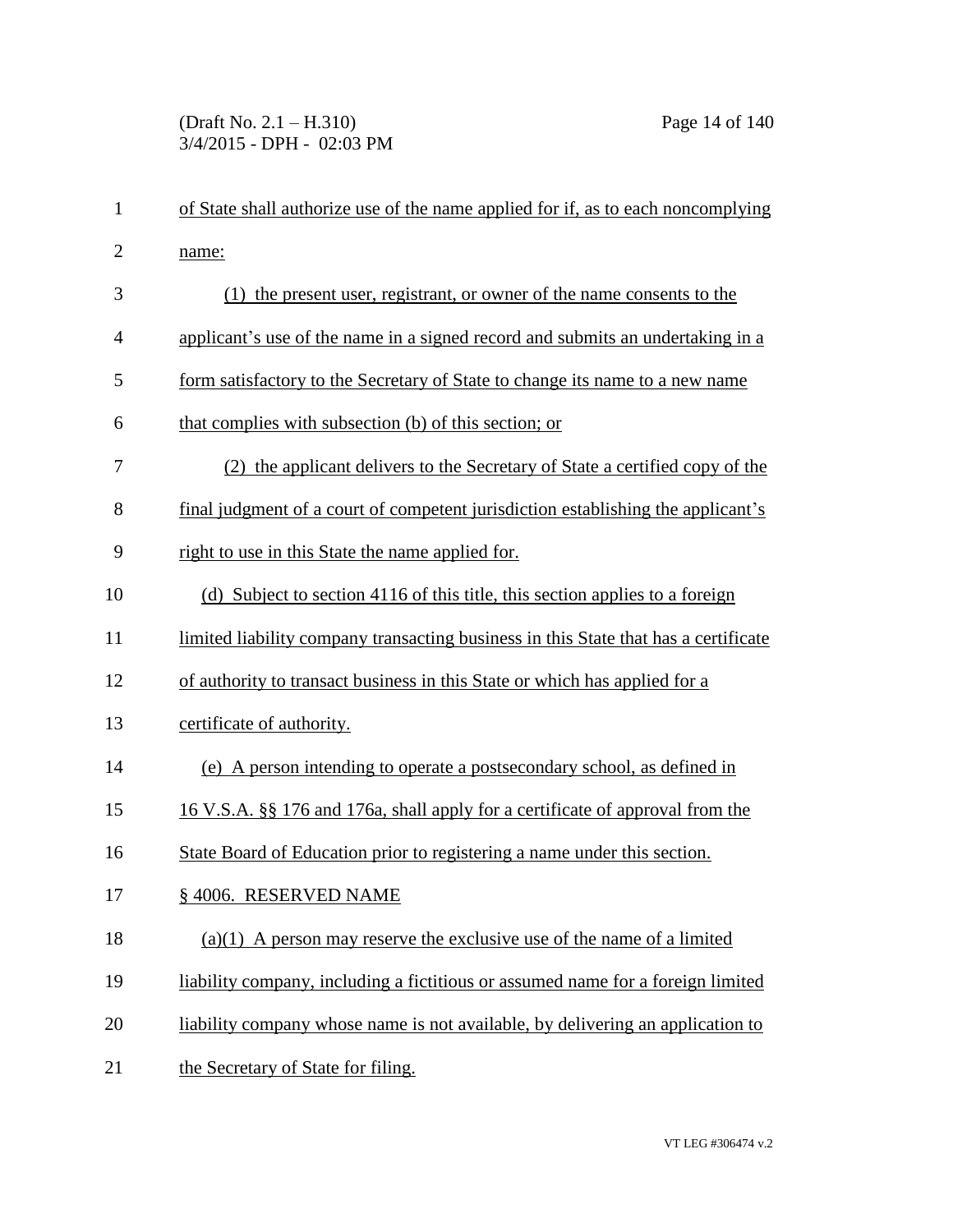(Draft No. 2.1 – H.310) Page 15 of 140 3/4/2015 - DPH - 02:03 PM

| $\mathbf{1}$   | (2) The application shall state the name and address of the applicant and        |
|----------------|----------------------------------------------------------------------------------|
| $\overline{2}$ | the name proposed to be reserved.                                                |
| 3              | (3) If the Secretary of State finds that the name applied for is available,      |
| 4              | the Secretary shall reserve that name for the applicant's exclusive use for a    |
| 5              | 120-day period.                                                                  |
| 6              | (b) The owner of a reserved limited liability company name may renew the         |
| 7              | reservation for successive periods of 120 days each by delivering a renewal      |
| 8              | application to the Secretary of State during the 45-day period preceding the     |
| 9              | date of expiration of the reservation.                                           |
| 10             | (c) The owner of a name reserved for a limited liability company may             |
| 11             | assign the reservation to another person by delivering to the Secretary of State |
| 12             | for filing a signed notice of the assignment that states the name and address of |
| 13             | the assignee.                                                                    |
| 14             | (d) The owner of a reserved limited liability company name may terminate         |
| 15             | the name reservation by delivering to the Secretary of State for filing a signed |
| 16             | notice of withdrawal of name reservation.                                        |
| 17             | § 4007. DESIGNATED OFFICE AND AGENT                                              |
| 18             | (a) A limited liability company and a foreign limited liability company          |
| 19             | authorized to do business in this State shall designate and continuously         |
| 20             | maintain:                                                                        |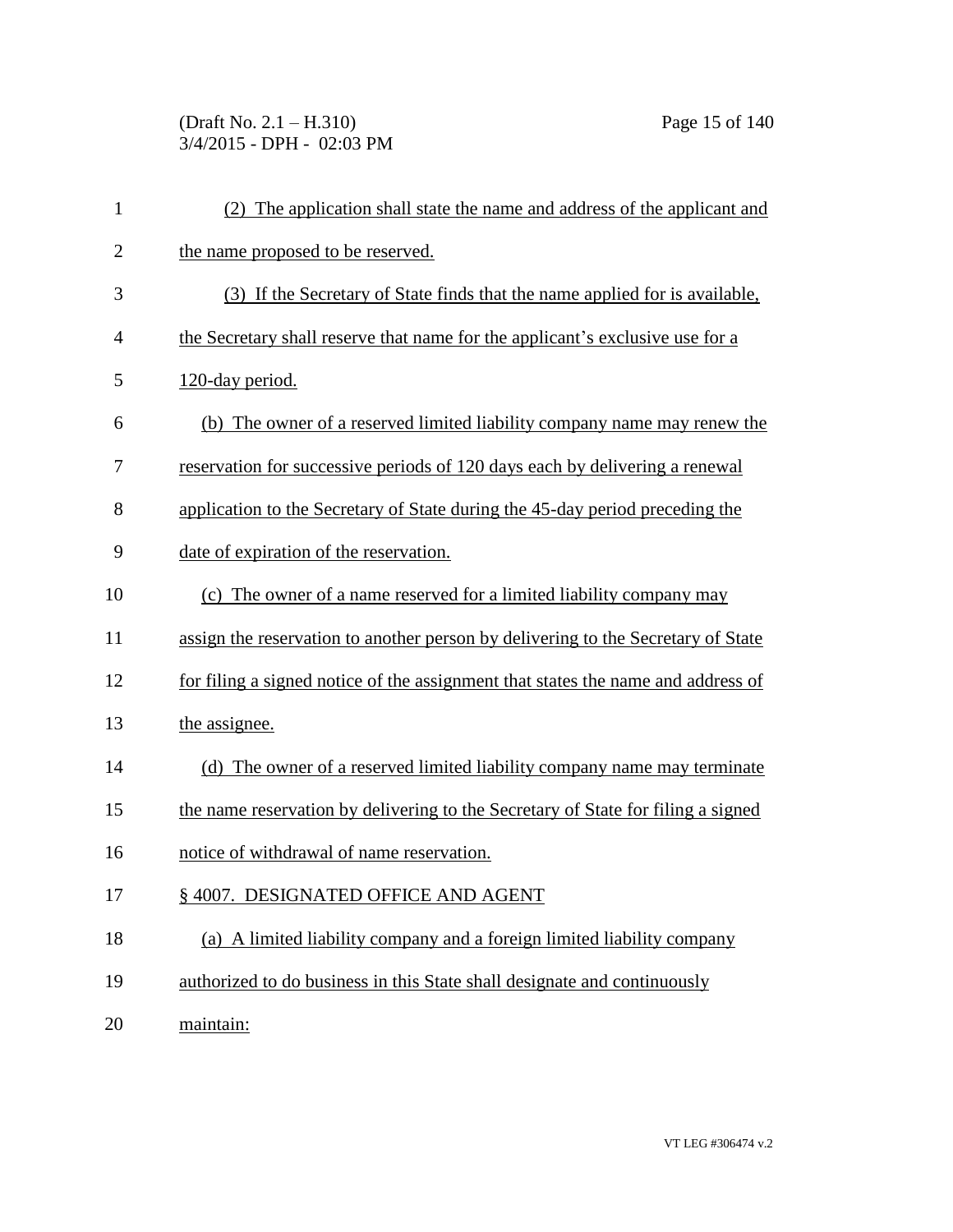(Draft No. 2.1 – H.310) Page 16 of 140 3/4/2015 - DPH - 02:03 PM

| $\mathbf 1$    | (1) a designated office for notification purposes, which may but                  |
|----------------|-----------------------------------------------------------------------------------|
| $\overline{2}$ | need not be a place of its business, and may but need not be located in this      |
| 3              | State; and                                                                        |
| $\overline{4}$ | (2) an agent and street address of the agent for service of process on the        |
| 5              | limited liability company in this State.                                          |
| 6              | (b) An agent for service of process shall be an individual resident of this       |
| 7              | State, a domestic corporation, another limited liability company, or a foreign    |
| 8              | corporation or foreign limited liability company authorized to do business in     |
| 9              | this State.                                                                       |
| 10             | §4008. CHANGE OF DESIGNATED OFFICE OR AGENT FOR                                   |
| 11             | <b>SERVICE OF PROCESS</b>                                                         |
| 12             | (a) A limited liability company or foreign limited liability company may          |
| 13             | change its designated office or agent for service of process by delivering to the |
| 14             | Secretary of State for filing a statement of change that sets forth:              |
| 15             | $(1)$ the name of the company;                                                    |
| 16             | (2) the street address, and the mailing address if different from the street      |
| 17             | address, of its current designated office;                                        |
| 18             | (3) if the current designated office is to be changed, the street address,        |
| 19             | and the mailing address if different from the street address, of the new          |
| 20             | designated office;                                                                |
| 21             | the name and address of its current agent for service of process; and<br>(4)      |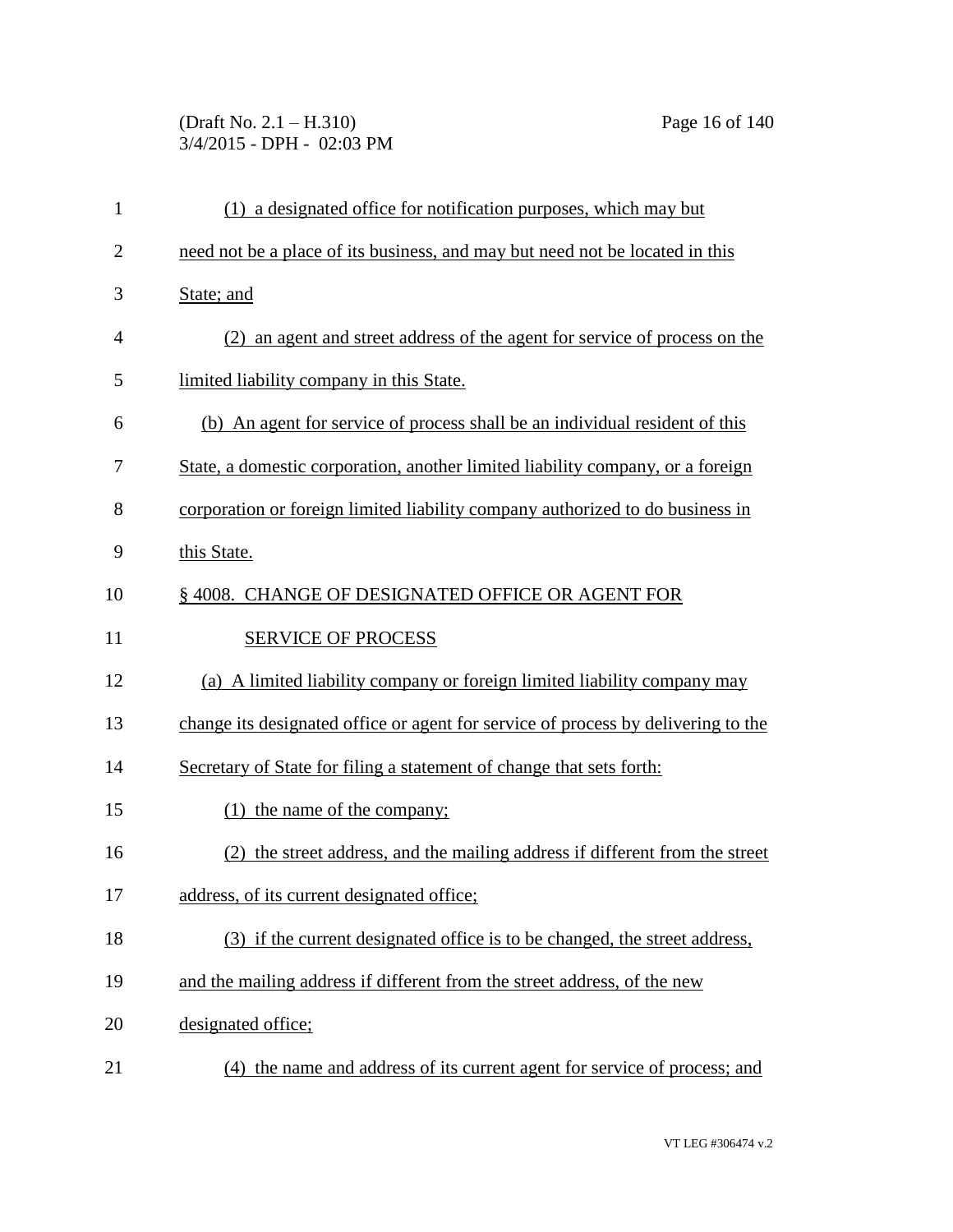(Draft No. 2.1 – H.310) Page 17 of 140 3/4/2015 - DPH - 02:03 PM

| $\mathbf{1}$   | (5) if the current agent for service of process is to be changed, the name       |
|----------------|----------------------------------------------------------------------------------|
| $\overline{2}$ | of the new agent for service of process and the new agent's written consent,     |
| 3              | either on the statement or attached to it, to the appointment.                   |
| $\overline{4}$ | (b) If an agent for service of process changes the street address of the         |
| 5              | agent's business office, the agent may change the street address of the          |
| 6              | designated office of any limited liability company or foreign limited liability  |
| 7              | company for which the agent is the agent for service of process by notifying     |
| 8              | the company in writing of the change and signing, either manually or in          |
| 9              | facsimile, and filing with the Secretary of State a statement that complies with |
| 10             | the requirements of subsection (a) of this section and recites that the company  |
|                |                                                                                  |
| 11             | has been notified of the change.                                                 |
| 12             | §4009. RESIGNATION OF AGENT FOR SERVICE OF PROCESS                               |
| 13             | (a) To resign as an agent for service of process of a limited liability          |
| 14             | company or foreign limited liability company, the agent shall deliver to the     |
| 15             | Secretary of State for filing a statement of resignation containing the company  |
| 16             | name and stating that the agent is resigning.                                    |
| 17             | (b) The Secretary of State shall file a statement of resignation delivered       |
| 18             | under subsection (a) of this section and mail or otherwise deliver a copy to the |
| 19             | designated office of the limited liability company.                              |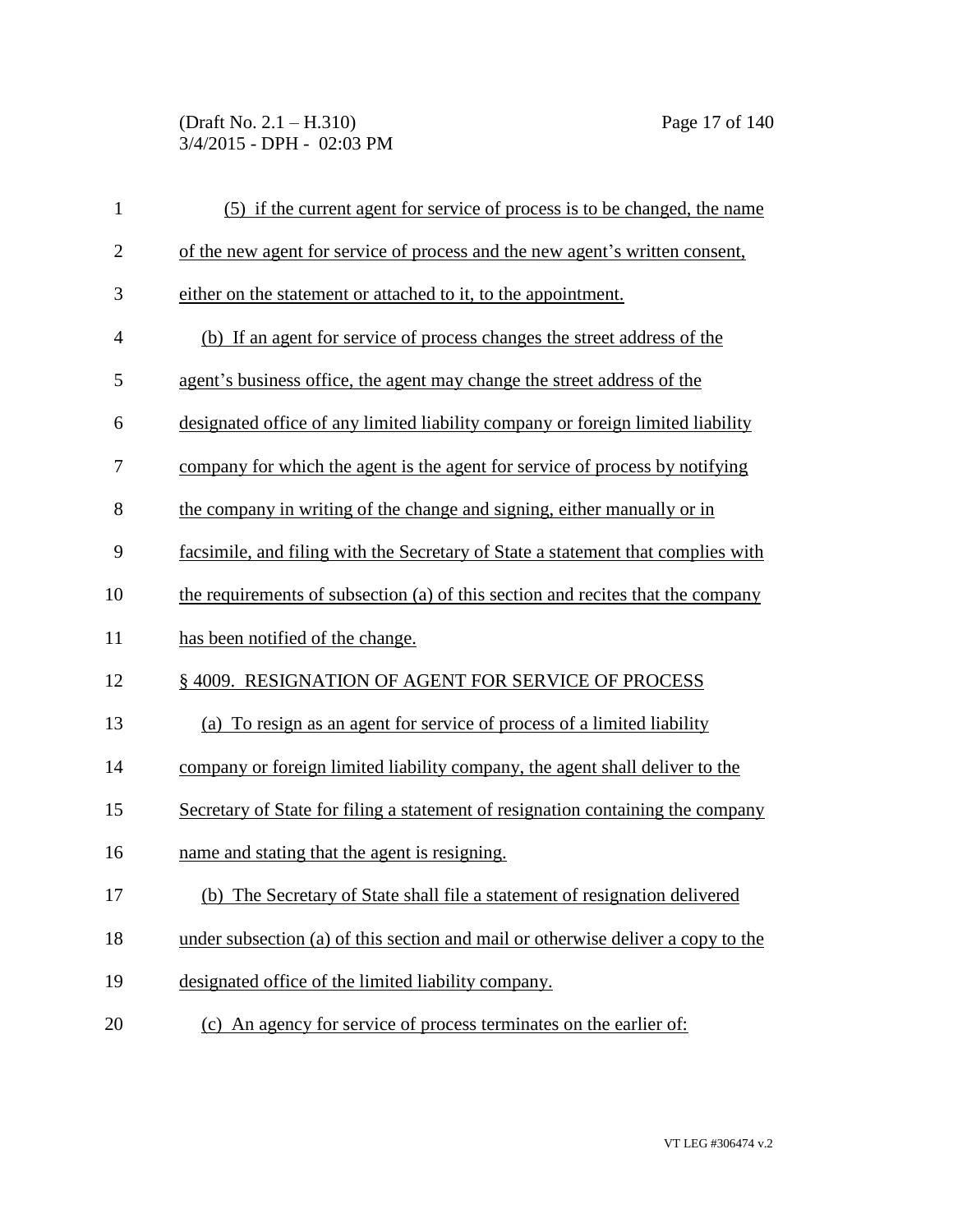(Draft No. 2.1 – H.310) Page 18 of 140 3/4/2015 - DPH - 02:03 PM

| $\mathbf{1}$   | (1) the 41st day after the Secretary of State files the statement of              |
|----------------|-----------------------------------------------------------------------------------|
| $\overline{2}$ | resignation; or                                                                   |
| 3              | (2) when a record designating a new agent for service of process is               |
| $\overline{4}$ | delivered to the Secretary of State for filing on behalf of the limited liability |
| 5              | company and becomes effective.                                                    |
| 6              | §4010. SERVICE OF PROCESS                                                         |
| 7              | (a) An agent for service of process appointed by a limited liability company      |
| 8              | or a foreign limited liability company is an agent of the company for service of  |
| 9              | any process, notice or demand required or permitted by law to be served upon      |
| 10             | the company.                                                                      |
| 11             | (b) If a limited liability company or foreign limited liability company fails     |
| 12             | to appoint or maintain an agent for service of process in this State or the agent |
| 13             | for service of process cannot with reasonable diligence be found at the agent's   |
| 14             | address, the Secretary of State is an agent of the company upon whom process,     |
| 15             | notice, or demand may be served.                                                  |
| 16             | (c) Service of any process, notice, or demand on the Secretary of State may       |
| 17             | be made by delivering to and leaving with the Secretary of State duplicate        |
| 18             | copies of the process, notice, or demand. If the process, notice, or demand is    |
| 19             | served on the Secretary of State, the Secretary of State shall forward one of the |
| 20             | copies by registered or certified mail, return receipt requested, to the company  |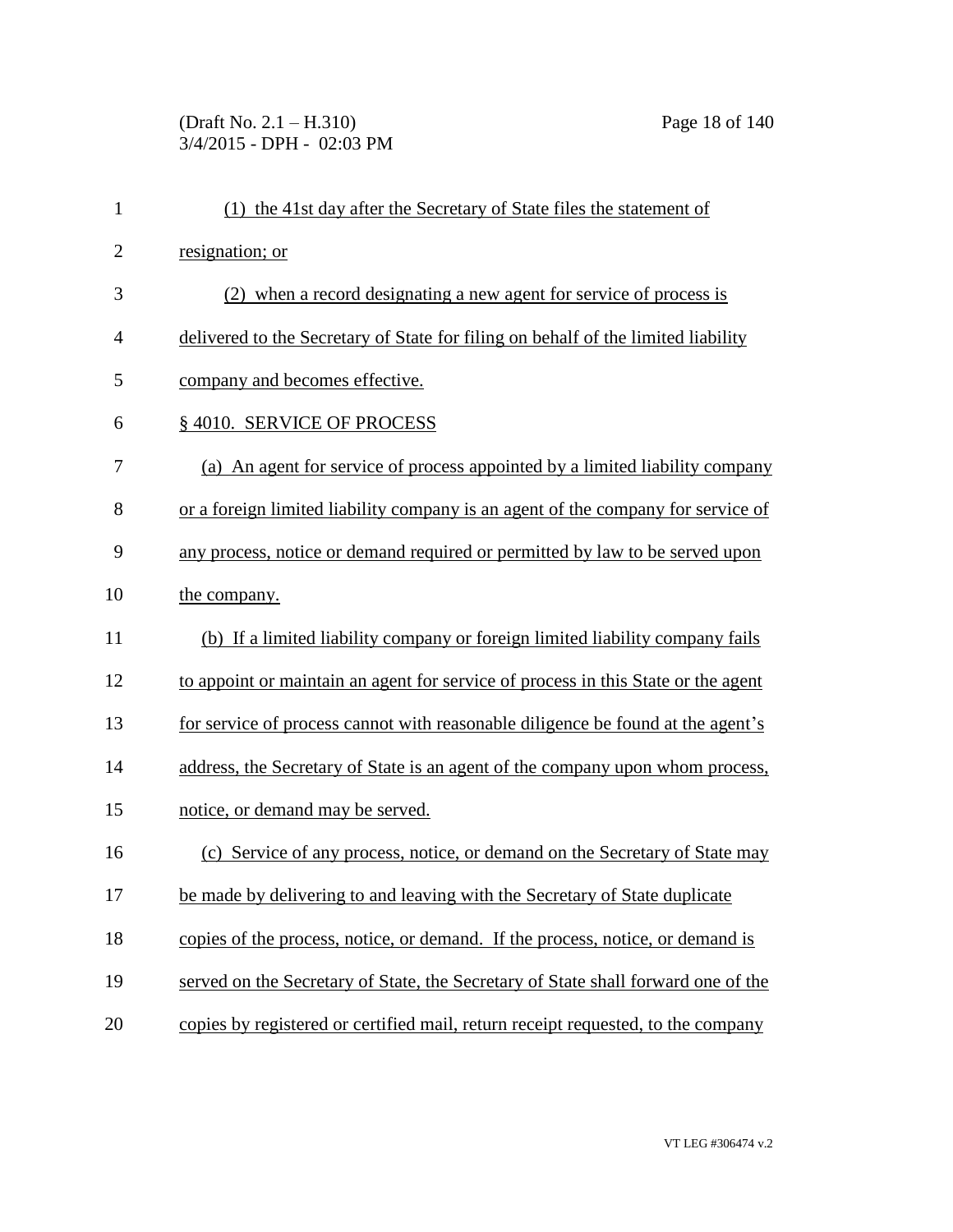(Draft No. 2.1 – H.310) Page 19 of 140 3/4/2015 - DPH - 02:03 PM

| $\mathbf{1}$   | at its registered office. Service on the Secretary of State shall be returnable in |
|----------------|------------------------------------------------------------------------------------|
| $\overline{2}$ | not less than 30 days.                                                             |
| 3              | (d) The Secretary of State shall keep a record of all processes, notices, and      |
| $\overline{4}$ | demands served pursuant to this section and record the time of and the action      |
| 5              | taken regarding the service.                                                       |
| 6              | (e) This section shall not affect the right to serve process, notice, or           |
| 7              | demand upon a limited liability company or foreign limited liability company       |
| 8              | in any manner otherwise provided by law.                                           |
| 9              | § 4011. NATURE OF BUSINESS AND POWERS; GOVERNING                                   |
| 10             | LAW                                                                                |
| 11             | (a) A limited liability company is an entity distinct from its members.            |
| 12             | (b) A limited liability company may have any lawful purpose, regardless of         |
| 13             | whether for profit.                                                                |
| 14             | (c) A limited liability company has perpetual duration.                            |
| 15             | $(d)(1)$ A limited liability company or a foreign limited liability company        |
| 16             | engaging in a business subject to any other provisions of law of this State        |
| 17             | governing or regulating business may be formed or authorized to transact           |
| 18             | business under this chapter only if permitted by, and subject to all limitations   |
| 19             | of, the other statute.                                                             |
| 20             | (2) The following shall not be formed or authorized to transact business           |
| 21             | under this chapter:                                                                |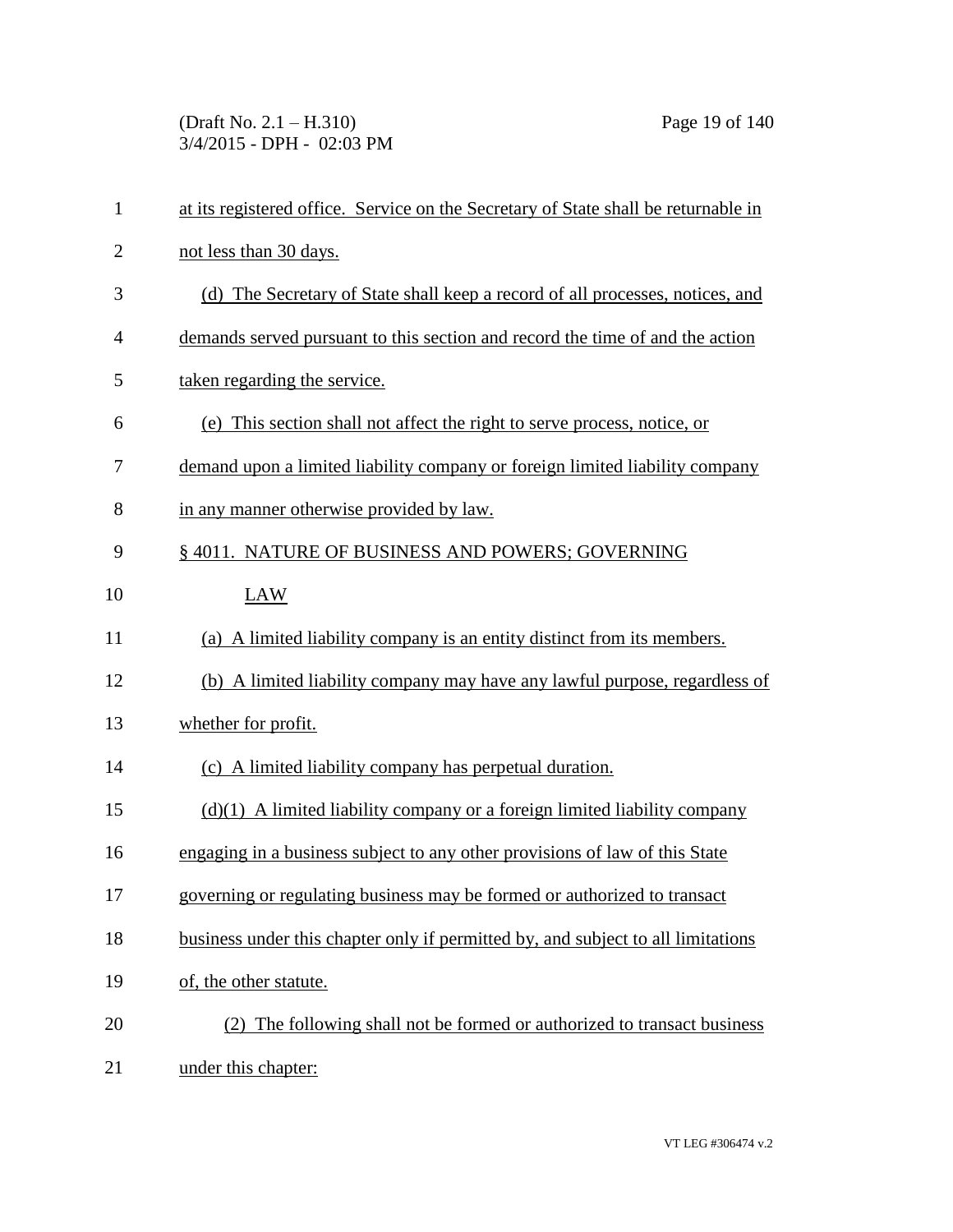(Draft No. 2.1 – H.310) Page 20 of 140 3/4/2015 - DPH - 02:03 PM

| $\mathbf{1}$   | $(A)$ a credit union regulated under Title 8;                                     |
|----------------|-----------------------------------------------------------------------------------|
| $\overline{2}$ | (B) an insurance company regulated under Title 8, except that a                   |
| 3              | captive insurance company regulated under 8 V.S.A. chapter 141 may be             |
| $\overline{4}$ | formed as a limited liability company;                                            |
| 5              | (C) a railroad company regulated under Title 19.                                  |
| 6              | (e) A limited liability company shall possess and may exercise all the            |
| 7              | powers and privileges granted by this chapter, any other law, its articles of     |
| 8              | organization, or its operating agreement, together with any powers incidental     |
| 9              | thereto, so far as the powers and privileges are necessary or convenient to the   |
| 10             | conduct, promotion, or attainment of the business purposes or activities of the   |
| 11             | limited liability company, including power to sue and to be sued, complain and    |
| 12             | defend in its company name, and the power to do all things necessary or           |
| 13             | convenient to carry on its activities.                                            |
| 14             | (f) The law of this State governs:                                                |
| 15             | (1) the internal affairs of a limited liability company; and                      |
| 16             | (2) the liability of a member as member and a manager as manager for              |
| 17             | the debts, obligations, or other liabilities of a limited liability company.      |
| 18             | $(g)(1)$ Notwithstanding the provisions of subsections (a) and (b) of this        |
| 19             | section, a limited liability company or foreign limited liability company shall   |
| 20             | engage in rendering professional services only to the extent that, and subject to |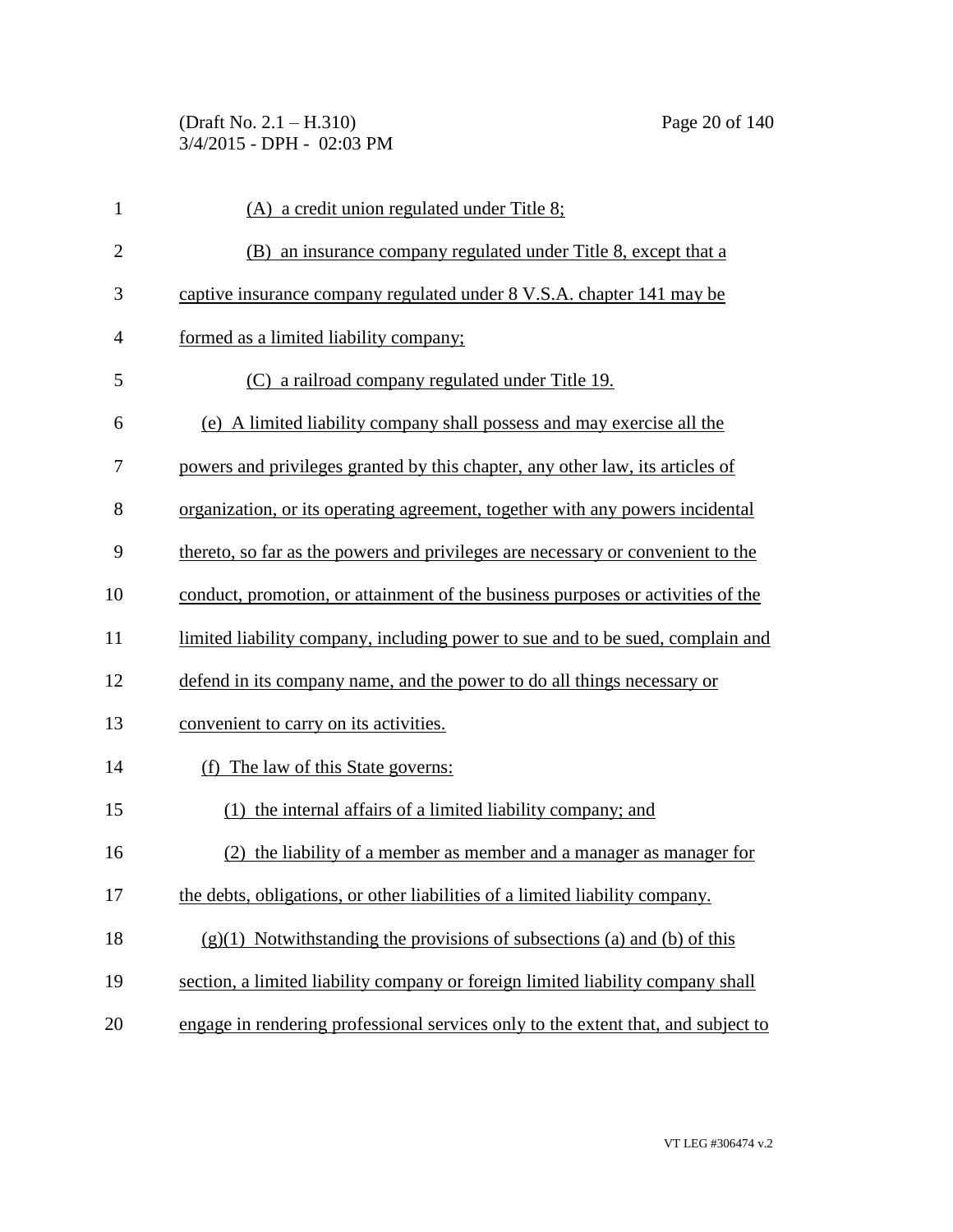(Draft No. 2.1 – H.310) Page 21 of 140 3/4/2015 - DPH - 02:03 PM

| $\mathbf{1}$ | the conditions and limitations under which, a professional corporation may        |
|--------------|-----------------------------------------------------------------------------------|
| $\mathbf{2}$ | engage in rendering professional services under chapter 4 of this title.          |
| 3            | (2) For purposes of applying the provisions, conditions, and limitations          |
| 4            | of chapter 4 of this title, unless the licensing laws of this State expressly     |
| 5            | prohibit the provision of professional services by domestic and foreign limited   |
| 6            | liability companies:                                                              |
| 7            | (A) unless the context clearly requires otherwise, references to                  |
| 8            | 11A V.S.A. chapters 1–20, relating to business corporations shall be treated as   |
| 9            | references to this chapter, and references to a "corporation" shall be treated as |
| 10           | references to a limited liability company or foreign limited liability company;   |
| 11           | (B) the members shall be treated in the same manner as shareholders               |
| 12           | of a professional corporation;                                                    |
| 13           | (C) managers shall be treated in the same manner as directors of a                |
| 14           | professional corporation;                                                         |
| 15           | the persons signing the articles of organization of the company<br>(D)            |
| 16           | shall be treated in the same manner as the incorporators of a professional        |
| 17           | corporation; and                                                                  |
| 18           | (E) the name shall comply with sections 4005 and 4116 of this title               |
| 19           | and, in addition, shall contain the word "Professional" or the abbreviation       |
| 20           | "P.L.C.," "PLC," "P.L.L.C.," or "PLLC."                                           |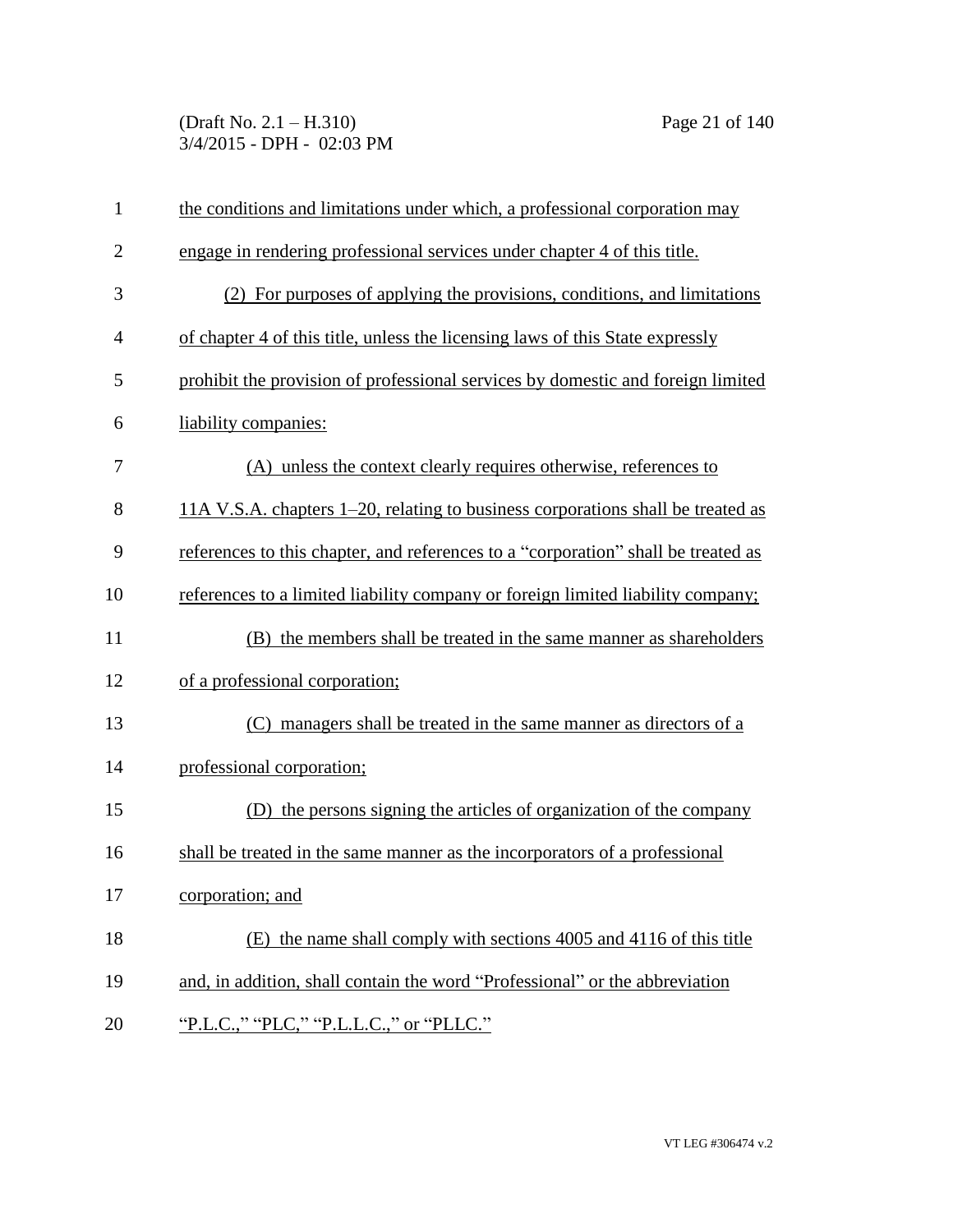(Draft No. 2.1 – H.310) Page 22 of 140 3/4/2015 - DPH - 02:03 PM

## § 4012. FEES

| $\mathbf{2}$ | (a) The Secretary of State shall collect the following fees when a document        |
|--------------|------------------------------------------------------------------------------------|
| 3            | described in this section is delivered to the Office of the Secretary of State for |
| 4            | filing:                                                                            |
| 5            | (1) Articles of organization<br>\$125.00                                           |
| 6            | (2) Application for certificate of authority<br>\$125.00                           |
| 7            | (3) Amendment of articles or certificate of authority<br>\$25.00                   |
| 8            | (4) Cancellation of certificate of authority<br>\$20.00                            |
| 9            | (5) Application for reserved name<br>\$20.00                                       |
| 10           | (6) Notice of transfer of reserved name<br>No fee                                  |
| 11           | (7) Application for registered name<br>\$25.00                                     |
| 12           | (8) Application for renewal of registered name<br>\$25.00                          |
| 13           | Statement of change of designated agent or designated<br>(9)                       |
| 14           | office, or both<br>\$25.00                                                         |
| 15           | and                                                                                |
| 16           | not to                                                                             |
| 17           | <u>exceed</u>                                                                      |
| 18           | \$1,000.00                                                                         |
| 19           | per                                                                                |
| $20\,$       | filer                                                                              |
| 21           | per                                                                                |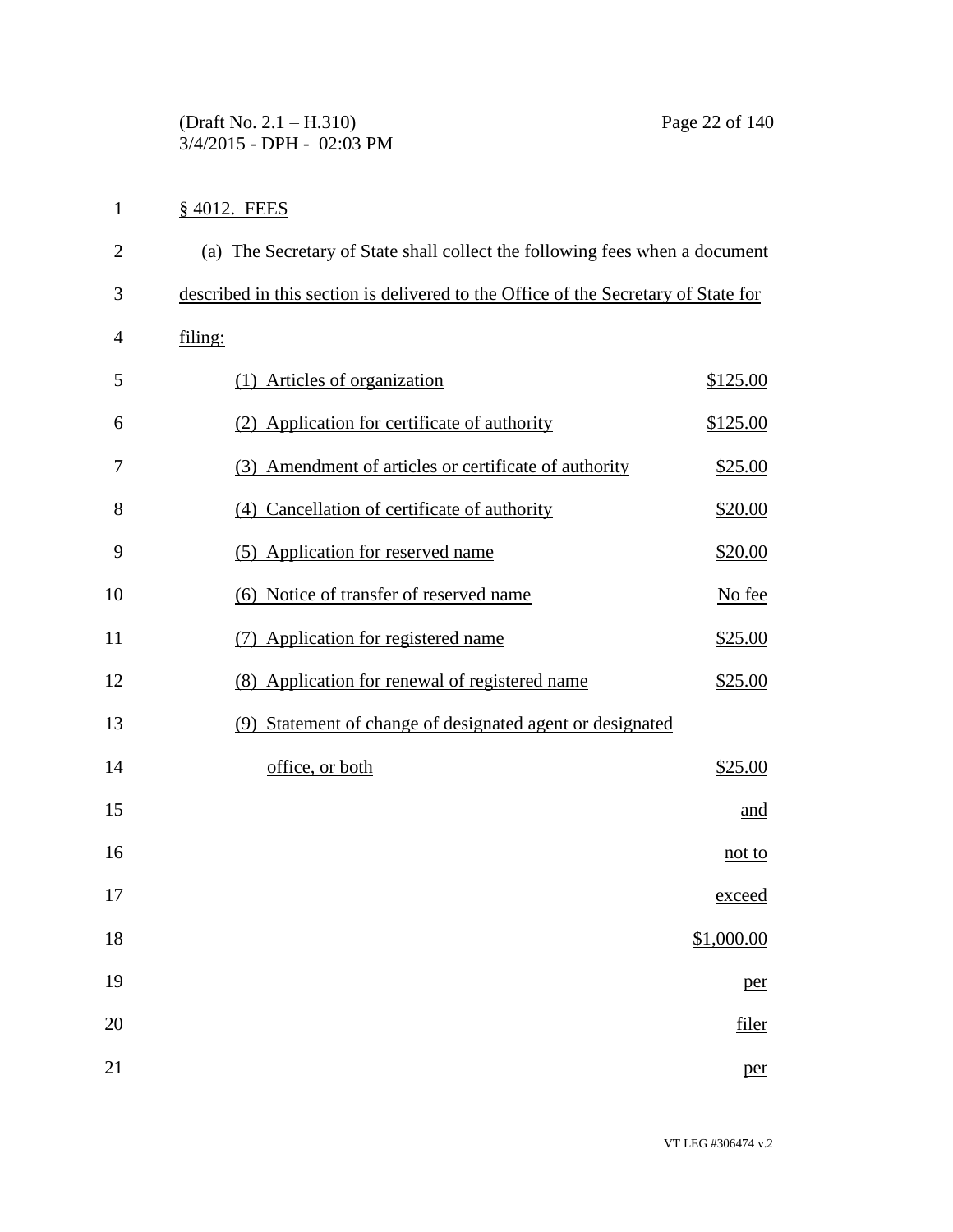| 1              |                                                                                 | calendar |
|----------------|---------------------------------------------------------------------------------|----------|
| $\overline{2}$ |                                                                                 | year     |
| 3              | (10) Agent's statement of resignation                                           | no fee   |
| 4              | (11) Restatement of articles of organization                                    | \$25.00  |
| 5              | (12) Articles of correction                                                     | \$25.00  |
| 6              | (13) Application for certificate of existence or authorization                  | \$25.00  |
| 7              | $(14)$ Articles of merger                                                       | \$50.00  |
| 8              | (15) Annual report of a domestic limited liability company                      | \$35.00  |
| 9              | (16) Annual report of a foreign limited liability company                       | \$140.00 |
| 10             | (17) Reinstatement                                                              | \$25.00  |
| 11             | (18) Any other document required or permitted to be filed                       |          |
| 12             | by this chapter                                                                 | \$20.00  |
| 13             | (b) The Secretary of State shall collect the following fees:                    |          |
| 14             | $(1)$ \$25.00 each time process is served on the Secretary under this           |          |
| 15             | chapter. The party to a proceeding causing service of process is entitled to    |          |
| 16             | recover this fee as costs if he or she prevails in the proceeding; and          |          |
| 17             | (2) \$25.00 for the certificate certifying the copy of any filed document       |          |
| 18             | relating to a limited liability company or a foreign limited liability company. |          |
| 19             | Subchapter 2. Organization                                                      |          |
| 20             | § 4021. LIMITED LIABILITY COMPANY AS LEGAL ENTITY                               |          |
| 21             | A limited liability company is a legal entity distinct from its members.        |          |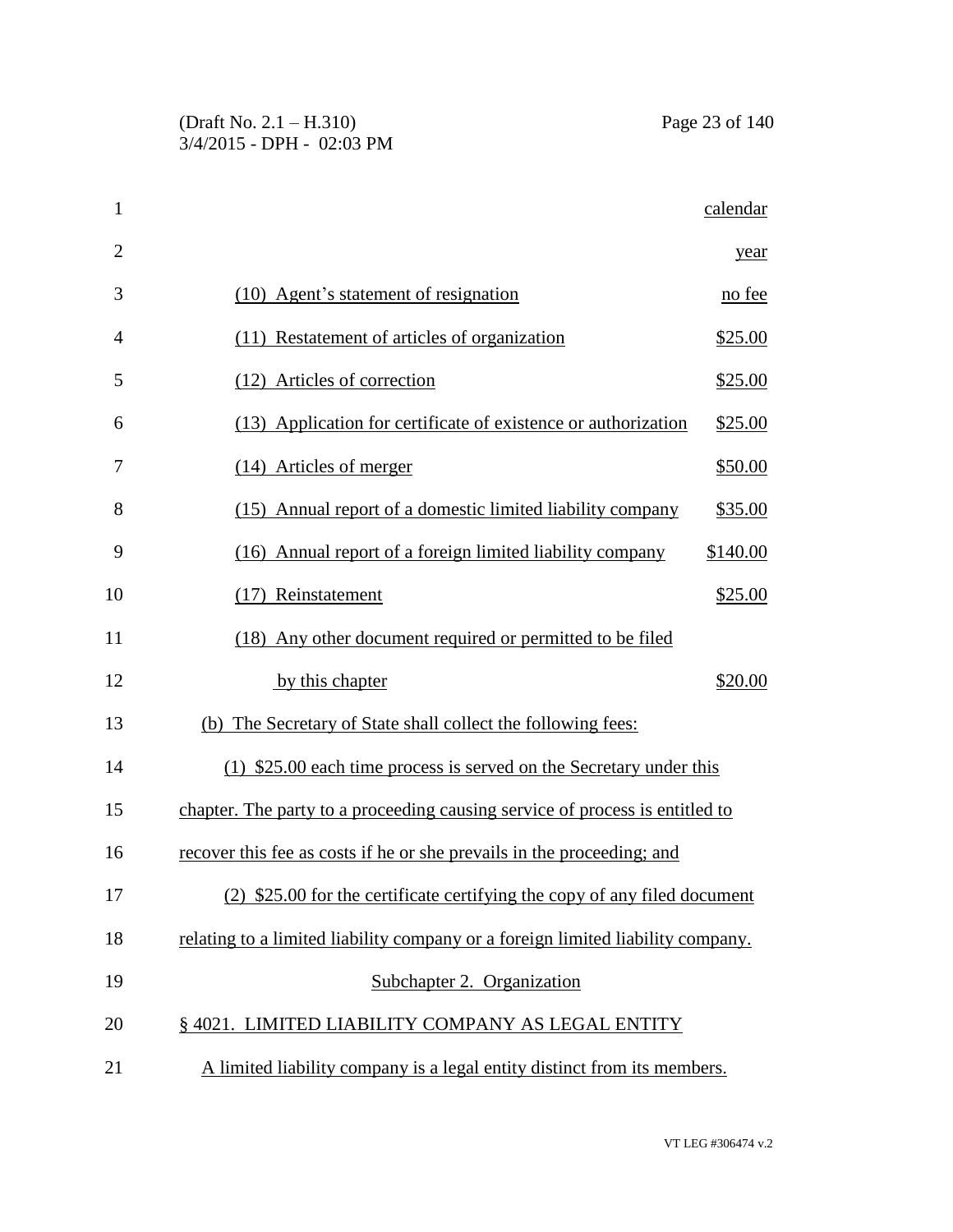(Draft No. 2.1 – H.310) Page 24 of 140 3/4/2015 - DPH - 02:03 PM

| $\mathbf{1}$   | §4022. ORGANIZATION                                                                |
|----------------|------------------------------------------------------------------------------------|
| $\overline{2}$ | (a) One or more persons may organize a limited liability company,                  |
| 3              | consisting of one or more members, by delivering articles of organization to       |
| 4              | the Office of the Secretary of State for filing. The organizers need not be        |
| 5              | members of the limited liability company at the time of formation or after         |
| 6              | formation has occurred.                                                            |
| 7              | (b) Unless a delayed effective date is specified, the existence of a limited       |
| 8              | liability company begins when the articles of organization are filed.              |
| 9              | (c) The filing of the articles of organization by the Secretary of State is        |
| 10             | conclusive proof that the organizers satisfied all conditions precedent to the     |
| 11             | creation of the organization.                                                      |
| 12             | (d) The Secretary of State shall maintain a separate record of the number of       |
| 13             | limited liability companies that deliver articles of organization to the Secretary |
| 14             | for filing by electronic transmission.                                             |
| 15             | § 4023. ARTICLES OF ORGANIZATION                                                   |
| 16             | (a) Articles of organization of a limited liability company shall set forth:       |
| 17             | (1) the name of the company;                                                       |
| 18             | (2) the address of the initial designated office;                                  |
| 19             | (3) the name and street address of the initial agent for service of process;       |
|                |                                                                                    |

20 (4) the name and address of each organizer;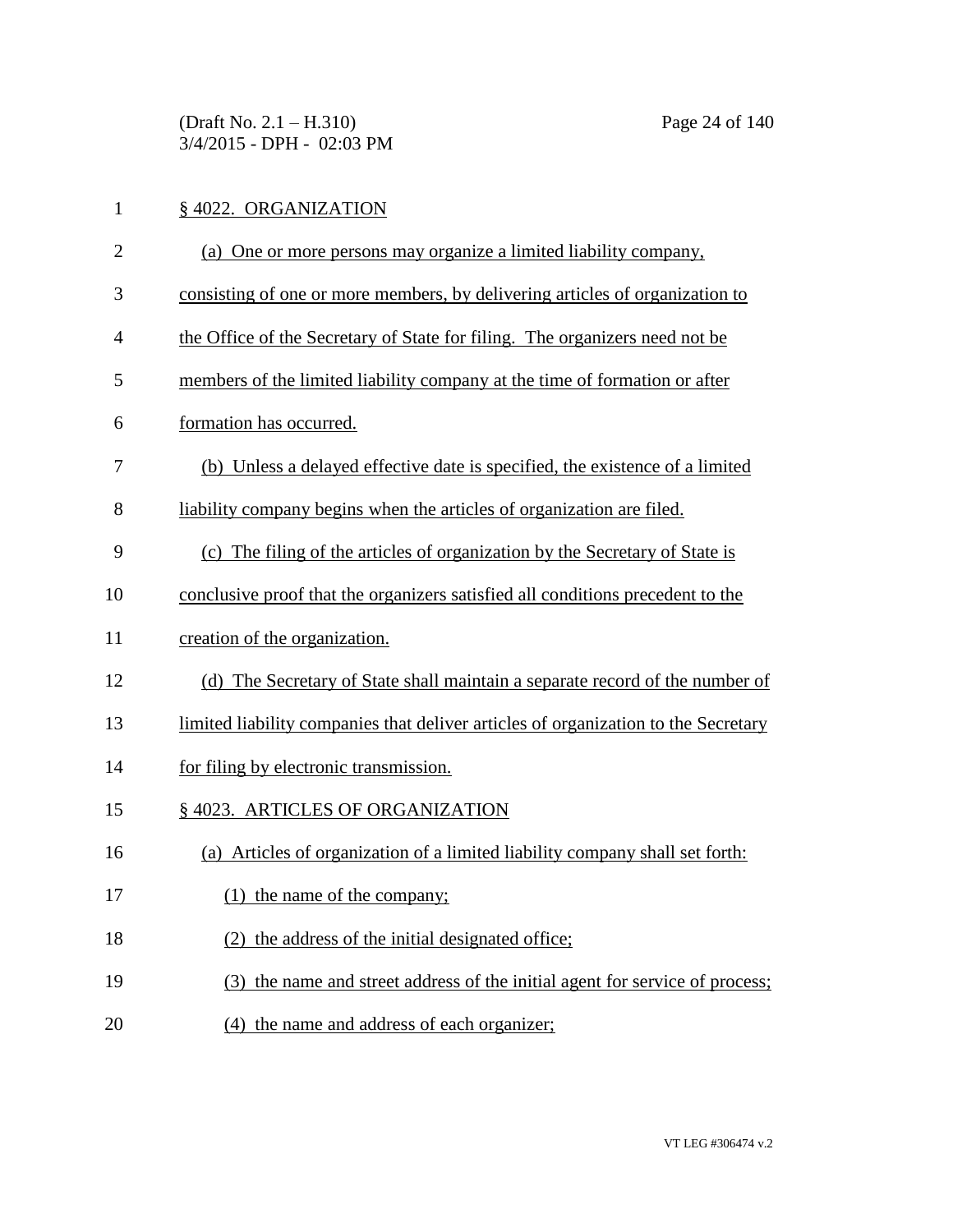(Draft No. 2.1 – H.310) Page 25 of 140 3/4/2015 - DPH - 02:03 PM

| $\mathbf{1}$   | (5) if the company has no members at the time of filing, a statement to       |
|----------------|-------------------------------------------------------------------------------|
| $\overline{2}$ | that effect; and                                                              |
| 3              | $(6)$ whether the company is an L3C.                                          |
| 4              | (b) Articles of organization of a limited liability company may set forth:    |
| 5              | (1) provisions permitted to be set forth in an operating agreement; and       |
| 6              | (2) other matters not inconsistent with law.                                  |
| 7              | (c) Articles of organization of a limited liability company may not vary the  |
| 8              | nonwaivable provisions of subsection 4003(b) of this title. As to all other   |
| 9              | matters, if any provision of an operating agreement is inconsistent with the  |
| 10             | articles of organization:                                                     |
| 11             | (1) the operating agreement controls as to managers, members, and             |
| 12             | members' transferees; and                                                     |
| 13             | (2) the articles of organization control as to persons other than             |
| 14             | managers, members, and their transferees who relied on the articles to their  |
| 15             | detriment.                                                                    |
| 16             | §4024. AMENDMENT OR RESTATEMENT OF ARTICLES OF                                |
| 17             | <b>ORGANIZATION</b>                                                           |
| 18             | (a) Articles of organization of a limited liability company may be amended    |
| 19             | at any time by delivering articles of amendment to the Secretary of State for |
| 20             | filing. The articles of amendment shall set forth the:                        |
| 21             | (1) name of the limited liability company;                                    |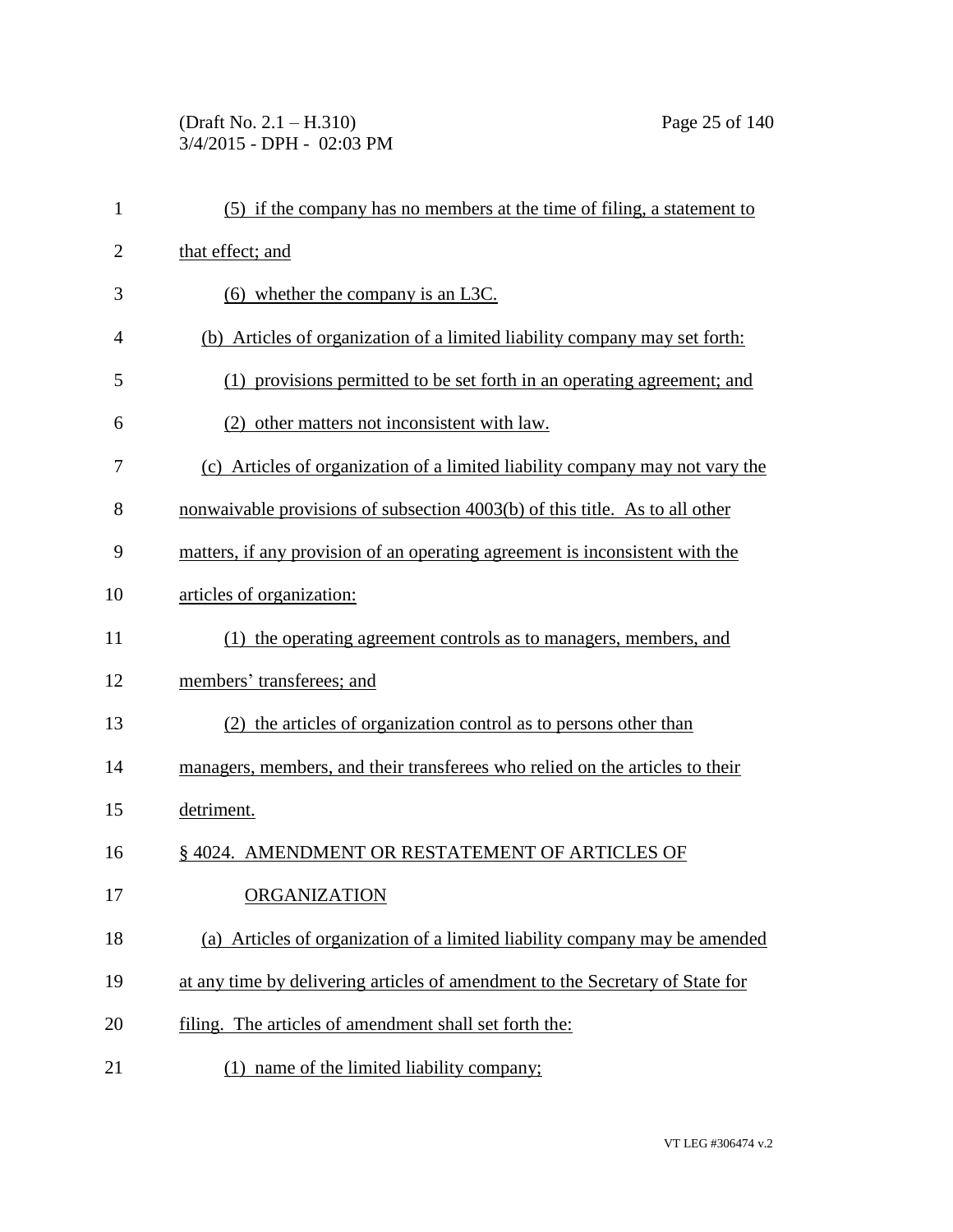(Draft No. 2.1 – H.310) Page 26 of 140 3/4/2015 - DPH - 02:03 PM

| $\mathbf{1}$   | date of filing of the articles of organization; and<br>(2)                          |
|----------------|-------------------------------------------------------------------------------------|
| $\overline{2}$ | (3) amendment to the articles.                                                      |
| 3              | The articles of organization of a limited liability company may be<br>(b)           |
| $\overline{4}$ | amended at any time but shall be amended if:                                        |
| 5              | (1) there is a change in the name of the company;                                   |
| 6              | (2) there is a change in any other matter set forth in the articles of              |
| 7              | organization under subsection 4023(b) of this title; or                             |
| 8              | (3) the articles of organization contain a false or erroneous statement.            |
| 9              | (c) A limited liability company may restate its articles of organization at         |
| 10             | any time. Restated articles of organization shall be signed and filed in the        |
| 11             | same manner as articles of amendment. Restated articles of organization shall       |
| 12             | be designated as such in the heading and state in the heading or in an              |
| 13             | introductory paragraph the limited liability company's present name and, if it      |
| 14             | has been changed, all of its former names and the date of the filing of its initial |
| 15             | articles of organization.                                                           |
| 16             | § 4025. SIGNING OF DOCUMENTS                                                        |
| 17             | (a) Except as otherwise provided in this chapter, a document to be filed            |
| 18             | by or on behalf of a limited liability company in the Office of the Secretary of    |
| 19             | State must be signed in the name of the company by:                                 |
| 20             | (1) a person authorized by the company;                                             |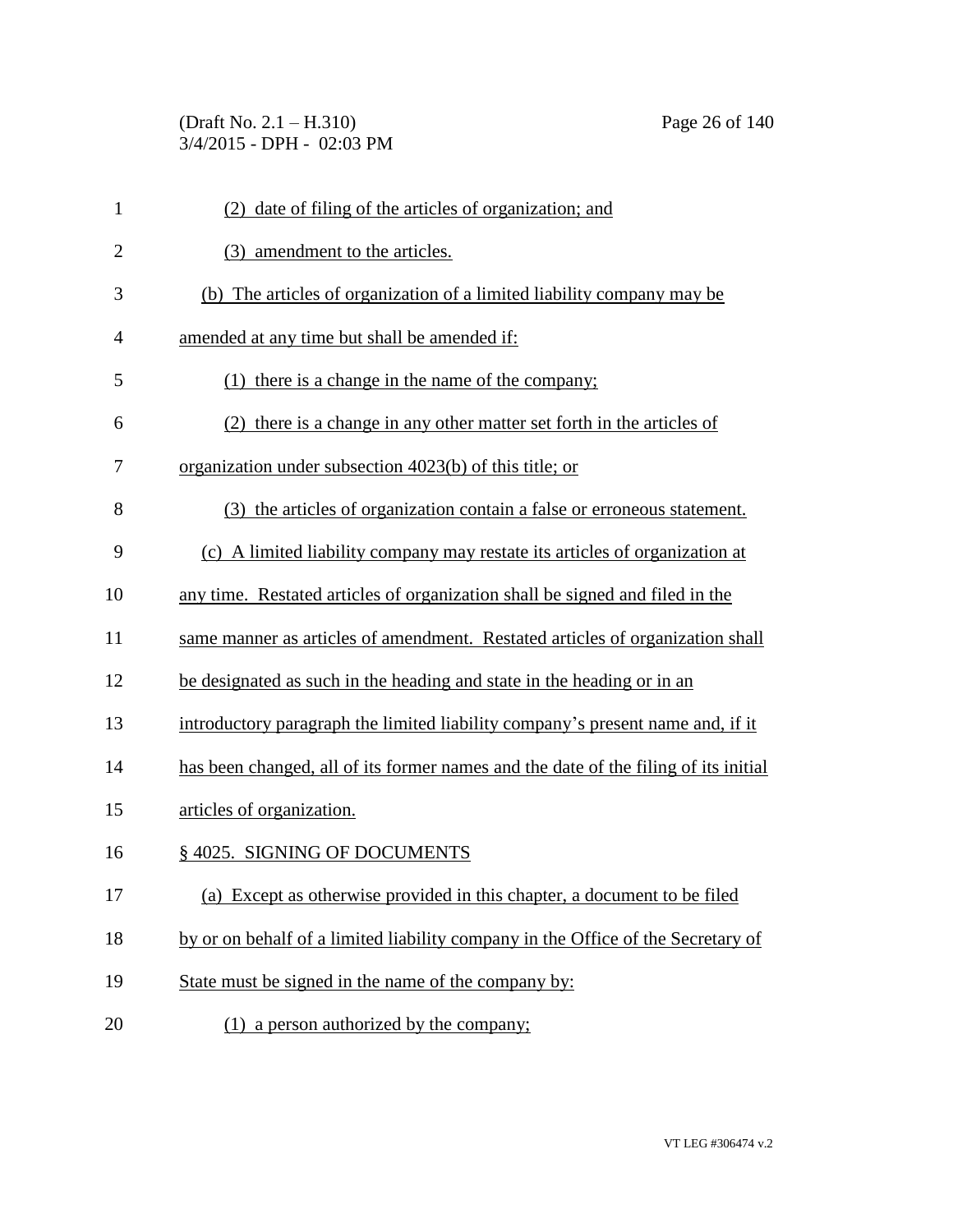(Draft No. 2.1 – H.310) Page 27 of 140 3/4/2015 - DPH - 02:03 PM

| $\mathbf{1}$   | (2) a person organizing the company, if it is the company's initial              |
|----------------|----------------------------------------------------------------------------------|
| $\overline{2}$ | articles of organization; or                                                     |
| 3              | (3) a fiduciary, if the company is in the hands of a receiver, trustee or        |
| $\overline{4}$ | other court-appointed fiduciary.                                                 |
| 5              | (b) A document signed under subsection (a) of this section shall state           |
| 6              | adjacent to the signature the name and capacity of the signer.                   |
| 7              | (c) Any record filed under this chapter may be signed by an agent.               |
| 8              | (d) An individual who signs a record authorized or required to be filed          |
| 9              | under this chapter affirms under penalty of perjury that the information stated  |
| 10             | in the record is accurate.                                                       |
| 11             | §4026. FILING IN OFFICE OF SECRETARY OF STATE                                    |
| 12             | (a) The original signed copy, together with a duplicate copy that may be         |
| 13             | either a signed, photocopied, or conformed copy, of the articles of organization |
| 14             | or any other document required to be filed pursuant to this chapter shall be     |
| 15             | delivered to the Secretary of State. If the Secretary of State determines that a |
| 16             | document conforms to the filing provisions of this chapter, the Secretary of     |
| 17             | State shall, when all required filing fees have been paid:                       |
| 18             | (1) endorse each signed original and duplicate copy with the word                |
| 19             | "filed" and the date and time of the acceptance for filing;                      |
| 20             | (2) retain the signed original in the Office of the Secretary of State; and      |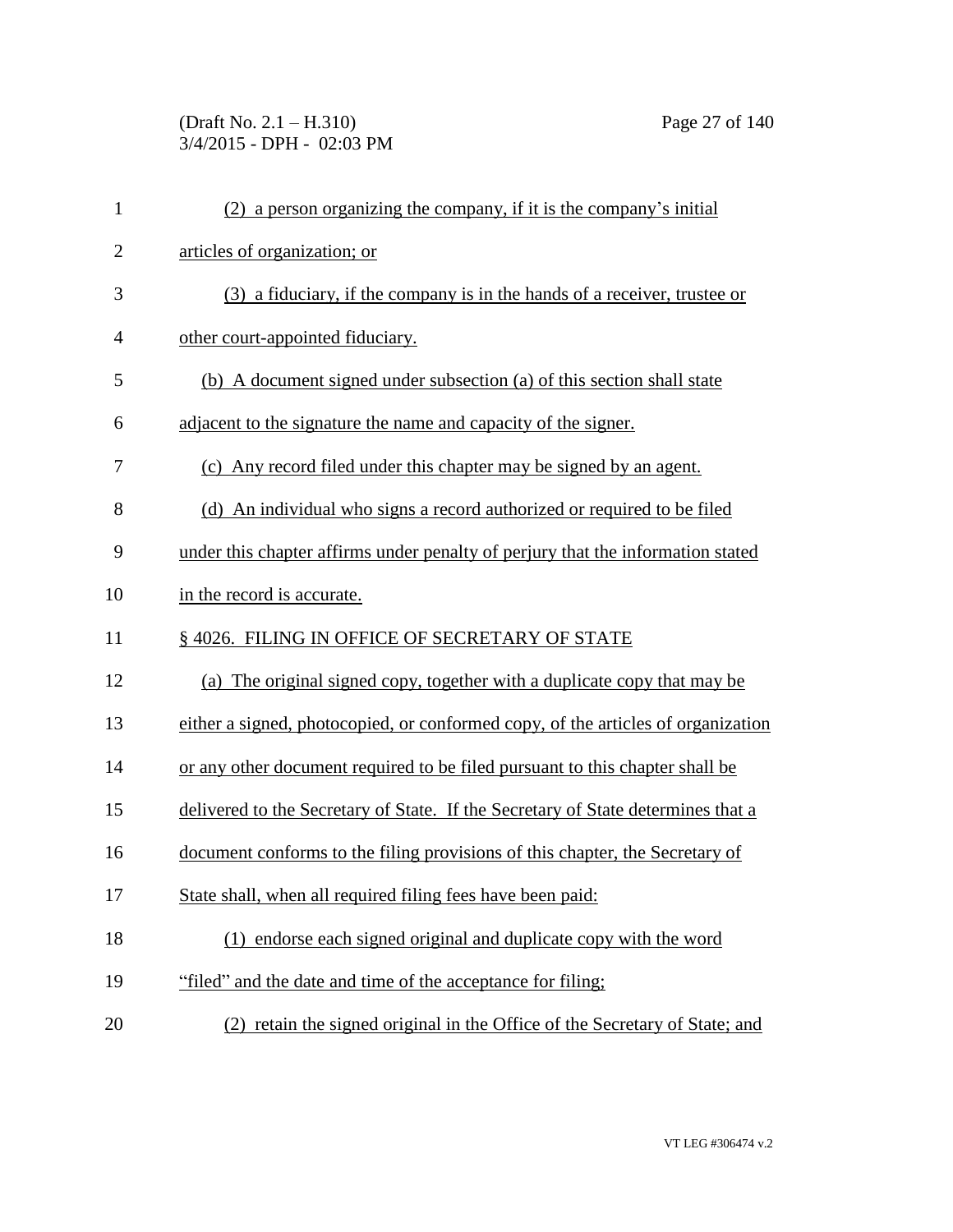## (Draft No. 2.1 – H.310) Page 28 of 140 3/4/2015 - DPH - 02:03 PM

| $\mathbf{1}$   | (3) return the duplicate copy to the limited liability company or to its            |
|----------------|-------------------------------------------------------------------------------------|
| $\overline{2}$ | representative.                                                                     |
| 3              | (b) If the Secretary of State is unable to make the determination required          |
| 4              | under subsection (a) of this section for filing the articles of organization at the |
| 5              | time a document is delivered for filing, the document is deemed to have been        |
| 6              | filed at the time of delivery if the Secretary of State subsequently determines     |
| 7              | that:                                                                               |
| 8              | (1) the document as delivered conforms to the filing provisions of this             |
| 9              | chapter; or                                                                         |
| 10             | (2) within 20 days after notification of nonconformance is given by the             |
| 11             | Secretary to the limited liability company or its representative, the document is   |
| 12             | brought into conformance.                                                           |
| 13             | (c) If the filing and determination requirements of this chapter are not            |
| 14             | satisfied within the time prescribed in subdivision $(b)(2)$ of this section, the   |
| 15             | document shall not be filed.                                                        |
| 16             | (d) A document accepted for filing by the Secretary of State is effective:          |
| 17             | (1) on the date it is filed, as evidenced by the Secretary of State                 |
| 18             | maintaining a record of the date and time of the filing;                            |
| 19             | (2) at the time specified in the document as its effective time; or                 |
| 20             | (3) on the date and at the time specified in the document if the document           |
| 21             | specifies a delayed effective date and time.                                        |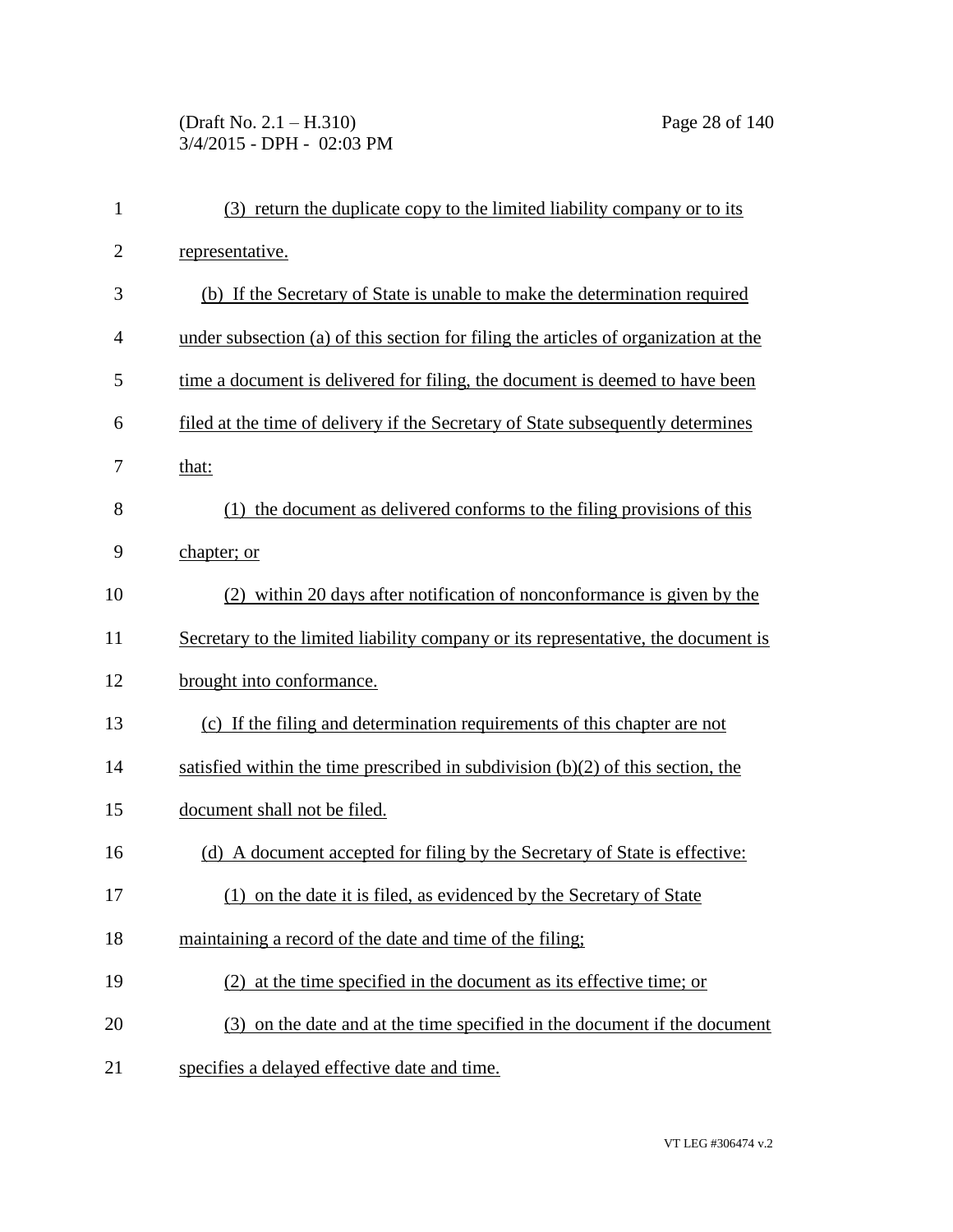(Draft No. 2.1 – H.310) Page 29 of 140 3/4/2015 - DPH - 02:03 PM

| 1              | (e) If a delayed effective date for a document is specified but no time is       |
|----------------|----------------------------------------------------------------------------------|
| $\overline{2}$ | specified, the document is effective at 12:01 a.m. on that date. A delayed       |
| 3              | effective date that is later than the 90th day after the document is filed makes |
| 4              | the document effective as of the 90th day.                                       |
| 5              | (f) An original copy may consist of an electronic communication received         |
| 6              | by the Secretary of State's office, endorsement may consist of an attached       |
| 7              | electronic record, and the delivery of a duplicate may be done electronically.   |
| 8              | § 4027. CORRECTING FILED DOCUMENT                                                |
| 9              | (a) A limited liability company or foreign limited liability company may         |
| 10             | correct a document filed by the Secretary of State if the document contains a    |
| 11             | false or erroneous statement or was defectively signed.                          |
| 12             | (b) A document is corrected:                                                     |
| 13             | (1) by preparing articles of correction that:                                    |
| 14             | (A) describe the document, including its filing date, or attach a copy           |
| 15             | of it to the articles of correction;                                             |
| 16             | (B) specify the incorrect statement and the reason it is incorrect or the        |
| 17             | manner in which the signing was defective;                                       |
| 18             | (C) correct the incorrect statement or defective signing; and                    |
| 19             | (2) by delivering the corrected document to the Secretary of State for           |
| 20             | filing.                                                                          |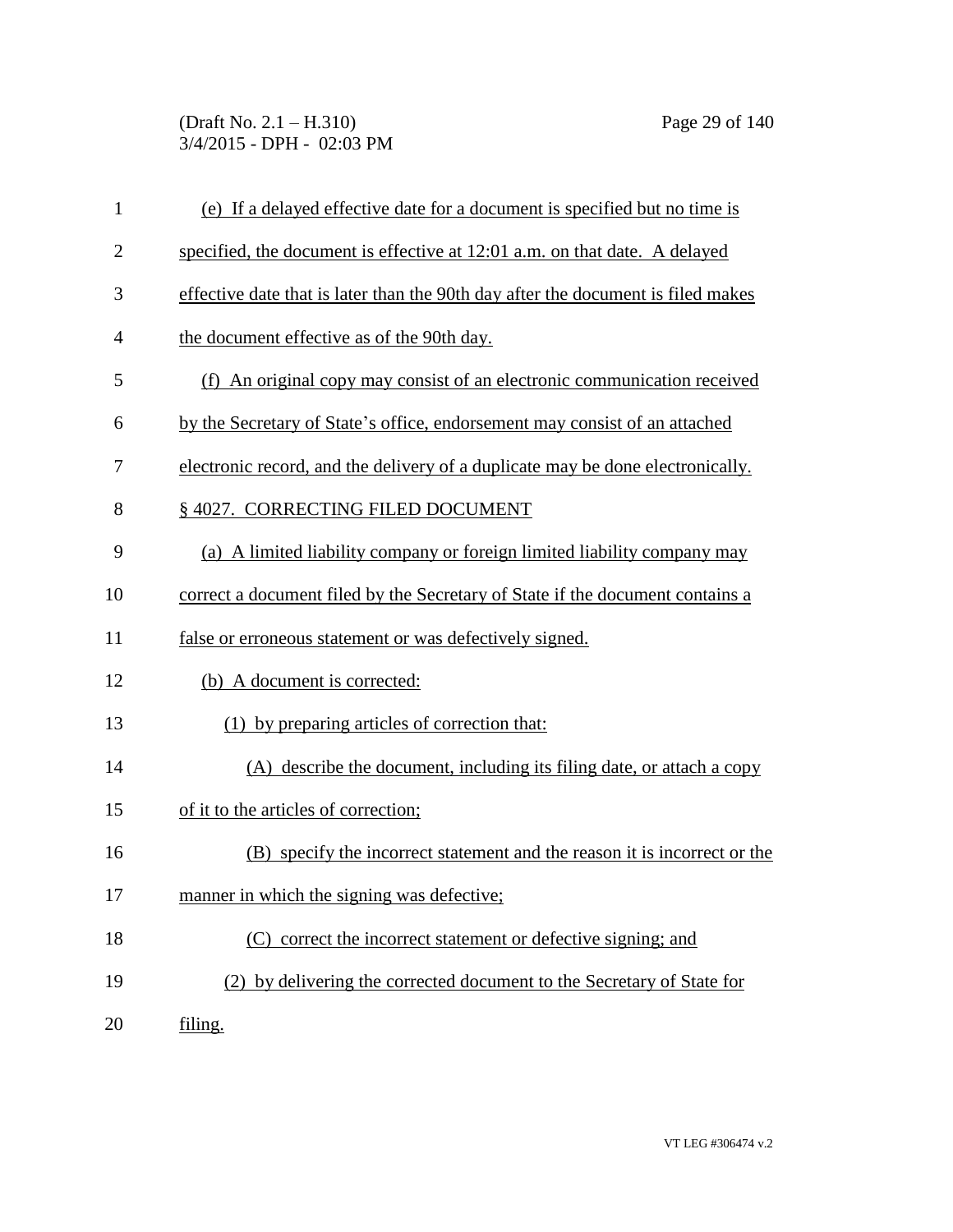(Draft No. 2.1 – H.310) Page 30 of 140 3/4/2015 - DPH - 02:03 PM

| $\mathbf{1}$   | (c) When filed by the Secretary of State, articles of correction filed under        |
|----------------|-------------------------------------------------------------------------------------|
| $\overline{2}$ | subsection (a) of this section are effective retroactively as of the effective date |
| 3              | of the record the articles correct, but the articles are effective when filed as to |
| $\overline{4}$ | persons that previously relied on the uncorrected record and would be               |
| 5              | adversely affected by the retroactive effect.                                       |
| 6              | §4028. CERTIFICATE OF EXISTENCE OR AUTHORIZATION                                    |
| 7              | (a) A person may request the Secretary of State to furnish a certificate of         |
| 8              | existence for a limited liability company or a certificate of authorization for a   |
| 9              | foreign limited liability company.                                                  |
| 10             | (b) A certificate of existence for a limited liability company shall set forth:     |
| 11             | $(1)$ the company's name;                                                           |
| 12             | (2) that it is duly organized under the laws of this State and the date of          |
| 13             | organization; and                                                                   |
| 14             | (3) that articles of termination have not been filed.                               |
| 15             | (c) A certificate of authorization for a foreign limited liability company          |
| 16             | shall set forth:                                                                    |
| 17             | (1) the company's name used in this State;                                          |
| 18             | (2) that it is authorized to transact business in this State; and                   |
| 19             | (3) that a certificate of cancellation has not been filed.                          |
| 20             | (d) Subject to any qualification stated in the certificate, a certificate of        |
| 21             | existence or authorization issued by the Secretary of State may be relied upon      |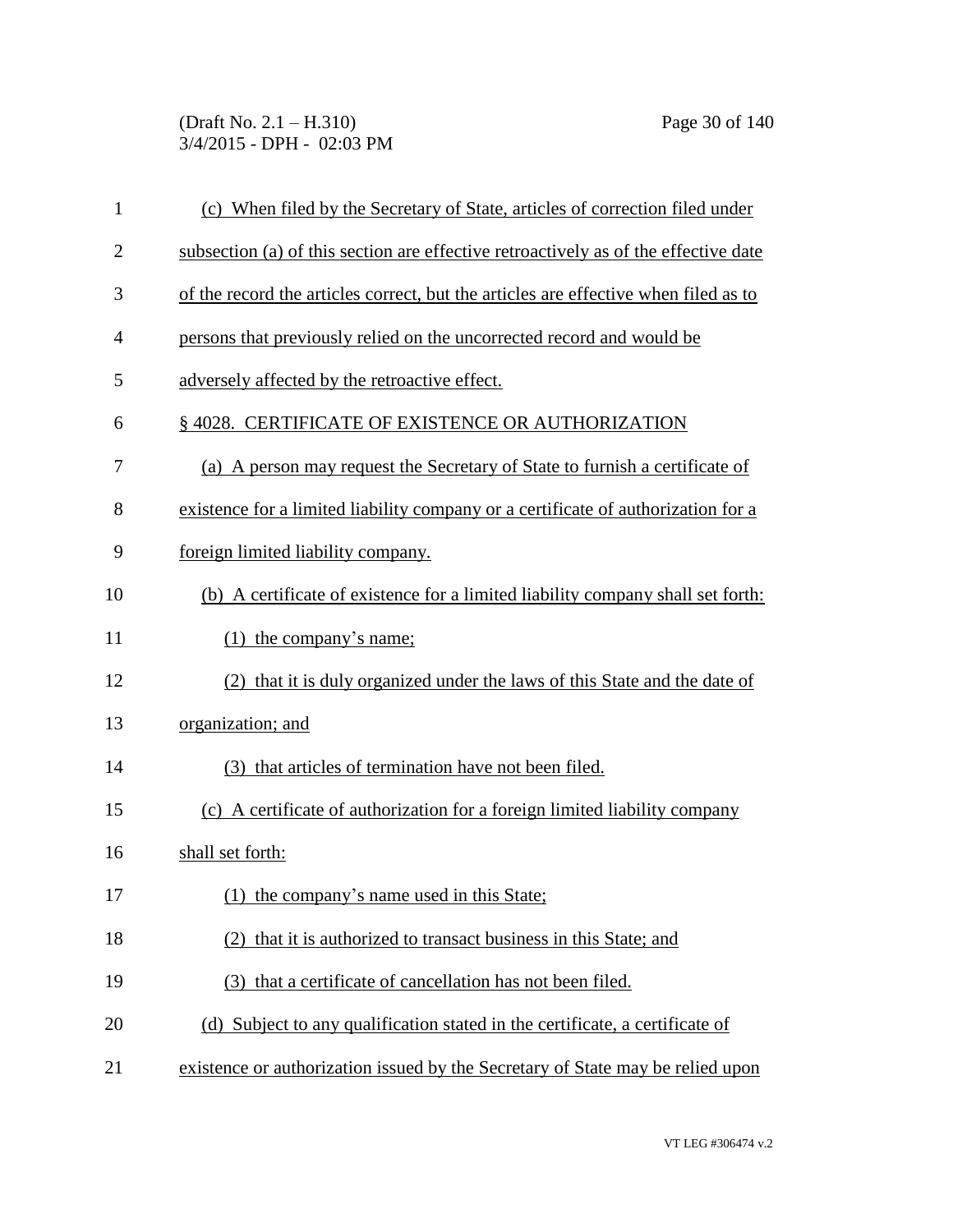(Draft No. 2.1 – H.310) Page 31 of 140 3/4/2015 - DPH - 02:03 PM

| $\mathbf{1}$   | as conclusive evidence that the domestic or foreign limited liability company is  |
|----------------|-----------------------------------------------------------------------------------|
| $\overline{2}$ | in existence or is authorized to transact business in this State.                 |
| 3              | § 4029. LIABILITY FOR FALSE STATEMENT IN FILED DOCUMENT                           |
| $\overline{4}$ | If a document filed with the Secretary of State contains a false statement,       |
| 5              | one who suffers loss by reliance on the statement may recover damages for the     |
| 6              | loss from a person who signed the document or caused another to sign it on the    |
| $\tau$         | person's behalf and knew the statement to be false at the time the document       |
| 8              | was signed.                                                                       |
| 9              | § 4030. FILING BY JUDICIAL ACT                                                    |
| 10             | If a person required by section 4025 of this title to sign any document fails     |
| 11             | or refuses to do so, any other person who is adversely affected by the failure or |
| 12             | refusal may petition the Superior Court to direct the signing of the document.    |
| 13             | If the Court finds that it is proper for the document to be signed and that a     |
| 14             | person so designated has failed or refused to sign the document, it shall order   |
| 15             | the Secretary of State to sign and file an appropriate document.                  |
| 16             | §4031. LIMITED LIABILITY COMPANY PROPERTY                                         |
| 17             | Property transferred to or otherwise acquired by a limited liability company      |
| 18             | is property of the limited liability company and not of the members               |

19 individually.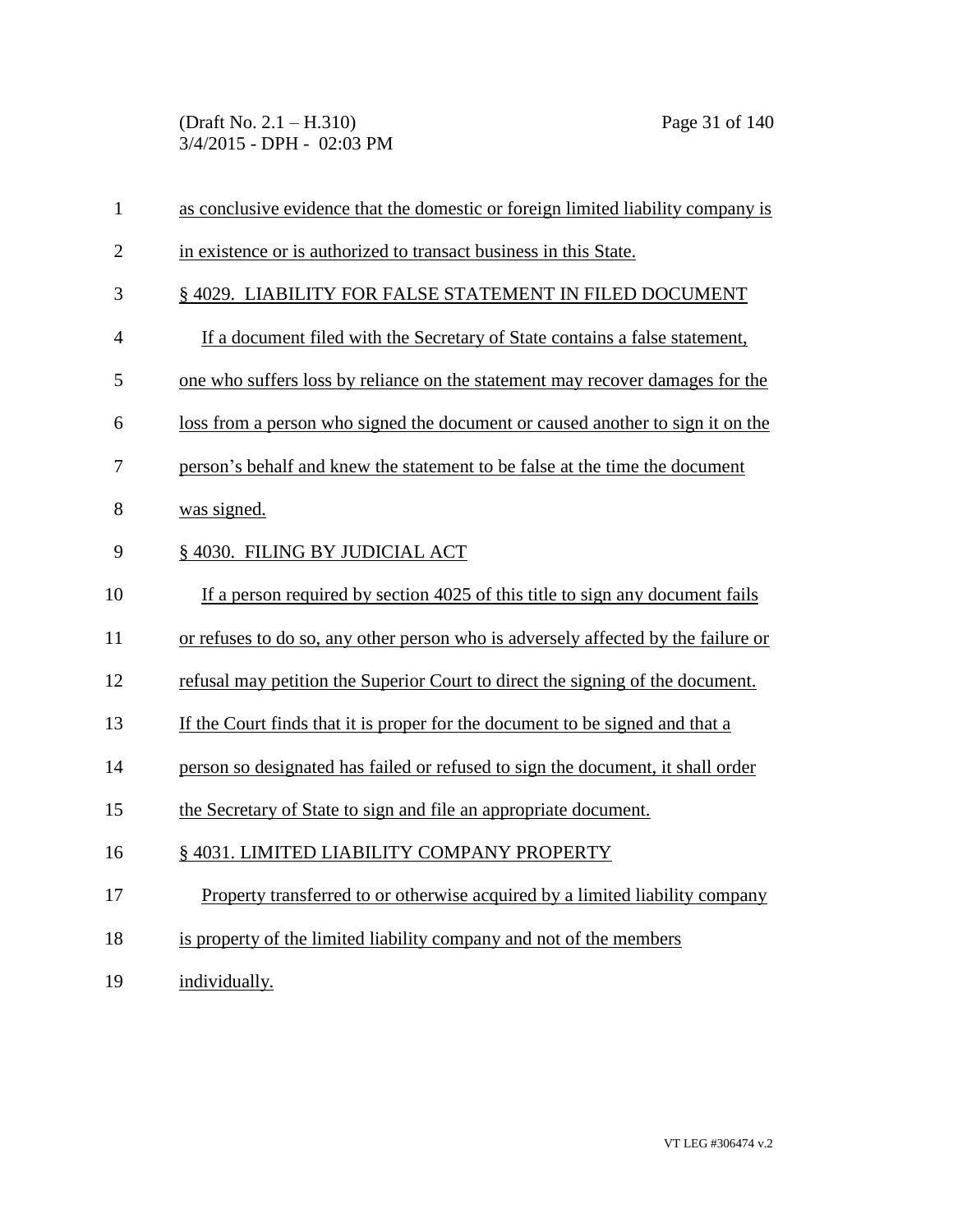(Draft No. 2.1 – H.310) Page 32 of 140 3/4/2015 - DPH - 02:03 PM

| $\mathbf{1}$   | § 4032. WHEN PROPERTY IS LIMITED LIABILITY COMPANY                                 |
|----------------|------------------------------------------------------------------------------------|
| $\overline{2}$ | <b>PROPERTY</b>                                                                    |
| 3              | (a) Property is limited liability company property if acquired in the              |
| 4              | name of:                                                                           |
| 5              | $(1)$ the limited liability company; or                                            |
| 6              | (2) one or more members with an indication in the instrument                       |
| 7              | transferring title to the property of the person's capacity as a member or of the  |
| 8              | existence of a limited liability company, but without an indication of the name    |
| 9              | of the limited liability company.                                                  |
| 10             | (b) Property is presumed to be limited liability company property if               |
| 11             | purchased with limited liability company assets, even if not acquired in the       |
| 12             | name of the limited liability company or of one or more members with an            |
| 13             | indication in the instrument transferring title to the property of the person's    |
| 14             | capacity as a member or of the existence of a limited liability company.           |
| 15             | (c) Property acquired in the name of one or more of the members, without           |
| 16             | an indication in the instrument transferring title to the property of the person's |
| 17             | capacity as a member or of the existence of a limited liability company and        |
| 18             | without use of limited liability company assets, is presumed to be separate        |
| 19             | property, even if used for limited liability company purposes.                     |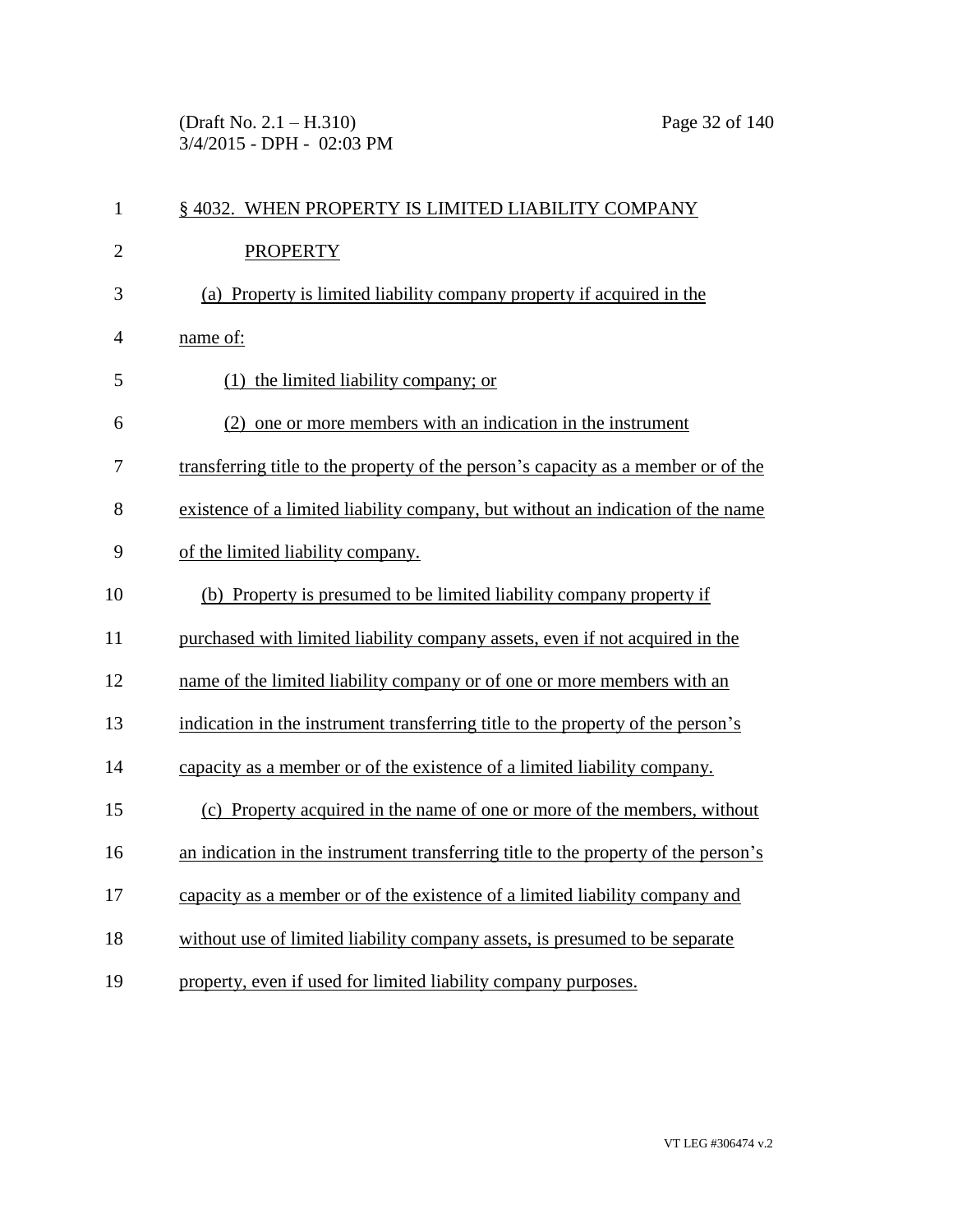(Draft No. 2.1 – H.310) Page 33 of 140 3/4/2015 - DPH - 02:03 PM

| $\mathbf{1}$   | § 4033. ANNUAL REPORT FOR SECRETARY OF STATE                                        |
|----------------|-------------------------------------------------------------------------------------|
| $\overline{2}$ | (a) Each domestic limited liability company and each foreign limited                |
| 3              | liability company authorized to transact business in this State shall file an       |
| 4              | annual report with the Secretary of State. The annual report shall set forth the    |
| 5              | following information:                                                              |
| 6              | (1) the name of the company and the state or country under whose law it             |
| 7              | is organized;                                                                       |
| 8              | (2) the address of its designated office and the name of its designated             |
| 9              | agent at that office in this State.                                                 |
| 10             | (b) Information in the annual report shall be current as of the date the            |
| 11             | annual report is signed on behalf of the company.                                   |
| 12             | (c) The annual report shall be delivered to the Secretary of State within           |
| 13             | three months after the expiration of the company's fiscal year.                     |
| 14             | § 4034. INVOLUNTARY TERMINATION                                                     |
| 15             | $(a)(1)$ The articles of organization of a limited liability company that fails     |
| 16             | to file an annual report required by section 4033 of this title shall terminate and |
| 17             | the provisions of this section shall apply to the limited liability company.        |
| 18             | The certificate of authority of a foreign limited liability company<br>(2)          |
| 19             | that fails to file an annual report required by section 4033 of this title shall    |
| 20             | terminate and the Secretary of State shall notify the company of the                |
| 21             | termination.                                                                        |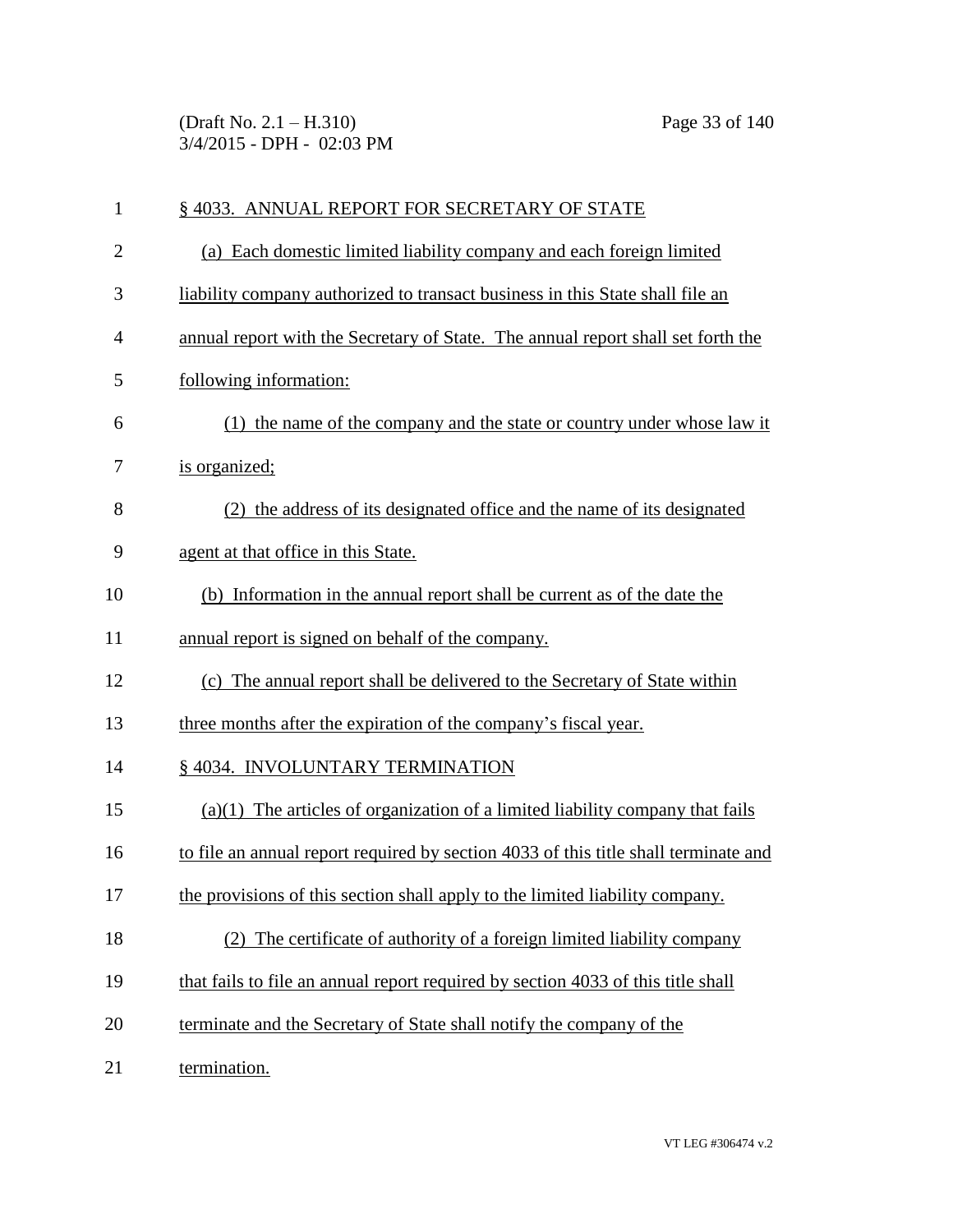(Draft No. 2.1 – H.310) Page 34 of 140 3/4/2015 - DPH - 02:03 PM

| $\mathbf{1}$ | (3) If a company that has had its articles of organization terminated or          |
|--------------|-----------------------------------------------------------------------------------|
| $\mathbf{2}$ | had its certificate of authority terminated files its annual report together with |
| 3            | the annual report filing fee and the reinstatement fee for each year the company  |
| 4            | failed to file its annual report, its articles of organization or certificate of  |
| 5            | authority, as the case may be, shall be reinstated by the Secretary of State.     |
| 6            | (b) When the reinstatement becomes effective, it relates back to and takes        |
| 7            | effect as of the effective date of termination of the company's articles of       |
| 8            | organization or the date the company's certificate of authority was terminated    |
| 9            | under subsection (a) of this section as if the termination never occurred.        |
| 10           | (c) A limited liability company or a foreign limited liability company shall      |
| 11           | lose the right to retain its name if the annual report required under subsection  |
| 12           | (a) of this section is not filed on or before five years after the date when the  |
| 13           | report is due.                                                                    |
| 14           | (d) Involuntary termination under this section does not:                          |
| 15           | (1) prevent commencement of a proceeding against the limited liability            |
| 16           | company or the foreign limited liability company in its company name;             |
| 17           | provided that a proceeding is subject to dismissal unless the company is          |
| 18           | reinstated in accordance with subsections (a) and (b) of this section;            |
| 19           | (2) abate or suspend a proceeding pending by or against the limited               |
| 20           | liability company or foreign limited liability company on the effective date of   |
| 21           | involuntary termination; or                                                       |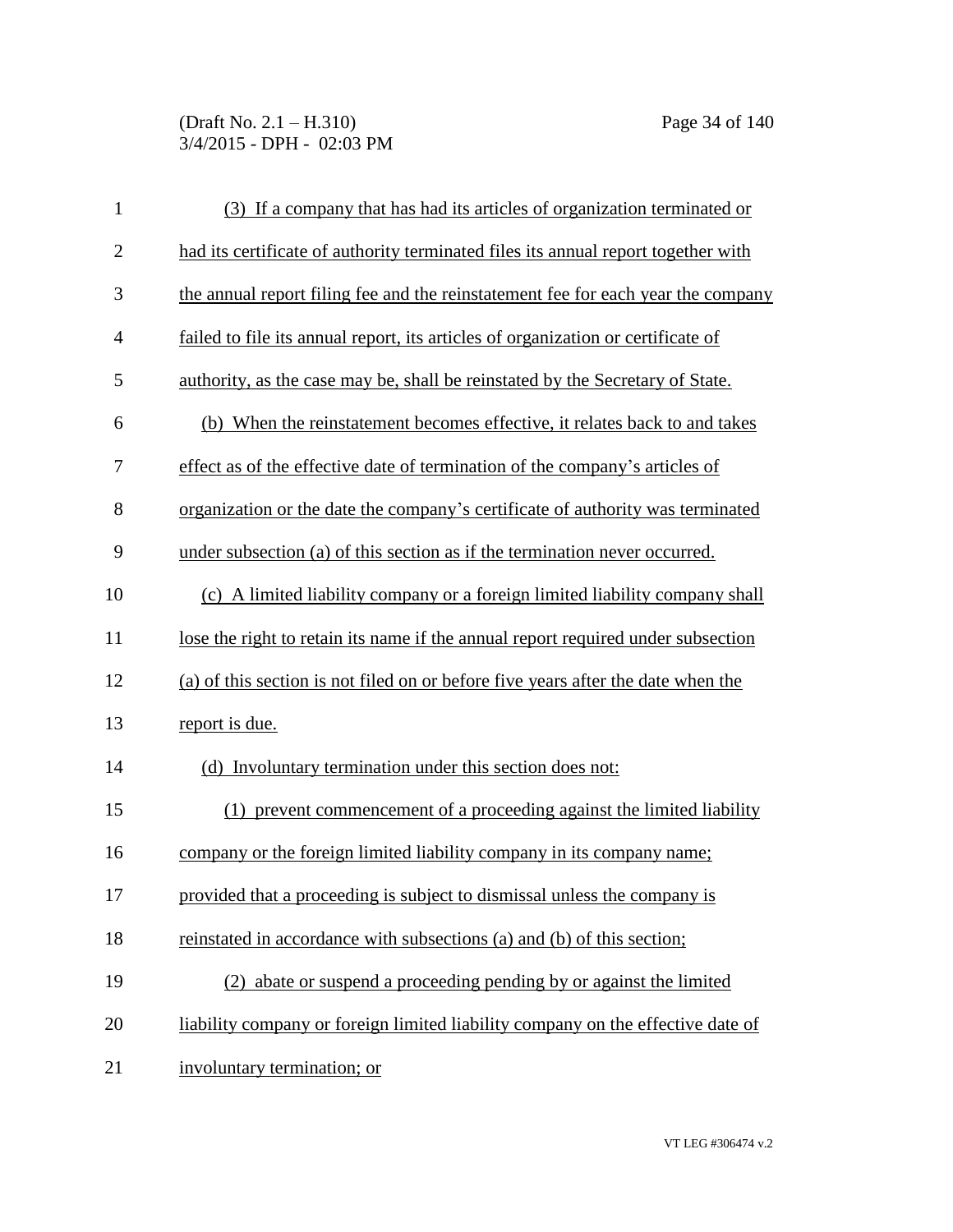(Draft No. 2.1 – H.310) Page 35 of 140 3/4/2015 - DPH - 02:03 PM

| $\mathbf{1}$   | (3) terminate the authority of the designated agent of the limited liability      |
|----------------|-----------------------------------------------------------------------------------|
| $\overline{2}$ | company or foreign limited liability company;                                     |
| 3              | (4) alter the limited liability status of members or managers of the              |
| $\overline{4}$ | limited liability company or foreign limited liability company; or                |
| 5              | (5) impair the validity of acts of the limited liability company during the       |
| 6              | period between involuntary termination and reinstatement.                         |
| 7              | Subchapter 3. Relations of Members and Managers to Persons                        |
| 8              | Dealing with Limited Liability Company                                            |
| 9              | § 4041. NO AGENCY POWER OF MEMBER AS MEMBER                                       |
| 10             | (a) A member is not an agency of a limited liability company solely by            |
| 11             | reason of being a member.                                                         |
| 12             | (b) A person's status as a member does not prevent or restrict law other          |
| 13             | than this title from imposing liability on a limited liability company because of |
| 14             | the person's conduct.                                                             |
| 15             | § 4042. LIABILITY OF MEMBERS AND MANAGERS                                         |
| 16             | (a) The debts, obligations, or other liabilities of a limited liability company,  |
| 17             | whether arising in contract, tort, or otherwise:                                  |
| 18             | (1) are solely the debts, obligations, or other liabilities of the                |
| 19             | company; and                                                                      |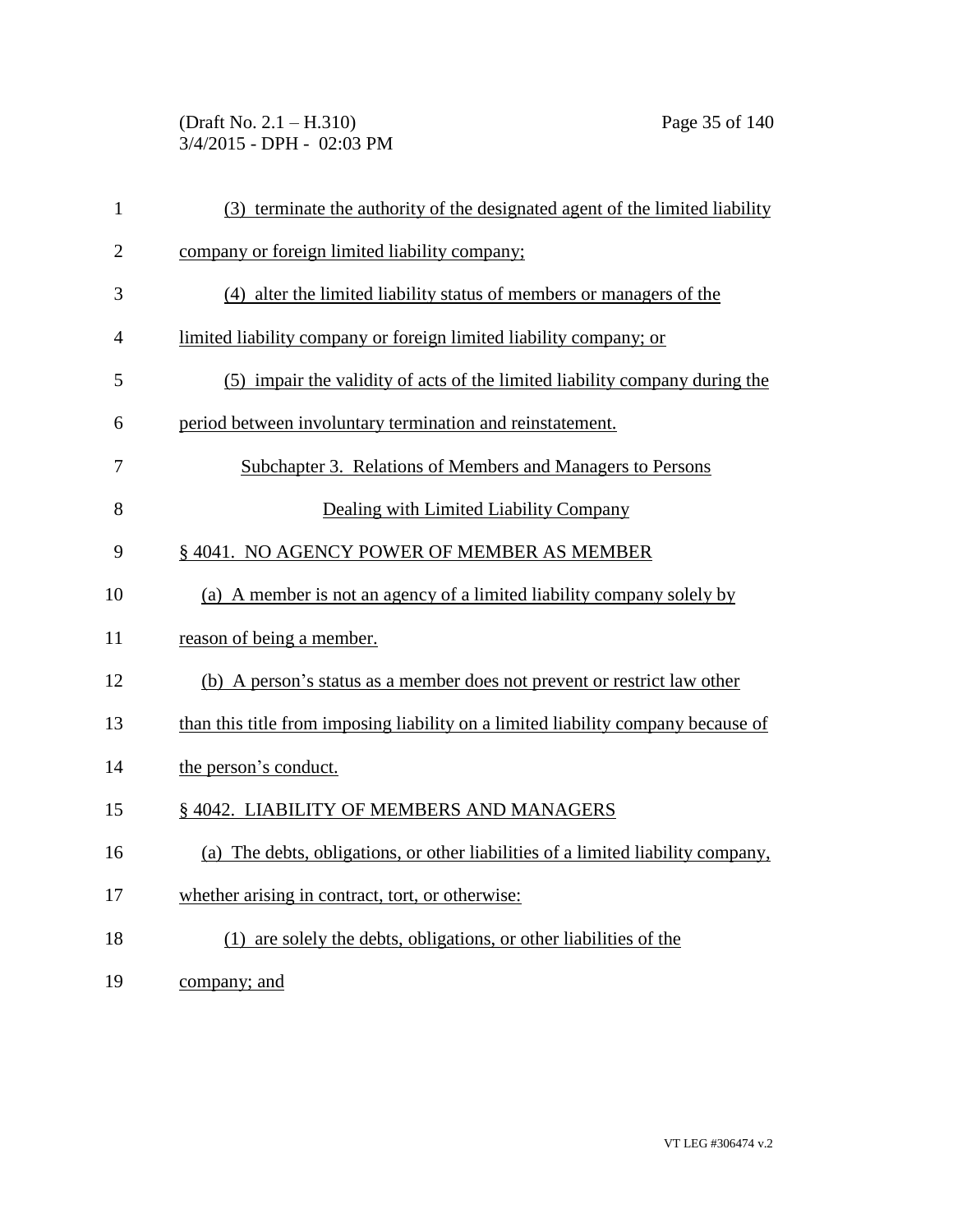(Draft No. 2.1 – H.310) Page 36 of 140 3/4/2015 - DPH - 02:03 PM

| $\mathbf{1}$   | (2) do not become the debts, obligations, or other liabilities of a member        |
|----------------|-----------------------------------------------------------------------------------|
| $\overline{2}$ | or manager solely by reason of the member acting as a member or the manager       |
| 3              | acting as a manager.                                                              |
| $\overline{4}$ | (b) The failure of a limited liability company to observe any particular          |
| 5              | formalities relating to the exercise of its power or management of its activities |
| 6              | is not a ground for imposing liability on a member or manager for the debts,      |
| 7              | obligations, or other liabilities of the company.                                 |
| 8              | Subchapter 4. Relations of Members to Each Other                                  |
| 9              | and to Limited Liability Company                                                  |
| 10             | §4051. BECOMING A MEMBER                                                          |
| 11             | (a) If a limited liability company is to have only one member upon                |
| 12             | formation, the person becomes a member as agreed by that person and the           |
| 13             | organizer of the company. That person and the organizer may be, but need not      |
| 14             | be, different persons. If different, the organizer acts on behalf of the initial  |
| 15             | member.                                                                           |
| 16             | (b) If a limited liability company is to have more than one member upon           |
| 17             | formation, those persons become members as agreed by the persons before the       |
| 18             | formation of the company. The organizer acts on behalf of the persons in          |
| 19             | forming the company and may be, but need not be, one of the persons.              |
| 20             | (c) If articles of organization filed with the Secretary of State contain the     |
| 21             | statement required by subdivision $4023(a)(5)$ of this title, a person becomes an |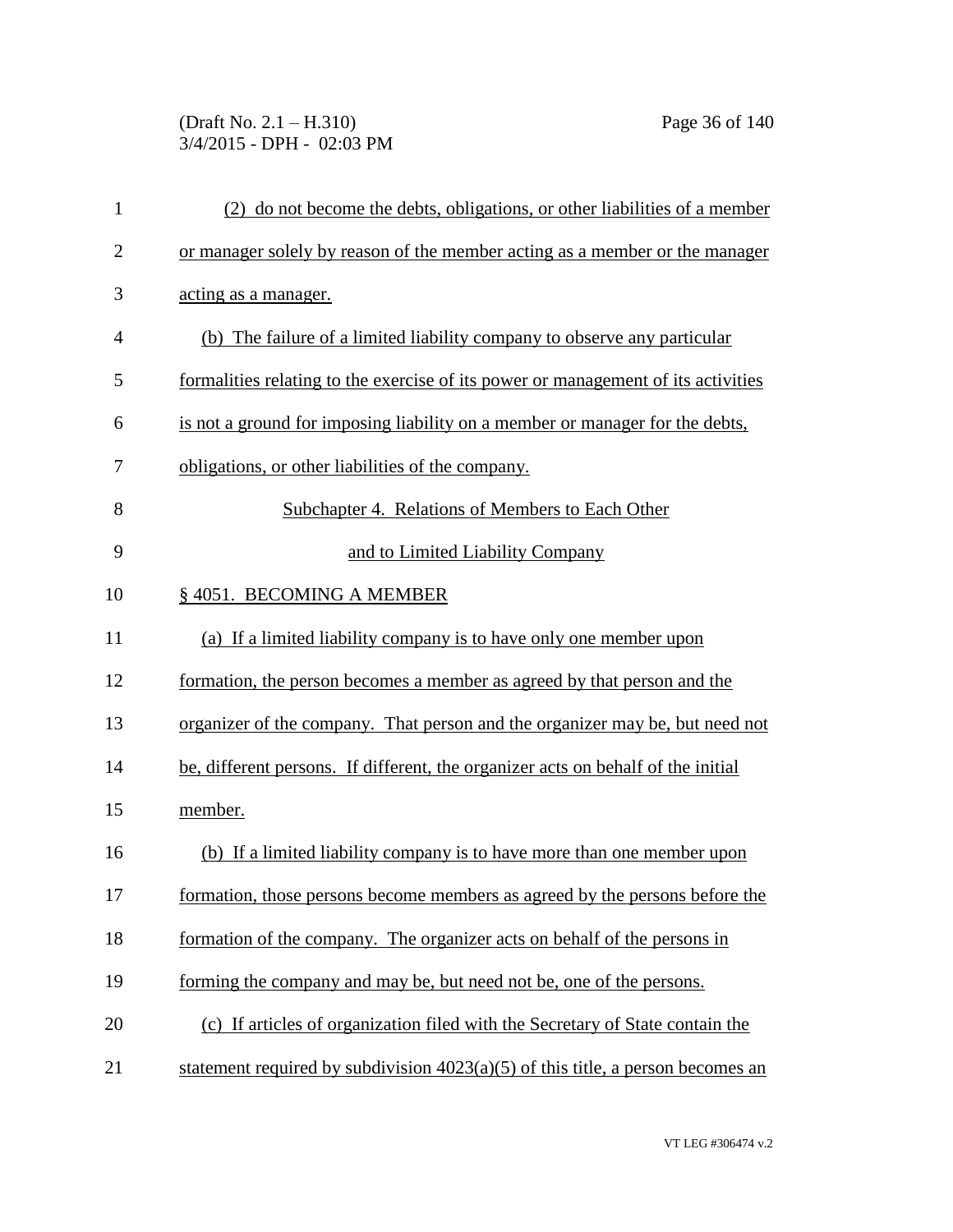(Draft No. 2.1 – H.310) Page 37 of 140 3/4/2015 - DPH - 02:03 PM

| $\mathbf{1}$   | initial member of the limited liability company with the consent of a majority |
|----------------|--------------------------------------------------------------------------------|
| $\overline{2}$ | of the organizers. The organizers may consent to more than one person          |
| 3              | simultaneously becoming the company's initial members.                         |
| 4              | (d) After formation of a limited liability company, a person becomes a         |
| 5              | member:                                                                        |
| 6              | (1) as provided in the operating agreement;                                    |
| 7              | (2) as the result of a transaction effective under subchapter 10 of this       |
| 8              | chapter;                                                                       |
| 9              | (3) with the affirmative vote or consent of all the members; or                |
| 10             | (4) if, within 90 consecutive days after the company ceases to have any        |
| 11             | members:                                                                       |
| 12             | (A) the last person to have been a member or the legal representative          |
| 13             | of that person designates a person to become a member; and                     |
| 14             | (B) the designated person consents to become a member.                         |
| 15             | (e) A person may become a member without acquiring a distributional            |
| 16             | interest and without making or being obligated to make a contribution to the   |
| 17             | limited liability company.                                                     |
| 18             | § 4052. FORM OF CONTRIBUTION                                                   |
| 19             | A contribution may consist of tangible or intangible property or other         |
| 20             | benefit to the company, including money, promissory notes, services            |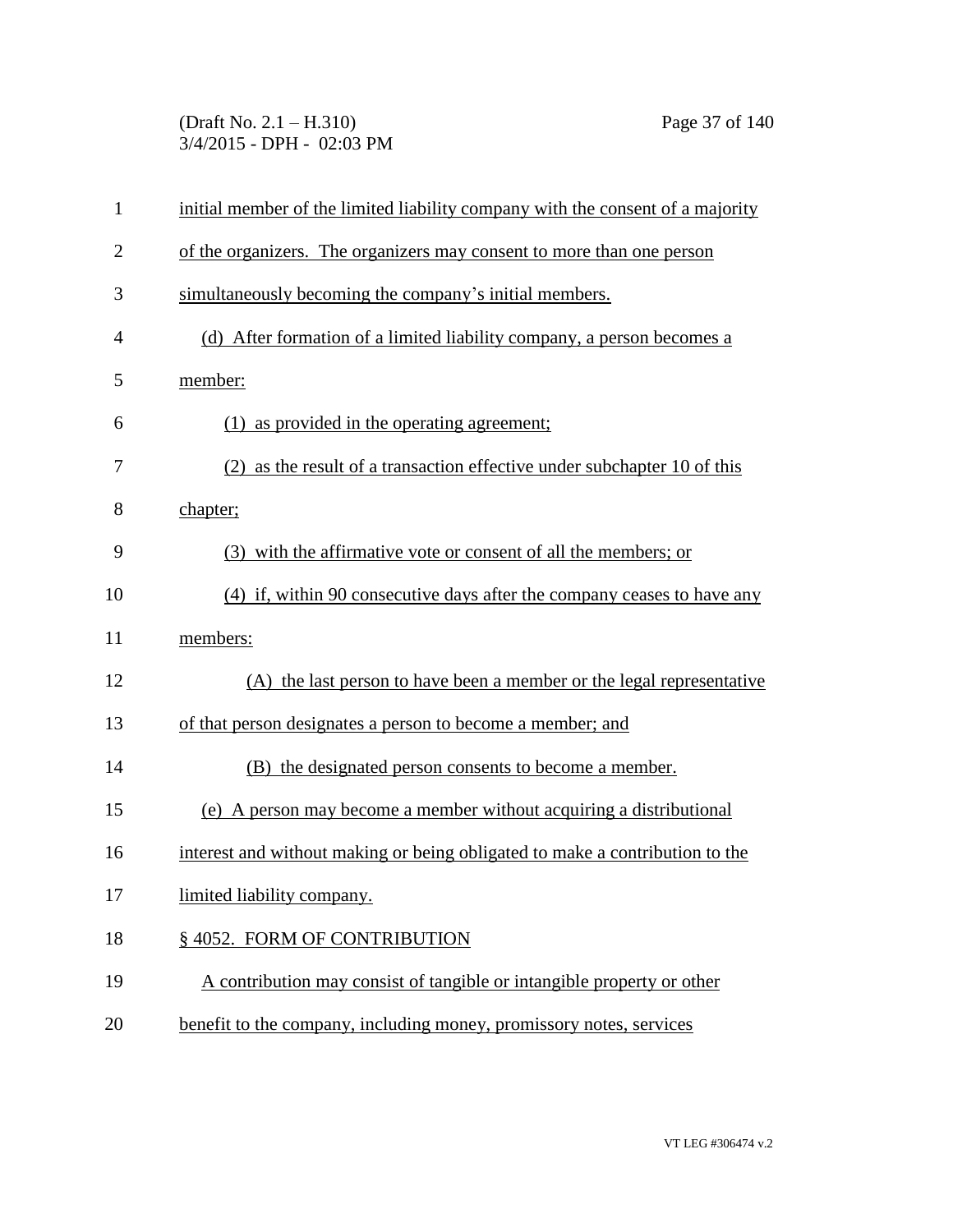(Draft No. 2.1 – H.310) Page 38 of 140 3/4/2015 - DPH - 02:03 PM

| $\mathbf{1}$   | performed, agreements to contribute money or property, or contracts for          |
|----------------|----------------------------------------------------------------------------------|
| $\overline{c}$ | services to be performed.                                                        |
| 3              | § 4053. MEMBER'S LIABILITY FOR CONTRIBUTIONS                                     |
| $\overline{4}$ | (a) A person's obligation to make a contribution to a limited liability          |
| 5              | company is not excused by the member's death, disability, or other inability to  |
| 6              | perform personally. If a person does not make the required contribution, the     |
| 7              | person's estate is obligated at the option of the company to contribute money    |
| 8              | equal to that portion of the value of the part of the contribution which has not |
| 9              | been made.                                                                       |
| 10             | (b) A creditor of a limited liability company who extends credit or              |
| 11             | otherwise acts in reliance on an obligation described in subsection (a) of this  |
| 12             | section, and without notice of any compromise under subdivision $4054(d)(4)$ of  |
| 13             | this title, may enforce the original obligation.                                 |
| 14             | §4054. MANAGEMENT OF LIMITED LIABILITY COMPANY                                   |
| 15             | (a) A limited liability company is a member-managed limited liability            |
| 16             | company unless the operating agreement:                                          |
| 17             | (1) expressly provides that:                                                     |
| 18             | (A) the company is or will be "manager-managed";                                 |
| 19             | (B) the company is or will be "managed by managers"; or                          |
| 20             | (C) management of the company is or will be "vested in                           |
| 21             | managers"; or                                                                    |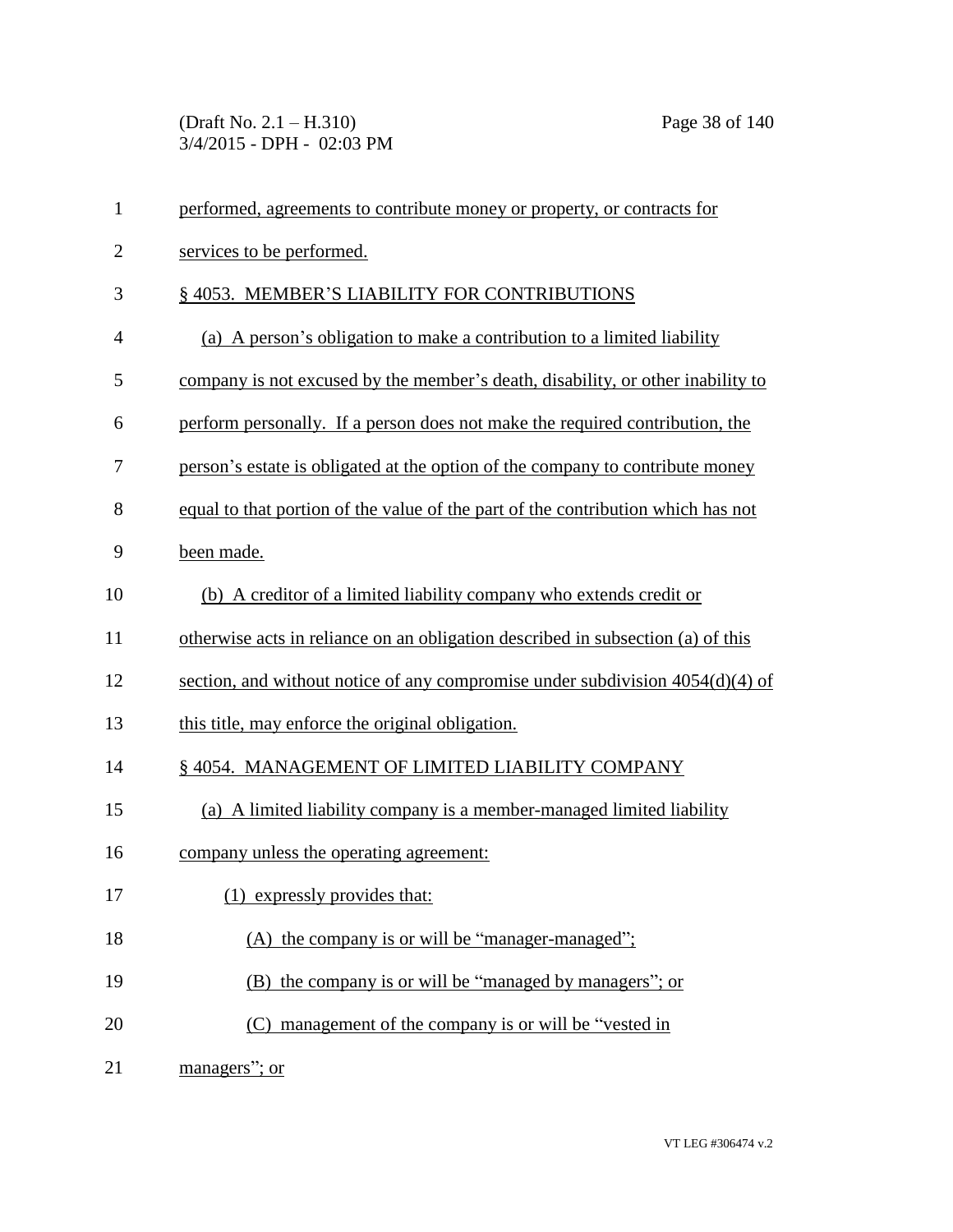(Draft No. 2.1 – H.310) Page 39 of 140 3/4/2015 - DPH - 02:03 PM

| 1              | (2) includes words of similar import.                                         |
|----------------|-------------------------------------------------------------------------------|
| $\overline{2}$ | (b) In a member-managed limited liability company:                            |
| 3              | (1) the management and conduct of the company are vested in the               |
| 4              | members;                                                                      |
| 5              | (2) each member has equal rights in the management and conduct of the         |
| 6              | company's activities; and                                                     |
| 7              | (3) except as otherwise provided in subsection (d) of this section, any       |
| 8              | matter relating to the activities of the company may be decided by a majority |
| 9              | of the members.                                                               |
| 10             | (c) In a manager-managed limited liability company:                           |
| 11             | (1) Except as otherwise provided in subsection (d) of this section, the       |
| 12             | managers have the exclusive authority to manage and conduct the company's     |
| 13             | activities.                                                                   |
| 14             | (2) Each manager has equal rights in the management and conduct of            |
| 15             | the company's activities.                                                     |
| 16             | (3) Except as specified in subsection (d) of this section, any matter         |
| 17             | relating to the activities of the company may be exclusively decided by the   |
| 18             | manager or, if there is more than one manager, by a majority of the managers. |
| 19             | $(4)(A)$ A manager may be chosen at any time by the affirmative vote or       |
| 20             | consent of a majority of the members and remains a manager until a successor  |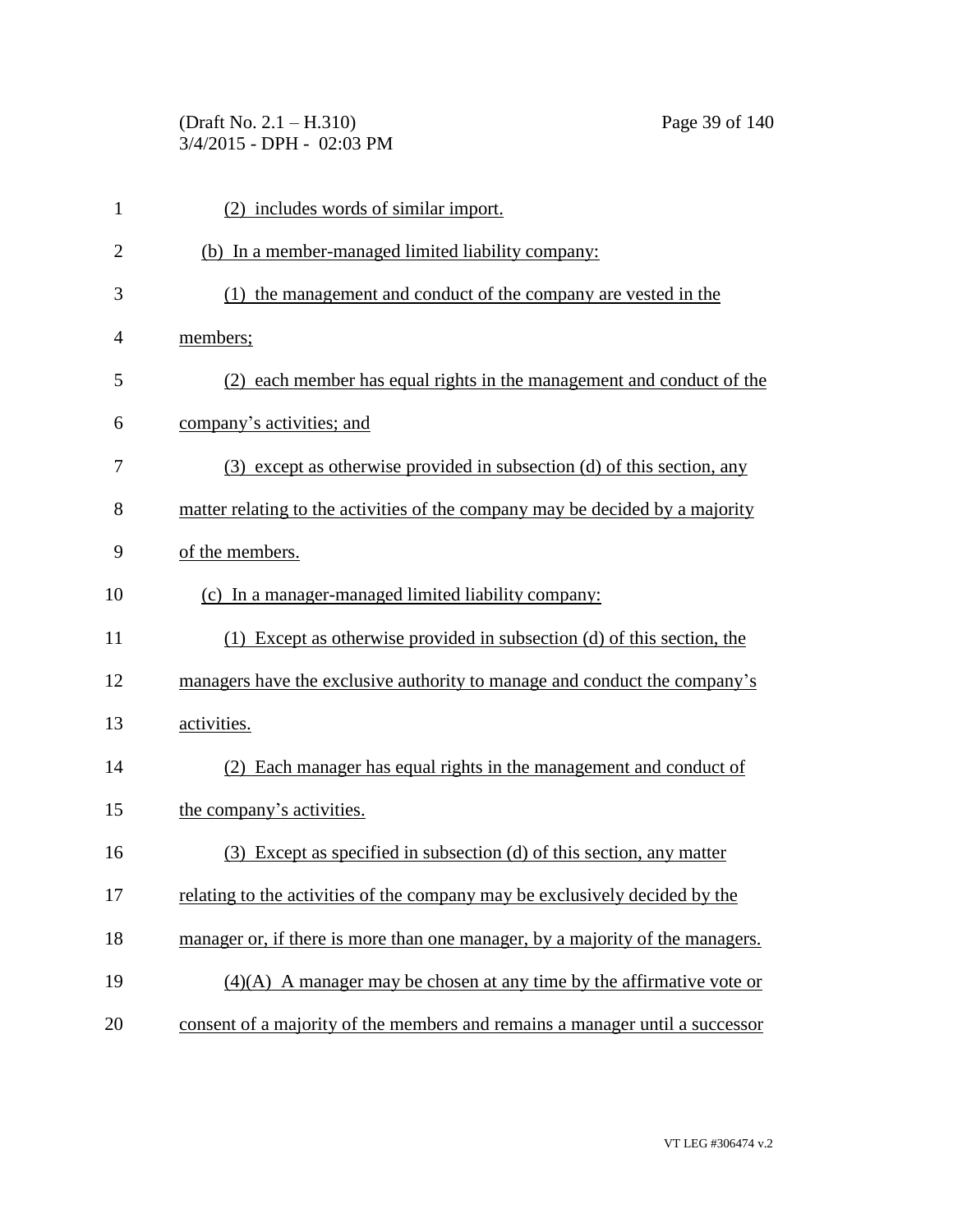(Draft No. 2.1 – H.310) Page 40 of 140 3/4/2015 - DPH - 02:03 PM

| $\mathbf{1}$   | has been chosen, unless the manager at an earlier time resigns, is removed, or    |
|----------------|-----------------------------------------------------------------------------------|
| $\overline{2}$ | dies, or, in the case of a manager that is not an individual, terminates.         |
| 3              | (B) A manager may be removed at any time by the affirmative vote                  |
| $\overline{4}$ | or consent of a majority of the members without notice or cause.                  |
| 5              | $(5)(A)$ A person need not be a member to be a manager, but the                   |
| 6              | dissociation of a member that is also a manager removes the person as a           |
| 7              | manager.                                                                          |
| 8              | (B) If a person that is both a manager and a member ceases to be a                |
| 9              | manager, that cessation does not by itself dissociate the person as a member.     |
| 10             | (6) A person's ceasing to be a manager does not discharge any debt,               |
| 11             | obligation, or other liability to the limited liability company or members which  |
| 12             | the person incurred while a manager.                                              |
| 13             | (d) Except as provided in the operating agreement, the affirmative vote or        |
| 14             | consent of all the members is required to:                                        |
| 15             | (1) amend the operating agreement of a limited liability company;                 |
| 16             | amend the articles of organization under section 4024 of this title;<br>(2)       |
| 17             | (3) compromise an obligation to make a contribution under section 4053            |
| 18             | of this title;                                                                    |
| 19             | (4) compromise, as among members, an obligation of a member to make               |
| 20             | a contribution or return money or other property paid or distributed in violation |
| 21             | of this chapter;                                                                  |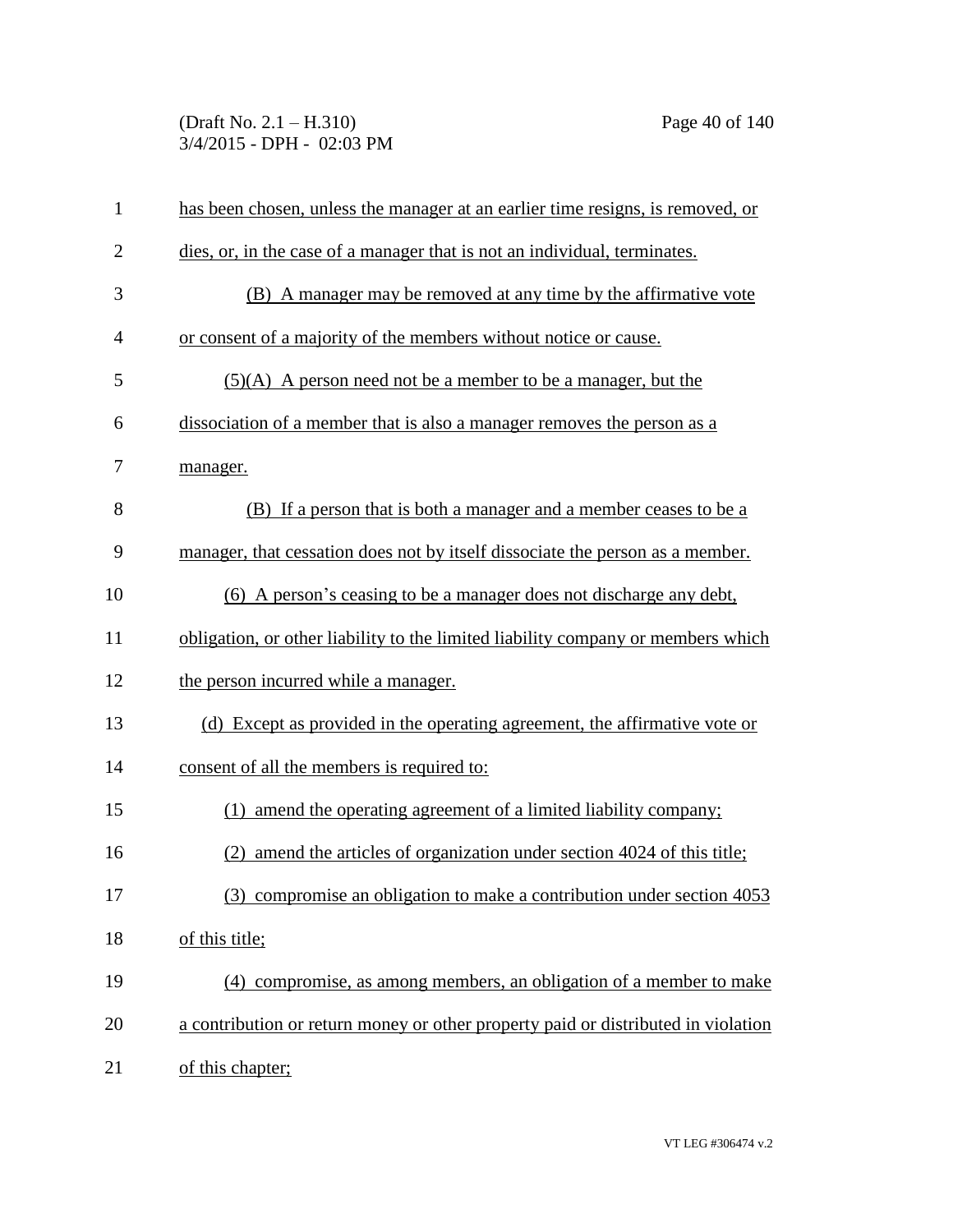(Draft No. 2.1 – H.310) Page 41 of 140 3/4/2015 - DPH - 02:03 PM

| $\mathbf{1}$   | $(5)$ make interim distributions under subsection 4055(a) of this title;          |
|----------------|-----------------------------------------------------------------------------------|
| $\overline{2}$ | (6) admit a new member;                                                           |
| 3              | (7) use the company's property to redeem an interest subject to a                 |
| $\overline{4}$ | charging order;                                                                   |
| 5              | (8) waive the right to have the company's business wound up and the               |
| 6              | company terminated under subsection 4102(b) of this title; and                    |
| 7              | (9) sell, lease, exchange or otherwise dispose of all, or substantially all,      |
| 8              | of the company's property with or without goodwill.                               |
| 9              | $(e)(1)$ A member or manager may appoint a proxy to vote or otherwise act         |
| 10             | for the member or manager by signing an appointment instrument, either            |
| 11             | personally or by the member's or manager's attorney-in-fact.                      |
| 12             | (2) An appointment of a proxy is valid for 11 months unless a different           |
| 13             | time is specified in the appointment instrument.                                  |
| 14             | (3) An appointment is revocable by the member or manager unless the               |
| 15             | appointment form conspicuously states that it is irrevocable and the              |
| 16             | appointment is coupled with an interest, in which case the appointment is         |
| 17             | revoked when the coupled interest is extinguished.                                |
| 18             | $(f)(1)$ An action requiring the affirmative vote or consent of members under     |
| 19             | this title may be taken without a meeting, if the action is approved in a consent |
| 20             | by members having not less than the minimum number of votes that would be         |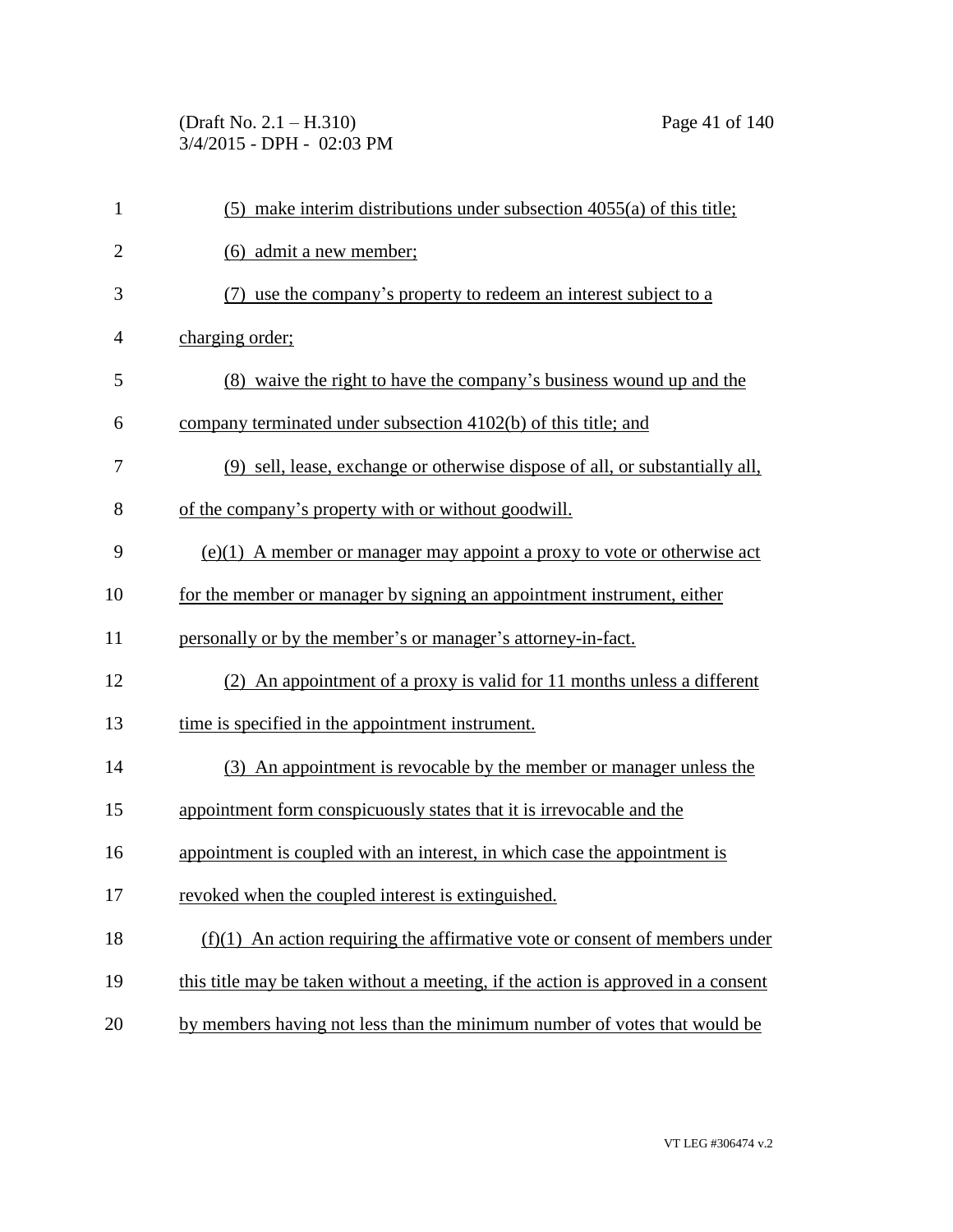(Draft No. 2.1 – H.310) Page 42 of 140 3/4/2015 - DPH - 02:03 PM

| $\mathbf{1}$   | necessary to authorize or take the action at a meeting at which all members    |
|----------------|--------------------------------------------------------------------------------|
| $\overline{2}$ | entitled to vote thereon were present and voted.                               |
| 3              | (2) A member may appoint a proxy or other agent to consent or                  |
| 4              | otherwise act for the member by signing an appointing record, personally or by |
| 5              | the member's agent.                                                            |
| 6              | $(g)(1)$ An action that may be taken at a meeting of the managers may be       |
| 7              | taken without a meeting if the action is approved by consent of all managers   |
| 8              | entitled to vote on the action.                                                |
| 9              | (2) The action must be evidenced by one or more consents reflected in a        |
| 10             | record describing the action taken and signed by all managers entitled to vote |
| 11             | on the action.                                                                 |
| 12             | (h) The dissolution of a limited liability company does not affect the         |
| 13             | applicability of this section. However, a person that wrongfully causes        |
| 14             | dissolution of the company loses the right to participate in management as a   |
| 15             | member and a manager.                                                          |
| 16             | (i) This chapter does not entitle a member to remuneration for services        |
| 17             | performed for a member-managed limited liability company, except for           |
| 18             | reasonable compensation for services rendered in winding up the activities of  |
| 19             | the company.                                                                   |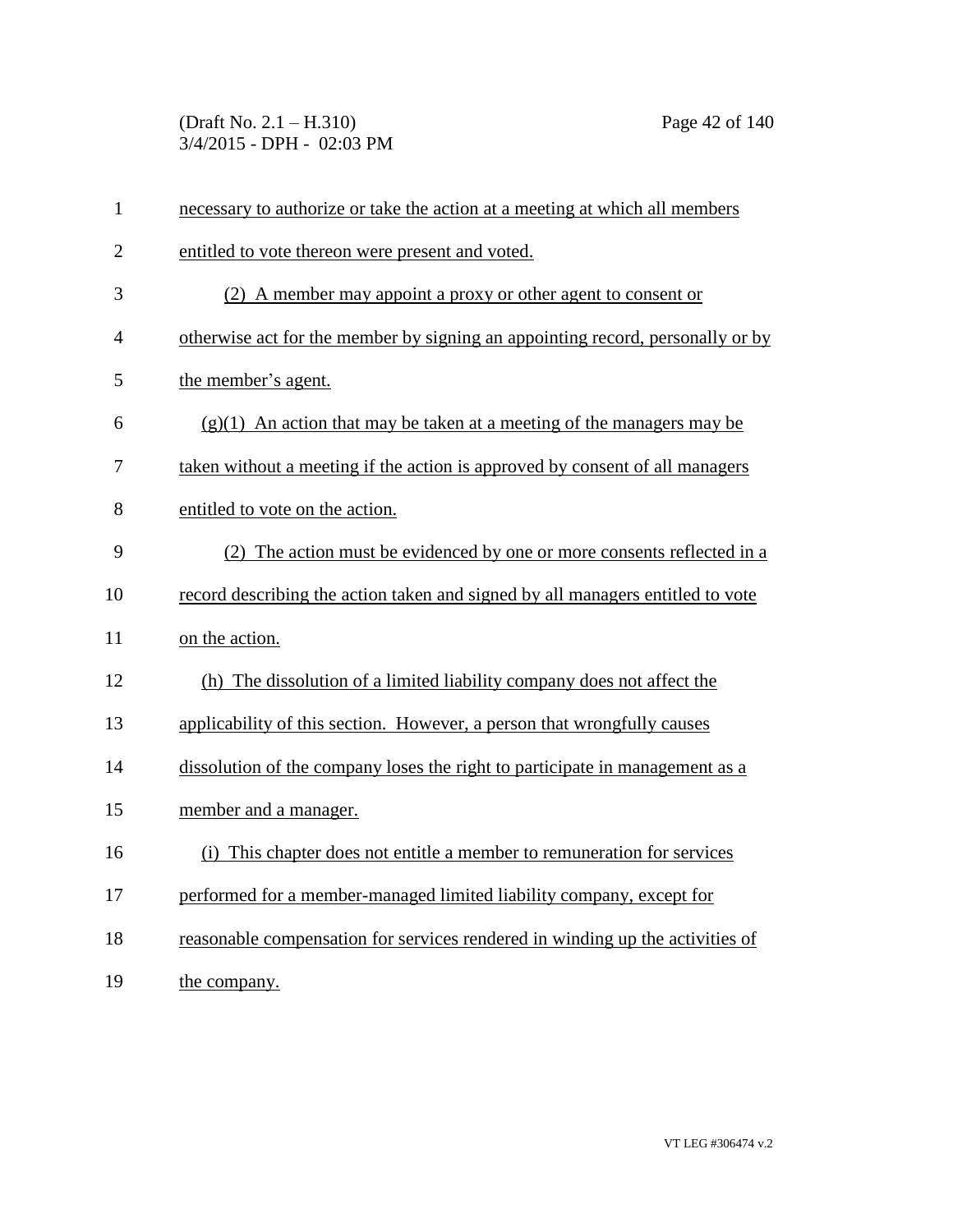(Draft No. 2.1 – H.310) Page 43 of 140 3/4/2015 - DPH - 02:03 PM

| $\mathbf{1}$   | § 4055. SHARING OF PROFITS AND LOSSES AND RIGHT TO                                 |
|----------------|------------------------------------------------------------------------------------|
| $\overline{2}$ | <b>DISTRIBUTIONS</b>                                                               |
| 3              | The profits and losses of a limited liability company shall be allocated<br>(a)    |
| $\overline{4}$ | among the members or the holders of distributional interests, as the case may      |
| 5              | be, in proportion to the agreed value, as stated in the limited liability company  |
| 6              | records required to be kept under this chapter, of the contributions made by       |
| 7              | each member, taking into account variations in the capital contributions of        |
| 8              | each member during the period for which such allocations are made.                 |
| 9              | (b) Any distributions made by a limited liability company before its               |
| 10             | dissolution and winding up shall be made among the members or the holders of       |
| 11             | distributional interests, as the case may be, in proportion to the agreed value of |
| 12             | the contributions made by each member as of the date of such distribution.         |
| 13             | $(c)(1)$ A member has a right to a distribution before the dissolution and         |
| 14             | winding up of a limited liability company only if the company decides to make      |
| 15             | an interim distribution.                                                           |
| 16             | A person's dissociation does not entitle the person to a distribution.             |
| 17             | (d) A member has no right to receive, and may not be required to accept, a         |
| 18             | distribution in kind.                                                              |
| 19             | (e) If a member or transferee becomes entitled to receive a distribution, the      |
| 20             | member or transferee has the status of, and is entitled to all remedies available  |
| 21             | to, a creditor of the limited liability company with respect to the distribution.  |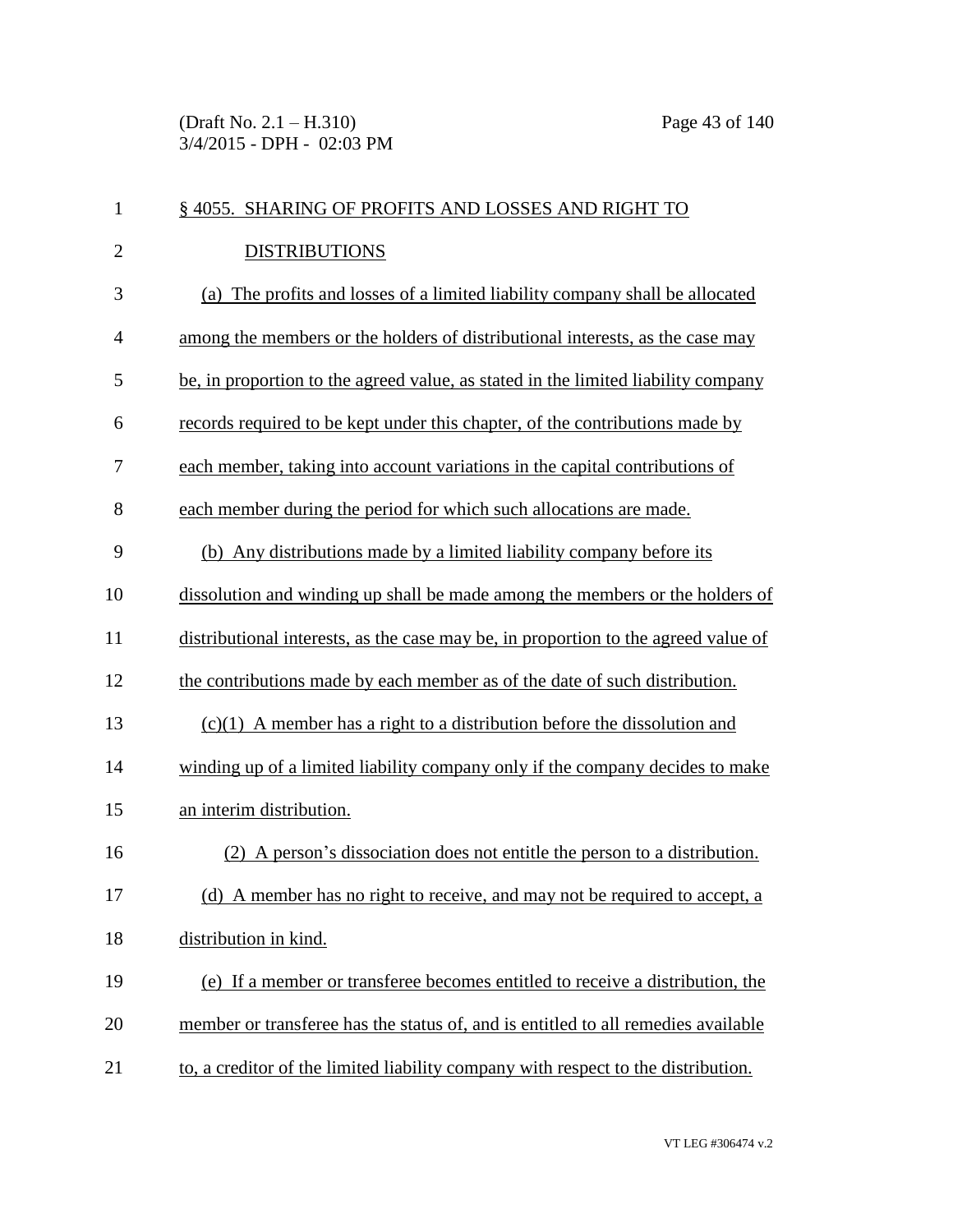(Draft No. 2.1 – H.310) Page 44 of 140 3/4/2015 - DPH - 02:03 PM

| $\mathbf{1}$   | §4056. LIMITATIONS ON DISTRIBUTIONS                                                |
|----------------|------------------------------------------------------------------------------------|
| $\overline{2}$ | (a) A distribution shall not be made if:                                           |
| 3              | (1) the limited liability company would not be able to pay its debts as            |
| $\overline{4}$ | they become due in the ordinary course of business; or                             |
| 5              | (2) the company's total assets would be less than the sum of its total             |
| 6              | liabilities plus the amount that would be needed, if the company were to be        |
| 7              | dissolved, wound up, and terminated at the time of the distribution, to satisfy    |
| 8              | the preferential rights upon dissolution, winding up, and termination of           |
| 9              | members whose preferential rights are superior to those receiving the              |
| 10             | distribution.                                                                      |
| 11             | (b) A limited liability company may base a determination that a distribution       |
| 12             | is not prohibited under subsection (a) of this section on financial statements     |
| 13             | prepared on the basis of:                                                          |
| 14             | (1) generally accepted accounting practices and principles;                        |
| 15             | $(2)$ a fair valuation; or                                                         |
| 16             | another method that is reasonable under the circumstances.<br>(3)                  |
| 17             | (c) Except as otherwise provided in subsection (e) of this section, the effect     |
| 18             | of a distribution under subsection (a) of this section is measured:                |
| 19             | (1) in the case of distribution by purchase, redemption, or other                  |
| 20             | acquisition of a distributional interest in a limited liability company, as of the |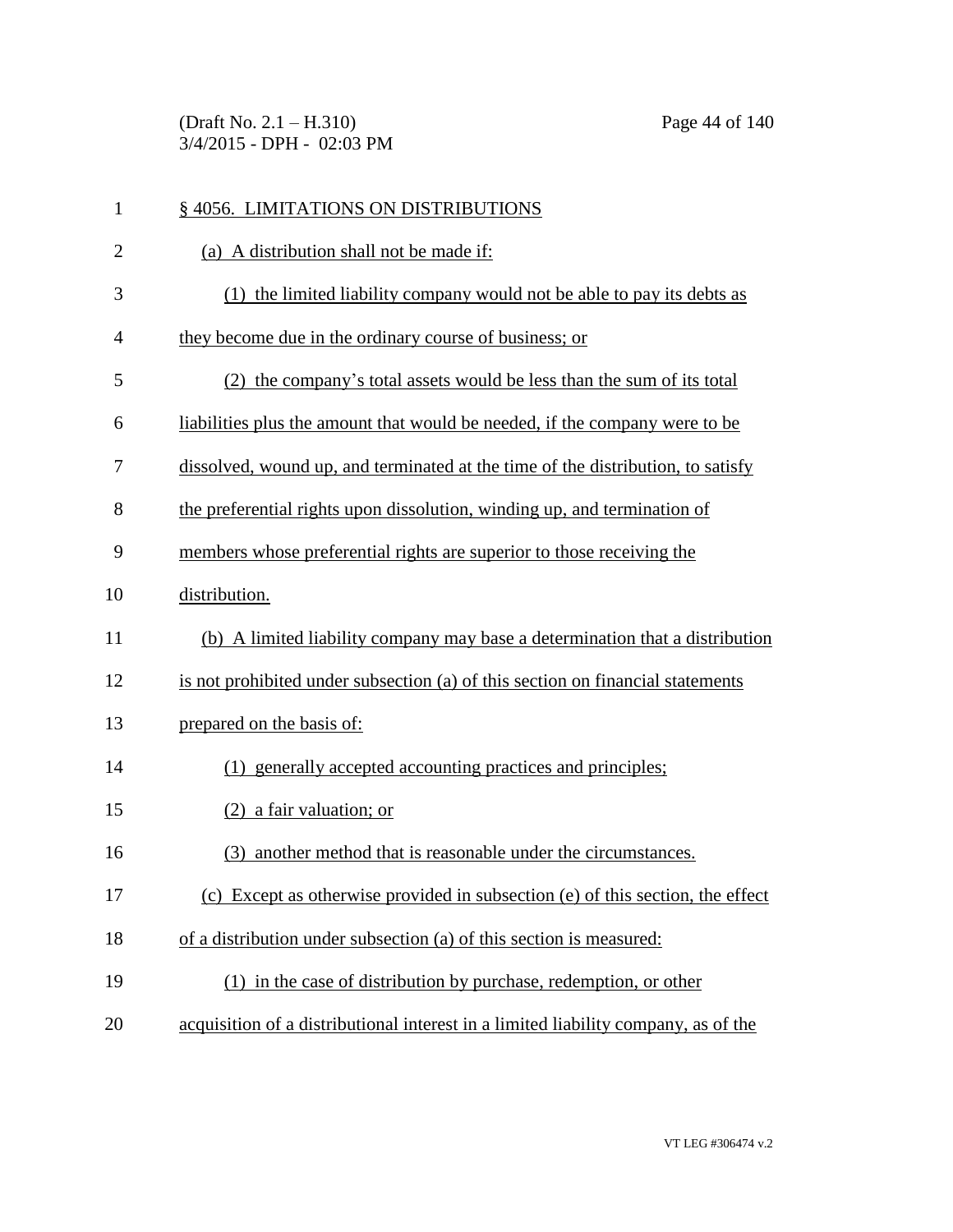(Draft No. 2.1 – H.310) Page 45 of 140 3/4/2015 - DPH - 02:03 PM

| $\mathbf{1}$   | date money or other property is transferred or debt incurred by the               |
|----------------|-----------------------------------------------------------------------------------|
| $\overline{2}$ | company; and                                                                      |
| 3              | (2) in all other cases, as of the date the:                                       |
| $\overline{4}$ | (A) distribution is authorized if the payment occurs within 120 days              |
| 5              | after the date of authorization; or                                               |
| 6              | (B) payment is made if it occurs more than 120 days after the date of             |
| 7              | authorization.                                                                    |
| 8              | (d) A limited liability company's indebtedness to a member incurred by            |
| 9              | reason of a distribution made in accordance with this section is at parity with   |
| 10             | the company's indebtedness to its general, unsecured creditors.                   |
| 11             | (e) Indebtedness of a limited liability company, including indebtedness           |
| 12             | issued in connection with or as part of a distribution, is not considered a       |
| 13             | liability for purposes of determinations under subsection (a) of this section if  |
| 14             | its terms provide that payment of principal and interest are made only if and to  |
| 15             | the extent that payment of a distribution to members could then be made under     |
| 16             | this section. If the indebtedness is issued as a distribution, each payment of    |
| 17             | principal or interest on the indebtedness and not the issuance of the             |
| 18             | indebtedness is treated as a distribution, the effect of which is measured on the |
| 19             | date the payment is made.                                                         |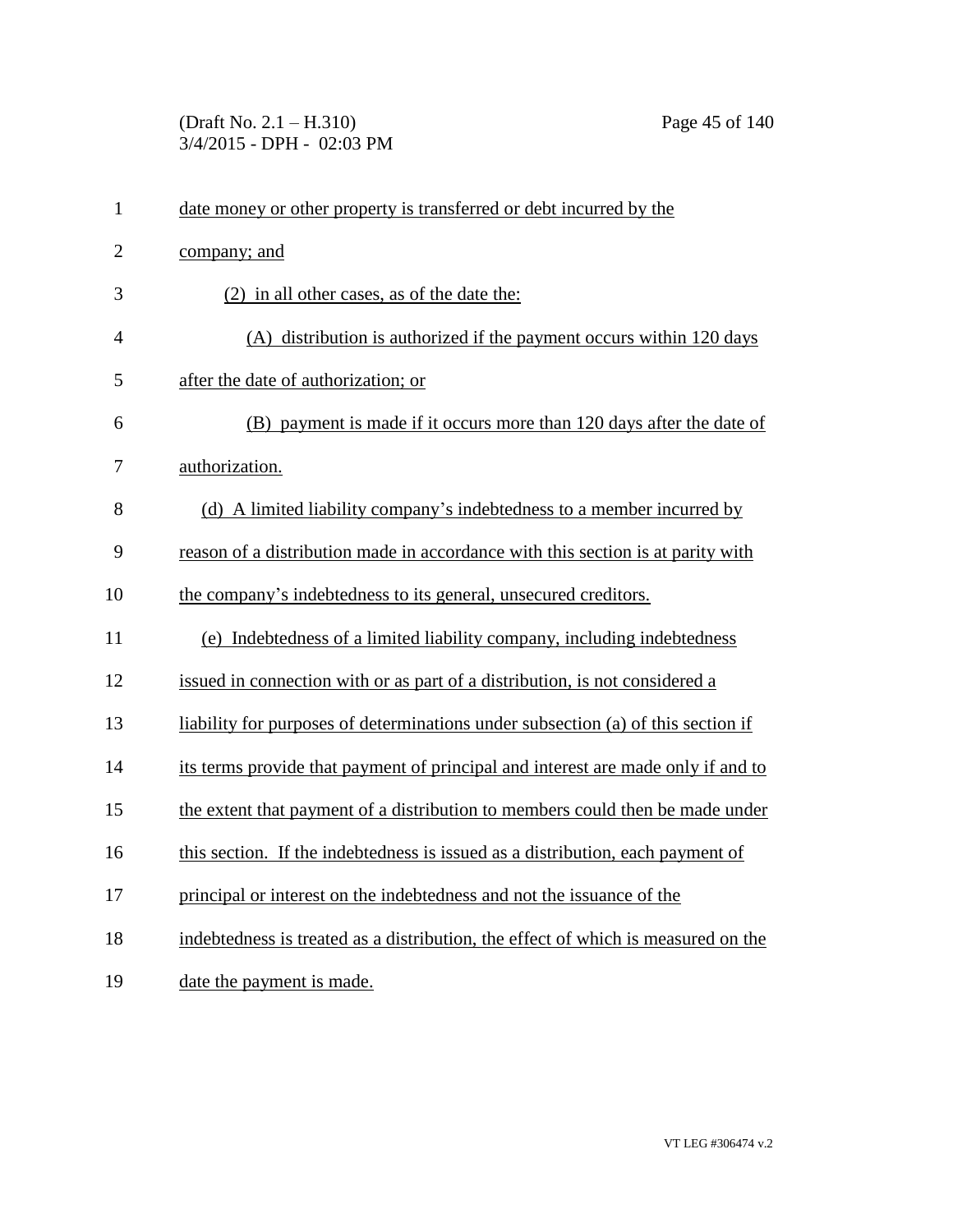(Draft No. 2.1 – H.310) Page 46 of 140 3/4/2015 - DPH - 02:03 PM

| $\mathbf{1}$   | § 4057. LIABILITY FOR UNLAWFUL DISTRIBUTIONS                                        |
|----------------|-------------------------------------------------------------------------------------|
| $\overline{2}$ | (a) A member of a member-managed limited liability company or a                     |
| 3              | member or manager of a manager-managed company who votes for or assents             |
| $\overline{4}$ | to a distribution made in violation of section 4056 of this title, the articles of  |
| 5              | organization or a written operating agreement is personally liable to the           |
| 6              | company for the amount of the distribution which exceeds the amount that            |
| 7              | could have been distributed without violating section 4056 of this title, the       |
| 8              | articles of organization or a written operating agreement if it is established that |
| 9              | the member or manager did not perform the member's or manager's duties in           |
| 10             | compliance with section 4059 of this title.                                         |
| 11             | (b) A member of a manager-managed limited liability company who knew                |
| 12             | a distribution was made to such member in violation of section 4056 of this         |
| 13             | title is personally liable to the limited liability company, but only to the extent |
| 14             | that the distribution received by such member exceeded the amount that could        |
| 15             | properly have been paid under section 4056 of this title.                           |
| 16             | (c) A member or manager against whom an action is brought under this                |
| 17             | section may implead in the action all:                                              |
| 18             | (1) other members or managers who voted for or assented to the                      |
| 19             | distribution in violation of subsection (a) of this section and may compel          |
| 20             | contribution from them; and                                                         |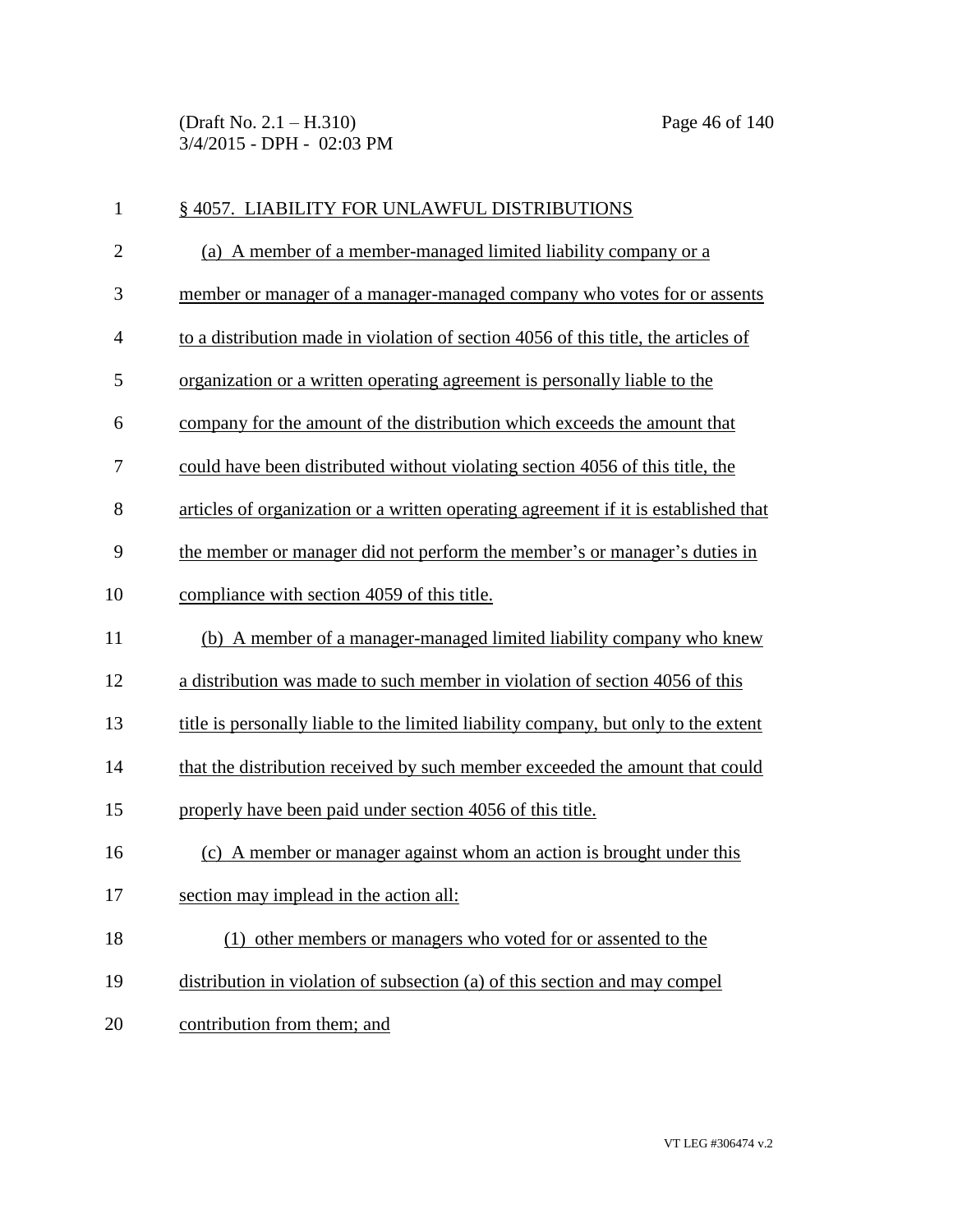(Draft No. 2.1 – H.310) Page 47 of 140 3/4/2015 - DPH - 02:03 PM

| $\mathbf{1}$   | (2) members who received a distribution in violation of subsection (b) of       |
|----------------|---------------------------------------------------------------------------------|
| $\overline{2}$ | this section and may compel contribution from the member in the amount          |
| 3              | received in violation of subsection (b) of this section.                        |
| $\overline{4}$ | (d) A proceeding under this section is barred unless it is commenced within     |
| 5              | two years after the distribution.                                               |
| 6              | § 4058. INFORMATION RIGHTS                                                      |
| 7              | (a) In a member-managed limited liability company, each member has the          |
| 8              | right, subject to such reasonable standards, including standards governing what |
| 9              | information and documents are to be furnished and at what time and location,    |
| 10             | as may be set forth in the articles of organization, an operating agreement, or |
| 11             | otherwise established by the members to obtain from the company from time       |
| 12             | to time and upon reasonable demand for any purpose reasonably related to the    |
| 13             | member's interest as a member of the limited liability company during the       |
| 14             | period in which he or she was a member:                                         |
| 15             | (1) information concerning the company's business or affairs reasonably         |
| 16             | required for the proper exercise of the member's rights and duties under the    |
| 17             | operating agreement or this chapter; and                                        |
| 18             | (2) other information concerning the company's business or affairs,             |
| 19             | except to the extent the demand or the information demanded is unreasonable     |
| 20             | or otherwise improper under the circumstances.                                  |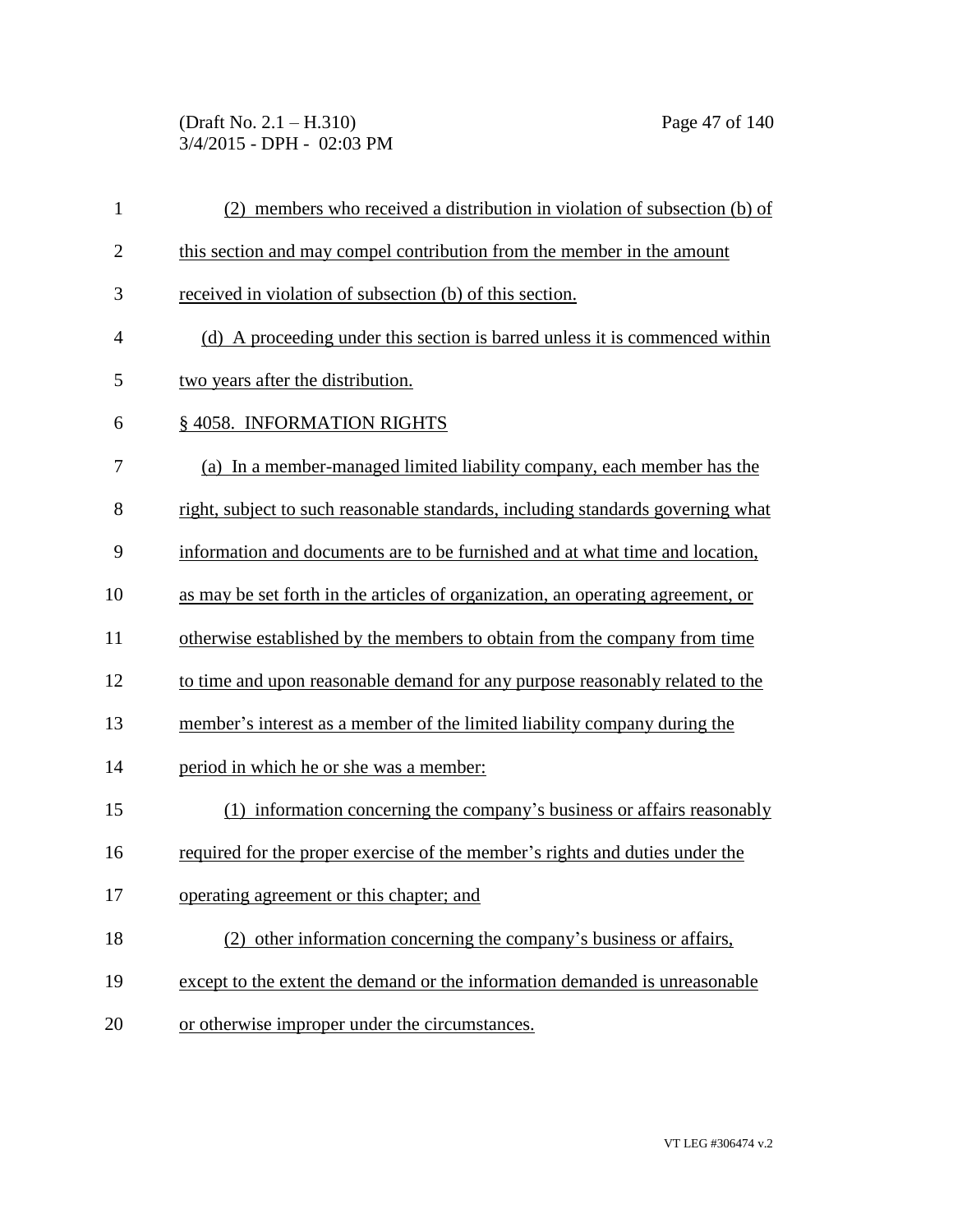(Draft No. 2.1 – H.310) Page 48 of 140 3/4/2015 - DPH - 02:03 PM

| $\mathbf{1}$   | (b) In a manager-managed limited liability company:                              |
|----------------|----------------------------------------------------------------------------------|
| $\overline{2}$ | (1) the right to receive information as stated in subdivision (a)(1) of this     |
| 3              | section shall apply to the managers and not the members;                         |
| 4              | (2) during regular business hours and at a reasonable location specified         |
| 5              | by the company, a member may inspect and copy information regarding the          |
| 6              | activities, affairs, financial condition, and other circumstances of the company |
| 7              | as is just and reasonable if:                                                    |
| 8              | (A) the member seeks the information for a purpose reasonably                    |
| 9              | related to the member's interest as a member;                                    |
| 10             | (B) the member makes a demand in a record received by the                        |
| 11             | company, describing with reasonable particularity the information sought and     |
| 12             | the purpose for seeking the information; and                                     |
| 13             | (C) the information sought is directly connected to the member's                 |
| 14             | purpose; and                                                                     |
| 15             | (3) the managers shall have the right to keep confidential from members          |
| 16             | who are not managers, for such period of time as the managers deem               |
| 17             | reasonable, any information which the managers reasonably believe to be in       |
| 18             | the nature of trade secrets or other information the disclosure of which the     |
| 19             | managers in good faith believe is not in the best interest of the company.       |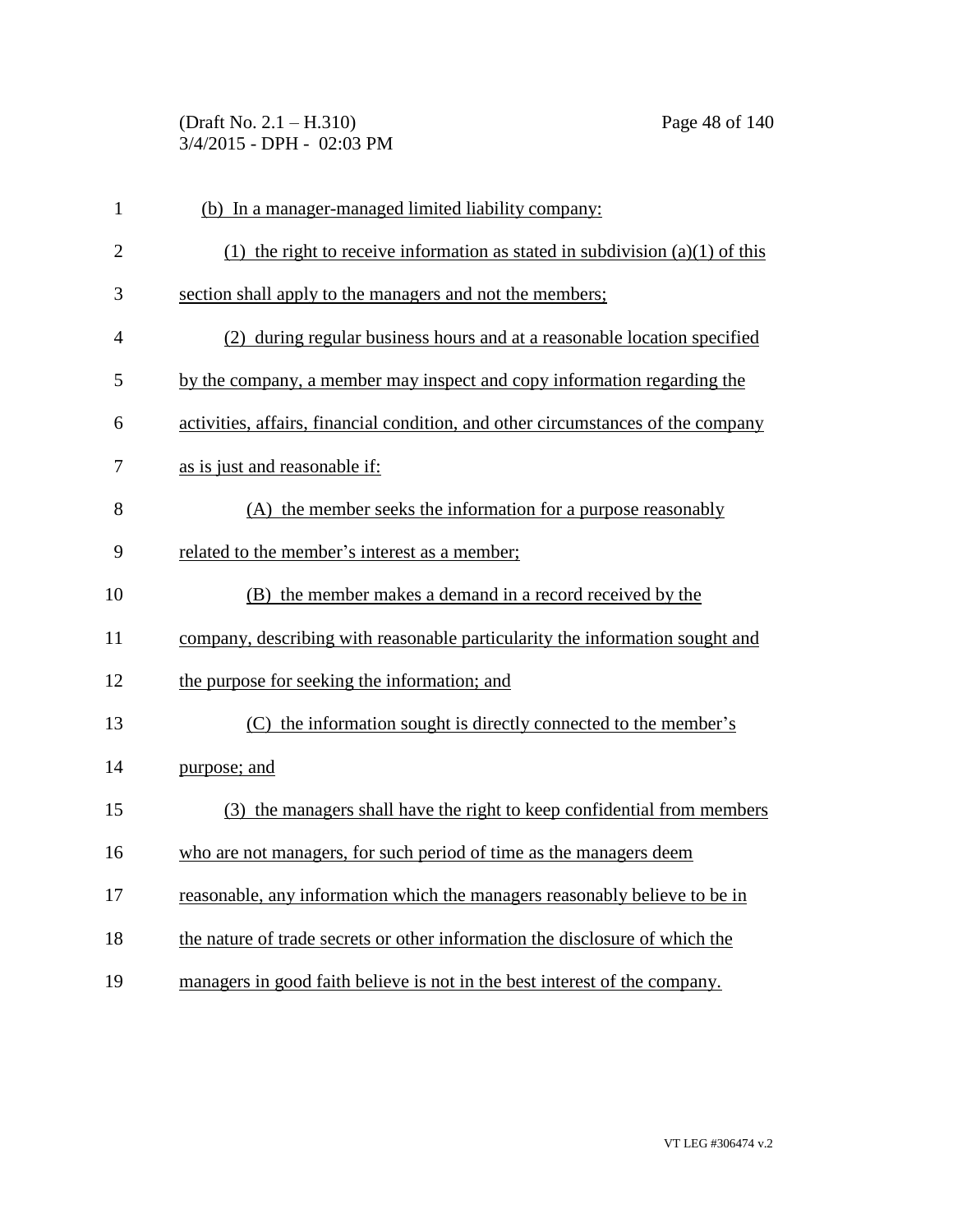## (Draft No. 2.1 – H.310) Page 49 of 140 3/4/2015 - DPH - 02:03 PM

| $\mathbf{1}$   | (c) A company may impose a reasonable charge, limited to the costs of             |
|----------------|-----------------------------------------------------------------------------------|
| $\overline{c}$ | labor and material, for copies of records or other information furnished under    |
| 3              | this section.                                                                     |
| 4              | (d) A company may maintain its records in other than written form if such         |
| 5              | form is capable of conversion into written form within a reasonable time or       |
| 6              | into an electronic form that may be prescribed by the Secretary of State.         |
| 7              | (e) Any demand under this section shall:                                          |
| 8              | $(1)$ be in writing;                                                              |
| 9              | (2) be made in good faith and for a proper purpose; and                           |
| 10             | (3) describe with reasonable particularity the purpose and the records or         |
| 11             | information desired.                                                              |
| 12             | $(f)(1)$ A member or person dissociated as a member may exercise the rights       |
| 13             | under this section through an agent or, in the case of an individual under legal  |
| 14             | disability, a legal representative.                                               |
| 15             | (2) Any restriction or condition imposed by the operating agreement or            |
| 16             | under subsection (h) of this section applies both to the agent or legal           |
| 17             | representative of such a member and to a person dissociated as a member.          |
| 18             | $(g)$ Subject to section 4075 of this title, the rights under this section do not |
| 19             | extend to a person who is a transferee of an interest in a limited liability      |
| 20             | company, except that a transferee is entitled to an account of the company's      |
| 21             | transactions only from the date of dissolution.                                   |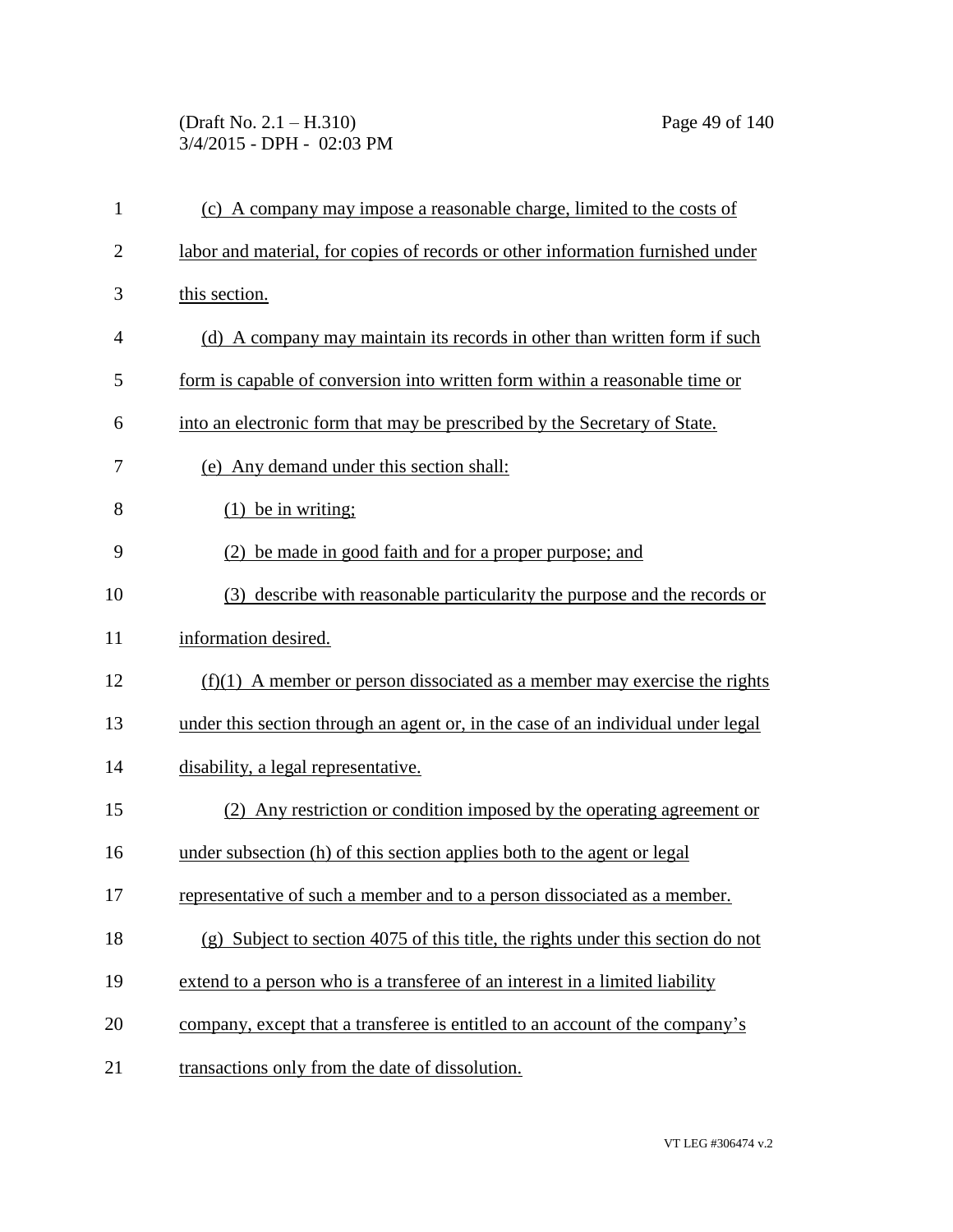(Draft No. 2.1 – H.310) Page 50 of 140 3/4/2015 - DPH - 02:03 PM

| $\mathbf{1}$   | $(h)(1)$ In addition to any restriction or condition stated in this section or the |
|----------------|------------------------------------------------------------------------------------|
| $\overline{2}$ | company's operating agreement, a limited liability company may impose              |
| 3              | reasonable restrictions and conditions on access to and use of information to be   |
| $\overline{4}$ | furnished under this section, including designating information confidential       |
| 5              | and imposing nondisclosure and safeguarding obligations on the recipient.          |
| 6              | (2) In a dispute concerning the reasonableness of a restriction under this         |
| 7              | subsection, the company has the burden of proving reasonableness.                  |
| 8              | (i) Failure of the company to keep or maintain any of the records or               |
| 9              | information required pursuant to this section shall not be grounds for imposing    |
| 10             | liability on any person for the debts and obligations of the company.              |
| 11             | § 4059. GENERAL STANDARDS OF MEMBER'S AND MANAGER'S                                |
| 12             | <b>CONDUCT</b>                                                                     |
| 13             | (a) The only fiduciary duties a member owes to a member-managed limited            |
| 14             | liability company and its other members are the duty of loyalty and the duty of    |
| 15             | care imposed by subsections (b) and (c) of this section.                           |
| 16             | (b) A member's duty of loyalty to a member-managed limited liability               |
| 17             | company and its other members is limited to the following:                         |
| 18             | (1) to account to the company and to hold as trustee for it any property,          |
| 19             | profit, or benefit derived by the member in the conduct or winding up of the       |
| 20             | company's business or derived from a use by the member of the company's            |
| 21             | property, including the appropriation of the company's opportunity;                |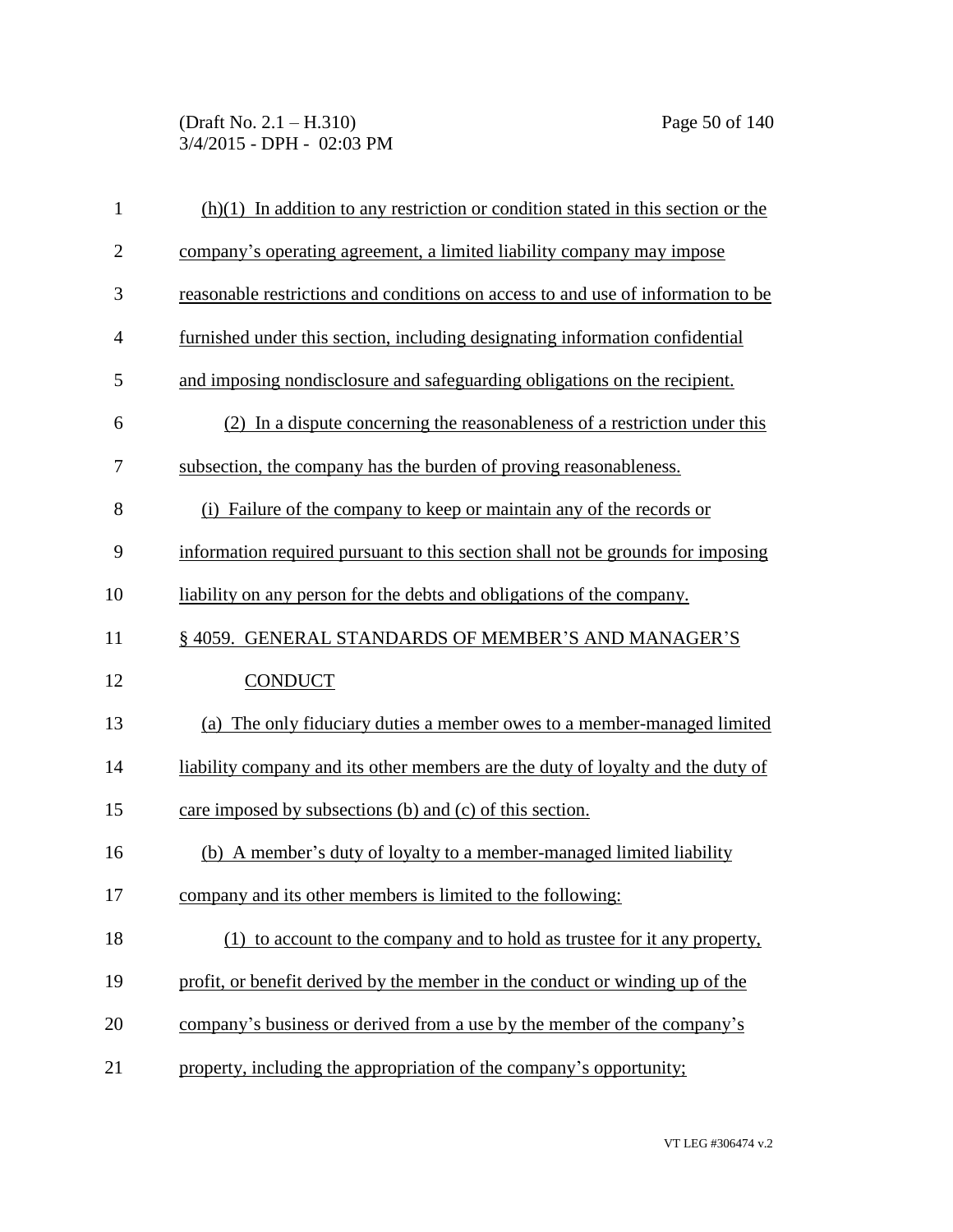(Draft No. 2.1 – H.310) Page 51 of 140 3/4/2015 - DPH - 02:03 PM

| $\mathbf{1}$   | (2) to refrain from dealing with the company in the conduct or winding           |
|----------------|----------------------------------------------------------------------------------|
| $\overline{2}$ | up of the company's business as or on behalf of a party having an interest       |
| 3              | adverse to the company; and                                                      |
| $\overline{4}$ | (3) to refrain from competing with the company in the conduct of the             |
| 5              | company's business before the dissolution of the company.                        |
| 6              | (c) A member's duty of care to a member-managed limited liability                |
| 7              | company and its other members in the conduct of and winding up of the            |
| 8              | company's business is limited to refrain from engaging in grossly negligent or   |
| 9              | reckless conduct, or a knowing violation of the law.                             |
| 10             | (d) A member shall discharge the duties to a member-managed limited              |
| 11             | liability company and its other members under this chapter or under the          |
| 12             | operating agreement and exercise any rights consistently with the obligation of  |
| 13             | good faith and fair dealing.                                                     |
| 14             | (e) A member of a member-managed limited liability company does not              |
| 15             | violate a duty or obligation under this chapter or under the operating agreement |
| 16             | merely because the member's conduct furthers the member's own interest.          |
| 17             | All the members of a member-managed limited liability company or a<br>(f)        |
| 18             | manager-managed limited liability company may authorize or ratify, after full    |
| 19             | disclosure of all material facts, a specific act or transaction that otherwise   |
| 20             | would violate the duty of loyalty.                                               |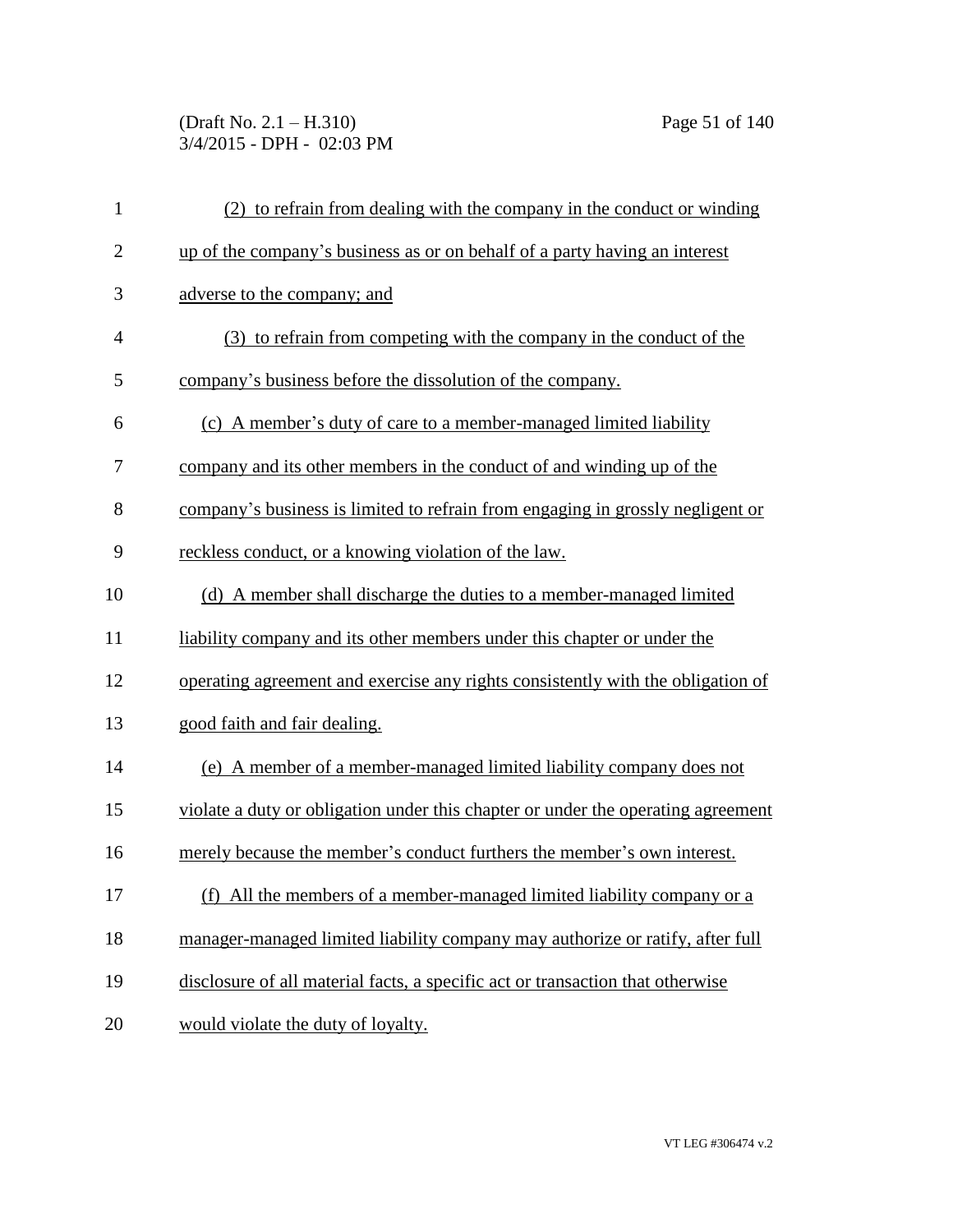(Draft No. 2.1 – H.310) Page 52 of 140 3/4/2015 - DPH - 02:03 PM

| $\mathbf{1}$   | (g) It is a defense to a claim under subdivision $(b)(2)$ of this section and    |
|----------------|----------------------------------------------------------------------------------|
| $\mathbf{2}$   | any comparable claim in equity or at common law that the transaction was fair    |
| 3              | to the limited liability company.                                                |
| $\overline{4}$ | (h) This section applies to a person winding up the limited liability            |
| 5              | company's business as the personal or legal representative of the last surviving |
| 6              | member of the company as if the person were a member.                            |
| 7              | (i) In a manager-managed limited liability company:                              |
| 8              | $(1)$ subsections (a), (b), (c), and (g) of this section apply to the manager    |
| 9              | or managers and not the members, and the duty stated in subdivision (b)(3) of    |
| 10             | this section continues until winding up is completed;                            |
| 11             | (2) subsection (d) of this section applies to managers and members;              |
| 12             | (3) subsection (e) of this section applies only to members;                      |
| 13             | $(4)$ the power to ratify under subsection $(f)$ of this section applies only to |
| 14             | members;                                                                         |
| 15             | (5) subject to subsection (d) of this section, a member does not have any        |
| 16             | duty to the company or to the other members solely by reason of being a          |
| 17             | member;                                                                          |
| 18             | (6) a member who pursuant to the operating agreement exercises some              |
| 19             | or all of the rights of a manager in the management and conduct of the           |
| 20             | company's business is held to the standards of conduct in subsections (a), (b),  |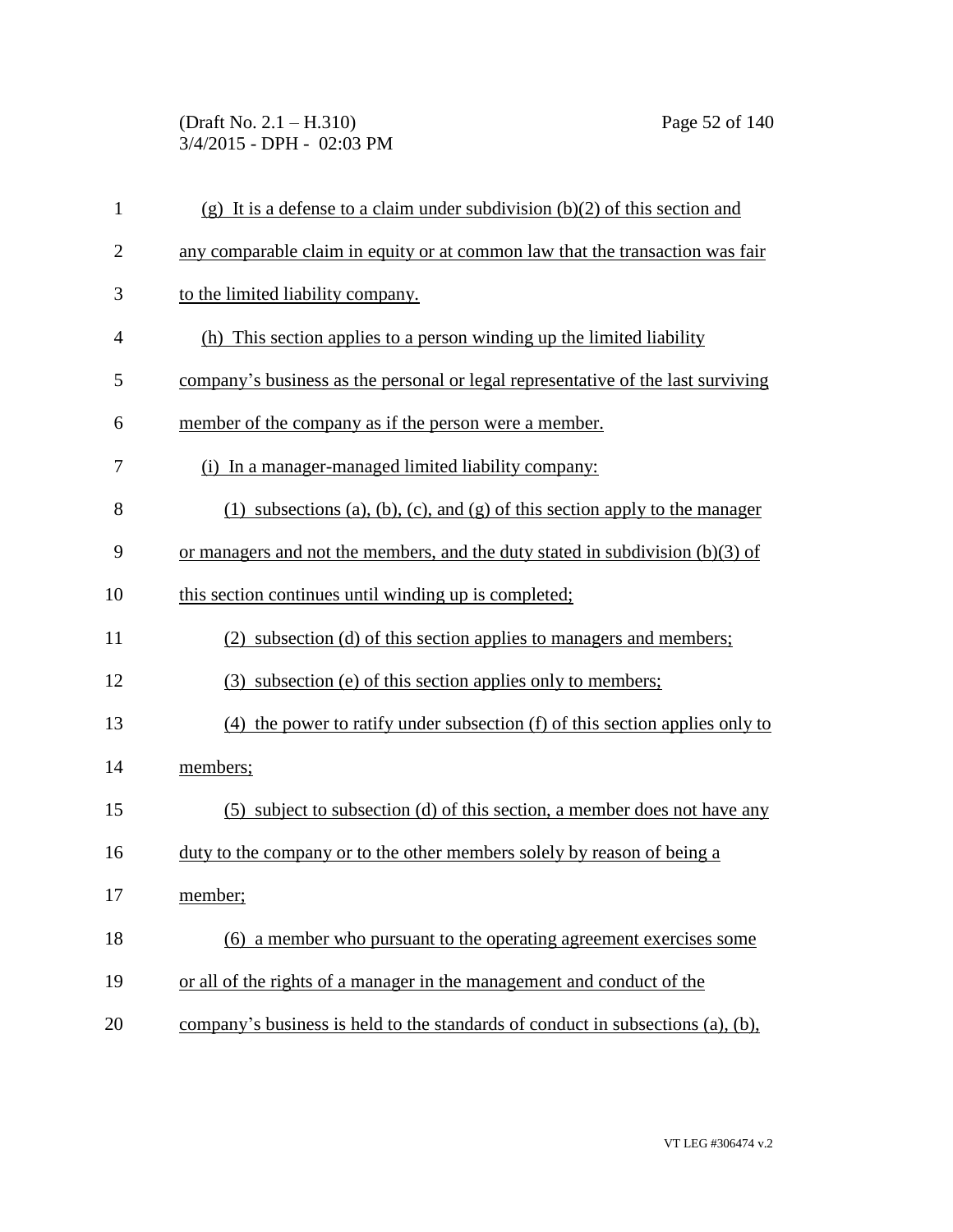(Draft No. 2.1 – H.310) Page 53 of 140 3/4/2015 - DPH - 02:03 PM

| $\mathbf{1}$   | $(c)$ , and $(g)$ of this section to the extent that the member exercises the     |
|----------------|-----------------------------------------------------------------------------------|
| $\overline{2}$ | managerial authority vested in a manager by this chapter; and                     |
| 3              | a manager is relieved of liability imposed by law for violation of the            |
| 4              | standards prescribed by subsections (a), (b), (c), and (g) of this section to the |
| 5              | extent of the managerial authority delegated to the members by the operating      |
| 6              | agreement.                                                                        |
| 7              | (i) In discharging his or her duties, a member or a manager is entitled to        |
| 8              | rely on information, opinions, reports, or statements, including financial        |
| 9              | statements and other financial data, if prepared or presented by:                 |
| 10             | (1) one or more members, managers, officers, or employees of the                  |
| 11             | company whom the member or manager reasonably believes to be reliable and         |
| 12             | competent in the matter presented;                                                |
| 13             | (2) legal counsel, public accountants, or other persons as to matters the         |
| 14             | member or manager reasonably believes are within the person's professional or     |
| 15             | expert competence; or                                                             |
| 16             | (3) a committee of the members or managers of which the member or                 |
| 17             | manager is not a member if the member or manager reasonably believes the          |
| 18             | committee merits confidence.                                                      |
| 19             | (k) A member or manager is not acting in good faith if he or she has              |
| 20             | knowledge concerning the matter if the matter in question that makes reliance     |
| 21             | permitted by subsection (j) of this section unwarranted.                          |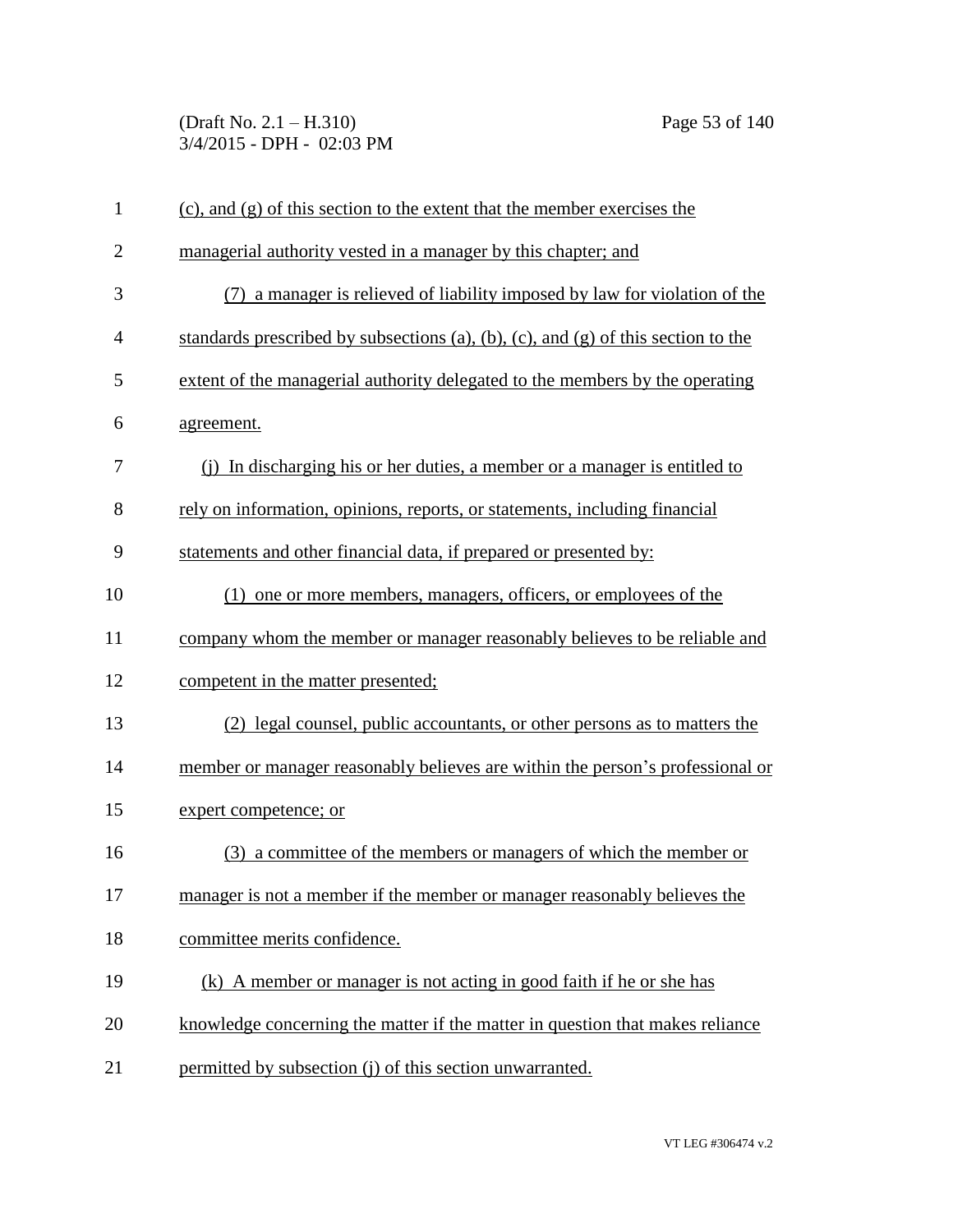(Draft No. 2.1 – H.310) Page 54 of 140 3/4/2015 - DPH - 02:03 PM

| $\mathbf{1}$   | $(1)(1)$ A member of a member-managed limited liability company or a            |
|----------------|---------------------------------------------------------------------------------|
| $\overline{2}$ | manager of a manager-managed limited liability company may lend money to        |
| 3              | and transact other business with the company.                                   |
| $\overline{4}$ | (2) As to each loan or transaction, the rights and obligations of the           |
| 5              | member or manager, as applicable, are the same as those of a person who is not  |
| 6              | a member or manager, subject to other applicable law.                           |
| 7              | (m) A member or manager is not liable for any action taken as a member or       |
| 8              | manager or any failure to take any action, if the member or manager performed   |
| 9              | the duties of his or her office in compliance with this section.                |
| 10             | § 4060. REIMBURSEMENT, INDEMNIFICATION, AND INSURANCE                           |
| 11             | (a) A member-managed limited liability company shall reimburse a                |
| 12             | member, and a manager-managed limited liability company shall reimburse a       |
| 13             | manager, for payments made and indemnify the member or manager for              |
| 14             | liabilities reasonably incurred by the member or manager in the ordinary and    |
| 15             | proper conduct of the activities of the limited liability company or for the    |
| 16             | preservation of its activities or property.                                     |
| 17             | (b) A limited liability company may purchase and maintain insurance on          |
| 18             | behalf of a member or manager against liability asserted against or incurred by |
| 19             | the member or manager in that capacity or arising from that status whether or   |
| 20             | not the operation agreement is permitted to provide for the member or manager   |
| 21             | to be indemnified against the liability.                                        |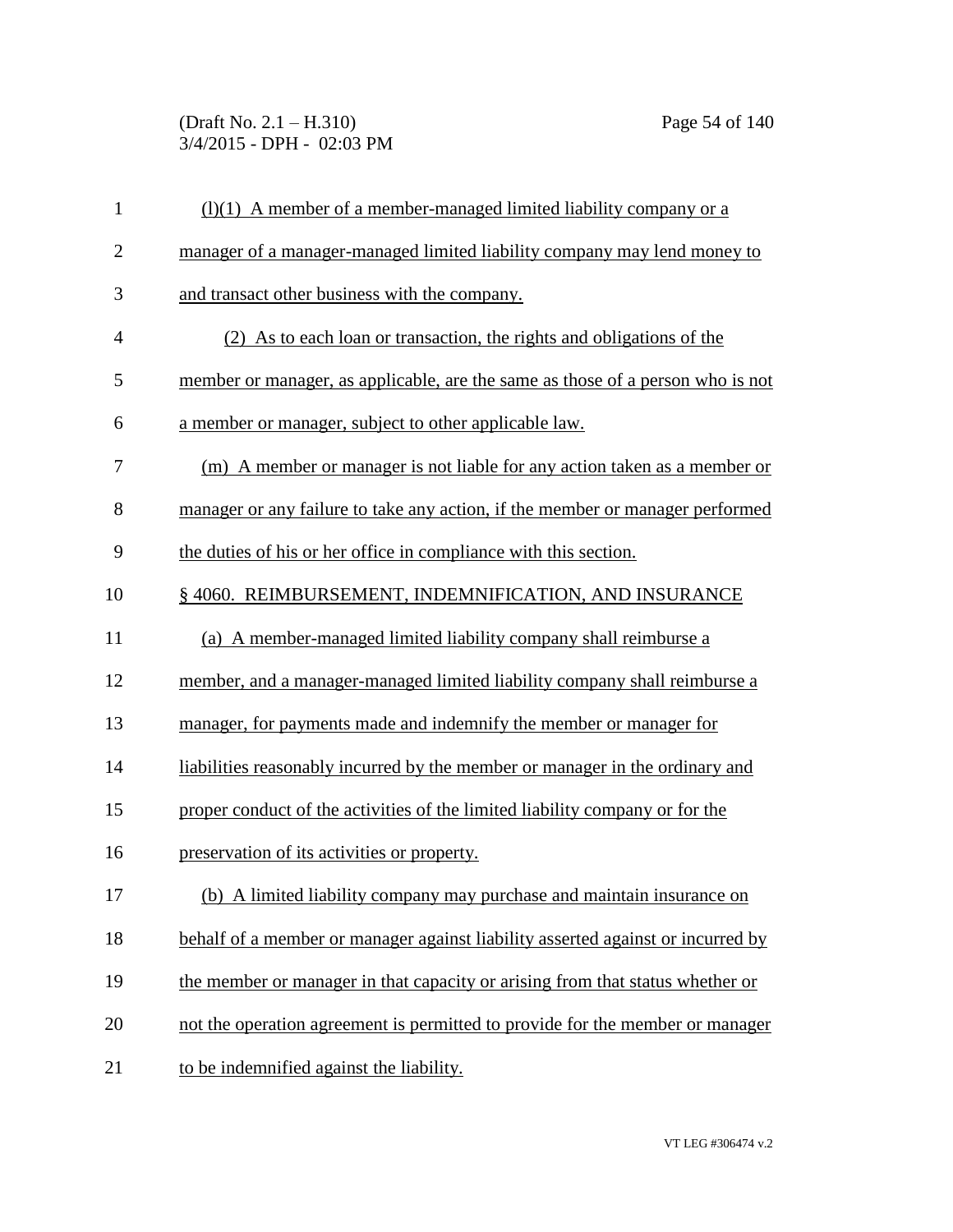(Draft No. 2.1 – H.310) Page 55 of 140 3/4/2015 - DPH - 02:03 PM

| $\mathbf{1}$   | (c) A limited liability company shall reimburse a member for an advance to        |
|----------------|-----------------------------------------------------------------------------------|
| $\overline{2}$ | the company beyond the amount of contribution the member agreed to make.          |
| 3              | (d) A payment or advance that gives rise to an obligation of a limited            |
| $\overline{4}$ | liability company under subsections (a) through (c) of this section constitutes a |
| 5              | loan to the company, which accrues interest from the date of the payment or       |
| 6              | advance.                                                                          |
| 7              | (e) A member is not entitled to remuneration for services performed for a         |
| 8              | limited liability company even in the capacity as a manager of a                  |
| 9              | manager-managed company, except for reasonable compensation for services          |
| 10             | rendered in winding up the activities of the company.                             |
| 11             | Subchapter 5. Transferees and Creditors of Member                                 |
| 12             | § 4071. MEMBER'S DISTRIBUTIONAL INTEREST                                          |
| 13             | (a) A distributional interest in a limited liability company is personal          |
| 14             | property and, subject to sections 4072 and 4073 of this title, may be transferred |
| 15             | in whole or in part.                                                              |
| 16             | (b) An operating agreement may provide that a distributional interest may         |
| 17             | be evidenced by a certificate of the interest issued by the limited liability     |
| 18             | company and, subject to section 4073 of this title, may also provide for the      |
| 19             | transfer of any interest represented by the certificate by a transfer of the      |
| 20             | certificate.                                                                      |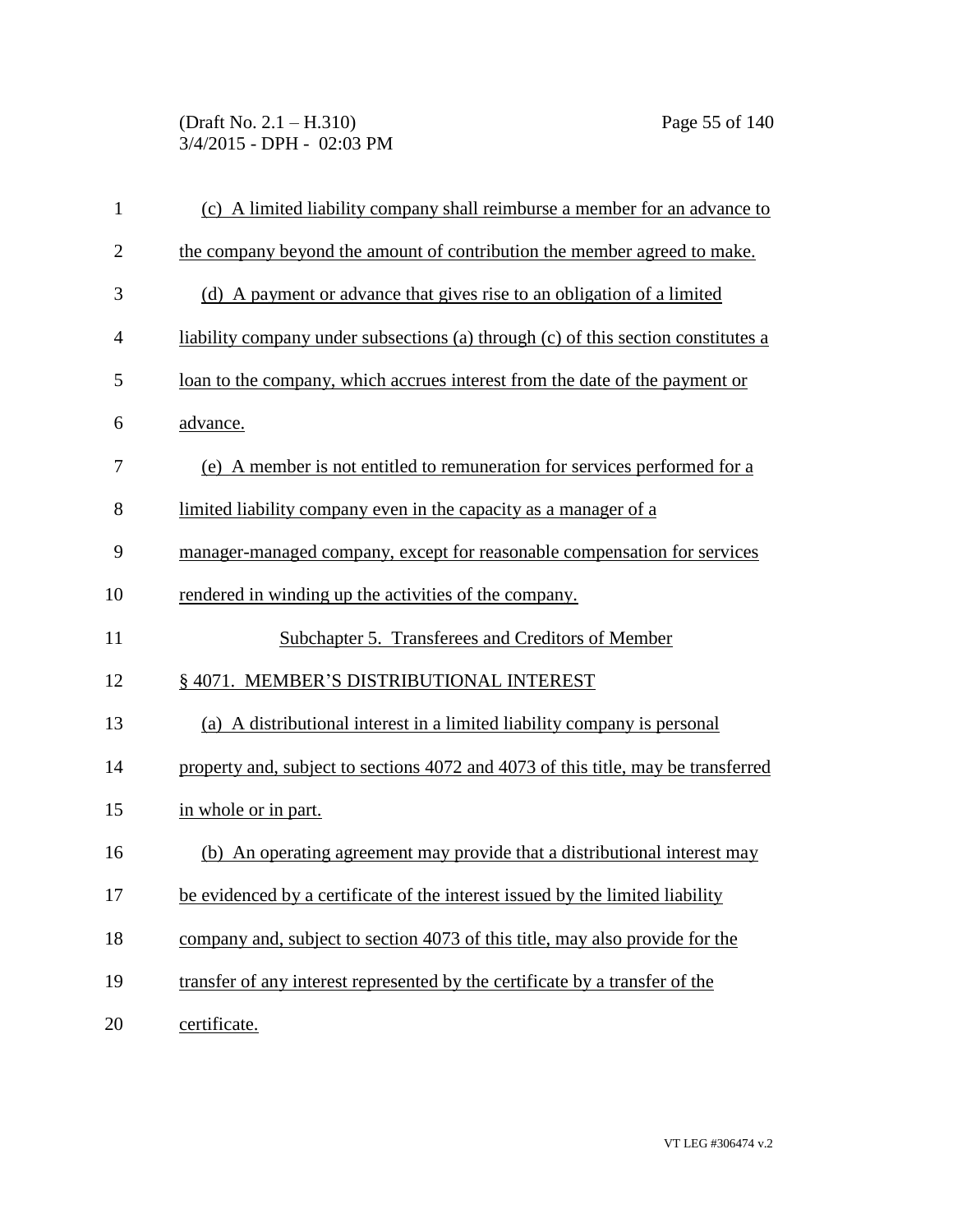(Draft No. 2.1 – H.310) Page 56 of 140 3/4/2015 - DPH - 02:03 PM

| 1              | §4072. TRANSFER OF DISTRIBUTIONAL INTEREST                                         |
|----------------|------------------------------------------------------------------------------------|
| $\overline{2}$ | (a) A transfer, in whole or in part, of a distributional interest:                 |
| 3              | $(1)$ is permissible;                                                              |
| 4              | (2) does not by itself cause a member's dissociation or a dissolution and          |
| 5              | winding up of the company's activities; and                                        |
| 6              | (3) subject to section 4075 of this title, does not entitle the transferee to:     |
| 7              | (A) become or to exercise any rights of a member:                                  |
| 8              | (B) participate in the management or conduct of the company's                      |
| 9              | activities; or                                                                     |
| 10             | $(C)$ except as otherwise provided in subsection 4073(d) of this title,            |
| 11             | have access to records or other information concerning the company's               |
| 12             | activities.                                                                        |
| 13             | (b) A transfer of a distributional interest entitles the transferee to receive, in |
| 14             | accordance with the transfer, the distributions to which the transferor would      |
| 15             | otherwise be entitled with respect to the interest.                                |
| 16             | (c) Except as otherwise provided in subdivision $4081(4)(B)$ of this title, if a   |
| 17             | member transfers a distributional interest, the transferor retains the rights of a |
| 18             | member other than the distributional interest transferred and retains all duties   |
| 19             | and obligations of a member.                                                       |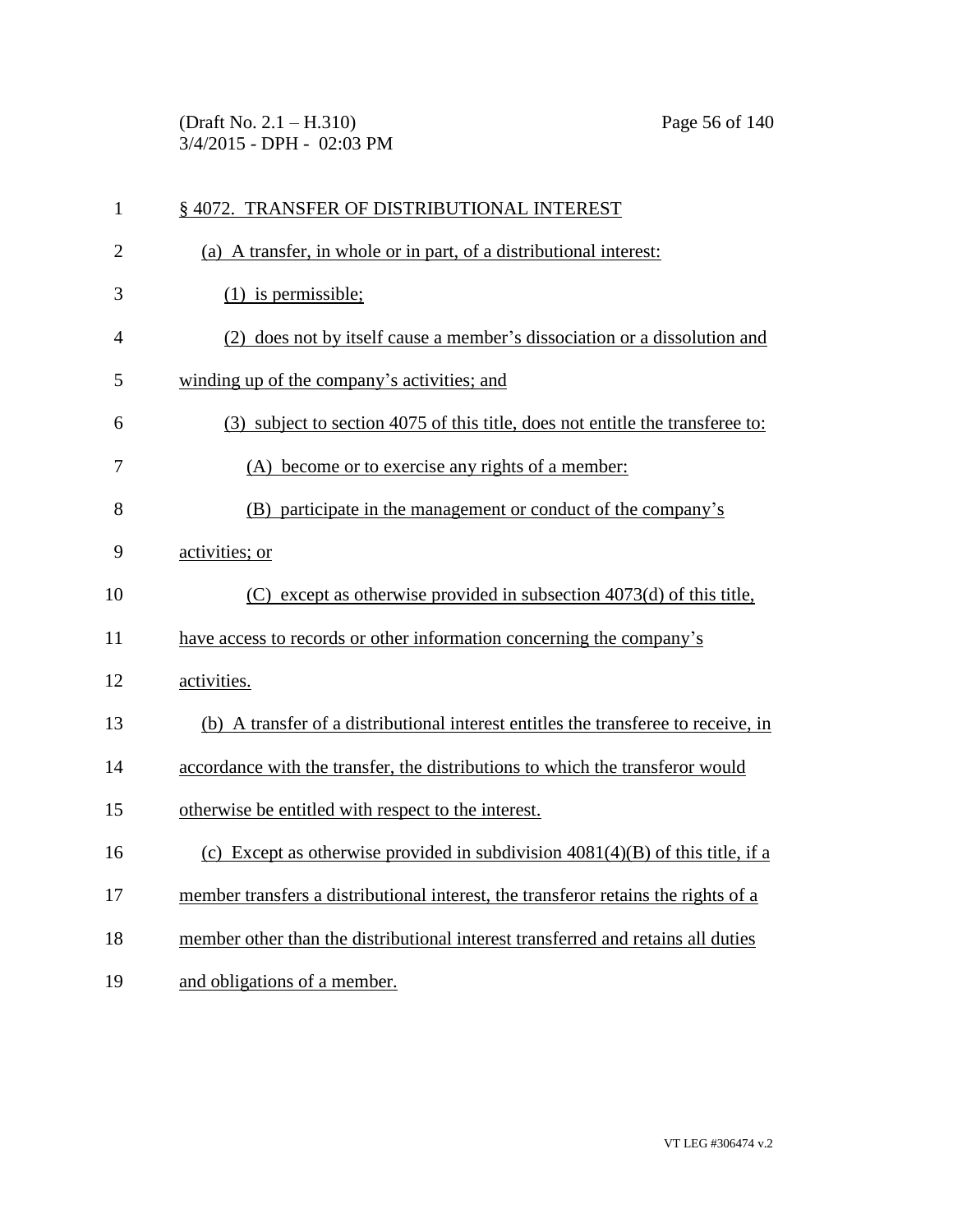(Draft No. 2.1 – H.310) Page 57 of 140 3/4/2015 - DPH - 02:03 PM

| $\mathbf{1}$   | (d) A transfer of a distributional interest in violation of a restriction on       |
|----------------|------------------------------------------------------------------------------------|
| $\overline{2}$ | transfer contained in the operating agreement is ineffective if the intended       |
| 3              | transferee has knowledge or notice of the restriction at the time of transfer.     |
| $\overline{4}$ | §4073. RIGHTS OF TRANSFEREE                                                        |
| 5              | (a) A transferee of a distributional interest may become a member of a             |
| 6              | limited liability company if and to the extent that all other members consent.     |
| 7              | $(b)(1)$ A transferee who has become a member, has the rights and powers,          |
| 8              | and is subject to the restrictions and liabilities, of a member under the          |
| 9              | operating agreement and this chapter to the extent of the membership interest      |
| 10             | transferred.                                                                       |
| 11             | (2) A transferee who becomes a member also is liable for the transferor            |
| 12             | member's obligations to make contributions under section 4053 of this title and    |
| 13             | for obligations under section 4057 of this title to return unlawful distributions, |
| 14             | but the transferee is not obligated for the transferor member's liabilities        |
| 15             | unknown to the transferee at the time the transferee becomes a member and          |
| 16             | which could not be ascertained from the articles of organization or the            |
| 17             | operating agreement made available to the transferee, and is not personally        |
| 18             | liable for any obligation of the limited liability company incurred before the     |
| 19             | transferee's admission as a member.                                                |
| 20             | (c) Whether or not a transferee of a distributional interest becomes a             |
| 21             | member under subsection (a) of this section, the transferor retains all duties     |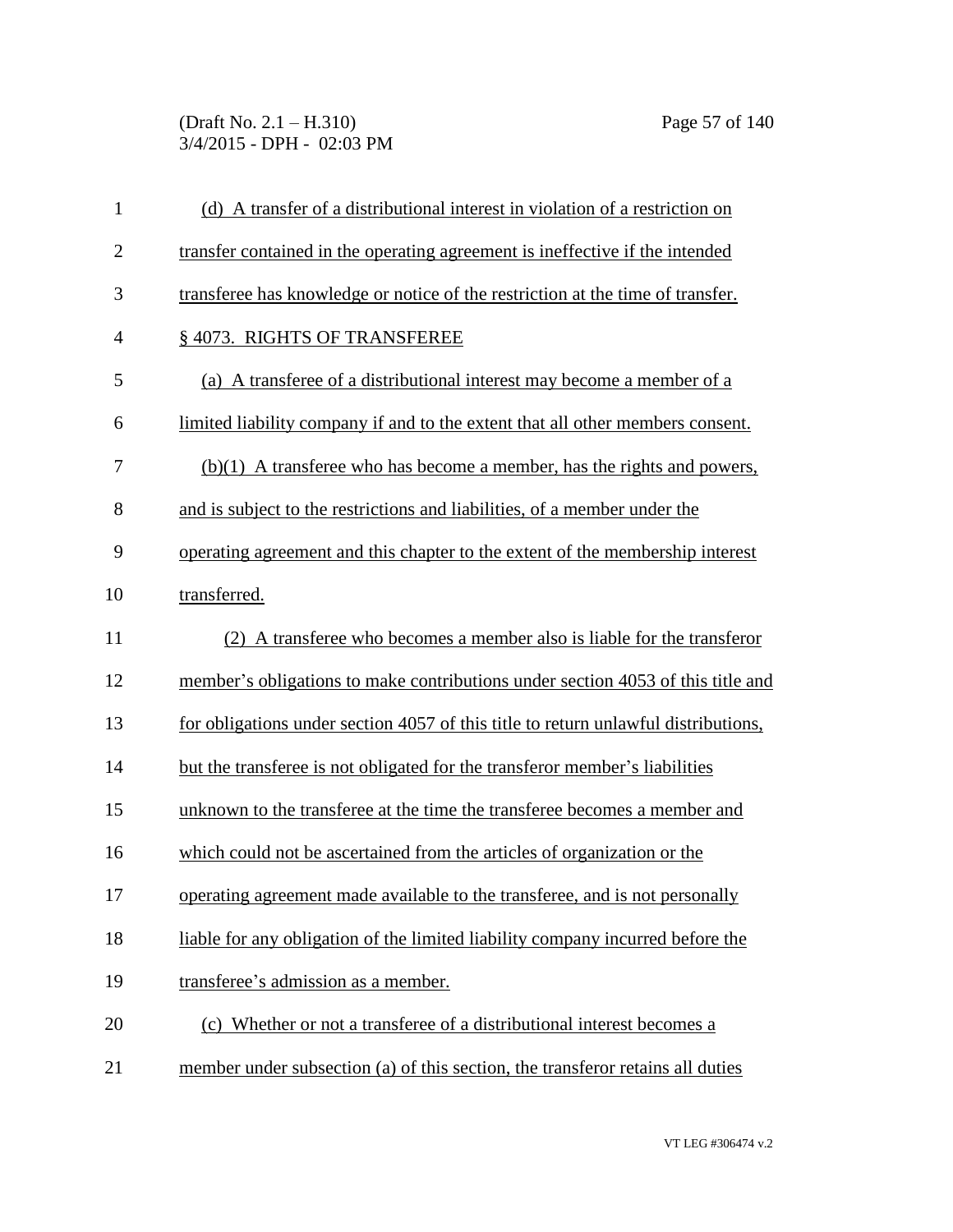(Draft No. 2.1 – H.310) Page 58 of 140 3/4/2015 - DPH - 02:03 PM

| $\mathbf{1}$   | and obligations of a member and is not released from liability to the limited    |
|----------------|----------------------------------------------------------------------------------|
| $\overline{2}$ | liability company and the other members under the operating agreement or this    |
| 3              | chapter unless all other members consent.                                        |
| $\overline{4}$ | (d) A transferee who does not become a member is not entitled to                 |
| 5              | participate in the management or conduct of the limited liability company's      |
| 6              | business or affairs, require access to information concerning the company's      |
| 7              | transactions, or inspect or copy any of the company's books and other records,   |
| 8              | except that in a dissolution and winding up of a limited liability company, a    |
| 9              | transferee is entitled to an account of the company's transactions only from the |
| 10             | date of dissolution.                                                             |
| 11             | (e) A transferee who does not become a member is entitled to:                    |
| 12             | (1) receive, in accordance with the transfer, distributions to which the         |
| 13             | transferor would otherwise be entitled;                                          |
| 14             | (2) receive, upon dissolution and winding up of the limited liability            |
| 15             | company's business:                                                              |
| 16             | (A) in accordance with the transfer, the net amount otherwise                    |
| 17             | distributable to the transferor; and                                             |
| 18             | (B) a statement of account only from the date of the latest statement            |
| 19             | of account agreed to by all the members.                                         |
| 20             | (f) A limited liability company need not give effect to a transfer or a          |
| 21             | transferee's rights under this section until it has notice of the transfer.      |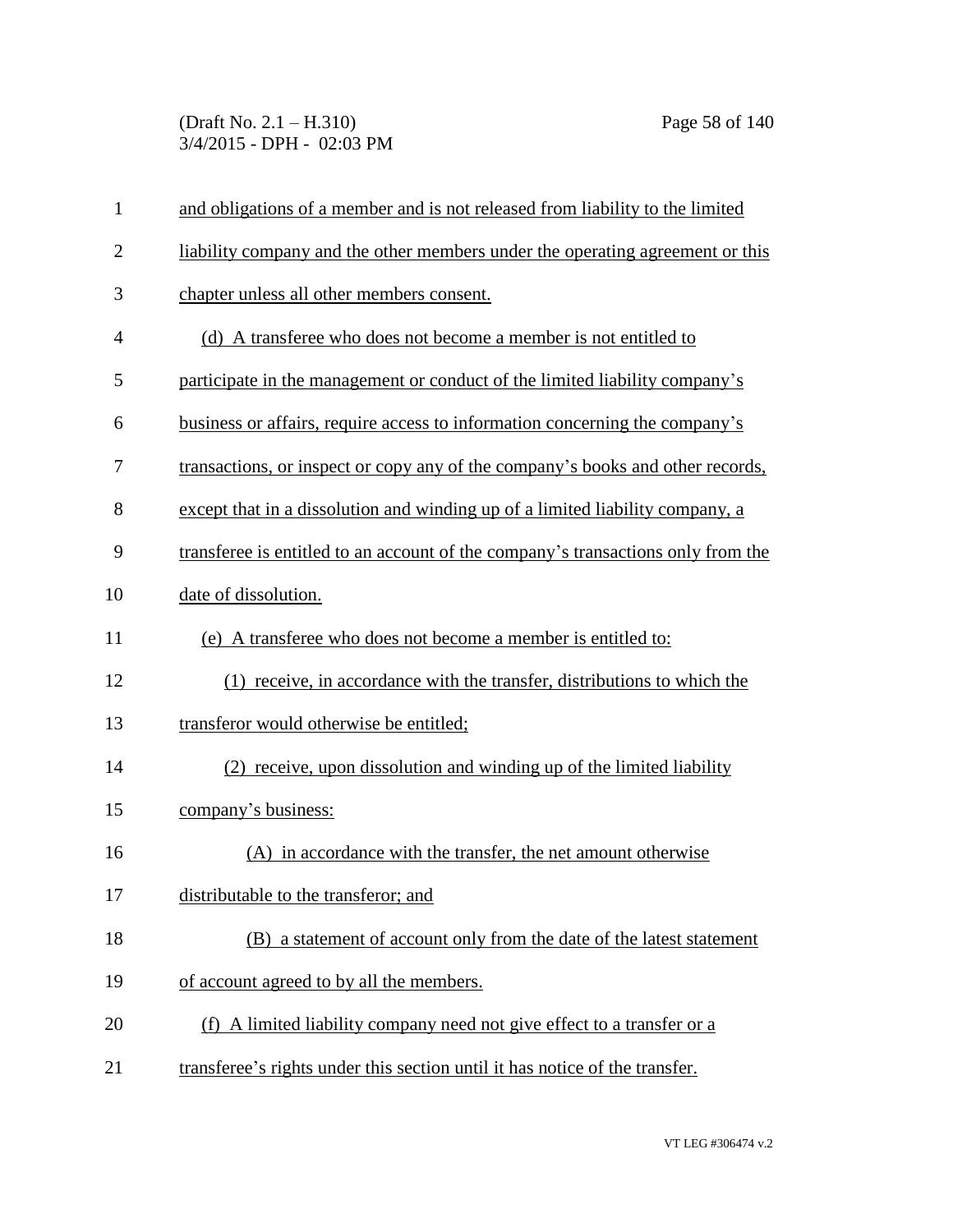(Draft No. 2.1 – H.310) Page 59 of 140 3/4/2015 - DPH - 02:03 PM

## 1 § 4074. CHARGING ORDER

| $\mathfrak{2}$ | $(a)(1)$ On application by a judgment creditor of a member or transferee, a        |
|----------------|------------------------------------------------------------------------------------|
| 3              | court may enter a charging order against the distributional interest of the        |
| $\overline{4}$ | judgment debtor for the unsatisfied amount of the judgment.                        |
| 5              | (2) Except as provided in subsection (f) of this section, a charging order         |
| 6              | constitutes a lien on a judgment debtor's distributional interest and requires the |
| 7              | limited liability company to pay over to the person to which the charging order    |
| 8              | was issued any distribution that would otherwise be paid to the judgment           |
| 9              | debtor.                                                                            |
| 10             | (b) To the extent necessary to effectuate the collection of distributions          |
| 11             | pursuant to a charging order in effect under subsection (a) of this section, the   |
| 12             | court may:                                                                         |
| 13             | (1) appoint a receiver of the distributions subject to the charging order,         |
| 14             | with the power to make all inquiries the judgment debtor might have                |
| 15             | made; and                                                                          |
| 16             | (2) make all other orders necessary to give effect to the charging order.          |
| 17             | $(c)(1)$ Upon a showing that distributions under a charging order will not         |
| 18             | pay the judgment debt within a reasonable time, the court may foreclose the        |
| 19             | lien and order the sale of the distributional interest.                            |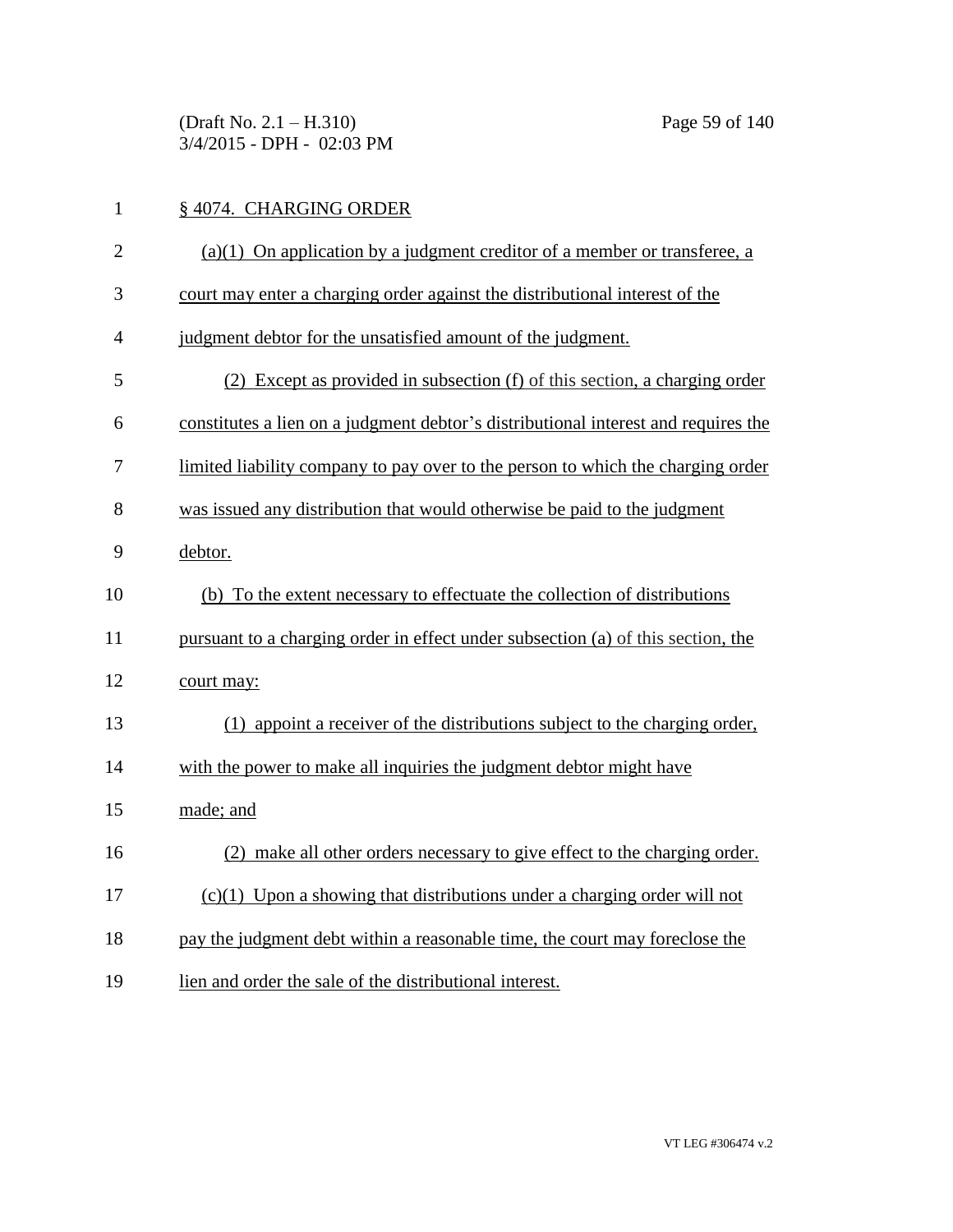(Draft No. 2.1 – H.310) Page 60 of 140 3/4/2015 - DPH - 02:03 PM

| $\mathbf{1}$   | (2) Except as provided in subsection (f) of this section, the purchaser at       |
|----------------|----------------------------------------------------------------------------------|
| $\overline{2}$ | the foreclosure sale obtains only the distributional interest, does not thereby  |
| 3              | become a member, and is subject to section 4073 of this title.                   |
| $\overline{4}$ | (d) At any time before foreclosure under subsection (c) of this section, the     |
| 5              | member or transferee whose distributional interest is subject to a charging      |
| 6              | order under subsection (a) of this section may extinguish the charging order by  |
| 7              | satisfying the judgment and filing a certified copy of the satisfaction with the |
| 8              | court that issued the charging order.                                            |
| 9              | (e) At any time before foreclosure under subsection (c) of this section, a       |
| 10             | limited liability company or one or more members whose distributional            |
| 11             | interests are not subject to the charging order may pay to the judgment creditor |
| 12             | the full amount due under the judgment and thereby succeed to the rights of the  |
| 13             | judgment creditor, including the charging order.                                 |
| 14             | (f) This section does not deprive any member or transferee of the benefit of     |
| 15             | any exemption laws applicable to the member's or transferee's distributional     |
| 16             | interest.                                                                        |
| 17             | (g) If a court orders foreclosure of a charging order lien against the sole      |
| 18             | member of a limited liability company:                                           |
| 19             | (1) the court shall confirm the sale;                                            |
| 20             | (2) the purchaser at the sale obtains the member's entire interest, not          |
| 21             | only the member's transferable interest;                                         |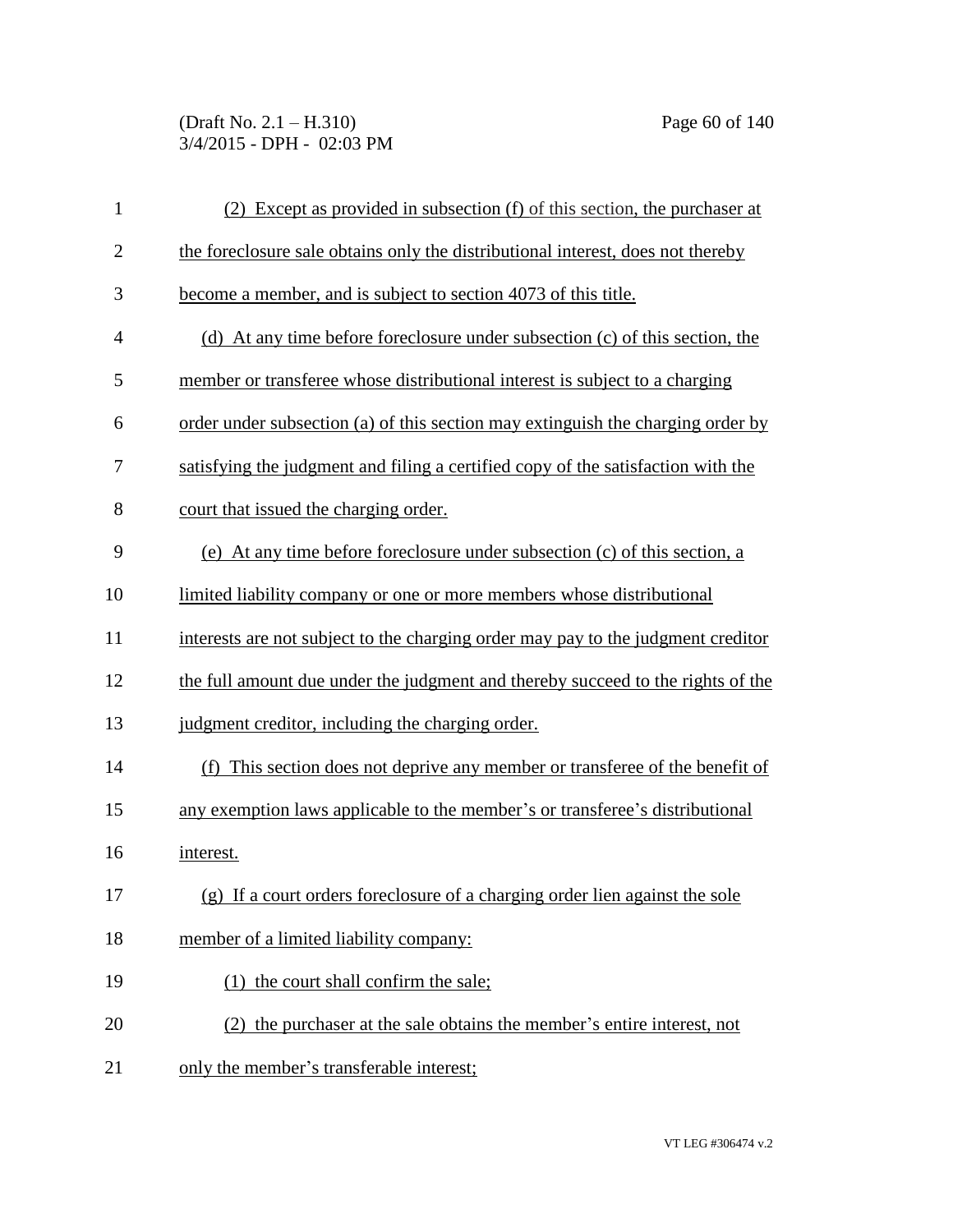(Draft No. 2.1 – H.310) Page 61 of 140 3/4/2015 - DPH - 02:03 PM

| $\mathbf{1}$ | (3) the purchaser thereby becomes a member; and                                    |
|--------------|------------------------------------------------------------------------------------|
| $\mathbf{2}$ | (4) the person whose interest was subject to the foreclosed charging               |
| 3            | order is dissociated as a member.                                                  |
| 4            | (h) This section provides the exclusive remedy by which a person, who in           |
| 5            | the capacity of a judgment creditor seeks to enforce a judgment against a          |
| 6            | member or transferee, may satisfy the judgment from the judgment debtor's          |
| 7            | distributional interest.                                                           |
| 8            | §4075. POWER OF ESTATE OF DECEASED MEMBER                                          |
| 9            | If a member who is an individual dies, the member's legal representative           |
| 10           | may exercise the rights of a transferee under section 4073 of this title, and, for |
| 11           | purposes of settling the estate, the member's legal representative may exercise    |
| 12           | the rights the deceased member had under section 4058 of this title.               |
| 13           | Subchapter 6. Member's Dissociation                                                |
| 14           | §4081. EVENTS CAUSING MEMBER'S DISSOCIATION                                        |
| 15           | A person is dissociated from a limited liability company upon the                  |
| 16           | occurrence of any of the following events:                                         |
| 17           | (1) the company's having notice of the member's express will to                    |
| 18           | withdraw upon the date of notice or, if a later withdrawal date is specified by    |
| 19           | the member, on the later date;                                                     |
| 20           | (2) an event agreed to in the operating agreement as causing the                   |
| 21           | member's dissociation;                                                             |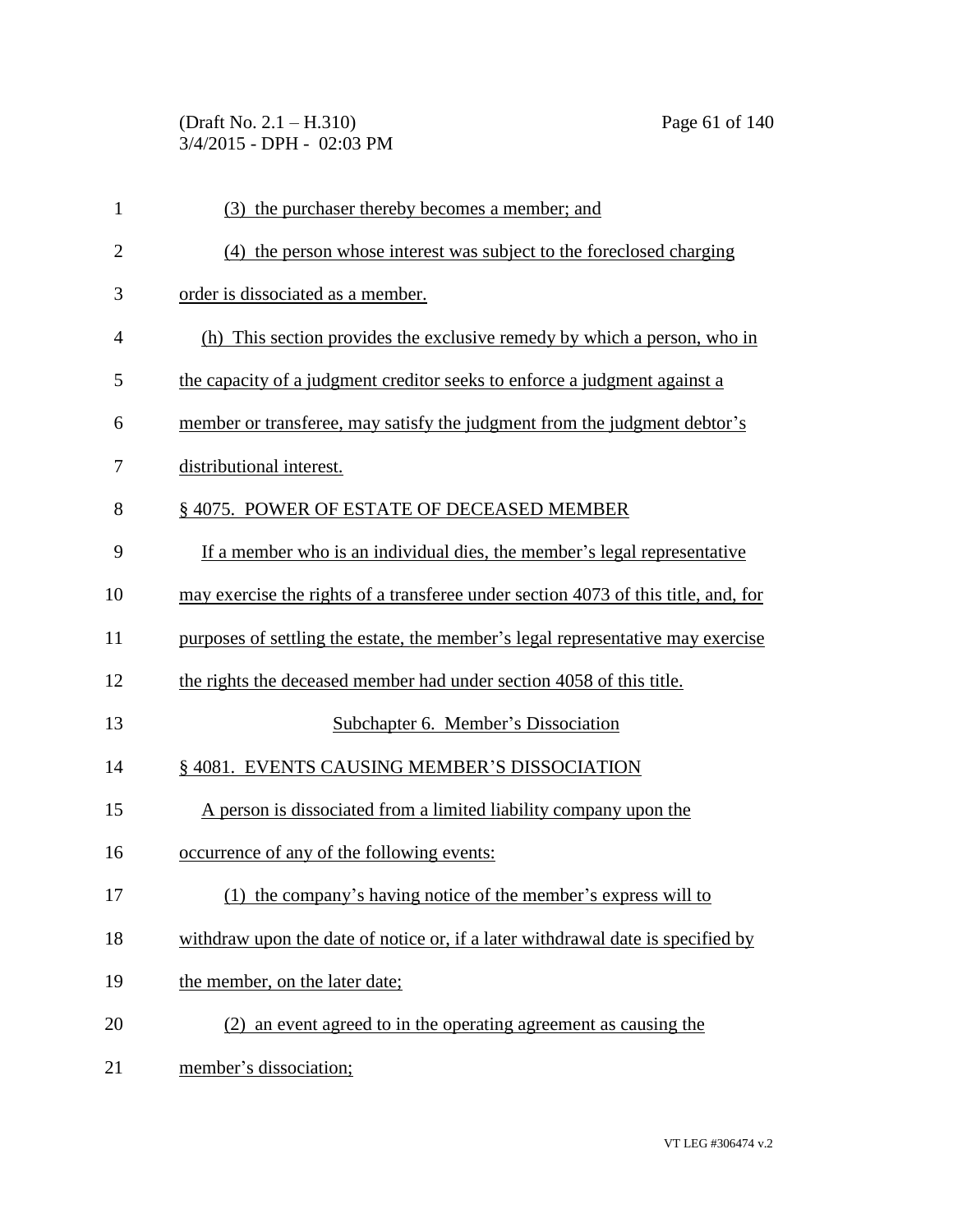(Draft No. 2.1 – H.310) Page 62 of 140 3/4/2015 - DPH - 02:03 PM

| $\mathbf{1}$   | (3) the member's expulsion pursuant to the operating agreement;                      |
|----------------|--------------------------------------------------------------------------------------|
| $\overline{2}$ | (4) the member's expulsion by unanimous vote of the other members if:                |
| 3              | (A) it is unlawful to carry on the company's business with the person                |
| 4              | as a member;                                                                         |
| 5              | (B) there has been a transfer of substantially all of the member's                   |
| 6              | distributional interest, other than a transfer for security purposes, or a court     |
| 7              | order charging the member's distributional interest, which has not been              |
| 8              | foreclosed;                                                                          |
| 9              | (C) a corporation that is a member fails to obtain a revocation of its               |
| 10             | certificate of dissolution or a reinstatement of its charter or its right to conduct |
| 11             | business within 90 days after the company notifies such member that it will be       |
| 12             | expelled because it has filed a certificate of dissolution or the equivalent, its    |
| 13             | charter has been revoked, or its right to conduct business has been suspended        |
| 14             | by the jurisdiction of its incorporation; or                                         |
| 15             | (D) a partnership or a limited liability company that is a member has                |
| 16             | been dissolved and its business is being wound up;                                   |
| 17             | (5) on application by the company or another member, the member's                    |
| 18             | expulsion by judicial determination because the member:                              |
| 19             | (A) engaged in wrongful conduct that has adversely and materially                    |
| 20             | affected, or will adversely and materially affect, the company's business;           |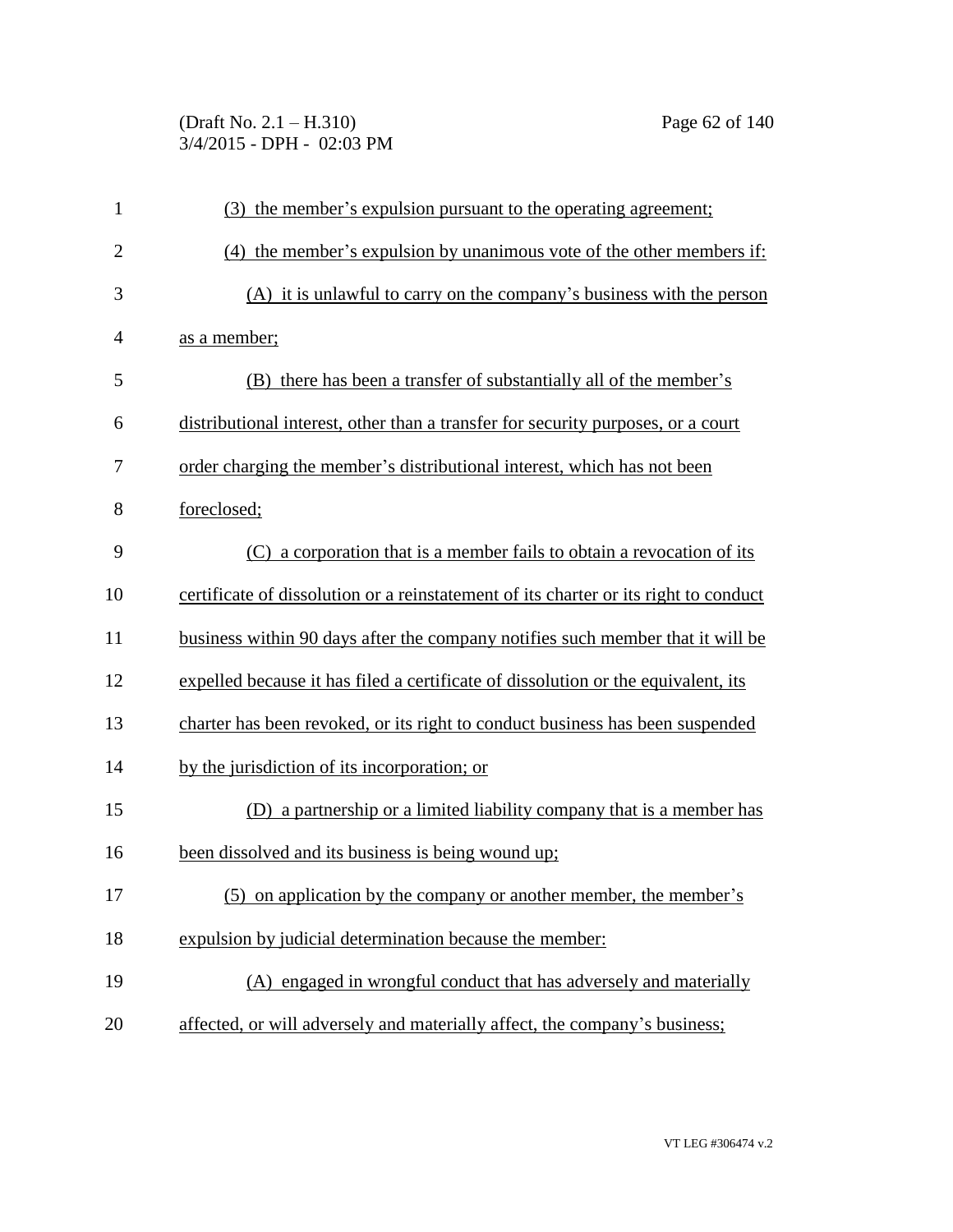(Draft No. 2.1 – H.310) Page 63 of 140 3/4/2015 - DPH - 02:03 PM

| $\mathbf{1}$   | (B) willfully or persistently committed a material breach of the                   |
|----------------|------------------------------------------------------------------------------------|
| $\overline{c}$ | operating agreement or of a duty owed to the company or the other members          |
| 3              | under section 4059 of this title; or                                               |
| 4              | (C) engaged in conduct relating to the company's business which                    |
| 5              | makes it not reasonably practicable to carry on the business with the person as    |
| 6              | a member;                                                                          |
| 7              | (6) in a member-managed limited liability company, the member:                     |
| 8              | (A) becomes a debtor in bankruptcy;                                                |
| 9              | (B) executes an assignment for the benefit of creditors;                           |
| 10             | (C) seeks, consents to, or acquiesces in, the appointment of a trustee,            |
| 11             | receiver, or liquidator of the member or of all or substantially all of the        |
| 12             | member's property; or                                                              |
| 13             | (D) fails, within 90 days after the appointment, to have vacated or                |
| 14             | stayed the appointment of a trustee, receiver, or liquidator of the member or of   |
| 15             | all or substantially all of the member's property obtained without the member's    |
| 16             | consent or acquiescence, or fails within 90 days after the expiration of a stay to |
| 17             | have the appointment vacated;                                                      |
| 18             | (7) in the case of a member who is an individual:                                  |
| 19             | (A) the member's death; or                                                         |
| 20             | (B) in a member-managed limited liability company:                                 |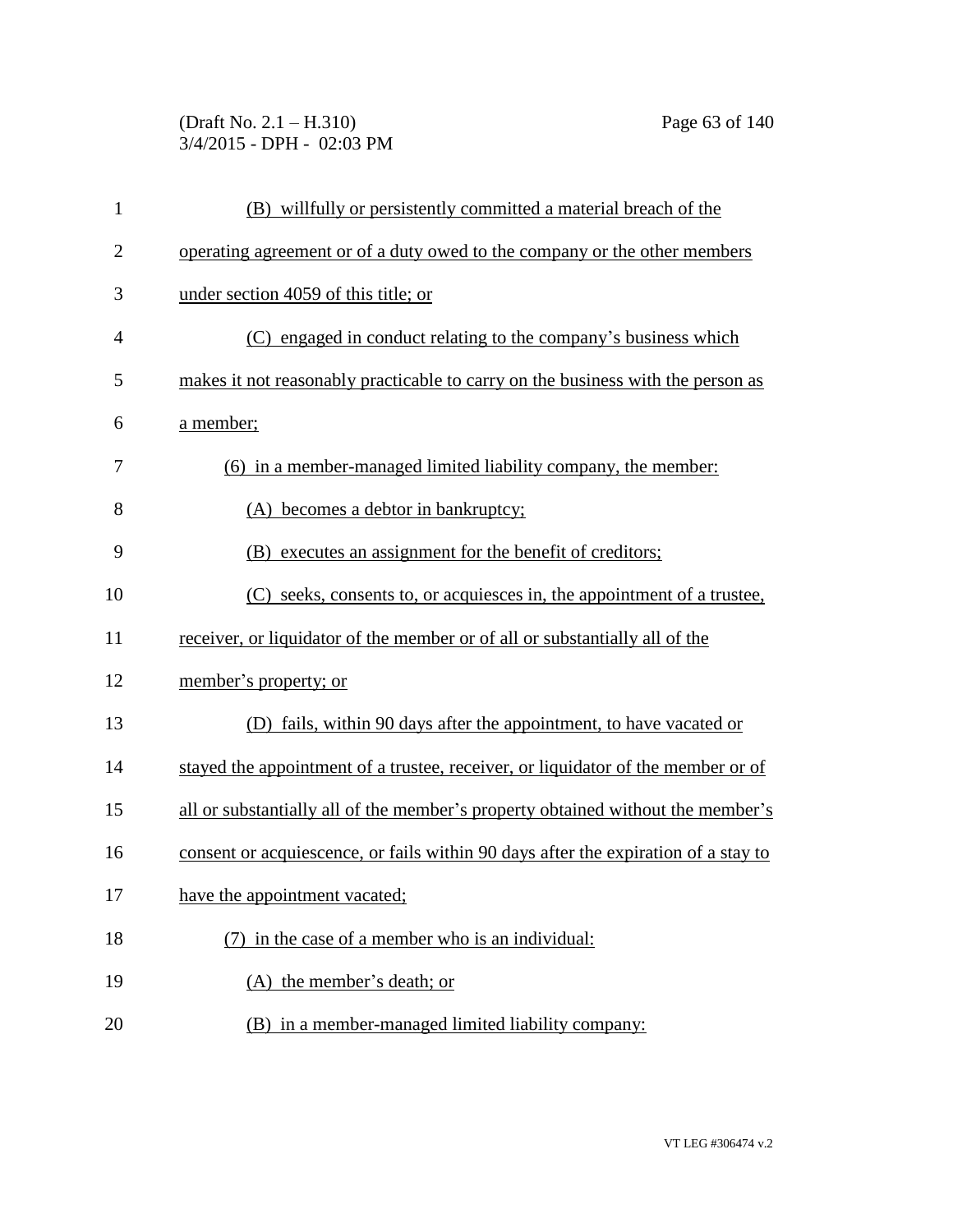## (Draft No. 2.1 – H.310) Page 64 of 140 3/4/2015 - DPH - 02:03 PM

| $\mathbf{1}$   | (i) the appointment of a guardian or general conservator for the                     |
|----------------|--------------------------------------------------------------------------------------|
| $\overline{2}$ | member; or                                                                           |
| 3              | (ii) a judicial determination that the member has otherwise                          |
| $\overline{4}$ | become incapable of performing the member's duties under the operating               |
| 5              | agreement;                                                                           |
| 6              | <u>(8) in the case of a member that is a trust or is acting as a member by</u>       |
| 7              | virtue of being a trustee of a trust, distribution of the trust's entire rights to   |
| 8              | receive distributions from the company, but not merely by reason of the              |
| 9              | substitution of a successor trustee;                                                 |
| 10             | $(9)$ in the case of a member that is an estate or is acting as a member by          |
| 11             | virtue of being a personal representative of an estate, distribution of the estate's |
| 12             | entire distributional interest in the company, but not merely the substitution of    |
| 13             | a successor personal representative;                                                 |
| 14             | (10) termination of the existence of a member if the member is not an                |
| 15             | individual, partnership, limited liability company, corporation, estate, or trust;   |
| 16             | (11) the company participates in a merger under subchapter 10 of this                |
| 17             | chapter and:                                                                         |
| 18             | (A) the company is not the surviving entity; or                                      |
| 19             | (B) the person otherwise ceases to be a member as a result of the                    |
| 20             | merger;                                                                              |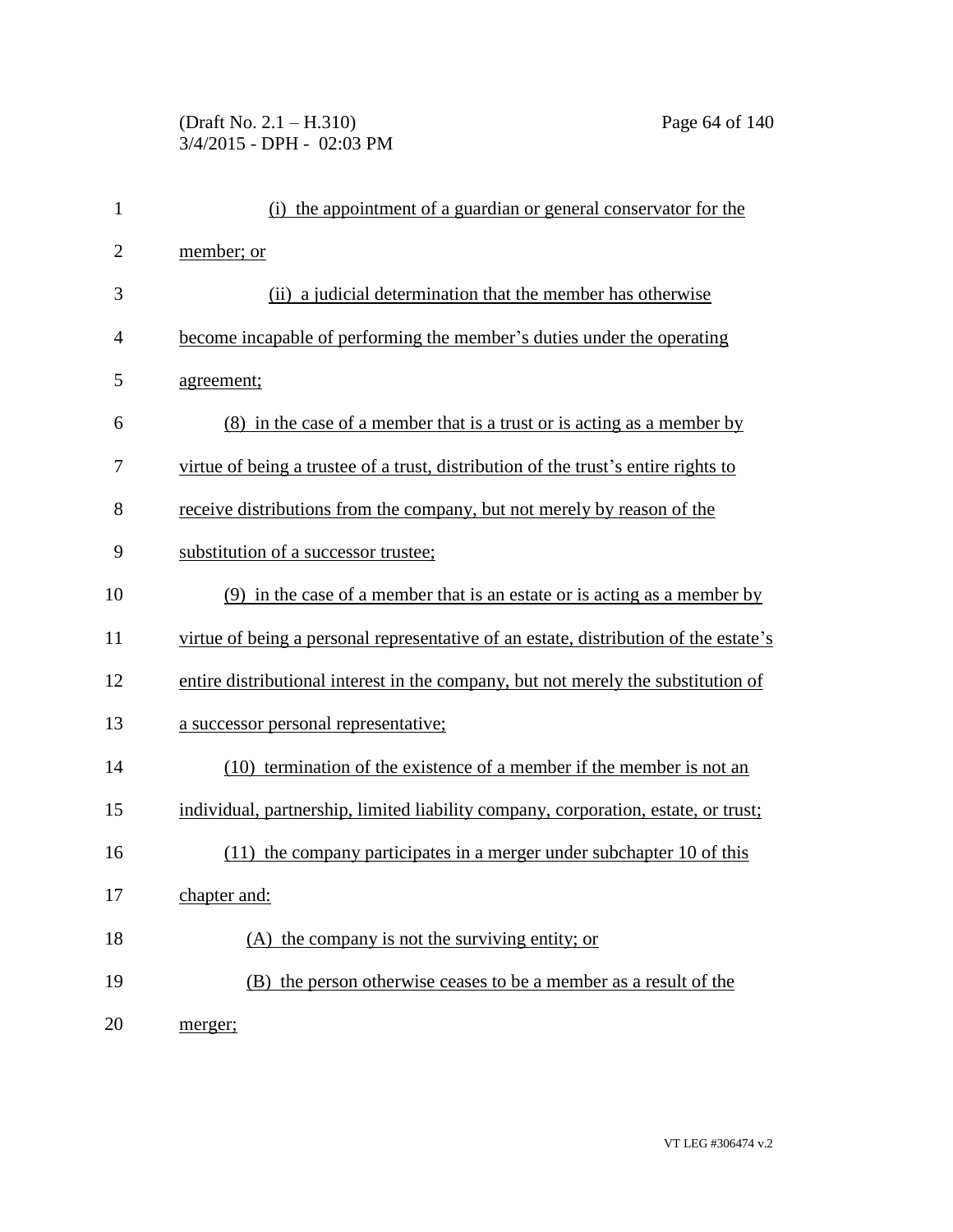(Draft No. 2.1 – H.310) Page 65 of 140 3/4/2015 - DPH - 02:03 PM

| $\mathbf{1}$   | (12) the company participates in a conversion under subchapter 10 of     |
|----------------|--------------------------------------------------------------------------|
| $\overline{2}$ | this chapter;                                                            |
| 3              | (13) the company participates in a domestication under subchapter 10 of  |
| 4              | this chapter, and, the person ceases to be a member as a result of the   |
| 5              | domestication; or                                                        |
| 6              | (14) termination of a member's continued membership in a limited         |
| 7              | liability company for any other reason.                                  |
| 8              | § 4082. MEMBER'S POWER TO DISSOCIATE; WRONGFUL                           |
| 9              | <b>DISSOCIATION</b>                                                      |
| 10             | (a) A person has the power to dissociate as a member from a limited      |
| 11             | liability company at any time, rightfully or wrongfully, by express will |
| 12             | pursuant to subdivision 4081(1) of this title.                           |
| 13             | (b) A member's dissociation from a limited liability company is wrongful |
| 14             | only if the dissociation:                                                |
| 15             | (1) is in breach of an express provision of the operating agreement or   |
| 16             | articles of organization; or                                             |
| 17             | (2) occurs before the termination of the company and:                    |
| 18             | (A) the member withdraws as a member by express will;                    |
| 19             | (B) the member is expelled as a member by judicial determination         |
| 20             | under subdivision $4081(5)$ of this title;                               |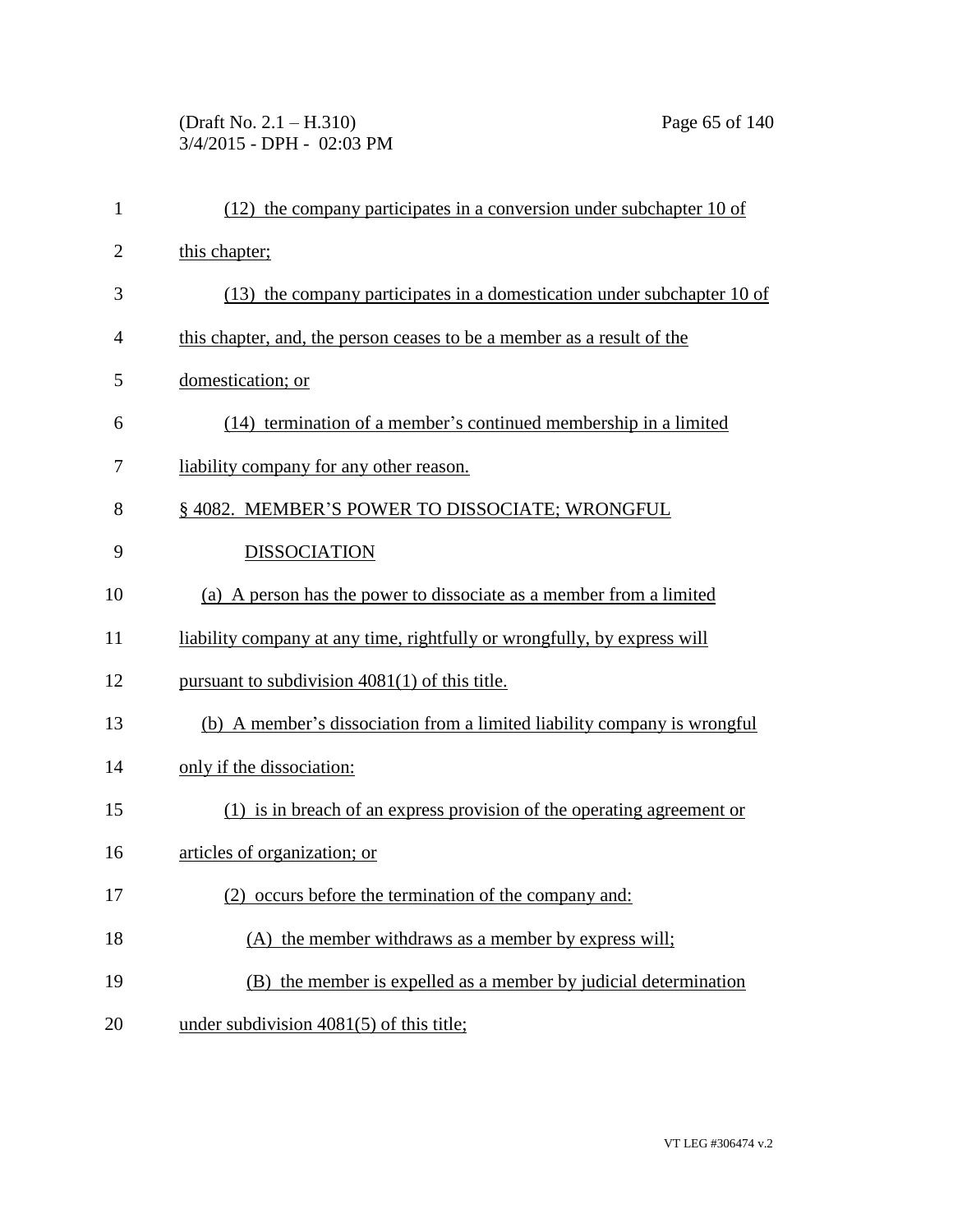(Draft No. 2.1 – H.310) Page 66 of 140 3/4/2015 - DPH - 02:03 PM

| $\mathbf{1}$   | (C) the member is dissociated under subdivision $4081(6)(A)$ of this            |
|----------------|---------------------------------------------------------------------------------|
| $\overline{2}$ | title by becoming a debtor in bankruptcy; or                                    |
| 3              | (D) in the case of a member who is not an individual, trust other than          |
| 4              | a business trust, or estate, the member is expelled or otherwise dissociated    |
| 5              | because it willfully dissolved or terminated its existence.                     |
| 6              | $(c)(1)$ A person that wrongfully dissociates as a member from a limited        |
| 7              | liability company is liable to the company and, subject to section 4131 of this |
| 8              | title, to the other members for damages caused by the dissociation.             |
| 9              | (2) The liability is in addition to any other debt, obligation, or other        |
| 10             | liability of the member to the company or to the other members.                 |
| 11             | § 4083. EFFECT OF MEMBER'S DISSOCIATION                                         |
| 12             | (a) When a person is dissociated as a member of a limited liability             |
| 13             | company:                                                                        |
| 14             | (1) the person's right to participate as a member in the management and         |
| 15             | conduct of the company's business terminates;                                   |
| 16             | (2) if the company is member-managed, the person's fiduciary duties as          |
| 17             | a member end with regard to matters arising and events occurring after the      |
| 18             | person's dissociation; and                                                      |
| 19             | (3) subject to section 4075 of this title and subchapter 10 of this chapter,    |
| 20             | any distributional interest owned by the person immediately before              |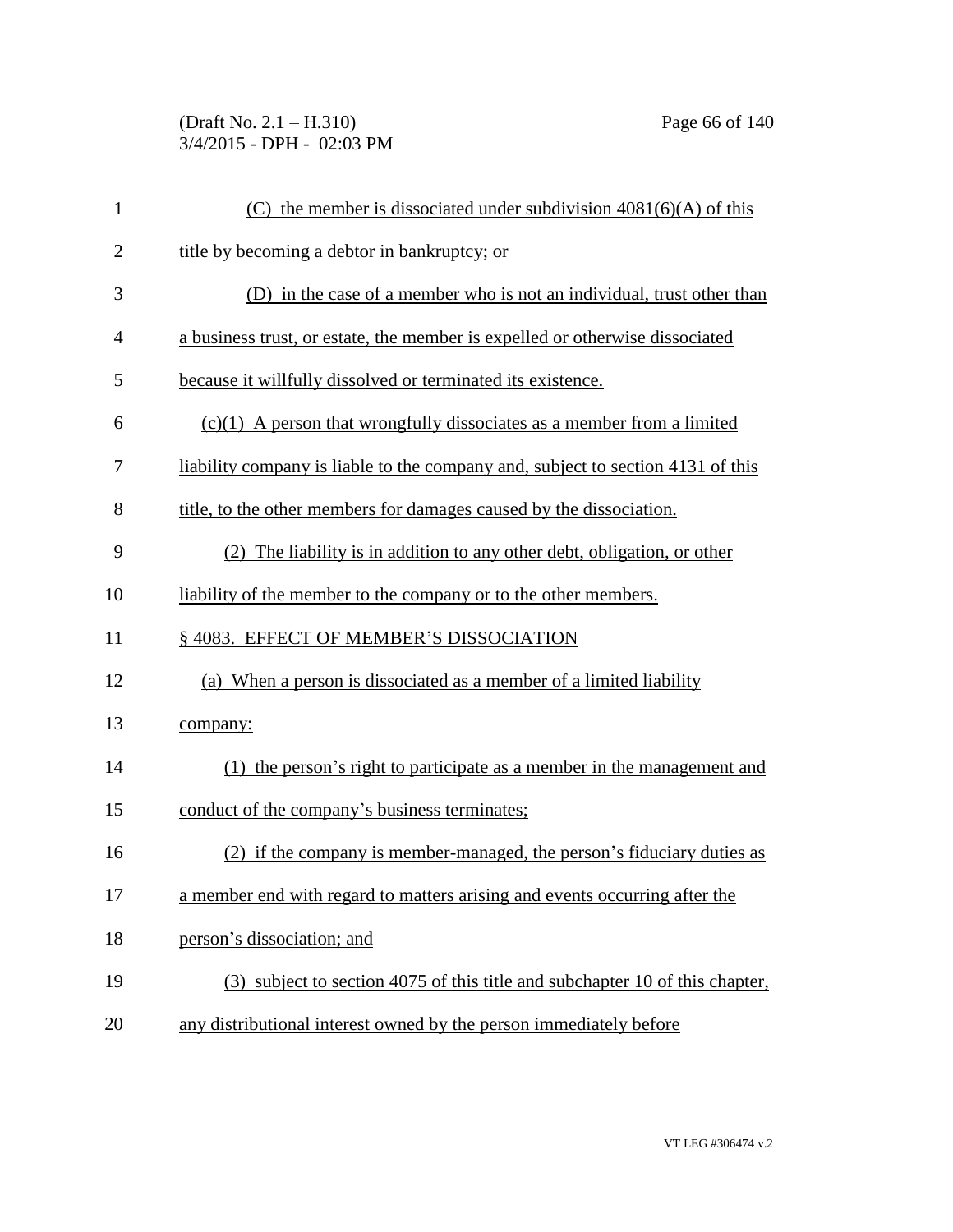(Draft No. 2.1 – H.310) Page 67 of 140 3/4/2015 - DPH - 02:03 PM

| $\mathbf{1}$   | dissociation in the person's capacity as a member is owned by the person            |
|----------------|-------------------------------------------------------------------------------------|
| $\overline{2}$ | solely as a transferee.                                                             |
| 3              | (b) A person's dissociation as a member of a limited liability company does         |
| $\overline{4}$ | not of itself discharge the person from any debt, obligation, or other liability to |
| 5              | the company or the other members that the person incurred while a member.           |
| 6              | Subchapter 7. Winding Up Of Company Business                                        |
| 7              | § 4101. EVENTS CAUSING DISSOLUTION AND WINDING UP OF                                |
| 8              | <b>COMPANY BUSINESS</b>                                                             |
| 9              | (a) A limited liability company is dissolved, and its business shall be             |
| 10             | wound up, upon the occurrence of any of the following events:                       |
| 11             | (1) an event or circumstance that the operating agreement states causes             |
| 12             | dissolution;                                                                        |
| 13             | (2) consent of the number or percentage of members specified in the                 |
| 14             | operating agreement, or in the absence of a provision governing approval of a       |
| 15             | dissolution or winding up of the company contained in an operating agreement,       |
| 16             | the consent of all the members;                                                     |
| 17             | (3) the passage of 90 consecutive days during which the company has                 |
| 18             | no members;                                                                         |
| 19             | (4) on application by a member, the entry by the Superior Court of an               |
| 20             | order dissolving the company on the grounds that:                                   |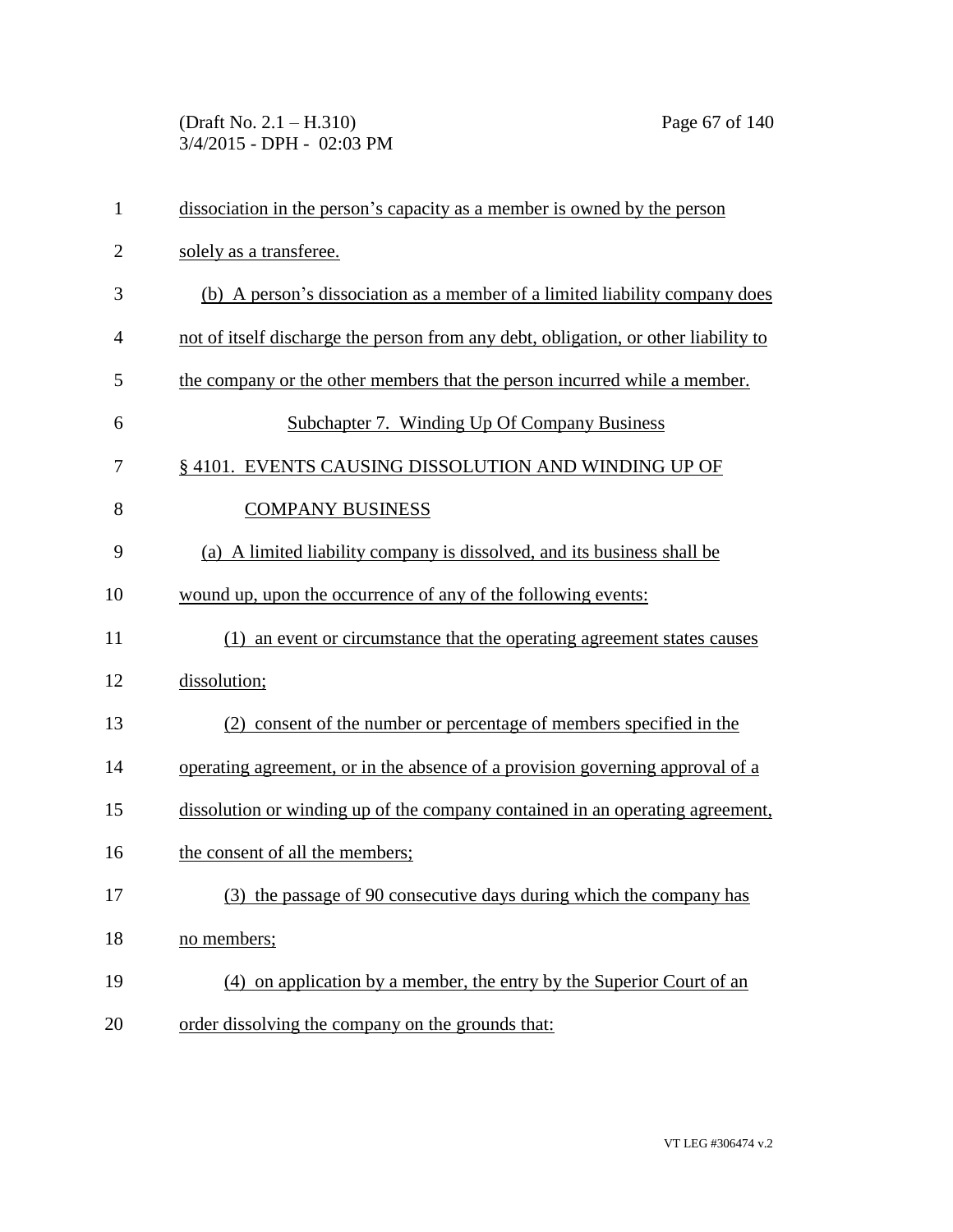(Draft No. 2.1 – H.310) Page 68 of 140 3/4/2015 - DPH - 02:03 PM

| $\mathbf{1}$   | (A) the conduct of all or substantially all of the company's activities          |
|----------------|----------------------------------------------------------------------------------|
| $\overline{c}$ | is unlawful; or                                                                  |
| 3              | (B) it is not reasonably practicable to carry on the company's                   |
| 4              | activities in conformance with the certificate of organization and the operating |
| 5              | agreement; or                                                                    |
| 6              | (5) on application by a member, the entry by the Superior Court of an            |
| 7              | order dissolving the company on the grounds that the managers or those           |
| 8              | members in control of the company:                                               |
| 9              | (A) have acted, are acted, or will act in a manner that is illegal or            |
| 10             | fraudulent; or                                                                   |
| 11             | (B) have acted or are acting in a manner that is oppressive and was,             |
| 12             | is, or will be directly harmful to the applicant.                                |
| 13             | (b) In an action brought under subdivision $(a)(5)$ of this section, the Court   |
| 14             | may order a remedy other than dissolution.                                       |
| 15             | § 4102. LIMITED LIABILITY COMPANY CONTINUES AFTER                                |
| 16             | <b>DISSOLUTION</b>                                                               |
| 17             | (a) Subject to subsection (b) of this section, a limited liability company       |
| 18             | continues after dissolution only for the purpose of winding up its business.     |
| 19             | (b) At any time after the dissolution of a limited liability company and         |
| 20             | before the winding up of its business is completed, all of the members, or, if   |
| 21             | different, the number or percentage of members specified in the operating        |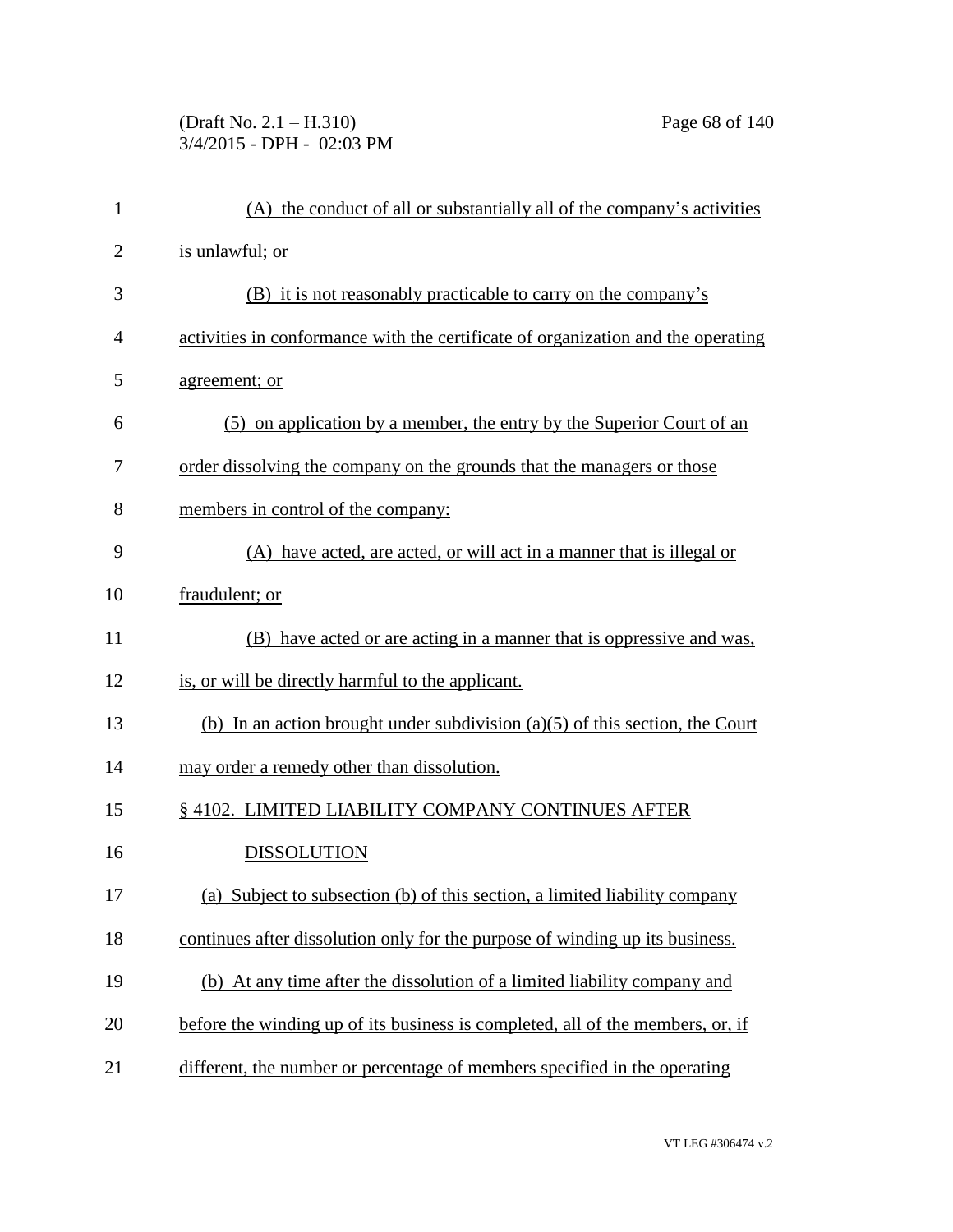(Draft No. 2.1 – H.310) Page 69 of 140 3/4/2015 - DPH - 02:03 PM

| 1              | agreement to dissolve or liquidate the company may waive the right to have the    |
|----------------|-----------------------------------------------------------------------------------|
| $\overline{2}$ | company's business wound up and the company terminated, in which case:            |
| 3              | (1) the limited liability company resumes carrying on its business as if          |
| $\overline{4}$ | dissolution had never occurred and any liability incurred by the company or a     |
| 5              | member after the dissolution and before the waiver is determined shall be         |
| 6              | subject to the same limitations on liability as if the dissolution had never      |
| 7              | occurred; and                                                                     |
| 8              | (2) the rights of a third party accruing under section 4104 of this title or      |
| 9              | arising out of conduct in reliance on the dissolution before the third party knew |
| 10             | or received a notification of the waiver are not adversely affected.              |
| 11             | §4103. RIGHT TO WIND UP LIMITED LIABILITY COMPANY'S                               |
| 12             | <b>BUSINESS</b>                                                                   |
| 13             | (a) After dissolution, a member may participate in winding up a limited           |
| 14             | <u>liability</u> company's business, but on application of any member, member's   |
| 15             | legal representative, or transferee, the Superior Court, for good cause shown,    |
| 16             | may order judicial supervision of the winding up.                                 |
| 17             | (b)<br>In winding up its activities, a limited liability company:                 |
| 18             | (1) shall discharge the company's debts, obligations, or other liabilities,       |
| 19             | settle and close the company's activities, and marshal and distribute the assets  |
| 20             | of the company; and                                                               |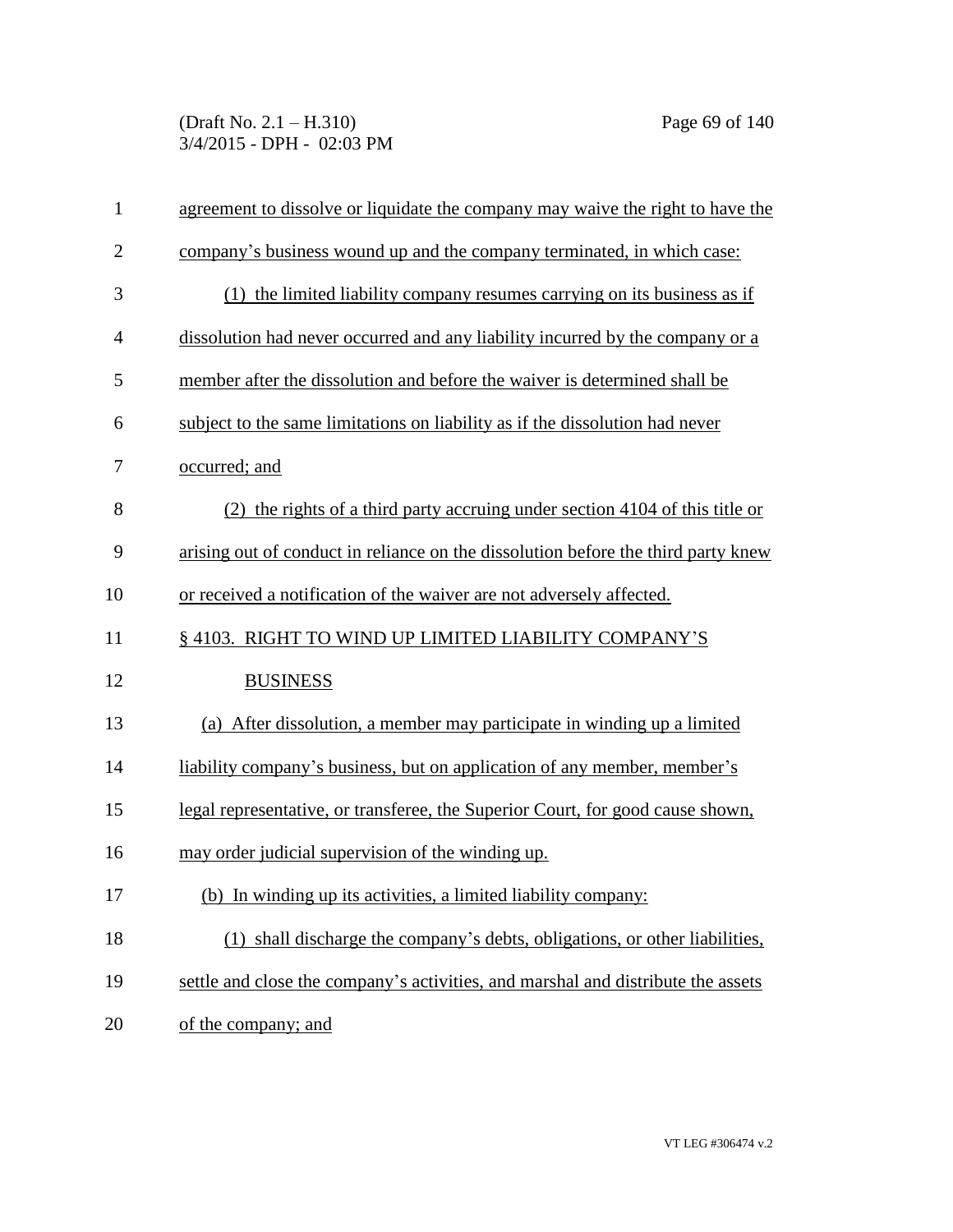| $\mathbf{1}$   | $(2)$ may:                                                                       |
|----------------|----------------------------------------------------------------------------------|
| $\overline{2}$ | (A) deliver to the Secretary of State for filing a statement of                  |
| 3              | dissolution stating the name of the company and that the company is dissolved;   |
| 4              | (B) preserve the company activities and property as a going concern              |
| 5              | for a reasonable time;                                                           |
| 6              | (C) prosecute and defend actions and proceedings, whether civil,                 |
| 7              | criminal, or administrative;                                                     |
| 8              | (D) transfer the company's property;                                             |
| 9              | (E) settle disputes by mediation or arbitration; and                             |
| 10             | (F) perform other acts necessary or appropriate to the winding up.               |
| 11             | (c) If a dissolved limited liability company has no members, the legal           |
| 12             | representative of the last person to have been a member may wind up the          |
| 13             | activities of the company. If the person does so, the person has the powers of a |
| 14             | sole manager under subsection $4054(c)$ of this title and is deemed to be a      |
| 15             | manager for the purposes of subdivision $4042(a)(2)$ of this title.              |
| 16             | $(d)(1)$ If the legal representative under subsection (c) of this section        |
| 17             | declines or fails to wind up the company's activities, a person may be           |
| 18             | appointed to do so by the consent of transferees who own a majority of the       |
| 19             | rights to receive distributions as transferees at the time the consent is to be  |
| 20             | effective.                                                                       |
| 21             | A person appointed under this subsection:                                        |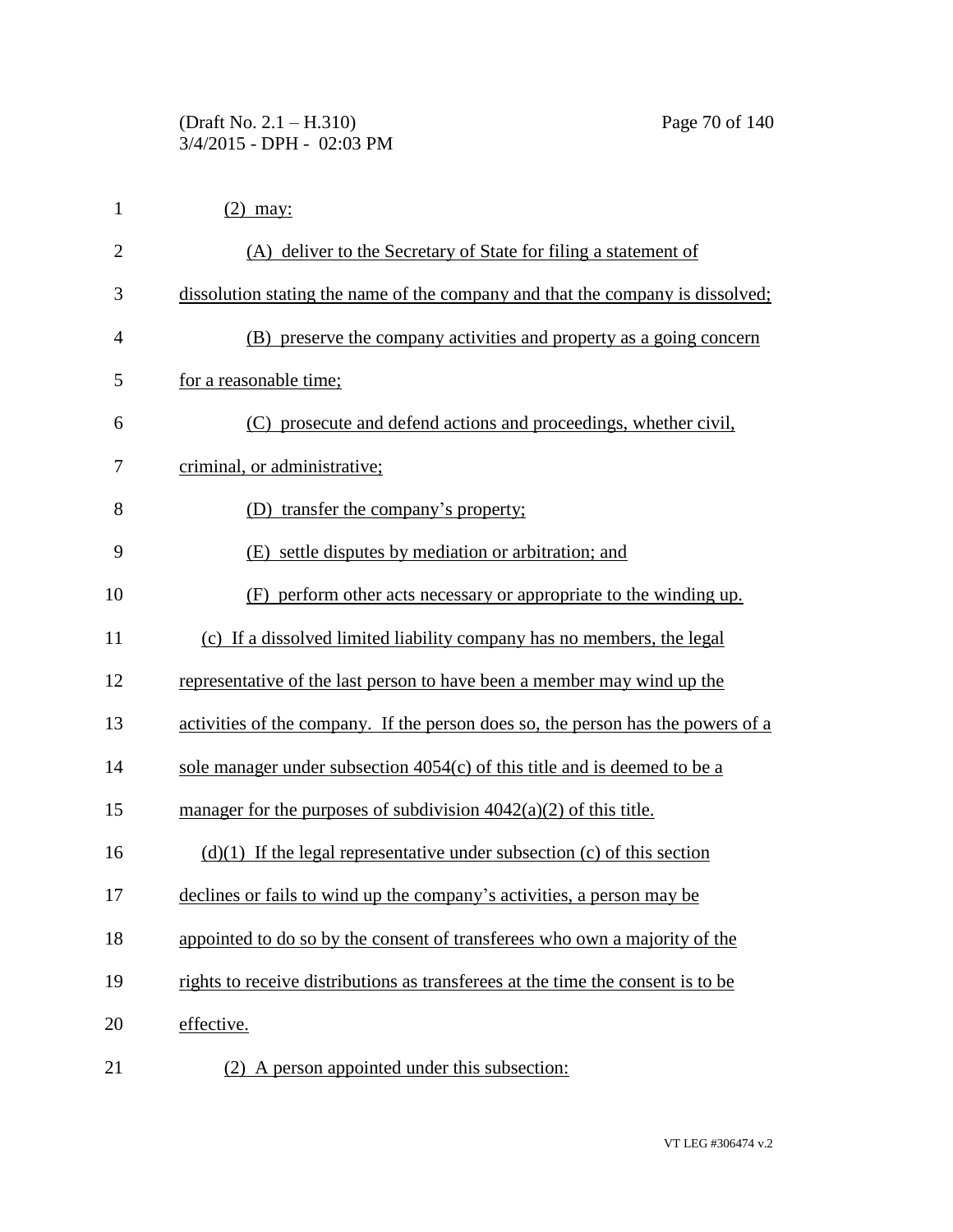(Draft No. 2.1 – H.310) Page 71 of 140 3/4/2015 - DPH - 02:03 PM

| $\mathbf{1}$   | (A) has the powers of a sole manager under subsection $4054(c)$ of                |
|----------------|-----------------------------------------------------------------------------------|
| $\overline{2}$ | this title and is deemed to be a manager for purposes of subdivision $4042(a)(2)$ |
| 3              | of this title; and                                                                |
| $\overline{4}$ | (B) shall promptly deliver to the Secretary of State for filing an                |
| 5              | amendment to the company's certificate of organization to:                        |
| 6              | (i) state that the company has no members;                                        |
| 7              | (ii) state that the person has been appointed pursuant to this                    |
| 8              | subsection (d) to wind up the company; and                                        |
| 9              | (iii) provide the street and mailing addresses of the person.                     |
| 10             | (e) The Superior Court may order judicial supervision of the winding up of        |
| 11             | a dissolved limited liability company, including the appointment of a person to   |
| 12             | wind up the company's activities:                                                 |
| 13             | (1) on application of a member, if the applicant establishes good cause;          |
| 14             | $(2)$ on the application of a transferee, if:                                     |
| 15             | (A) the company does not have any members;                                        |
| 16             | (B) the legal representative of the last person to have been a member             |
| 17             | declines or fails to wind up the company's activities; and                        |
| 18             | (C) within a reasonable time following the dissolution, a person has              |
| 19             | not been appointed pursuant to subsection (c) of this section; or                 |
| 20             | (3) in connection with a proceeding under subdivision $4101(a)(4)$ or (5)         |
| 21             | of this title.                                                                    |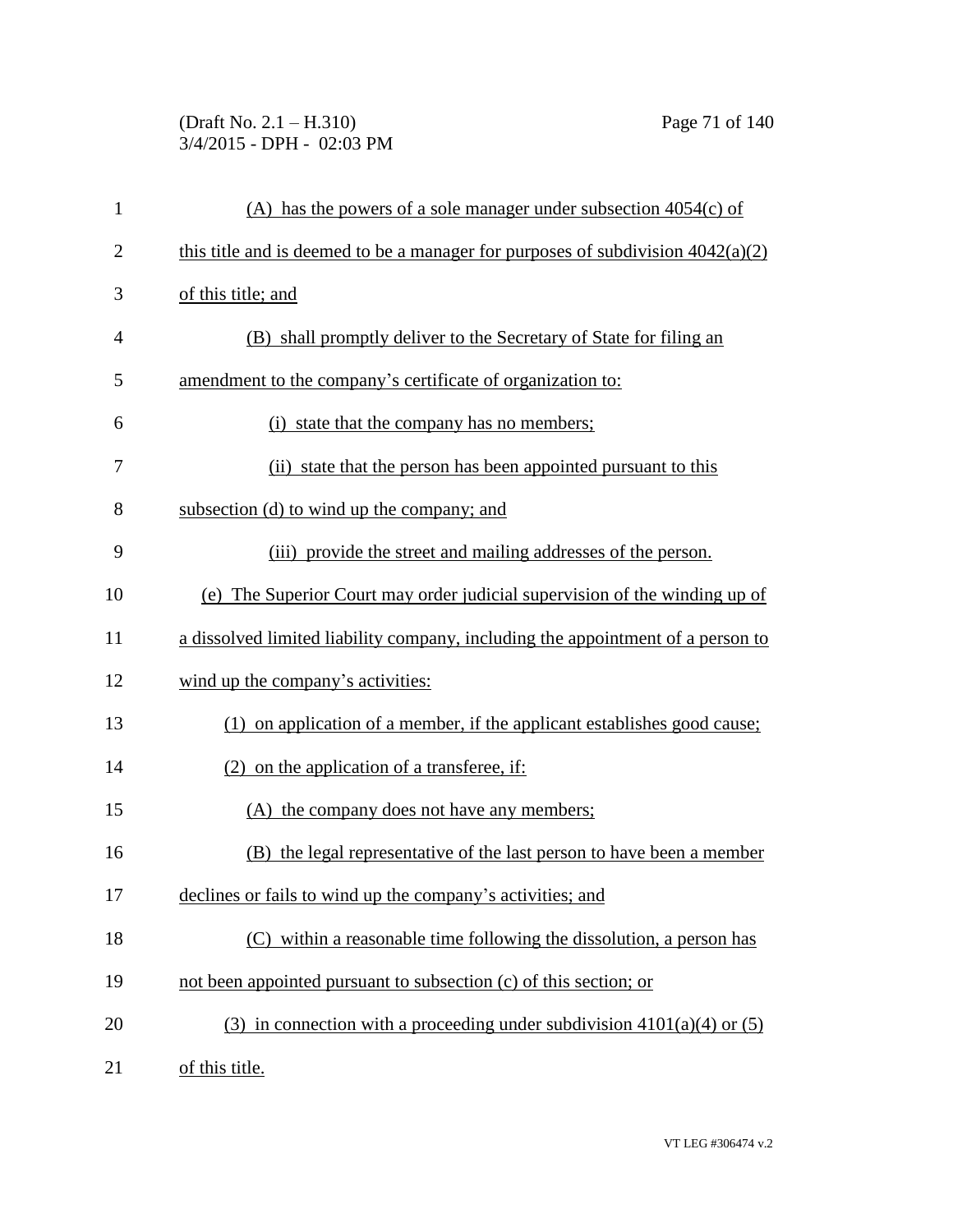(Draft No. 2.1 – H.310) Page 72 of 140 3/4/2015 - DPH - 02:03 PM

| $\mathbf{1}$   | § 4104. MEMBER'S OR MANAGER'S POWER AND LIABILITY AS                                   |
|----------------|----------------------------------------------------------------------------------------|
| $\overline{2}$ | <b>AGENT AFTER DISSOLUTION</b>                                                         |
| 3              | A limited liability company is bound by a member's or manager's act after              |
| $\overline{4}$ | dissolution that:                                                                      |
| 5              | (1) is appropriate for winding up the company's business; or                           |
| 6              | (2) would have bound the company under section 4041 of this title                      |
| 7              | before dissolution, if the other party to the transaction did not have notice of       |
| 8              | the dissolution.                                                                       |
| 9              | § 4105. ARTICLES OF TERMINATION                                                        |
| 10             | (a) At any time after dissolution and winding up, a limited liability                  |
| 11             | company may terminate its existence by filing with the Secretary of State              |
| 12             | articles of termination stating:                                                       |
| 13             | (1) the name of the company;                                                           |
| 14             | (2) the date of the dissolution; and                                                   |
| 15             | (3) that the company's business has been wound up and the legal                        |
| 16             | existence of the company has been terminated.                                          |
| 17             | (b) The existence of a limited liability company is terminated upon the                |
| 18             | filing of the articles of termination, or upon a later effective date, if specified in |
| 19             | the articles of termination.                                                           |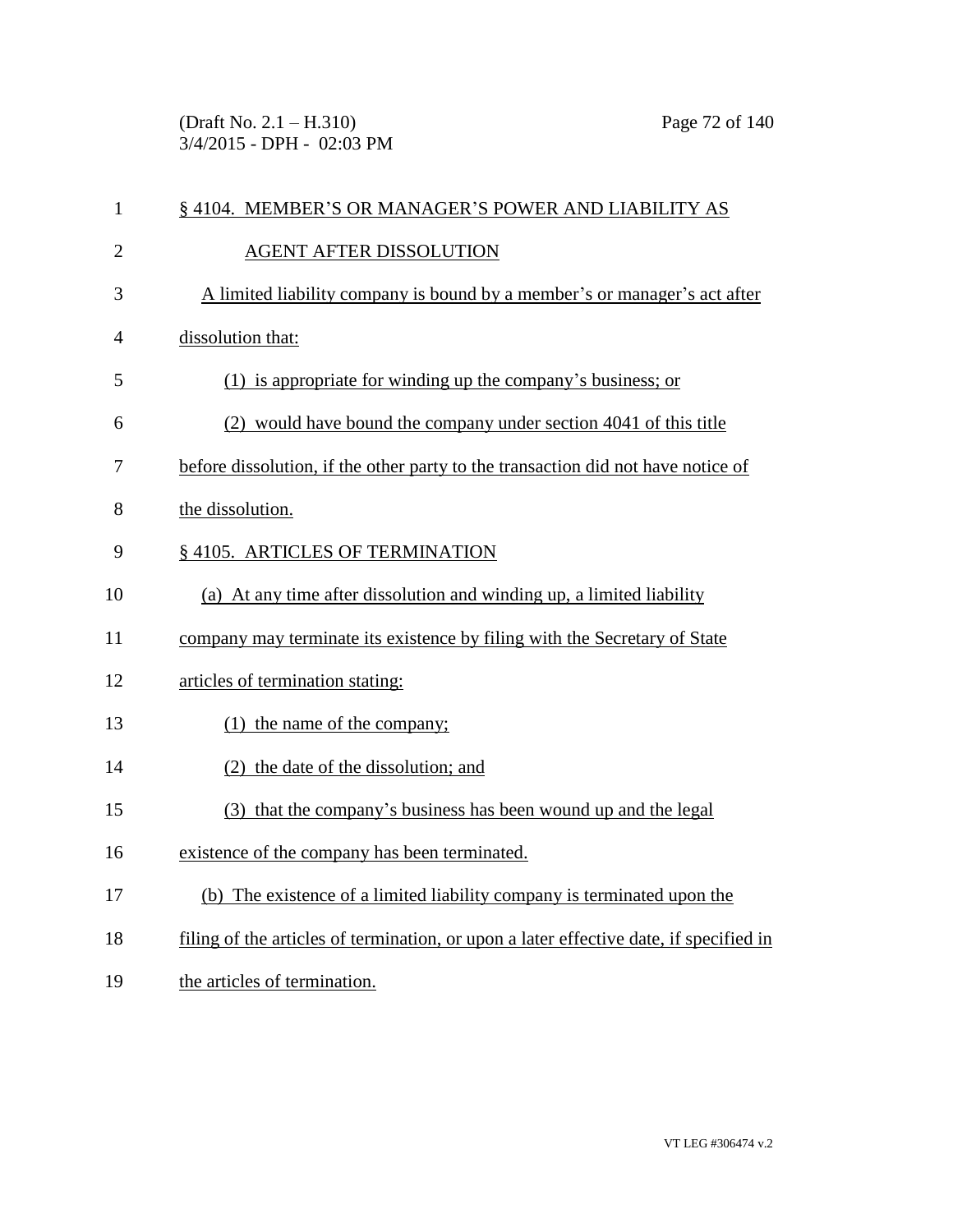(Draft No. 2.1 – H.310) Page 73 of 140 3/4/2015 - DPH - 02:03 PM

| $\mathbf{1}$   | § 4106. DISTRIBUTION OF ASSETS IN WINDING UP LIMITED                             |
|----------------|----------------------------------------------------------------------------------|
| $\overline{2}$ | <b>LIABILITY COMPANY'S BUSINESS</b>                                              |
| 3              | (a) In winding up a limited liability company's business, the assets of the      |
| $\overline{4}$ | company must be applied to discharge its obligations to creditors, including     |
| 5              | members who are creditors. Any surplus must be applied to pay in money the       |
| 6              | net amount distributable to members in accordance with their right to            |
| 7              | distributions under subsection (b) of this section.                              |
| 8              | (b) Each member is entitled to a distribution upon the winding up of the         |
| 9              | limited liability company's business consisting of a return of all contributions |
| 10             | which have not previously been returned and a distribution of any remainder in   |
| 11             | proportion to each member's capital contributions.                               |
| 12             | § 4107. KNOWN CLAIMS AGAINST DISSOLVED LIMITED LIABILITY                         |
| 13             | <b>COMPANY</b>                                                                   |
| 14             | (a) A dissolved limited liability company may dispose of the known claims        |
| 15             | against it by following the procedure described in this section.                 |
| 16             | (b) A dissolved limited liability company shall notify its known claimants       |
| 17             | in writing of the dissolution. The notice shall:                                 |
| 18             | (1) specify the information required to be included in a claim;                  |
| 19             | (2) provide a mailing address where the claim is to be sent;                     |
| 20             | (3) state the deadline for receipt of the claim, which may not be less than      |
| 21             | 120 days after the date the written notice is received by the claimant; and      |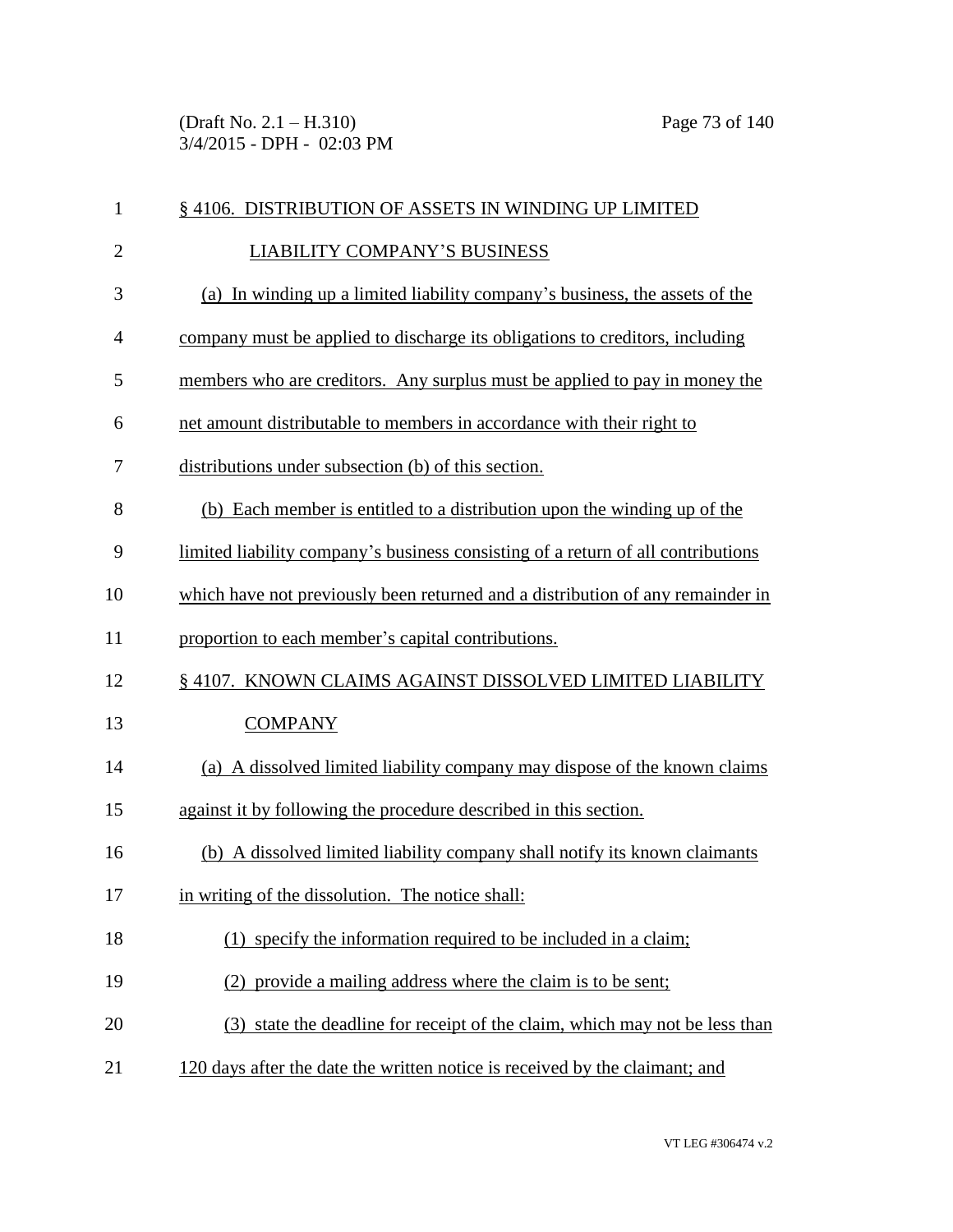(Draft No. 2.1 – H.310) Page 74 of 140 3/4/2015 - DPH - 02:03 PM

| $\mathbf{1}$   | (4) state that the claim will be barred if not received by the deadline.          |
|----------------|-----------------------------------------------------------------------------------|
| $\overline{2}$ | (c) A claim against a dissolved limited liability company is barred if the        |
| 3              | requirements of subsection (b) of this section are met, and:                      |
| $\overline{4}$ | (1) the claim is not received by the specified deadline; or                       |
| 5              | (2) in the case of a claim that is timely received but rejected by the            |
| 6              | company:                                                                          |
| 7              | (A) the company causes the claimant to receive notice in a record                 |
| 8              | stating that the claim is rejected and will be barred unless the claimant         |
| 9              | commences an action against the company to enforce the claim within 90 days       |
| 10             | after the claimant receives the notice; and                                       |
| 11             | (B) the claimant does not commence the required action within the                 |
| 12             | 90 days.                                                                          |
| 13             | (d) This section does not apply to a claim based on an event occurring after      |
| 14             | the effective date of dissolution or a liability that on that date is contingent. |
| 15             | § 4108. OTHER CLAIMS AGAINST DISSOLVED LIMITED LIABILITY                          |
| 16             | <b>COMPANY</b>                                                                    |
| 17             | (a) A dissolved limited liability company may publish notice of its               |
| 18             | dissolution and request persons having claims against the company to present      |
| 19             | them in accordance with the notice.                                               |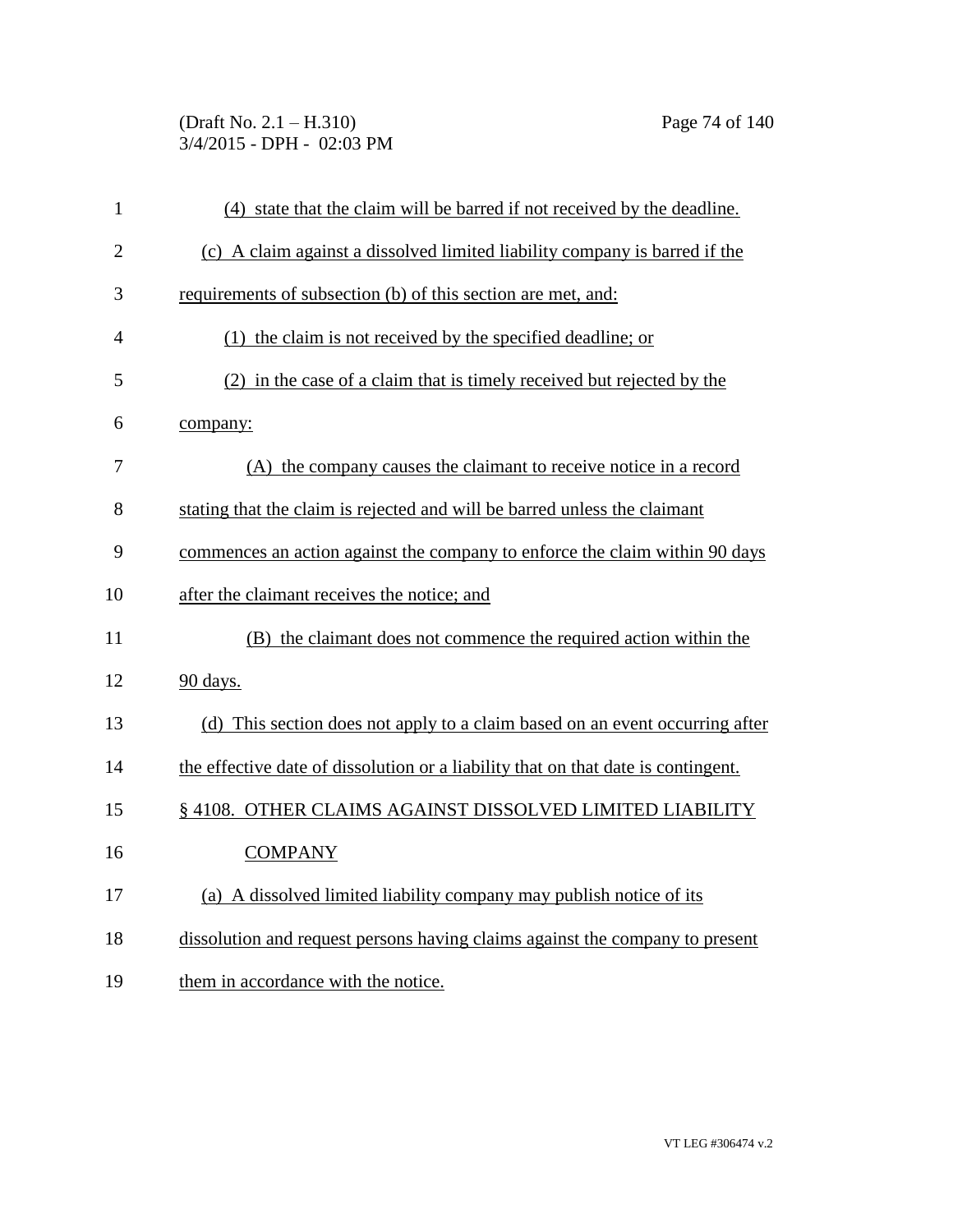(Draft No. 2.1 – H.310) Page 75 of 140 3/4/2015 - DPH - 02:03 PM

| $\mathbf{1}$   | (b) The notice shall:                                                             |
|----------------|-----------------------------------------------------------------------------------|
| $\overline{2}$ | (1) be published at least once in a newspaper of general circulation in           |
| 3              | the county in which the dissolved limited liability company's principal office is |
| $\overline{4}$ | located or, if it has none in this State, in the county in which its designated   |
| 5              | office is or was last located, and sent to the Office of the Attorney General;    |
| 6              | (2) describe the information required to be contained in a claim and              |
| 7              | provide a mailing address where the claim is to be sent; and                      |
| 8              | (3) state that a claim against the limited liability company is barred            |
| 9              | unless a proceeding to enforce the claim is commenced within five years after     |
| 10             | publication of the notice.                                                        |
| 11             | $(c)(1)$ If the dissolved limited liability company sends notice to the           |
| 12             | Attorney General and publishes a newspaper notice in accordance with              |
| 13             | subsection (b) of this section, a cause of action against a dissolved limited     |
| 14             | liability company, whether arising before or after the dissolution of the limited |
| 15             | liability company, may be enforced only as follows:                               |
| 16             | (A) against the dissolved limited liability company; and                          |
| 17             | (B) if any of the assets of the dissolved limited liability company               |
| 18             | have been distributed to its members, against members of the dissolved limited    |
| 19             | liability company.                                                                |
| 20             | (2) A cause of action against a dissolved limited liability company               |
| 21             | arising under subdivision $(1)(A)$ of this subsection is extinguished unless the  |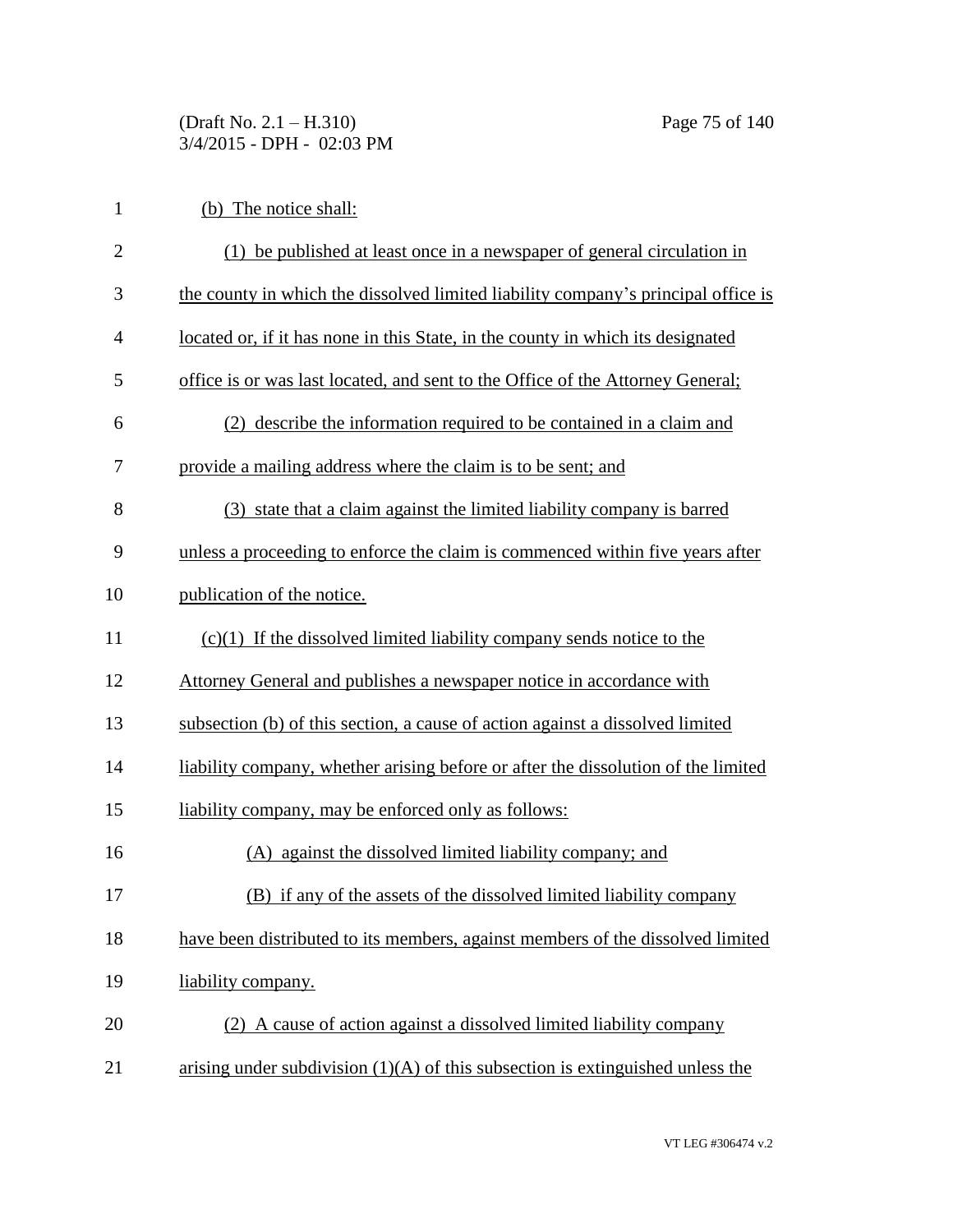(Draft No. 2.1 – H.310) Page 76 of 140 3/4/2015 - DPH - 02:03 PM

| $\mathbf{1}$   | claimant commences a proceeding to enforce the cause of action against the       |
|----------------|----------------------------------------------------------------------------------|
| $\overline{2}$ | dissolved limited liability company prior to the expiration of the statute of    |
| 3              | limitations applicable to the cause of action.                                   |
| $\overline{4}$ | (3) A cause of action against a dissolved limited liability company              |
| 5              | arising under subdivision $(1)(B)$ of this subsection is extinguished unless the |
| 6              | claimant commences a proceeding to enforce the cause of action against a         |
| 7              | member of a dissolved limited liability company prior to the earlier of the      |
| 8              | following:                                                                       |
| 9              | (A) the expiration of the statute of limitations applicable to the cause         |
| 10             | of action;                                                                       |
| 11             | (B) five years after the effective date of the dissolution of the limited        |
| 12             | liability company.                                                               |
| 13             | §4109. ENFORCEMENT OF CLAIMS AGAINST DISSOLVED LIMITED                           |
| 14             | <b>LIABILITY COMPANY</b>                                                         |
| 15             | A claim not barred under section 4108 of this title may be enforced against      |
| 16             | the dissolved limited liability company:                                         |
| 17             | (1) to the extent of its undistributed assets, including any insurance           |
| 18             | assets held by the limited liability company that may be available to satisfy    |
| 19             | claims; or                                                                       |
| 20             | (2) if the assets have been distributed in liquidation, against a member of      |
| 21             | the dissolved company to the extent of the member's proportionate share of the   |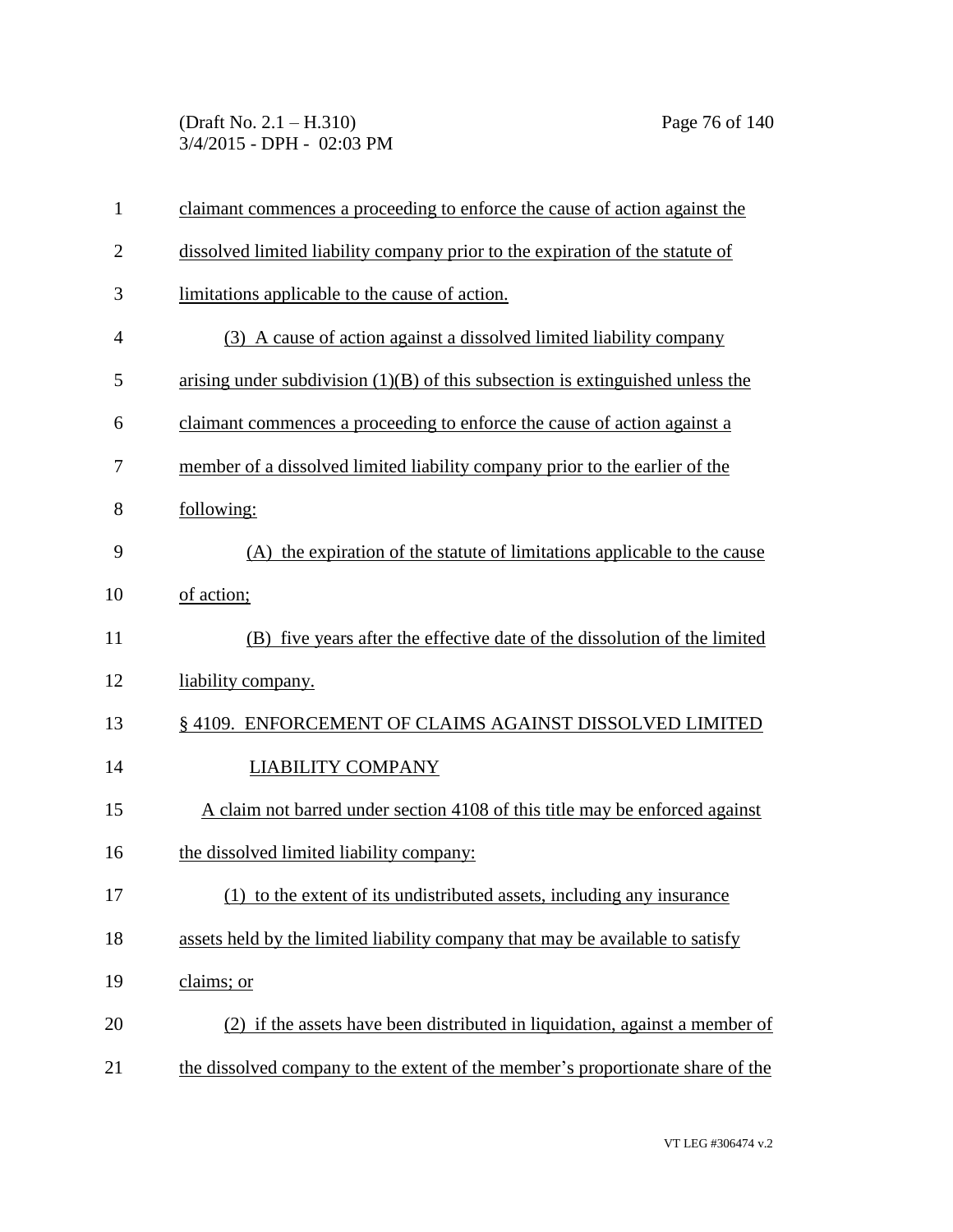(Draft No. 2.1 – H.310) Page 77 of 140 3/4/2015 - DPH - 02:03 PM

| $\mathbf{1}$   | claim or the company's assets distributed to the member in liquidation,              |
|----------------|--------------------------------------------------------------------------------------|
| $\overline{2}$ | whichever is less, but a member's total liability for all claims under this section  |
| 3              | may not exceed the total amount of assets distributed to the member.                 |
| $\overline{4}$ | <b>Subchapter 8. Foreign Limited Liability Companies</b>                             |
| 5              | § 4111. LAW GOVERNING FOREIGN LIMITED LIABILITY                                      |
| 6              | <b>COMPANIES</b>                                                                     |
| 7              | (a) The laws of the state or other jurisdiction under which a foreign limited        |
| 8              | liability company is organized govern its organization and internal affairs and      |
| 9              | the liability of a member as a member, and a manager as a manager, for the           |
| 10             | debts, obligations, or other liabilities of the foreign limited liability company or |
| 11             | series thereof.                                                                      |
| 12             | (b) A foreign limited liability company may not be denied a certificate of           |
| 13             | authority by reason of any difference between the laws of another jurisdiction       |
| 14             | under which the foreign company is formed and the laws of this State.                |
| 15             | (c) A certificate of authority does not authorize a foreign limited liability        |
| 16             | company to engage in any business or exercise any power that a limited               |
| 17             | liability company may not engage in or exercise in this State.                       |
| 18             | §4112. APPLICATION FOR CERTIFICATE OF AUTHORITY                                      |
| 19             | (a) A foreign limited liability company may apply for a certificate of               |
| 20             | authority to transact business in this State by delivering an application to the     |
| 21             | Secretary of State for filing. The application shall set forth:                      |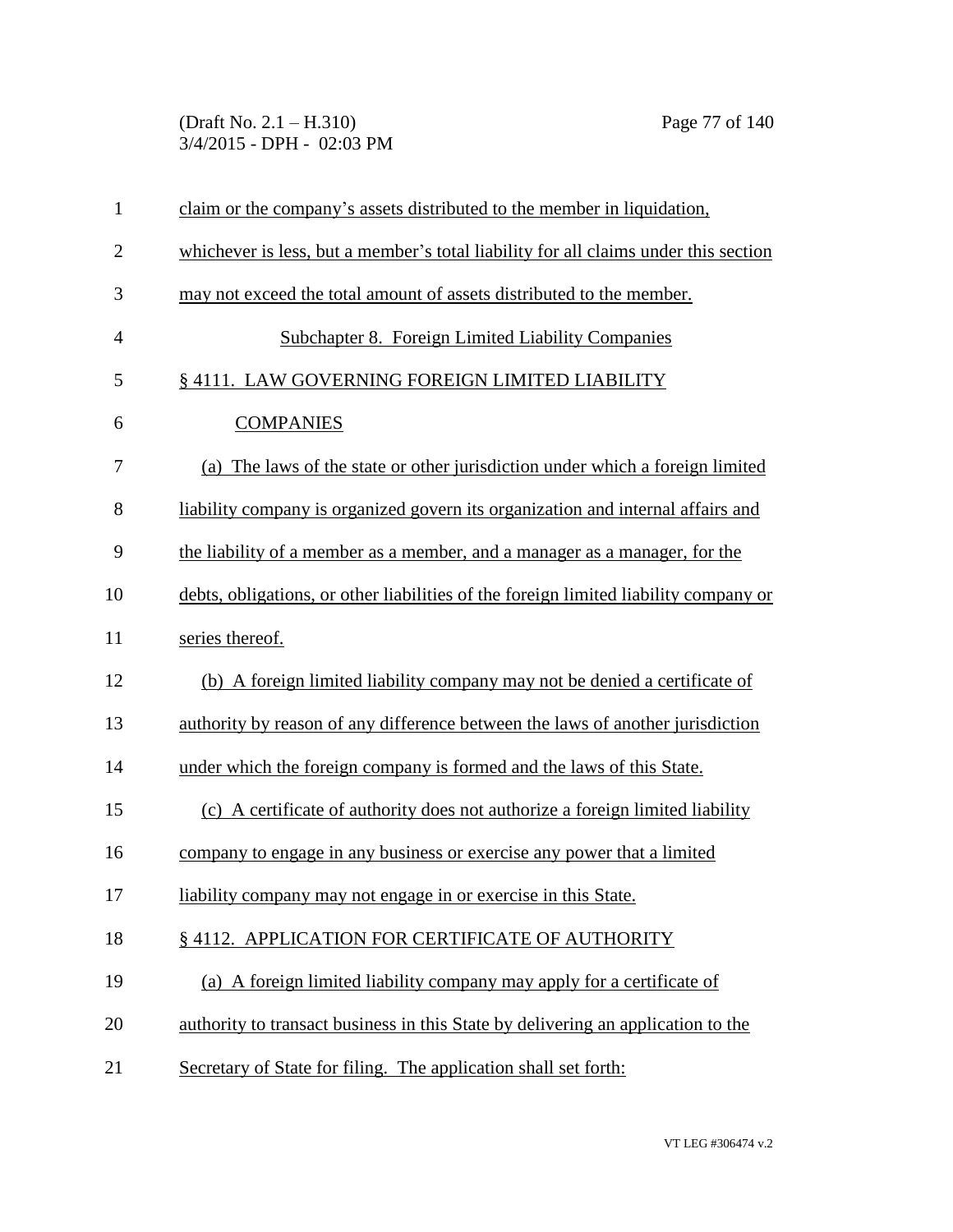## (Draft No. 2.1 – H.310) Page 78 of 140 3/4/2015 - DPH - 02:03 PM

| $\mathbf{1}$   | (1) the name of the foreign company and, if its name is unavailable for           |
|----------------|-----------------------------------------------------------------------------------|
| $\overline{2}$ | use in this State, an alternate name that satisfies the requirements of section   |
| 3              | 4116 of this title;                                                               |
| 4              | (2) the name of the state or country under whose law it is organized;             |
| 5              | (3) the address of its initial designated office;                                 |
| 6              | (4) the name and street address, and the mailing address if different from        |
| 7              | the street address, of its designated agent for service of process in this State. |
| 8              | (b) A foreign limited liability company shall deliver with the completed          |
| 9              | application a certificate of existence or a document of similar import,           |
| 10             | authenticated by the Secretary of State or other official having custody of       |
| 11             | company records in the state or country under whose law it is organized, dated    |
| 12             | no earlier than 90 days prior to filing of the application.                       |
| 13             | § 4113. ACTIVITIES NOT CONSTITUTING TRANSACTING                                   |
| 14             | <b>BUSINESS</b>                                                                   |
| 15             | (a) A foreign limited liability company may not transact business in this         |
| 16             | State until it obtains a certificate of authority from the Secretary of State.    |
| 17             | (b) Except as provided in subsection (c) of this section, "doing business" or     |
| 18             | "transacting business" shall mean and include each act, power, or privilege       |
| 19             | exercised or enjoyed in this State by a foreign limited liability company.        |
| 20             | (c) Among others, the following activities without more do not constitute         |
| 21             | transacting business for the purpose of determining whether a foreign limited     |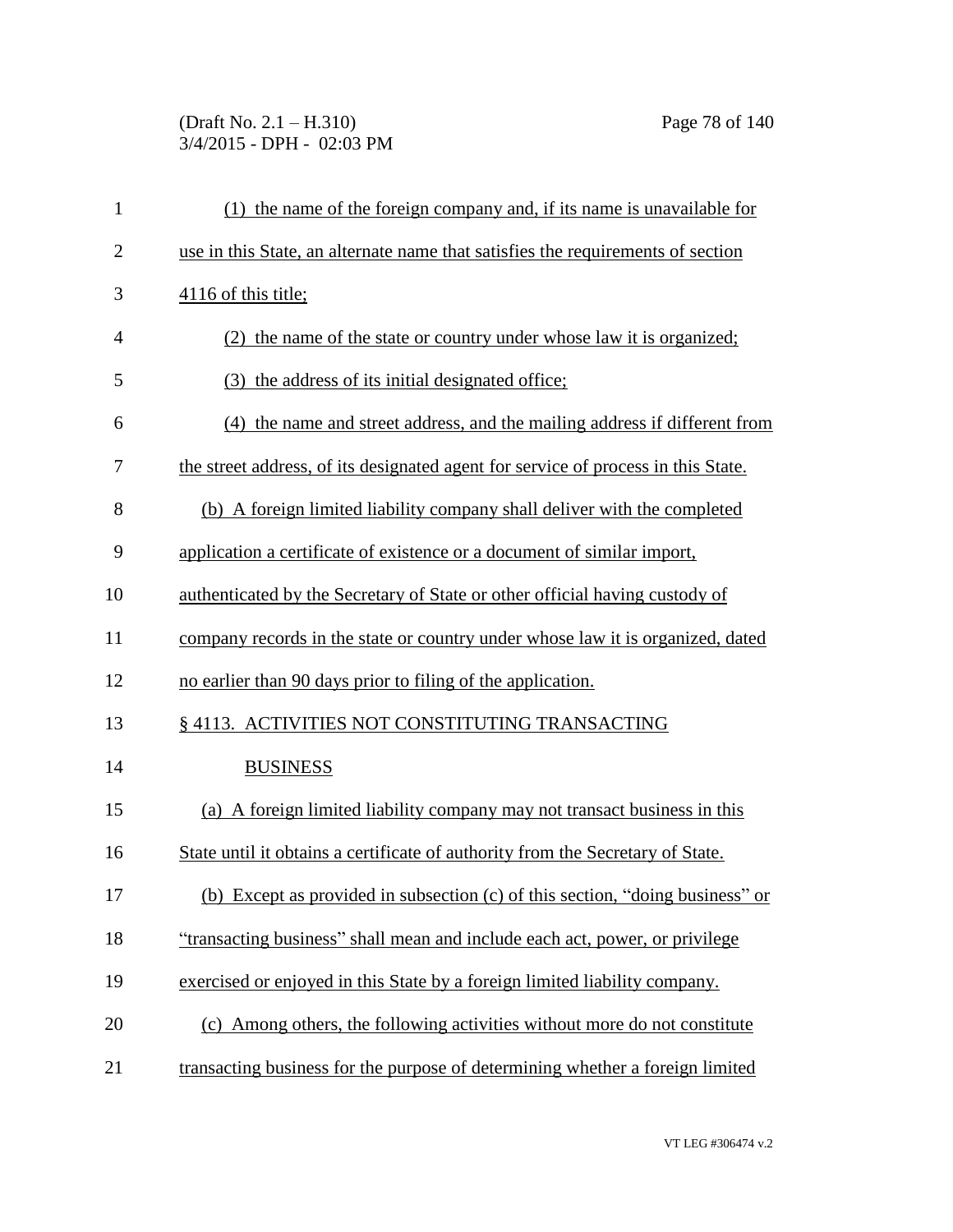(Draft No. 2.1 – H.310) Page 79 of 140 3/4/2015 - DPH - 02:03 PM

| $\mathbf{1}$   | liability company is required to obtain a certificate of authority under        |
|----------------|---------------------------------------------------------------------------------|
| $\overline{2}$ | subsection (a) of this section:                                                 |
| 3              | (1) maintaining, defending, or settling any proceeding;                         |
| 4              | (2) holding meetings of its members or managers or carrying on any              |
| 5              | other activity concerning its internal affairs;                                 |
| 6              | (3) maintaining bank accounts;                                                  |
| 7              | (4) maintaining offices or agencies for the transfer, exchange, and             |
| 8              | registration of the foreign company's own securities or maintaining trustees or |
| 9              | depositories with respect to those securities;                                  |
| 10             | (5) selling through independent contractors;                                    |
| 11             | (6) soliciting or obtaining orders, whether by mail or electronic means,        |
| 12             | or through employees or agents or otherwise, if the orders require acceptance   |
| 13             | outside this State before they become contracts;                                |
| 14             | (7) creating or acquiring indebtedness, mortgages, or security interests        |
| 15             | in real or personal property;                                                   |
| 16             | (8) securing or collecting debts or enforcing mortgages or other security       |
| 17             | interests in property securing the debts, and holding, protecting, and          |
| 18             | maintaining property so acquired;                                               |
| 19             | (9) owning real or personal property;                                           |
| 20             | (10) conducting an isolated transaction that is not one in the course of        |
| 21             | repeated transactions of a like nature; or                                      |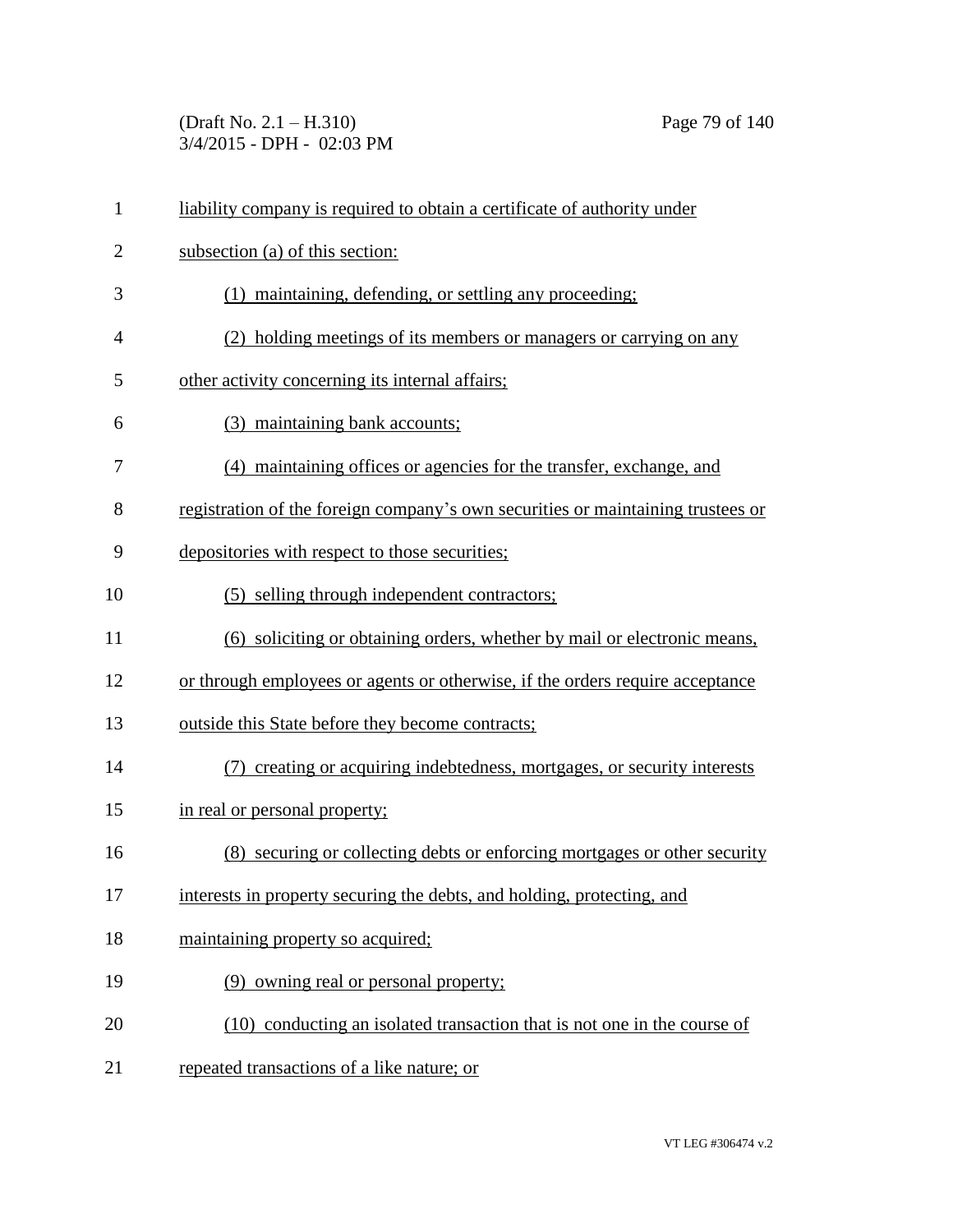(Draft No. 2.1 – H.310) Page 80 of 140 3/4/2015 - DPH - 02:03 PM

| 1              | (11) transacting business in interstate commerce.                                    |
|----------------|--------------------------------------------------------------------------------------|
| $\overline{2}$ | §4114. ISSUANCE OF CERTIFICATE OF AUTHORITY                                          |
| 3              | If the Secretary of State determines that an application for a certificate of        |
| 4              | authority complies as to form with the filing requirements of this chapter, and      |
| 5              | if all filing fees have been paid, the Secretary of State shall file the application |
| 6              | and issue a certificate of authority to the foreign limited liability company or     |
| 7              | its representative.                                                                  |
| 8              | §4115. AMENDED CERTIFICATE OF AUTHORITY                                              |
| 9              | (a) A foreign limited liability company authorized to transact business in           |
| 10             | this State must obtain an amended certificate of authority from the Secretary of     |
| 11             | State if it:                                                                         |
| 12             | $(1)$ changes its name; and                                                          |
| 13             | changes the state or country under whose law it is organized.                        |
| 14             | (b) The requirements of section 4134 of this title for obtaining an original         |
| 15             | certificate of authority apply to obtaining an amended certificate under this        |
| 16             | section.                                                                             |
| 17             | § 4116. NAME OF FOREIGN LIMITED LIABILITY COMPANY                                    |
| 18             | $(a)(1)$ A foreign limited liability company whose name does not comply              |
| 19             | with section 4005 of this title may not obtain a certificate of authority until it   |
| 20             | adopts, for the purpose of transacting business in this State, an alternate name     |
| 21             | that complies with section 4005 of this title.                                       |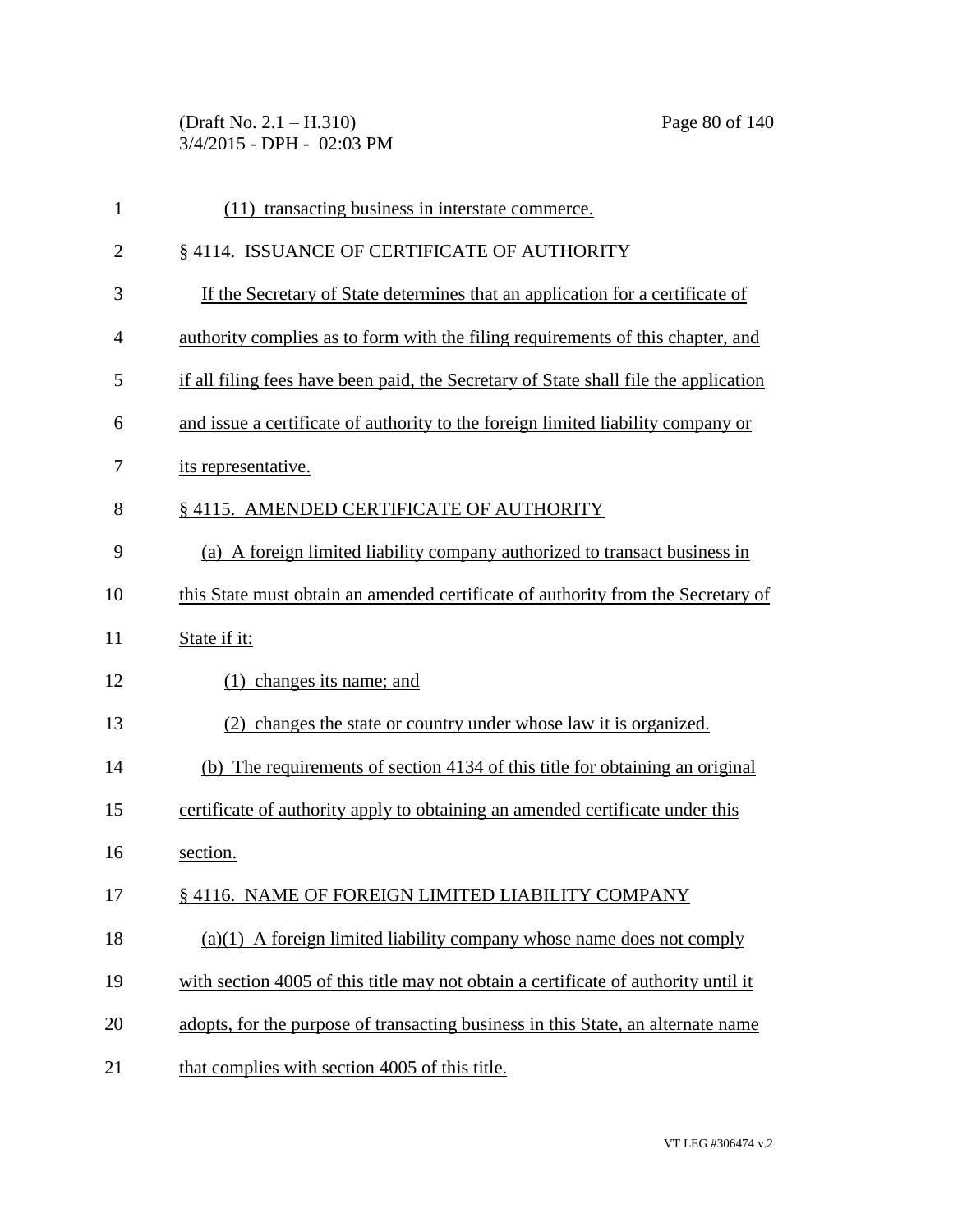(Draft No. 2.1 – H.310) Page 81 of 140 3/4/2015 - DPH - 02:03 PM

| $\mathbf{1}$   | (2) A foreign limited liability company that adopts an alternate name             |
|----------------|-----------------------------------------------------------------------------------|
| $\overline{2}$ | under this subsection and obtains a certificate of authority with the alternate   |
| 3              | name need not comply with chapter 15 of this title.                               |
| 4              | (3) After obtaining a certificate of authority with an alternate name, a          |
| 5              | foreign limited liability company shall transact business in this State under the |
| 6              | alternate name unless the company is authorized under chapter 15 of this title    |
| 7              | to transact business in this State under another name.                            |
| 8              | (b) If a foreign limited liability company authorized to transact business in     |
| 9              | this State changes its name to one that does not satisfy the requirements of      |
| 10             | section 4005 of this title, it may not transact business in this State until it   |
| 11             | complies with subsection (a) of this section and obtains an amended certificate   |
| 12             | of authority.                                                                     |
| 13             | §4117. REVOCATION OF CERTIFICATE OF AUTHORITY                                     |
| 14             | (a) A certificate of authority of a foreign limited liability company to          |
| 15             | transact business in this State may be revoked by the Secretary of State in the   |
| 16             | manner provided in subsections (b) and (c) of this section if:                    |
| 17             | the company does not:                                                             |
| 18             | (A) pay, within 60 days after the due date, any fee, tax, or penalty              |
| 19             | due to the Secretary of State under this chapter;                                 |
| 20             | (B) appoint and maintain an agent for service of process as required              |
| 21             | by section 4008 of this title; or                                                 |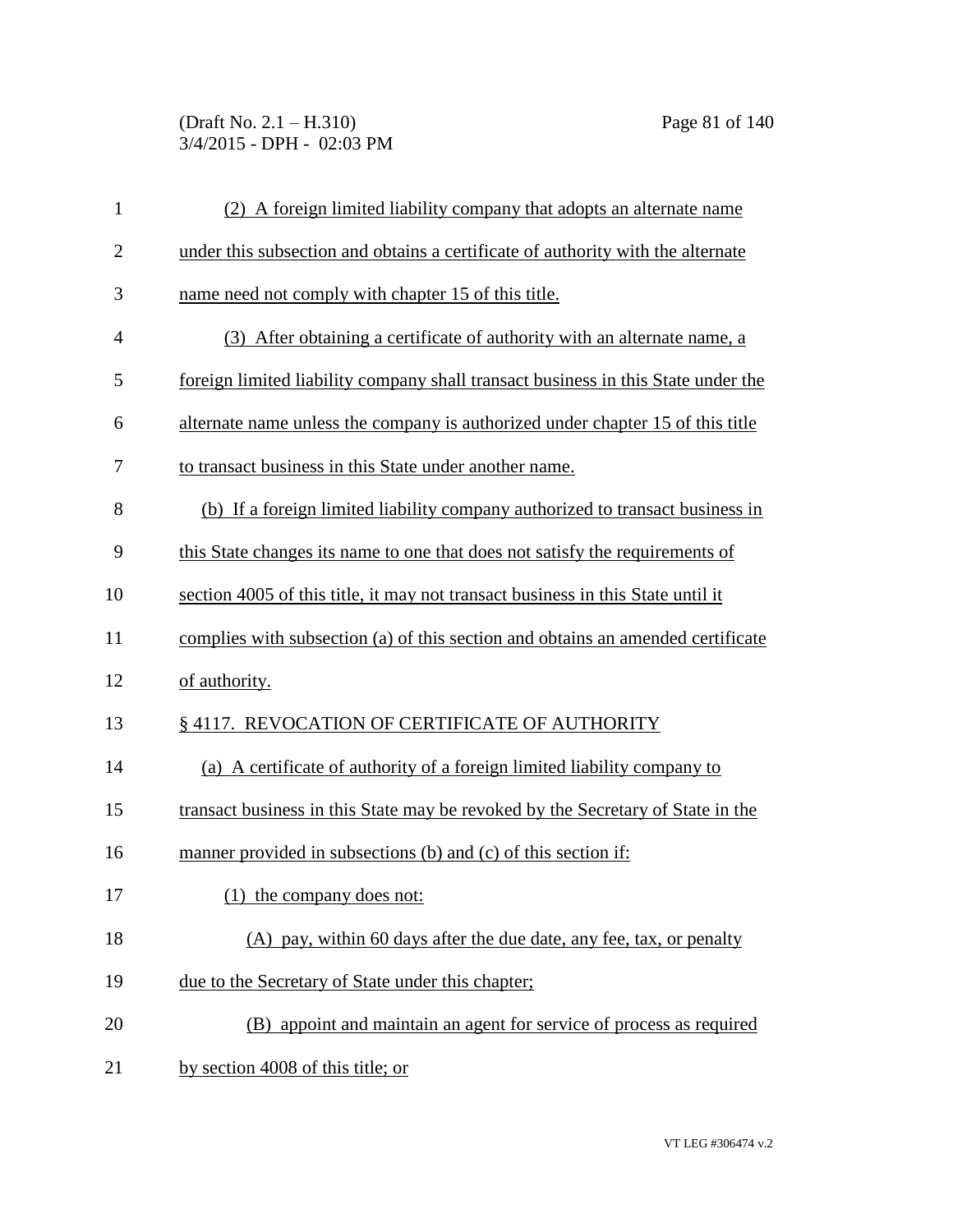(Draft No. 2.1 – H.310) Page 82 of 140 3/4/2015 - DPH - 02:03 PM

| $\mathbf{1}$   | (C) deliver for filing a statement of change under section 4009 of this             |
|----------------|-------------------------------------------------------------------------------------|
| $\overline{2}$ | title within 30 days after a change has occurred in the name or address of the      |
| 3              | agent; or                                                                           |
| 4              | (2) the Commissioner of Taxes notifies the Secretary of State that a                |
| 5              | foreign limited liability company has failed to make a return, to pay a tax, to     |
| 6              | file a bond, or to do any other act required under 32 V.S.A. chapter 211.           |
| 7              | $(b)(1)$ To revoke a certificate of authority of a foreign limited liability        |
| 8              | company, the Secretary of State shall file a notice of revocation and send a        |
| 9              | copy to the company's agent for service of process in this State, or if the         |
| 10             | company does not appoint and maintain a proper agent in this State, to the          |
| 11             | company's designated office.                                                        |
| 12             | (2) A notice of revocation shall state:                                             |
| 13             | (A) the effective date of the revocation, which shall be at least 60                |
| 14             | days after the date the Secretary of State sends the copy; and                      |
| 15             | (B) the grounds for revocation under subsection (a) of this section.                |
| 16             | (c) The authority of a foreign limited liability company to transact business       |
| 17             | in this State shall cease on the effective date of the notice of revocation unless, |
| 18             | before that date, the company cures each ground for revocation stated in the        |
| 19             | notice filed under subsection (b) of this section. If the company cures each        |
| 20             | ground, the Secretary of State shall file a record so stating.                      |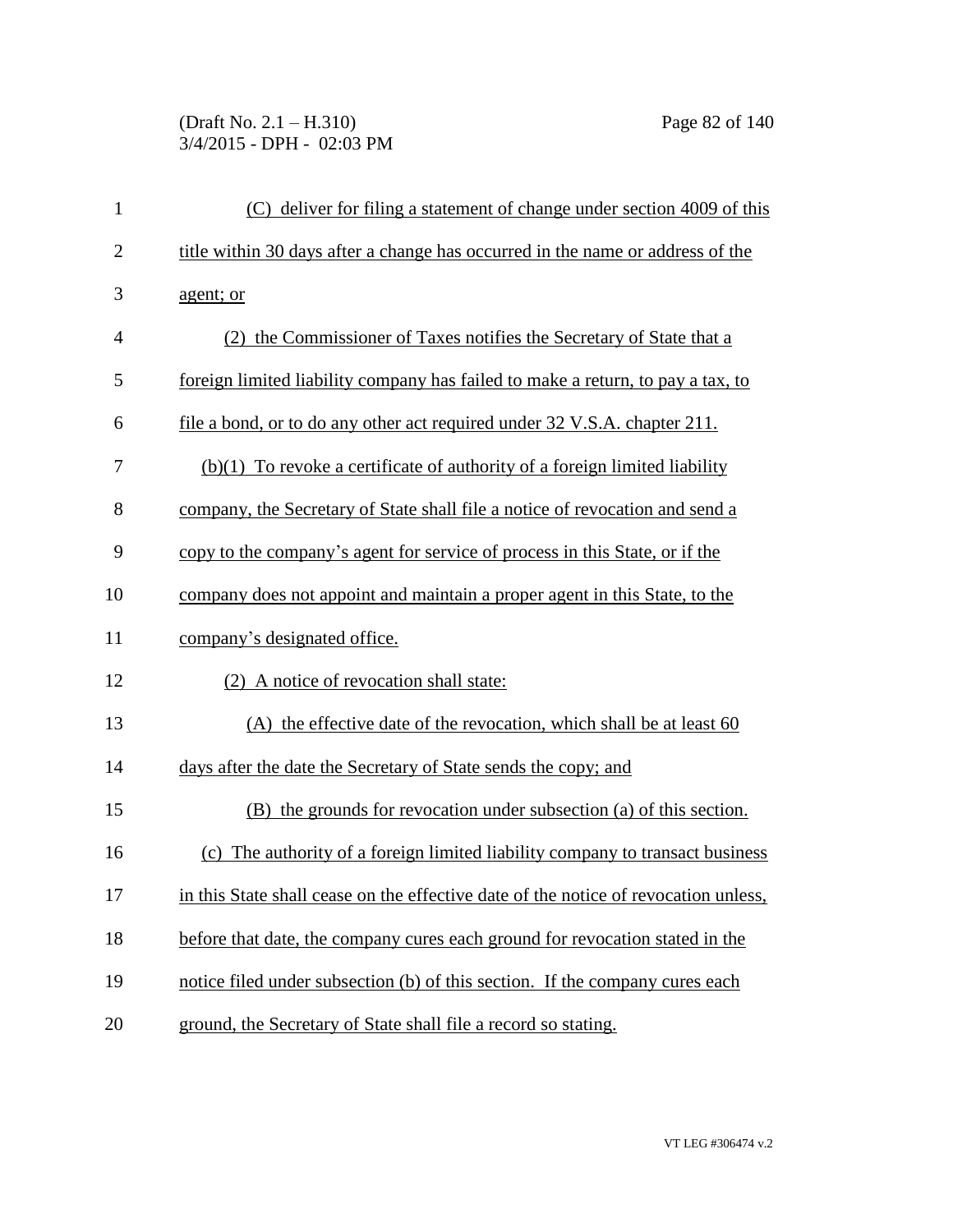(Draft No. 2.1 – H.310) Page 83 of 140 3/4/2015 - DPH - 02:03 PM

| $\mathbf{1}$   | §4118. CANCELLATION OF AUTHORITY                                                     |
|----------------|--------------------------------------------------------------------------------------|
| $\overline{2}$ | A foreign limited liability company may cancel its authority to transact             |
| 3              | business in this State by filing a certificate of cancellation with the Secretary of |
| $\overline{4}$ | State. Cancellation does not terminate the authority of the Secretary of State to    |
| 5              | accept service of process on the company for claims arising out of the               |
| 6              | transactions of business in this State.                                              |
| $\overline{7}$ | § 4119. EFFECT OF FAILURE TO OBTAIN CERTIFICATE OF                                   |
| 8              | <b>AUTHORITY</b>                                                                     |
| 9              | (a) A foreign limited liability company transacting business in this State           |
| 10             | may not maintain a proceeding or raise a counterclaim, cross-claim, or               |
| 11             | affirmative defense in any court in this State until it obtains a certificate of     |
| 12             | authority to transact business in this State.                                        |
| 13             | (b) The failure of a foreign limited liability company to have a certificate of      |
| 14             | authority to transact business in this State does not impair the validity of a       |
| 15             | contract or act of the company or prevent the foreign limited liability company      |
| 16             | from defending an action or proceeding in this State.                                |
| 17             | (c) A member or manager of a foreign limited liability company is not                |
| 18             | liable for the debts, obligations, or other liabilities of the company solely        |
| 19             | because the company transacted business in this State without a certificate of       |
| 20             | authority.                                                                           |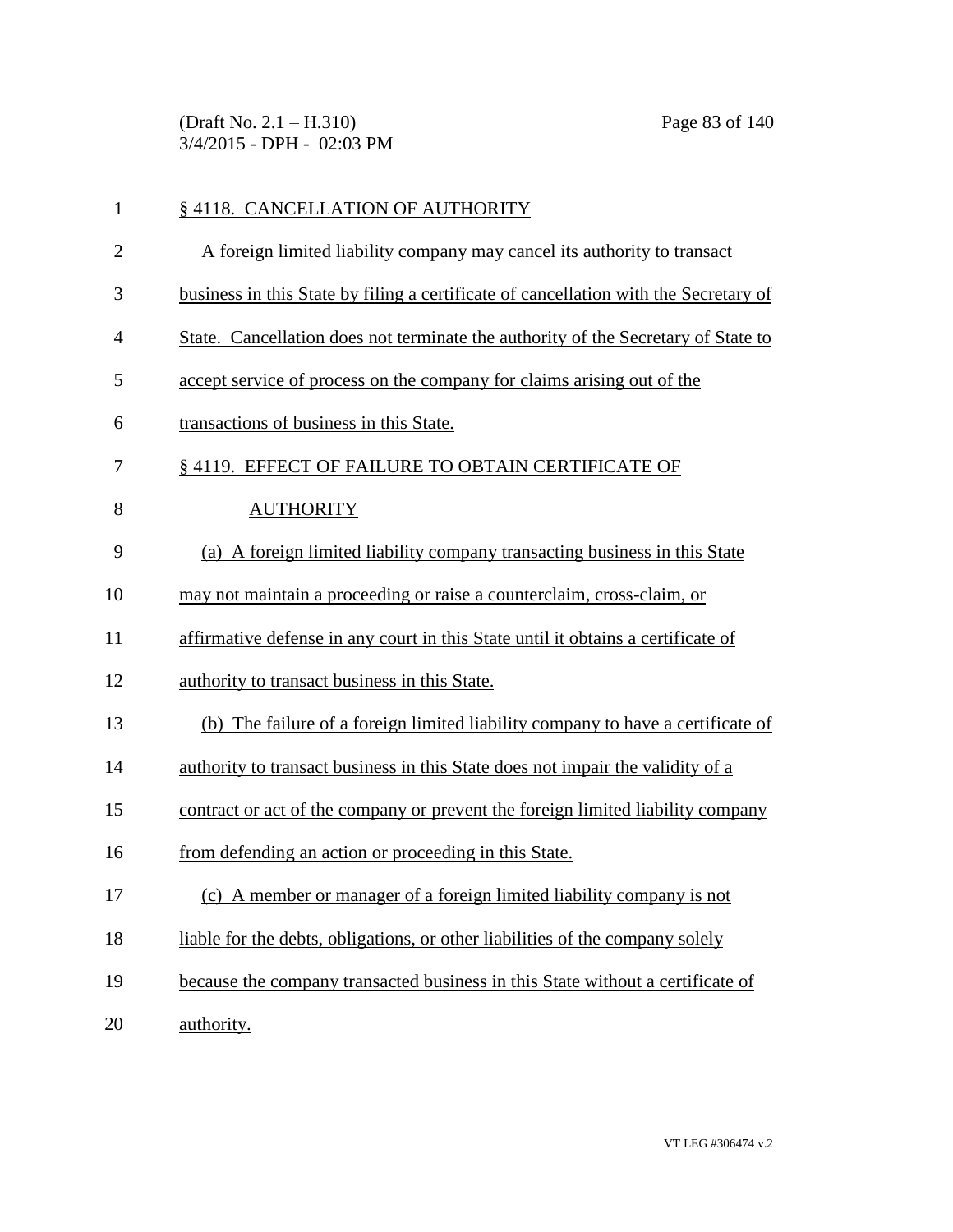(Draft No. 2.1 – H.310) Page 84 of 140 3/4/2015 - DPH - 02:03 PM

| $\mathbf{1}$   | (d) If a foreign limited liability company transacts business in this State         |
|----------------|-------------------------------------------------------------------------------------|
| $\overline{2}$ | without a certificate of authority, it appoints the Secretary of State as its agent |
| 3              | for service of process for claims arising out of the transaction of business in     |
| $\overline{4}$ | this State.                                                                         |
| 5              | § 4120. ACTION BY ATTORNEY GENERAL                                                  |
| 6              | The Attorney General may maintain an action to restrain a foreign limited           |
| 7              | liability company from transacting business in this State in violation of this      |
| 8              | chapter.                                                                            |
| 9              | § 4121. ELECTION                                                                    |
| 10             | A limited liability company formed under this chapter may elect to be a             |
| 11             | foreign law limited liability company by complying with all the following:          |
| 12             | (1) designating itself as a foreign law limited liability company in its            |
| 13             | articles of organization filed pursuant to section 4023 of this title;              |
| 14             | (2) including in its name either the term "foreign law limited liability            |
| 15             | company," the term "Foreign Law Company," or the abbreviation                       |
| 16             | "F.L.L.L.C." or "F.L.C." in lieu of the words or abbreviations required under       |
| 17             | subsection $4005(a)$ of this title; and                                             |
| 18             | (3) complying with the requirements of this subchapter and paying the               |
| 19             | filing fees pursuant to section 4013 of this title.                                 |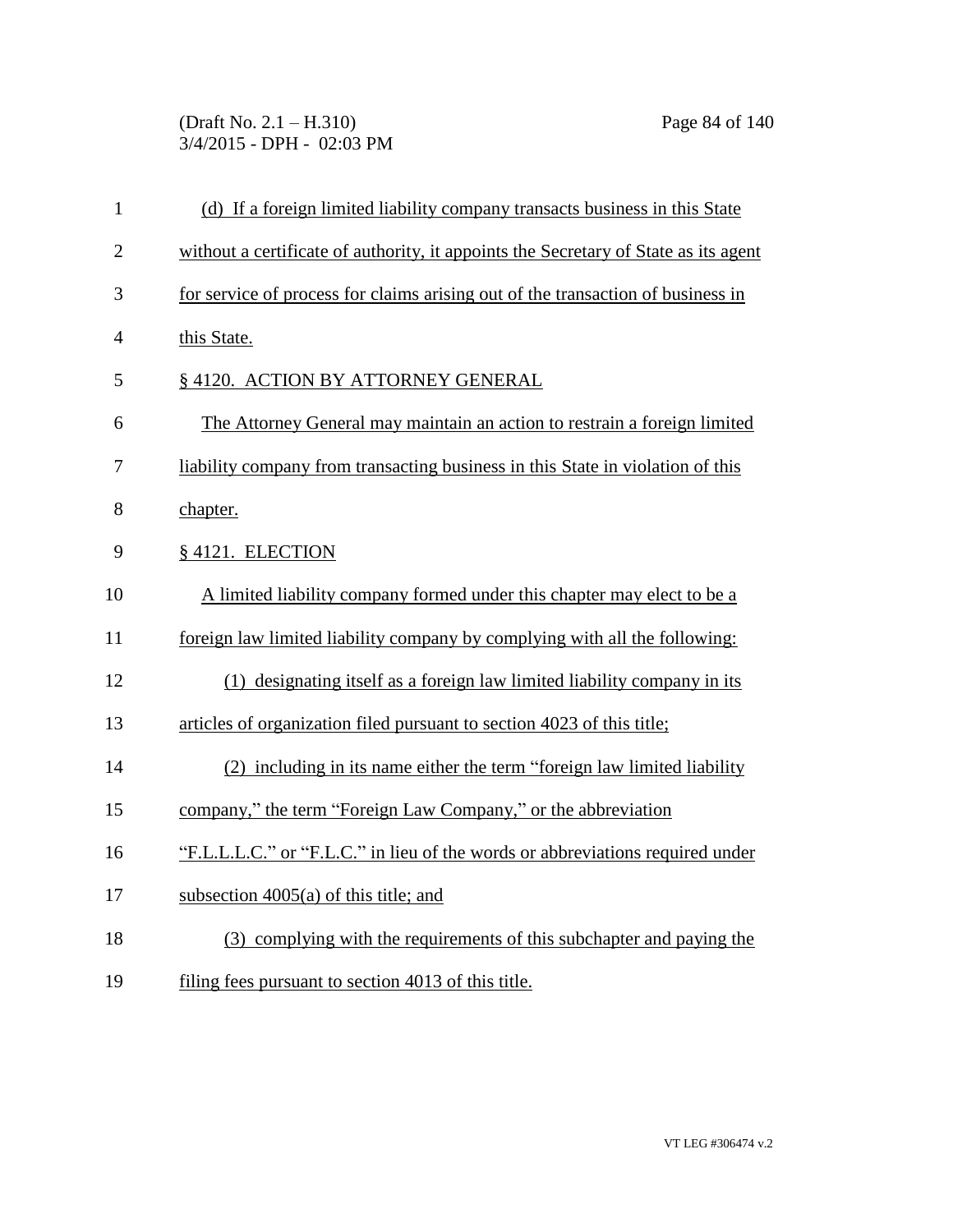(Draft No. 2.1 – H.310) Page 85 of 140 3/4/2015 - DPH - 02:03 PM

| $\mathbf{1}$   | § 4122. DESIGNATION OF CONTROLLING FOREIGN LAW                                  |
|----------------|---------------------------------------------------------------------------------|
| $\overline{c}$ | (a) A foreign law limited liability company shall designate in its articles of  |
| 3              | organization all the following:                                                 |
| $\overline{4}$ | (1) a specific law or body of law of a foreign jurisdiction, either within      |
| 5              | or outside the United States of America, that will control the internal         |
| 6              | governance affairs of the company;                                              |
| 7              | (2) the type of organization that will control how the foreign law limited      |
| 8              | liability company is treated under the foreign law and all matters that are     |
| 9              | required to be included in the constituent filing for that type of organization |
| 10             | under that foreign law;                                                         |
| 11             | (3) any variations or limitations on the applicability of the foreign law       |
| 12             | and any mechanisms for amending, rescinding, or limiting the designation in     |
| 13             | the future;                                                                     |
| 14             | (4) the courts, if any, that, in addition to the courts of the State of         |
| 15             | Vermont and the United States, will have jurisdiction over disputes relating to |
| 16             | the internal governance affairs of the foreign law limited liability            |
| 17             | <u>company; and</u>                                                             |
| 18             | (5) a designation of those classes of individuals or officers within the        |
| 19             | chosen legal structure who shall have authority to act on behalf of the foreign |
| 20             | law limited liability company equivalent to the authority of managers under     |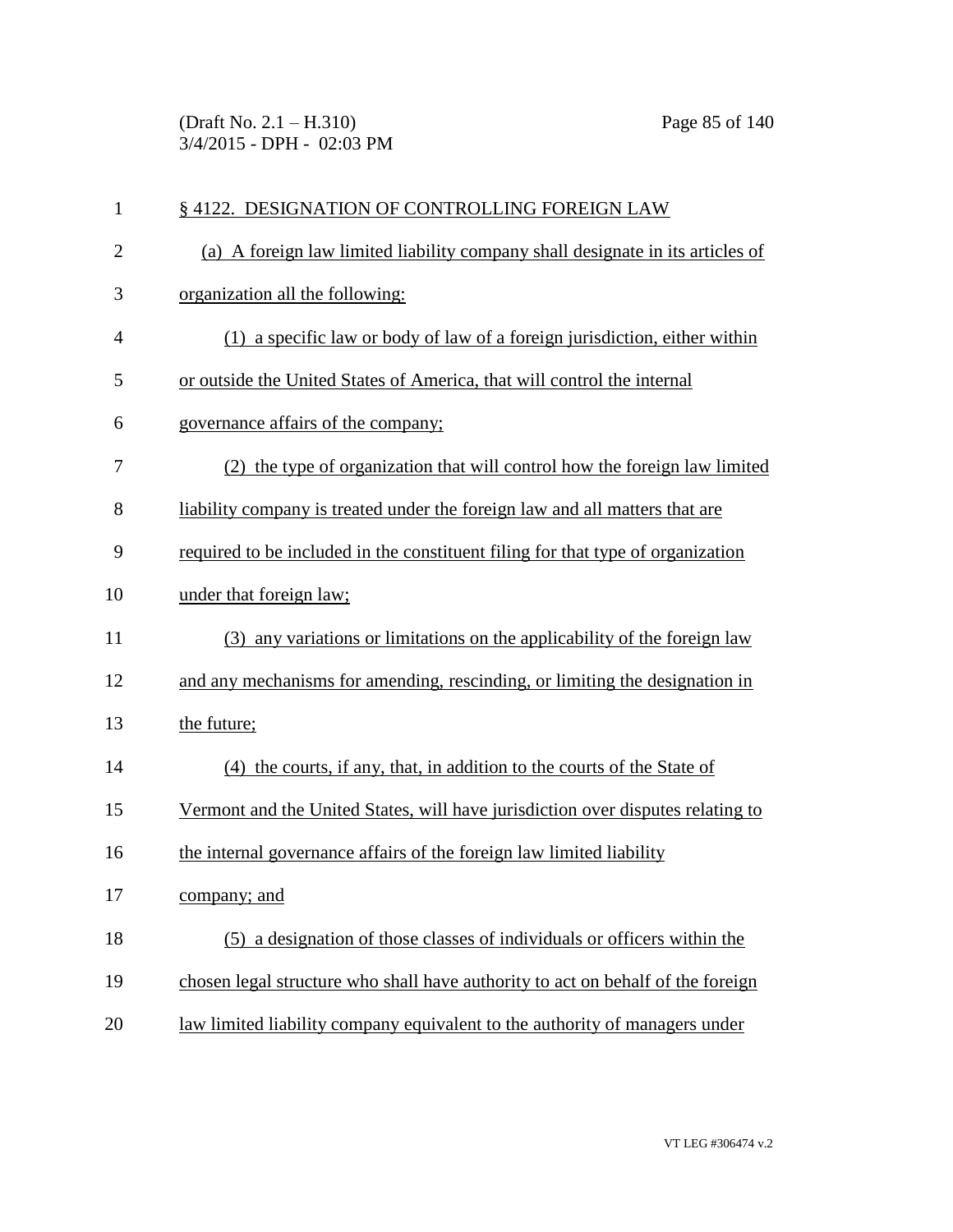(Draft No. 2.1 – H.310) Page 86 of 140 3/4/2015 - DPH - 02:03 PM

| $\mathbf{1}$   | subsections $4054(b)$ and (c) of this title, and any limitations on or clarification |
|----------------|--------------------------------------------------------------------------------------|
| $\overline{2}$ | of that authority.                                                                   |
| 3              | (b) Any bylaws, agreements, or other statements of principles governing              |
| 4              | the internal governance affairs of the foreign law limited liability company         |
| 5              | addressed in the applicable foreign law but not required to be in the constituent    |
| 6              | filing shall be set forth as part of, or in lieu of, the operating agreement         |
| 7              | required by section 4003 of this title. The prohibitions on a waiver under           |
| 8              | subsection 4003(b) shall not apply to foreign law limited liability companies.       |
| 9              | §4123. SCOPE OF DESIGNATED FOREIGN LAW                                               |
| 10             | (a) In any disputes over the internal governance affairs of a foreign law            |
| 11             | limited liability company, the designated foreign law or body of law shall be        |
| 12             | applied by any court having jurisdiction over the parties as the binding             |
| 13             | authority governing these matters, provided that no designated law shall be          |
| 14             | enforced that:                                                                       |
| 15             | (1) is contrary to provisions of Vermont or United States law or public              |
| 16             | policy;                                                                              |
| 17             | (2) cause fraud or manifest injustice under Vermont or United                        |
| 18             | States law;                                                                          |
| 19             | (3) purports to limit the civil or criminal liability of an individual,              |
| 20             | partnership, or entity under Vermont or United States law; or                        |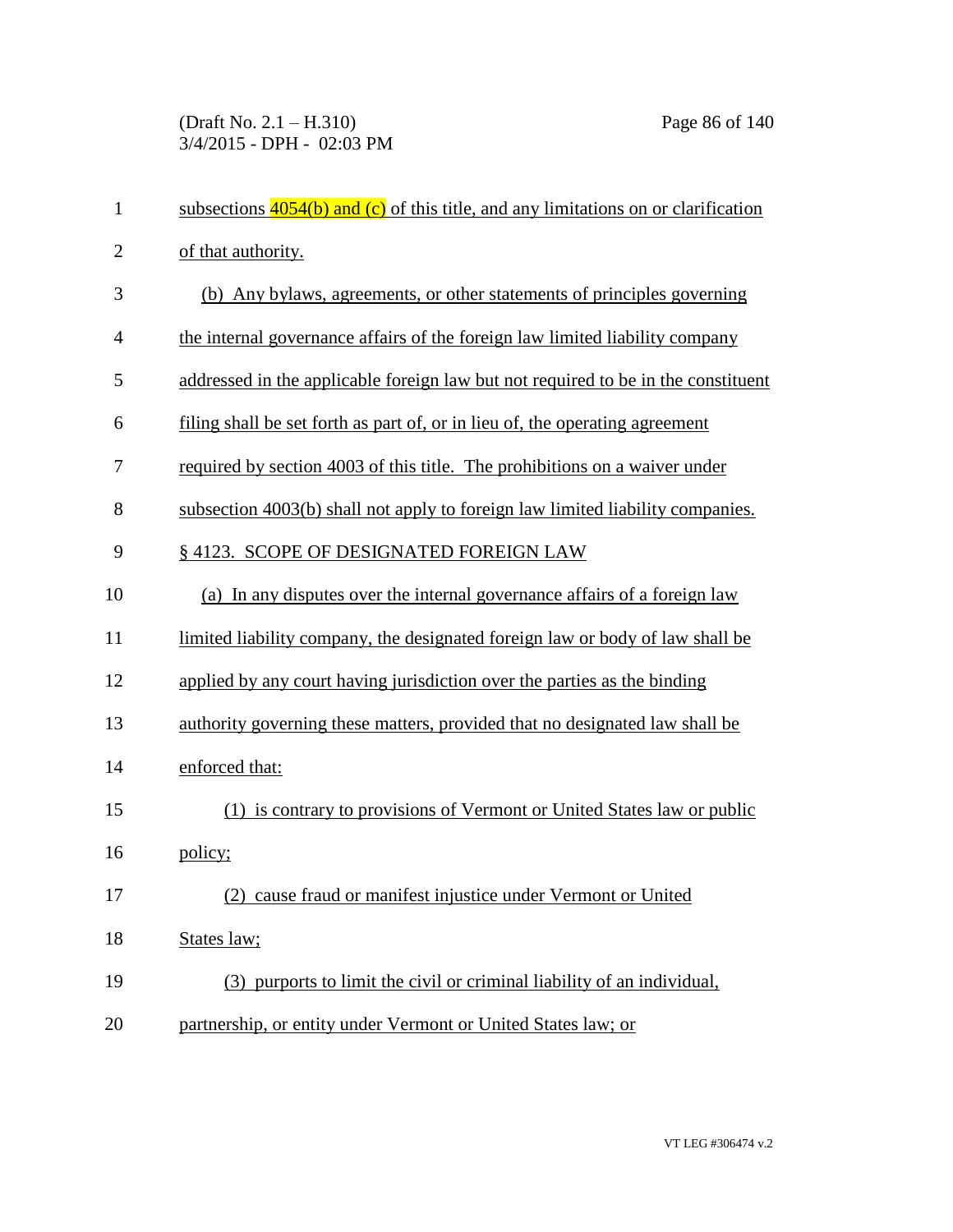(Draft No. 2.1 – H.310) Page 87 of 140 3/4/2015 - DPH - 02:03 PM

| $\mathbf{1}$   | (4) varies or limits the filing procedures for creating a limited liability          |
|----------------|--------------------------------------------------------------------------------------|
| $\overline{c}$ | company required by this title.                                                      |
| 3              | (b) As used in this subchapter, "internal governance affairs" means the              |
| $\overline{4}$ | relations among the limited liability company, its members, and managers.            |
| 5              | Whether an issue is a matter of internal governance affairs of the company           |
| 6              | shall be determined under Vermont law.                                               |
| 7              | (c) If a court determines that the designated law does not address an                |
| 8              | internal governance matter or addresses it in a manner that is unenforceable         |
| 9              | pursuant to subsection (a) of this section, or a limitation or variation relating to |
| 10             | the issue is specified in the articles of organization, Vermont law shall apply to   |
| 11             | the matter at issue.                                                                 |
| 12             | (d) All the external affairs of the foreign law limited liability company shall      |
| 13             | be governed by the general provisions of this chapter, the articles of               |
| 14             | organization other than choice of foreign law, the operating agreement, and          |
| 15             | applicable Vermont and federal laws.                                                 |
| 16             | § 4124. JURISDICTION                                                                 |
| 17             | (a) Vermont and other courts designated pursuant to section 4122 of this             |
| 18             | title shall have jurisdiction over all disputes relating to the internal governance  |
| 19             | affairs of a foreign law limited liability company.                                  |
| 20             | (b) In adjudicating any dispute relating to the internal governance affairs of       |
| 21             | a foreign law limited liability company, the court may rely on its own English       |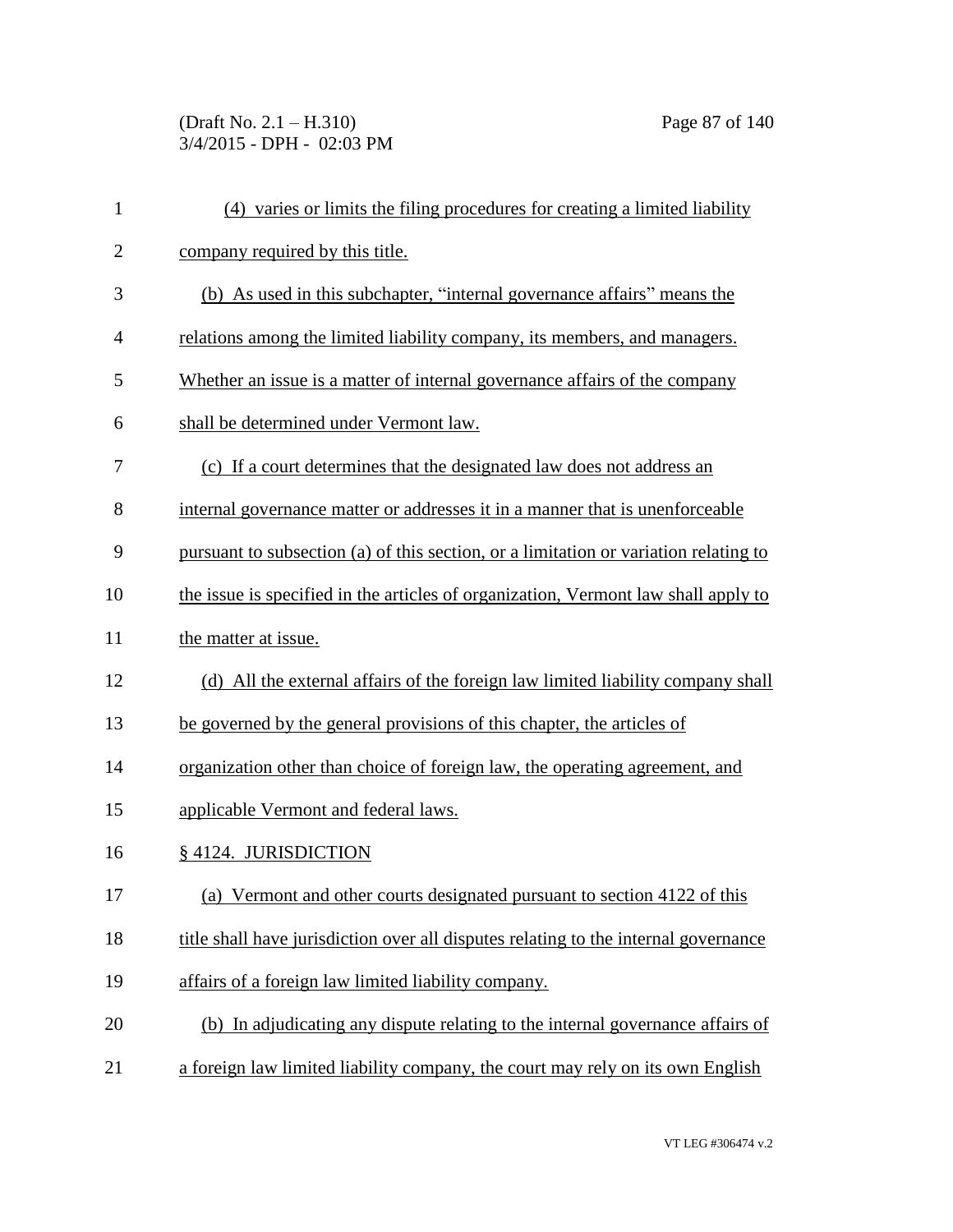(Draft No. 2.1 – H.310) Page 88 of 140 3/4/2015 - DPH - 02:03 PM

| $\mathbf{1}$   | translation of the designated law and on testimony of experts, opinions of         |
|----------------|------------------------------------------------------------------------------------|
| $\overline{2}$ | counsel, advisory opinions, or declaratory or binding judgments, and other         |
| 3              | appropriate evidence.                                                              |
| $\overline{4}$ | Subchapter 9. Actions by Members                                                   |
| 5              | § 4141. DIRECT ACTION BY MEMBER                                                    |
| 6              | (a) Subject to subsection (b) of this section, a member may maintain a             |
| 7              | direct action against another member, a manager, or the limited liability          |
| 8              | company to enforce the member's rights and protect the member's interests,         |
| 9              | including rights and interests under the operating agreement, under this title, or |
| 10             | arising independently of the membership relationship.                              |
| 11             | (b) A member who maintains a direct action under this section must prove           |
| 12             | an actual or threatened injury to the member that is not solely the result of an   |
| 13             | injury suffered or threatened to be suffered by the limited liability company.     |
| 14             | §4132. DERIVATIVE ACTION                                                           |
| 15             | A member may maintain a derivative action to enforce a right of a limited          |
| 16             | liability company if:                                                              |
| 17             | (1) the member first makes a demand on the other members in a                      |
| 18             | member-managed limited liability company, or the managers of a                     |
| 19             | manager-managed limited liability company, requesting that they cause the          |
| 20             | company to bring an action to enforce the right, and the other members or the      |
| 21             | managers do not bring the action within a reasonable time; or                      |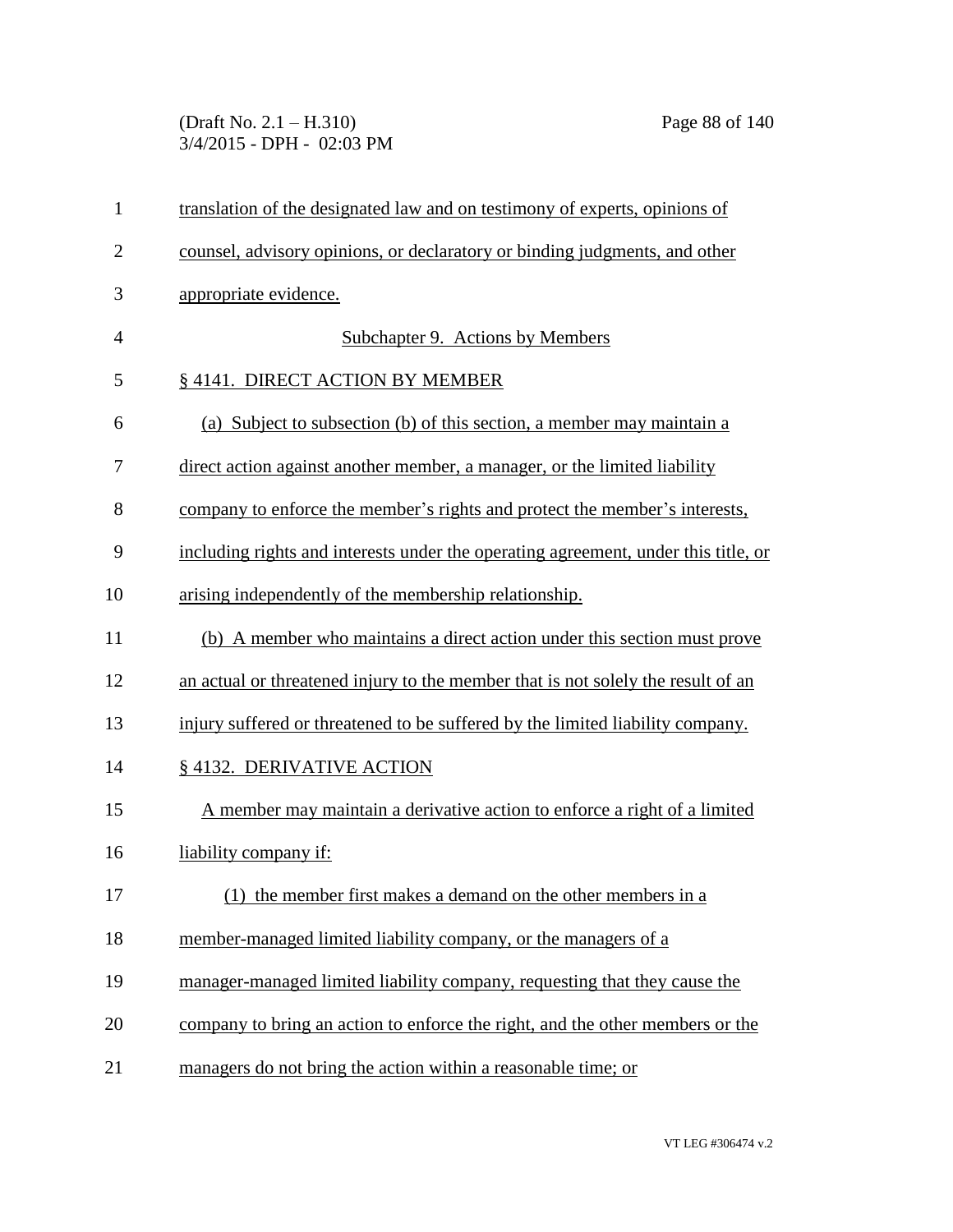(Draft No. 2.1 – H.310) Page 89 of 140 3/4/2015 - DPH - 02:03 PM

| $\mathbf{1}$   | (2) a demand under subsection (a) of this section would be futile.                    |
|----------------|---------------------------------------------------------------------------------------|
| $\overline{c}$ | § 4133. PROPER PLAINTIFF                                                              |
| 3              | A derivative action under section 4132 of this title may be maintained only           |
| $\overline{4}$ | by a person that is a member of the company at the time the action is                 |
| 5              | commenced, and:                                                                       |
| 6              | (1) was a member when the conduct giving rise to the action                           |
| 7              | occurred; or                                                                          |
| 8              | (2) whose status as a member devolved on the person by operation of                   |
| 9              | <u>law or pursuant to the terms of the operating agreement from a person that was</u> |
| 10             | a member at the time of the transaction.                                              |
| 11             | § 4134. PLEADING                                                                      |
| 12             | In a derivative action, the complaint must state with particularity:                  |
| 13             | (1) the date and content of plaintiff's demand and the response to the                |
| 14             | demand by the other members or the managers; and                                      |
| 15             | (2) why the demand should be excused as futile.                                       |
| 16             | § 4135. SPECIAL LITIGATION COMMITTEE                                                  |
| 17             | $(a)(1)$ If a limited liability company is named as or made a party in a              |
| 18             | derivative proceeding, the company may appoint a special litigation committee         |
| 19             | to investigate the claims asserted in the proceeding and determine whether            |
| 20             | pursuing the action is in the best interests of the company.                          |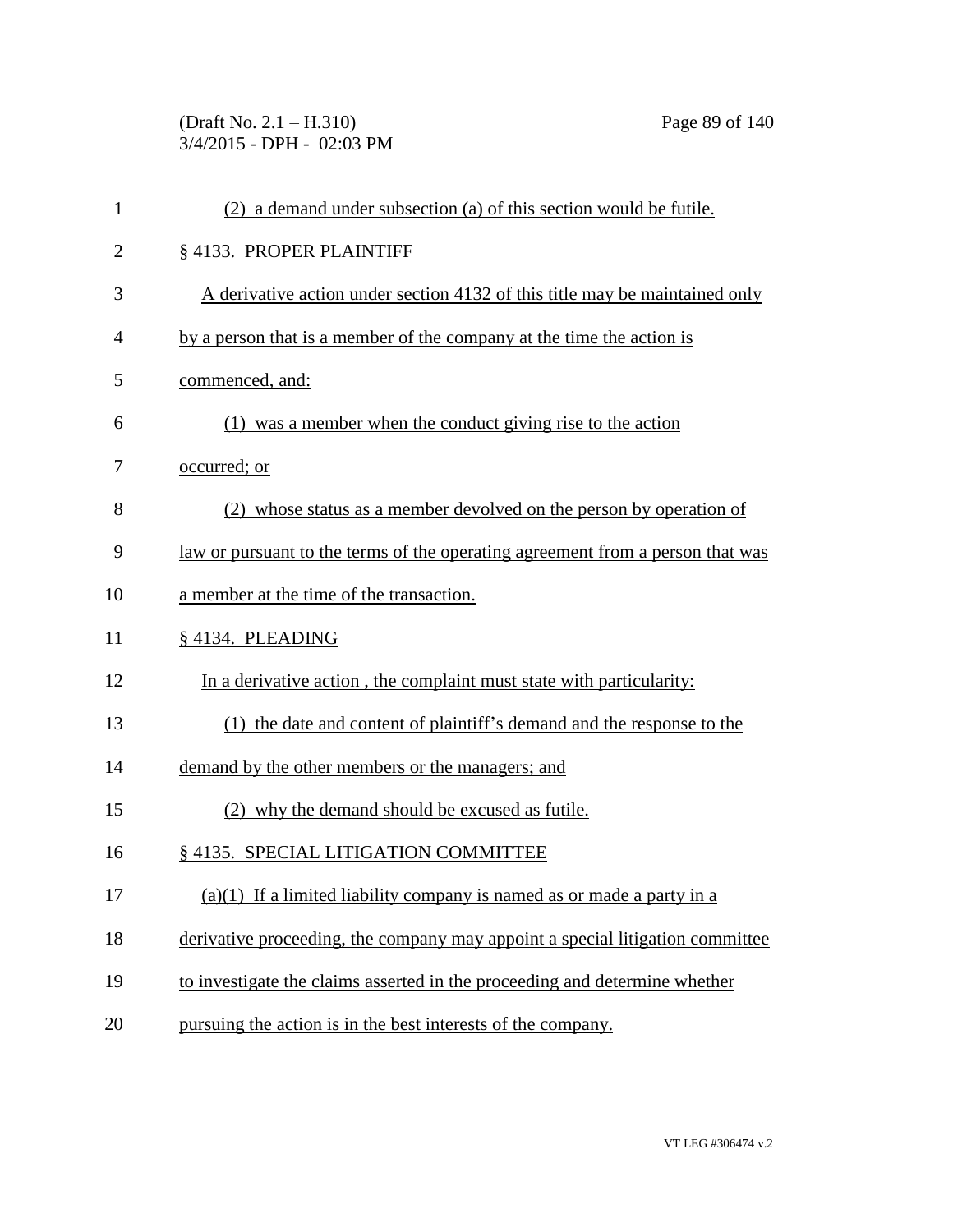(Draft No. 2.1 – H.310) Page 90 of 140 3/4/2015 - DPH - 02:03 PM

| $\mathbf{1}$   | (2) If the company appoints a special litigation committee, on motion by   |
|----------------|----------------------------------------------------------------------------|
| $\overline{2}$ | the committee made in the name of the company, except for good cause       |
| 3              | shown, the court shall stay discovery for the time reasonably necessary to |
| 4              | permit the committee to make its investigation.                            |
| 5              | (3) This subsection shall not prevent the court from:                      |
| 6              | (A) enforcing a person's right to information under section 4033 of        |
| 7              | this title; or                                                             |
| 8              | (B) granting extraordinary relief in the form of a temporary               |
| 9              | restraining order or preliminary injunction.                               |
| 10             | (b) A special litigation committee shall be composed of one or more        |
| 11             | disinterested and independent individuals, who may be members.             |
| 12             | (c) A special litigation committee may be appointed:                       |
| 13             | (1) in a member-managed limited liability company:                         |
| 14             | (A) by the affirmative vote or consent of a majority of the members        |
| 15             | not named as parties in the proceeding; or                                 |
| 16             | (B) if all members are named as defendants or plaintiffs in the            |
| 17             | proceeding, by a majority of the members named as defendants; or           |
| 18             | (2) in a manager-managed limited liability company:                        |
| 19             | (A) by a majority of the managers not named as parties in the              |
| 20             | proceeding; or                                                             |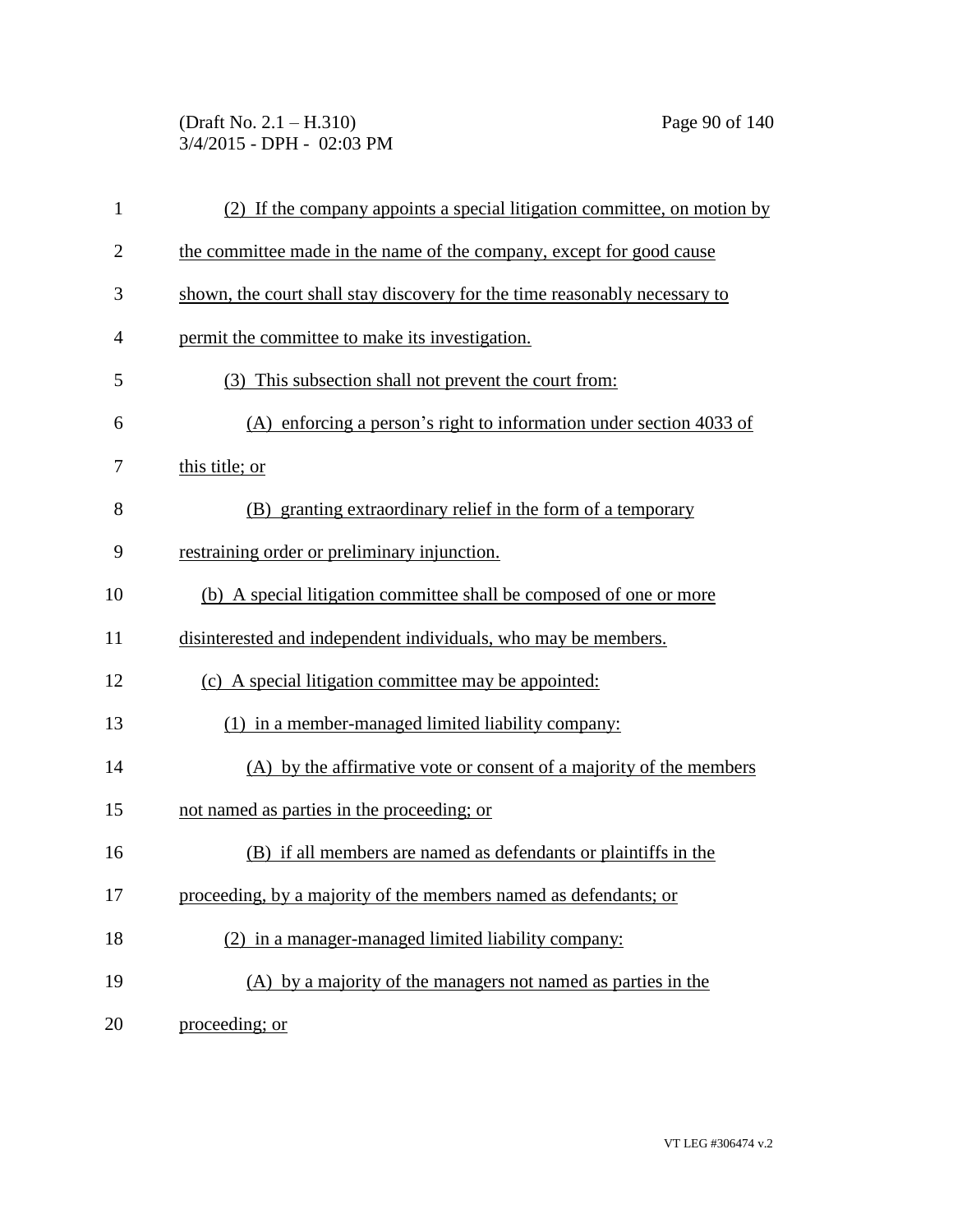(Draft No. 2.1 – H.310) Page 91 of 140 3/4/2015 - DPH - 02:03 PM

| $\mathbf{1}$   | (B) if all managers are named as parties in the proceeding, by a                     |
|----------------|--------------------------------------------------------------------------------------|
| $\overline{2}$ | majority of the managers named as defendants.                                        |
| 3              | (d) After appropriate investigation, a special litigation committee may              |
| $\overline{4}$ | determine that it is in the best interests of the limited liability company that the |
| 5              | proceeding:                                                                          |
| 6              | (1) continue under the control of the plaintiff;                                     |
| 7              | (2) continue under the control of the committee;                                     |
| 8              | (3) be settled on terms approved by the committee; or                                |
| 9              | be dismissed.<br>(4)                                                                 |
| 10             | $(e)(1)$ After making a determination under subsection (d) of this section, a        |
| 11             | special litigation committee shall file with the court a statement of its            |
| 12             | determination and its report supporting its determination, and shall serve each      |
| 13             | party with a copy of the determination and report.                                   |
| 14             | (2) The court shall determine whether the members of the committee                   |
| 15             | were disinterested and independent and whether the committee conducted its           |
| 16             | investigation and made its recommendation in good faith, independently, and          |
| 17             | with reasonable care, with the committee having the burden of proof.                 |
| 18             | (3) If the court finds that the members of the committee were                        |
| 19             | disinterested and independent and that the committee acted in good faith,            |
| 20             | independently, and with reasonable care, the court shall enforce the                 |
| 21             | determination of the committee.                                                      |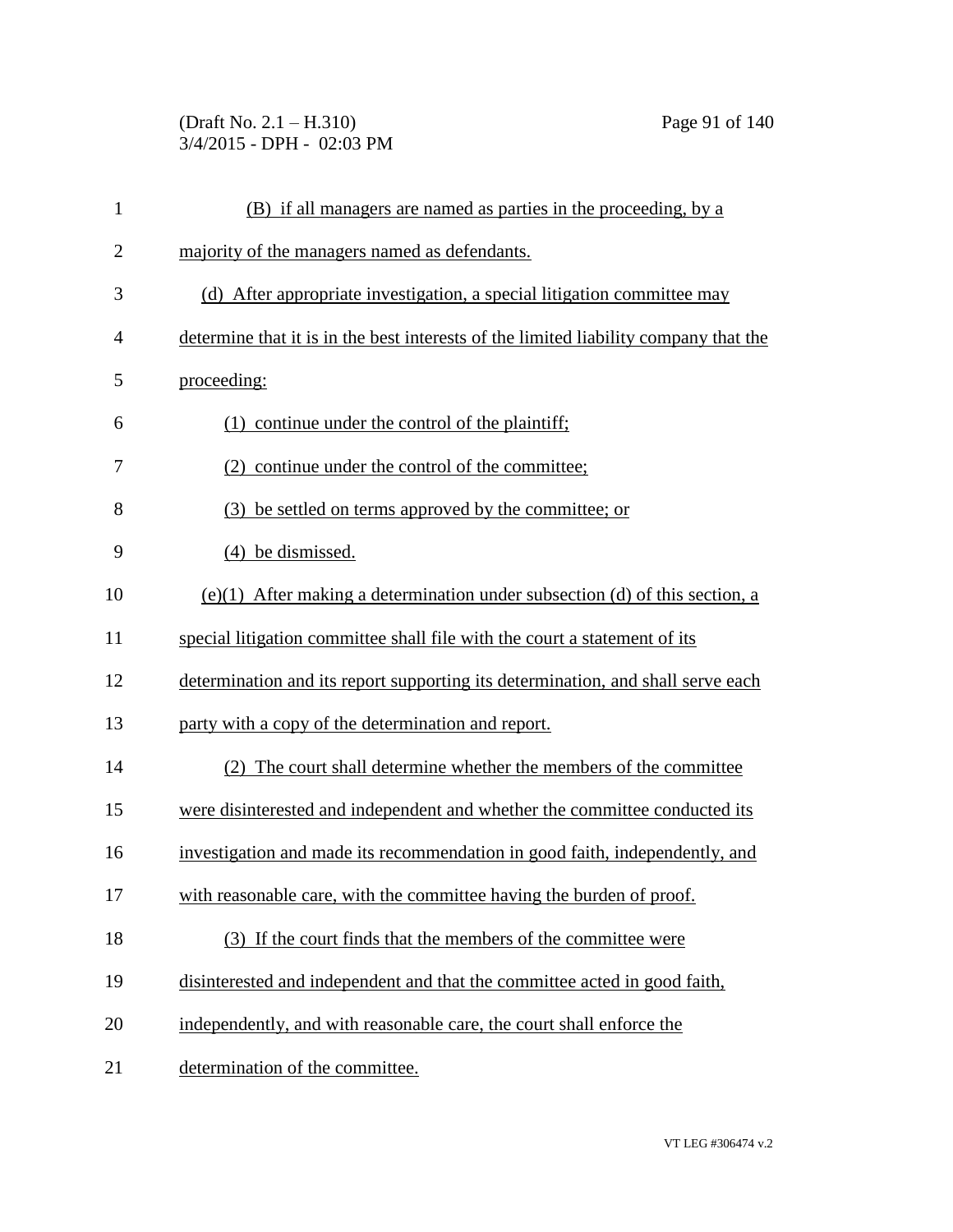(Draft No. 2.1 – H.310) Page 92 of 140 3/4/2015 - DPH - 02:03 PM

| $\mathbf{1}$   | (4) Otherwise, the court shall dissolve the stay of discovery entered           |
|----------------|---------------------------------------------------------------------------------|
| $\overline{2}$ | under subsection (a) of this section and allow the action to continue under the |
| 3              | control of the plaintiff.                                                       |
| 4              | §4136. PROCEEDS AND EXPENSES                                                    |
| 5              | (a) Except as otherwise provided in subsection (b) of this section:             |
| 6              | any proceeds or other benefits of a derivative action, whether by<br>(1)        |
| 7              | judgment, compromise, or settlement, belong to the limited liability company    |
| 8              | and not to the plaintiff; and                                                   |
| 9              | (2) if the plaintiff receives any proceeds, the plaintiff shall remit them      |
| 10             | immediately to the company.                                                     |
| 11             | (b) If a derivative action is successful, in whole or in part, the court may    |
| 12             | award the plaintiff reasonable expenses, including reasonable attorney's fees   |
| 13             | and costs, from the recovery of the limited liability company.                  |
| 14             | (c) A derivative action on behalf of a limited liability company may not be     |
| 15             | voluntarily dismissed or settled without the approval of the court.             |
| 16             | Subchapter 10. Conversions, Mergers, and Domestications                         |
| 17             | § 4141. DEFINITIONS                                                             |
| 18             | In this subchapter:                                                             |
| 19             | (1) "Constituent limited liability company" means a constituent                 |
| 20             | organization that is a limited liability company.                               |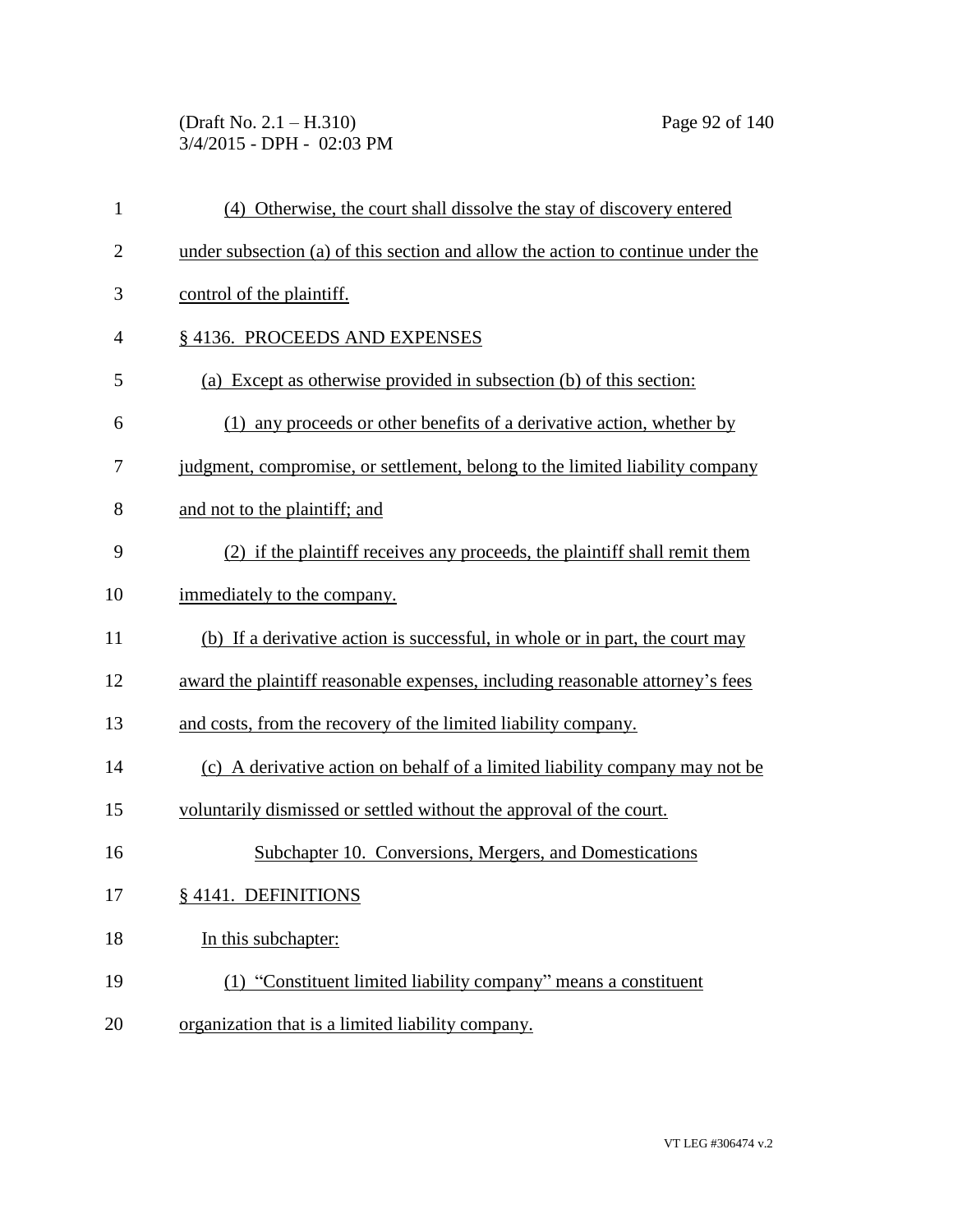## (Draft No. 2.1 – H.310) Page 93 of 140 3/4/2015 - DPH - 02:03 PM

| $\mathbf{1}$   | (2) "Constituent organization" means an organization that is party to a       |
|----------------|-------------------------------------------------------------------------------|
| $\overline{2}$ | merger.                                                                       |
| 3              | (3) "Conversion" means a transaction authorized sections by 4142              |
| 4              | through 4147 of this title.                                                   |
| 5              | (4) "Converted organization" means the converting organization as it          |
| 6              | continues in existence after a conversion.                                    |
| 7              | (5) "Converting organization" means the domestic organization that            |
| 8              | approves a plan of conversion pursuant to section 4144 of this title or the   |
| 9              | foreign organization that approves a conversion pursuant to the law of its    |
| 10             | jurisdiction of formation.                                                    |
| 11             | (6) "Domestic," with respect to an organization, means an organization        |
| 12             | governed as to its internal affairs by the law of this State.                 |
| 13             | (7) "Domesticated company" means the company that exists after a              |
| 14             | domesticating foreign limited liability company or limited liability company  |
| 15             | effects a domestication pursuant to sections 4152 through 4155 of this title. |
| 16             | (8) "Domesticating company" means the company that effects a                  |
| 17             | domestication pursuant to sections 4152 through 4155 of this title.           |
| 18             | (9) "General partner" means a partner in a partnership and a general          |
| 19             | partner in a limited partnership.                                             |
| 20             | (10) "Governing statute" means the statute that governs an                    |
| 21             | organization's internal affairs.                                              |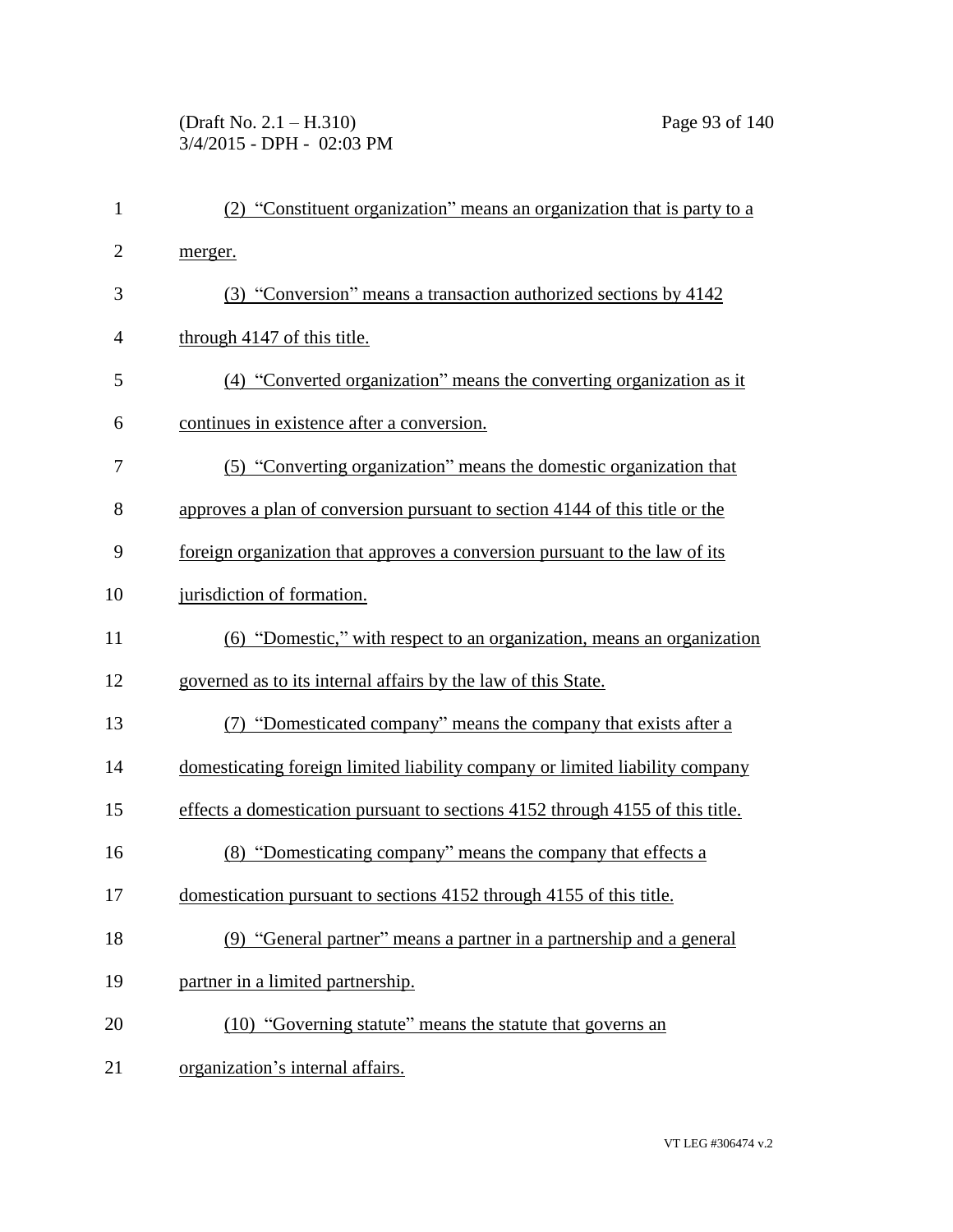(Draft No. 2.1 – H.310) Page 94 of 140 3/4/2015 - DPH - 02:03 PM

| $\mathbf{1}$   | (11) "Interest holder" means:                                             |
|----------------|---------------------------------------------------------------------------|
| $\overline{2}$ | (A) a shareholder of a business corporation;                              |
| 3              | (B) a member of a nonprofit corporation;                                  |
| 4              | (C) a general partner of a general partnership;                           |
| 5              | (D) a general partner of a limited partnership;                           |
| 6              | (E) a limited partner of a limited partnership;                           |
| 7              | a member of a limited liability company;<br>(F)                           |
| 8              | (G) a shareholder of a general cooperative association;                   |
| 9              | (H) a member of a limited cooperative association;                        |
| 10             | (I) a member of an unincorporated nonprofit association;                  |
| 11             | (J) a beneficiary or beneficial owner of a statutory trust, business      |
| 12             | trust, or common-law business trust; or                                   |
| 13             | (K) any other direct holder of an interest.                               |
| 14             | (12) "Limited partner" means a limited partner in a limited partnership.  |
| 15             | (13) "Limited partnership" means a limited partnership created under      |
| 16             | chapter 11 of this title, a predecessor law, or comparable law of another |
| 17             | jurisdiction.                                                             |
| 18             | $(14)$ "Organization":                                                    |
| 19             | (A) means any of the following, whether a domestic or foreign             |
| 20             | organization, and regardless of whether organized for profit:             |
| 21             | (i) a business corporation;                                               |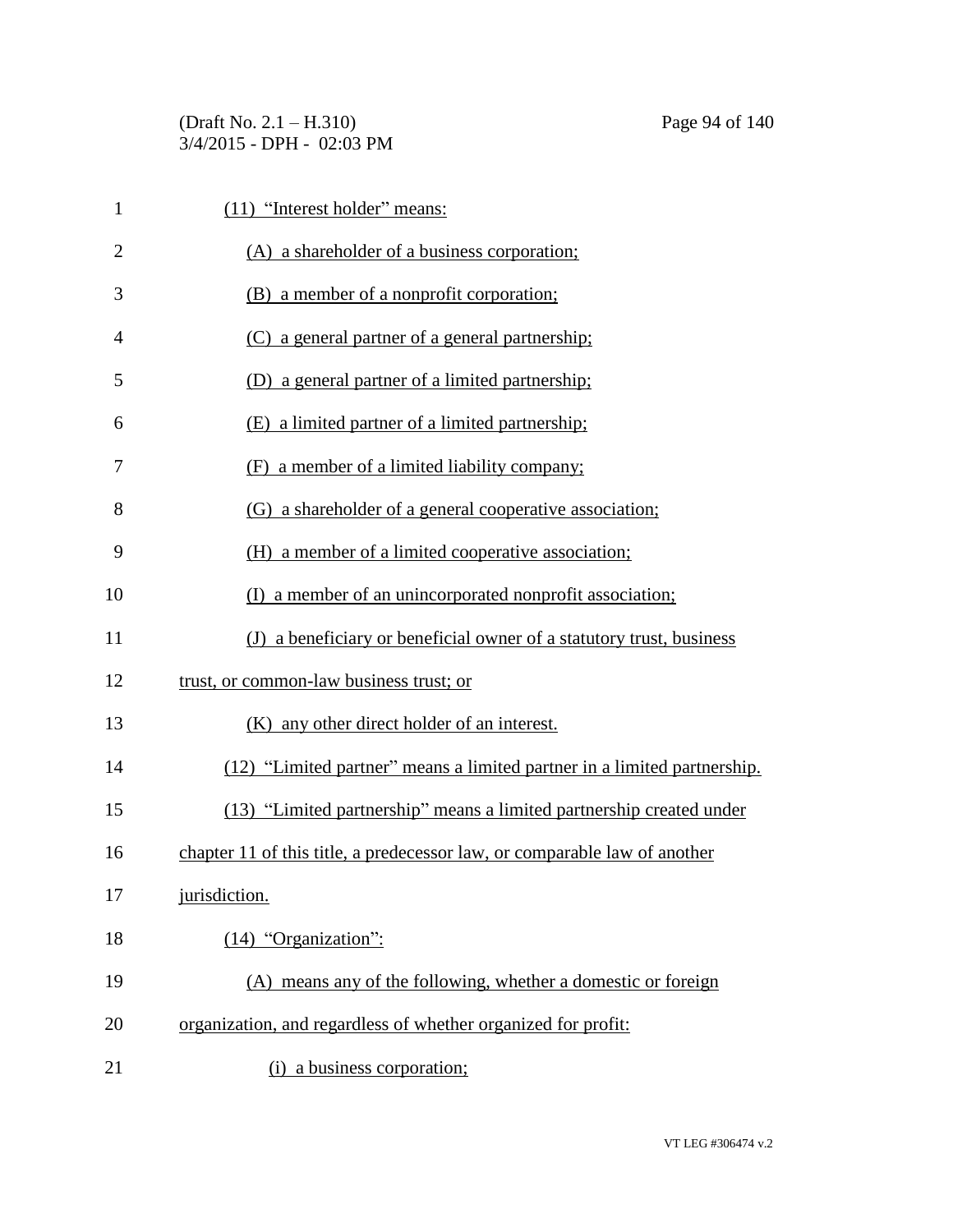| (Draft No. $2.1 - H.310$ )  |  |
|-----------------------------|--|
| $3/4/2015$ - DPH - 02:03 PM |  |

| 1              | (ii) a nonprofit corporation;                                                  |
|----------------|--------------------------------------------------------------------------------|
| $\overline{2}$ | (iii) a general partnership, including a limited liability partnership;        |
| 3              | (iv) a limited partnership, including a limited liability limited              |
| 4              | partnership;                                                                   |
| 5              | (v) a limited liability company;                                               |
| 6              | (vi) a general cooperative association;                                        |
| 7              | (vii) a limited cooperative association;                                       |
| 8              | (viii) an unincorporated nonprofit association;                                |
| 9              | (ix) a statutory trust, business trust, or common-law business                 |
| 10             | trust; or                                                                      |
| 11             | $(x)$ any other person that has:                                               |
| 12             | (I) a legal existence separate from any interest holder of that                |
| 13             | person; or                                                                     |
| 14             | (II) the power to acquire an interest in real property in its own              |
| 15             | name; and                                                                      |
| 16             | (B) does not include:                                                          |
| 17             | (i) an individual;                                                             |
| 18             | a trust with a predominantly donative purpose or a charitable<br>(ii)          |
| 19             | trust;                                                                         |
| 20             | (iii) an association or relationship that is not an organization listed        |
| 21             | in subdivision $(A)$ of this subdivision $(14)$ and is not a partnership under |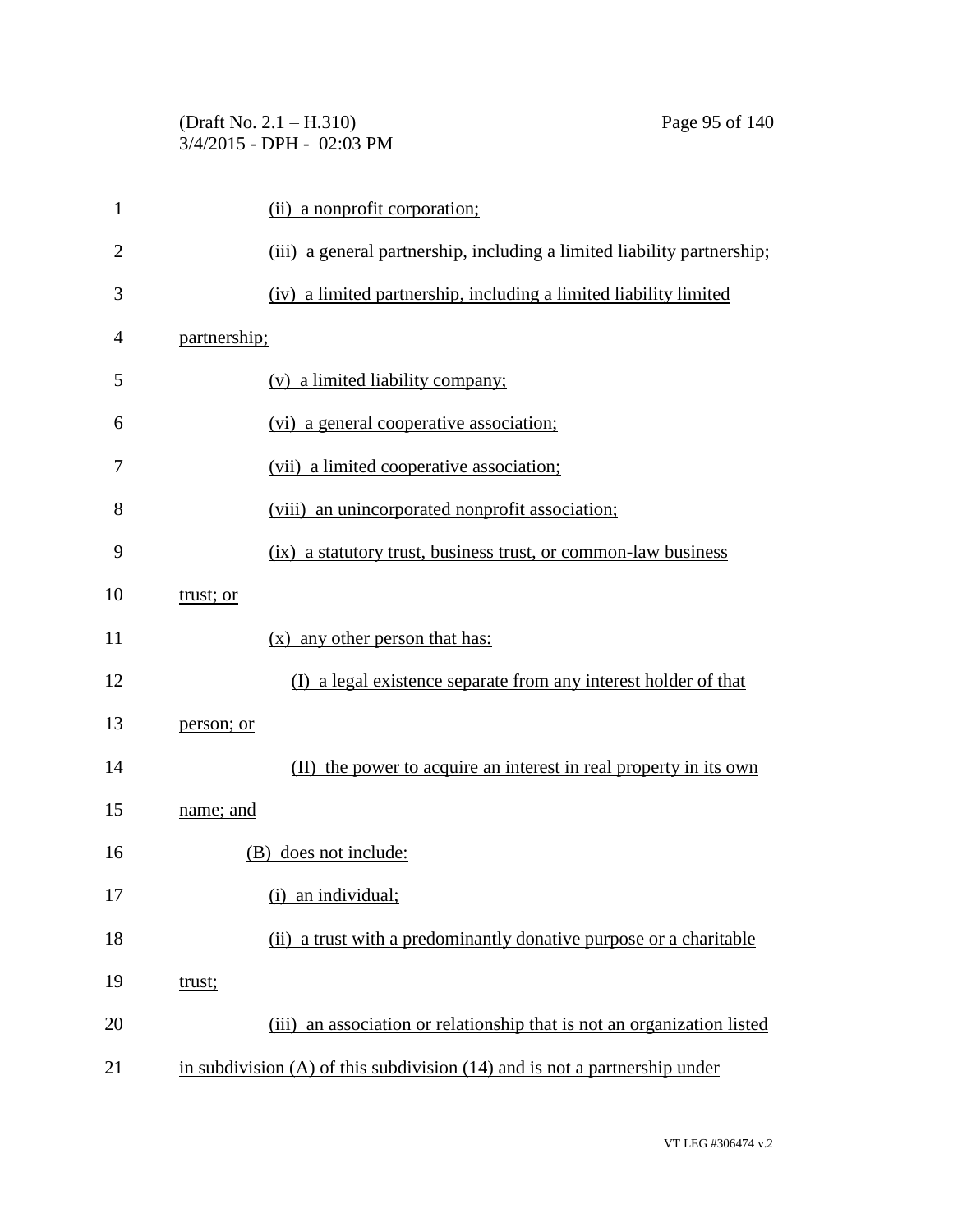(Draft No. 2.1 – H.310) Page 96 of 140 3/4/2015 - DPH - 02:03 PM

| $\mathbf{1}$   | chapter 22 or 23 of this title, or a similar provision of the law of another    |
|----------------|---------------------------------------------------------------------------------|
| $\overline{2}$ | jurisdiction;                                                                   |
| 3              | (iv) a decedent's estate; or                                                    |
| $\overline{4}$ | (v) a government or a governmental subdivision, agency, or                      |
| 5              | instrumentality.                                                                |
| 6              | (15) "Organizational documents" means, whether or not in a record,              |
| 7              | documents governing the internal affairs of an organization that are binding on |
| 8              | all its interest holders, including:                                            |
| 9              | (A) for a domestic or foreign general partnership, its partnership              |
| 10             | agreement;                                                                      |
| 11             | (B) for a limited partnership or foreign limited partnership, its               |
| 12             | certificate of limited partnership and partnership agreement;                   |
| 13             | (C) for a domestic or foreign limited liability company, its certificate        |
| 14             | or articles of organization and operating agreement, or comparable records as   |
| 15             | provided in its governing statute;                                              |
| 16             | (D) for a business trust, its agreement of trust and declaration of trust;      |
| 17             | (E) for a domestic or foreign corporation for profit, its certificate or        |
| 18             | articles of incorporation, bylaws, and other agreements among its shareholders  |
| 19             | which are authorized by its governing statute, or comparable records as         |
| 20             | provided in its governing statute; and                                          |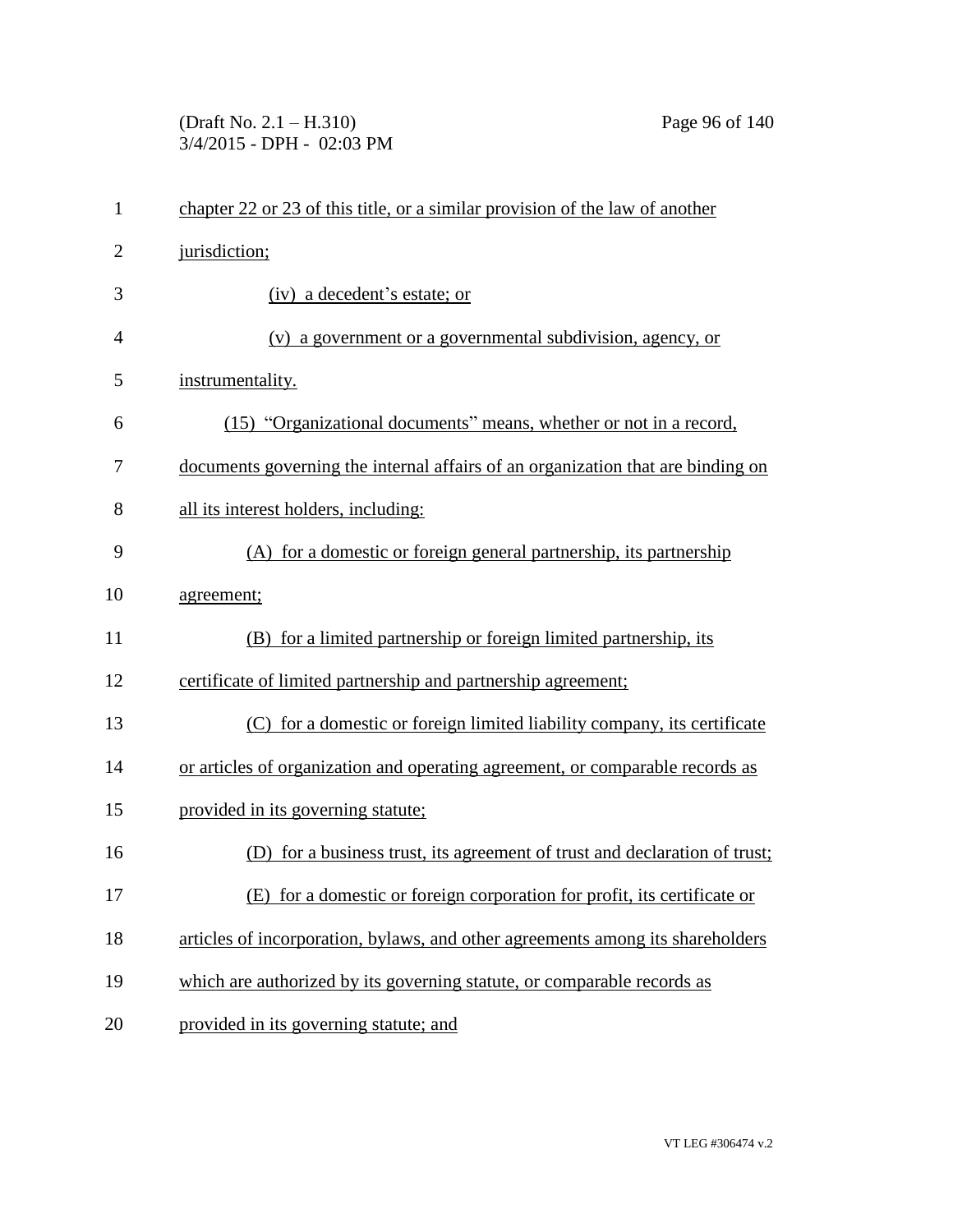(Draft No. 2.1 – H.310) Page 97 of 140 3/4/2015 - DPH - 02:03 PM

| $\mathbf{1}$   | (F) for any other organization, the basic records that create the               |
|----------------|---------------------------------------------------------------------------------|
| $\overline{2}$ | organization and determine its internal governance and the relations among the  |
| 3              | persons that own it, have an interest in it, or are members of it.              |
| $\overline{4}$ | (16) "Partner" includes a general partner and a limited partner.                |
| 5              | (17) "Partnership" means a general partnership under chapter 9 of this          |
| 6              | title, a predecessor law, or comparable law of another jurisdiction.            |
| 7              | (18) "Partnership agreement" means an agreement among the partners              |
| 8              | concerning the partnership or limited partnership.                              |
| 9              | (19) "Personal liability" means:                                                |
| 10             | (A) any liability for a debt, obligation, or other liability of an              |
| 11             | organization which is imposed on a person that co-owns, has an interest in, or  |
| 12             | is a member of the organization:                                                |
| 13             | (i) by the governing statute solely by reason of the person                     |
| 14             | co-owning, having an interest in, or being a member of the organization; or     |
| 15             | (ii) by the organization's organizational documents under a                     |
| 16             | provision of the governing statute authorizing those documents to make one or   |
| 17             | more specified persons liable for all or specified debts, obligations, or other |
| 18             | liabilities of the organization solely by reason of the person or persons       |
| 19             | co-owning, having an interest in, or being a member of the organization; or     |
| 20             | (B) an obligation of an interest holder under the organizational                |
| 21             | documents of an organization to contribute to the organization.                 |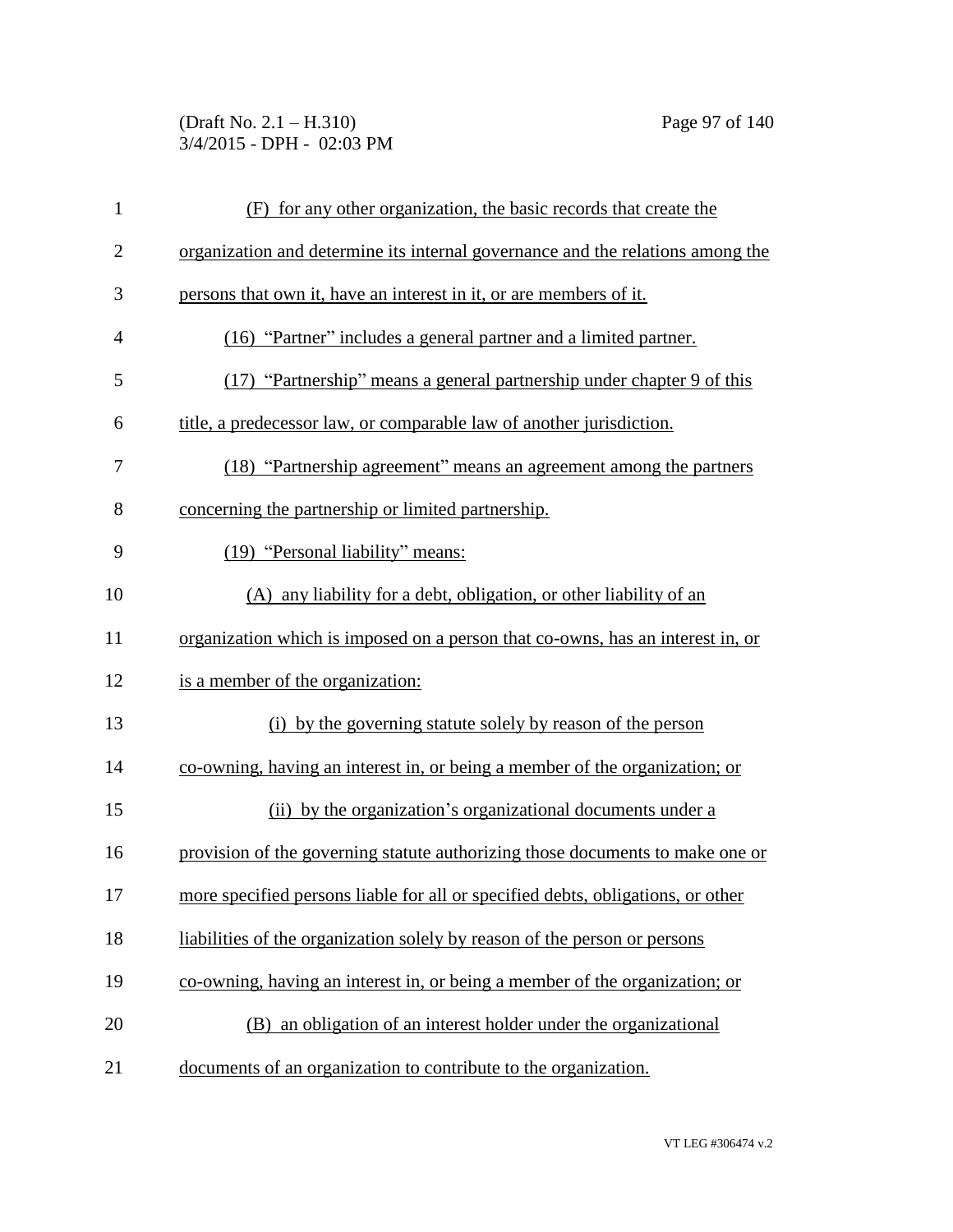(Draft No. 2.1 – H.310) Page 98 of 140 3/4/2015 - DPH - 02:03 PM

| $\mathbf{1}$   | (20) "Private organizational documents" means organizational                 |
|----------------|------------------------------------------------------------------------------|
| $\overline{2}$ | documents or portions thereof that are not part of the organization's public |
| 3              | record, if any, and includes:                                                |
| $\overline{4}$ | (A) the bylaws of a business corporation;                                    |
| 5              | (B) the bylaws of a nonprofit corporation;                                   |
| 6              | (C) the partnership agreement of a general partnership;                      |
| 7              | (D) the partnership agreement of a limited partnership;                      |
| 8              | (E) the operating agreement of a limited liability company;                  |
| 9              | (F) the bylaws of a general cooperative association;                         |
| 10             | (G) the bylaws of a limited cooperative association;                         |
| 11             | (H) the governing principles of an unincorporated nonprofit                  |
| 12             | association; and                                                             |
| 13             | (I) the trust instrument of a statutory trust or similar rules of a          |
| 14             | business trust or common-law business trust.                                 |
| 15             | (21) "Protected agreement" means:                                            |
| 16             | (A) a record evidencing indebtedness and any related agreement in            |
| 17             | effect on the effective date set forth in section 4171 of this title;        |
| 18             | an agreement that is binding on an organization on the effective<br>(B)      |
| 19             | date set forth in section 4171 of this title;                                |
| 20             | (C) the organizational documents of an organization in effect on the         |
| 21             | effective date set forth in section 4171 of this title; or                   |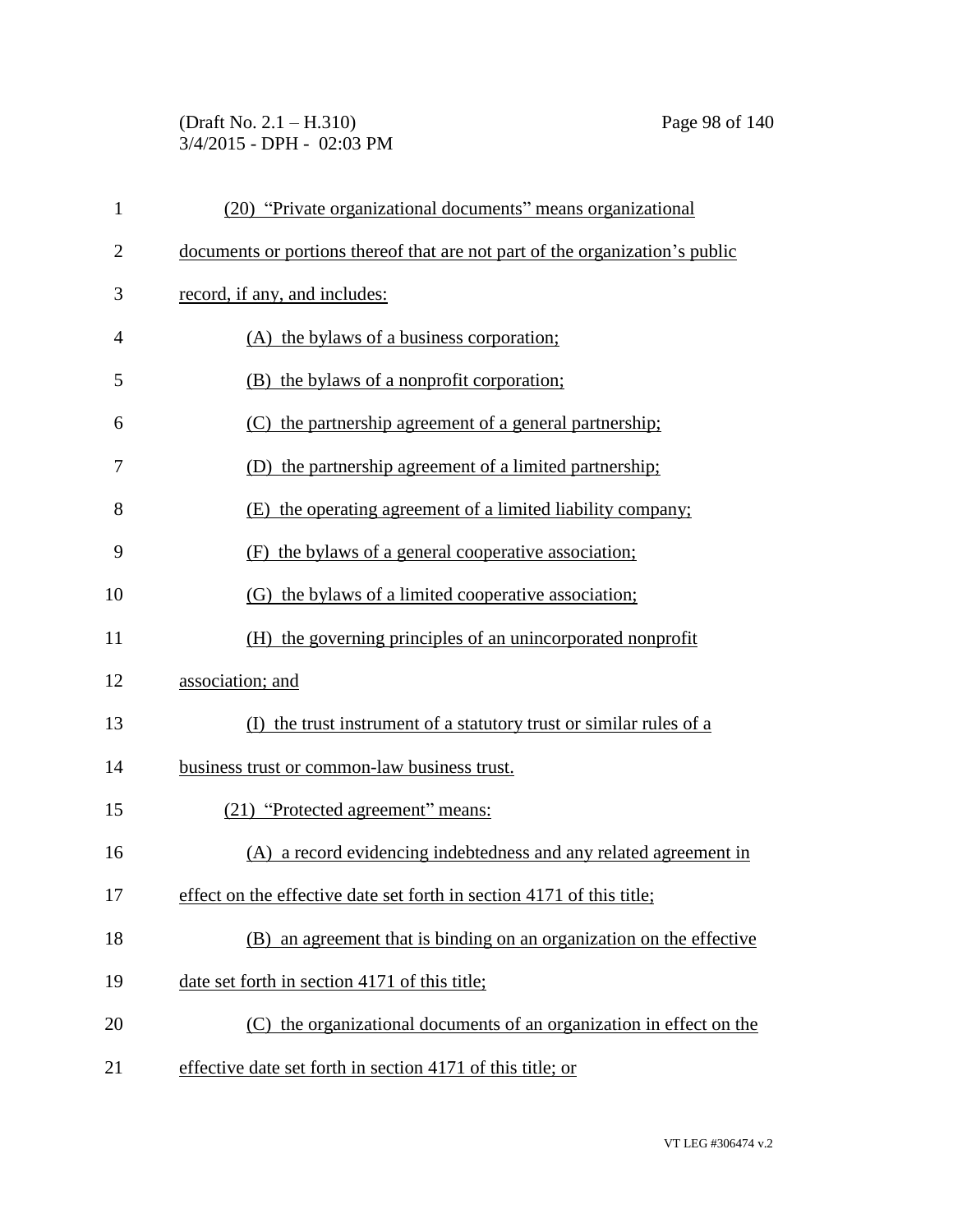## (Draft No. 2.1 – H.310) Page 99 of 140 3/4/2015 - DPH - 02:03 PM

| $\mathbf{1}$   | (D) an agreement that is binding on any of the governors or interest               |
|----------------|------------------------------------------------------------------------------------|
| $\overline{2}$ | holders of an organization on the effective date set forth in section 4171 of this |
| 3              | title.                                                                             |
| 4              | (22) "Public organizational documents" means the record of                         |
| 5              | organizational documents required to be filed with the Secretary of State to       |
| 6              | form an organization, and any amendment to or restatement of that record, and      |
| 7              | includes:                                                                          |
| 8              | (A) the articles of incorporation of a business corporation;                       |
| 9              | (B) the articles of incorporation of a nonprofit corporation;                      |
| 10             | (C) the certificate of limited partnership of a limited partnership;               |
| 11             | (D) the certificate of organization of a limited liability company;                |
| 12             | (E) the articles of incorporation of a general cooperative association;            |
| 13             | (F) the articles of organization of a limited cooperative                          |
| 14             | association; and                                                                   |
| 15             | (G) the certificate of trust of a statutory trust or similar record of a           |
| 16             | business trust.                                                                    |
| 17             | (23) "Registered foreign organization" means a foreign organization that           |
| 18             | is registered to do business in this State pursuant to a record filed by the       |
| 19             | Secretary of State.                                                                |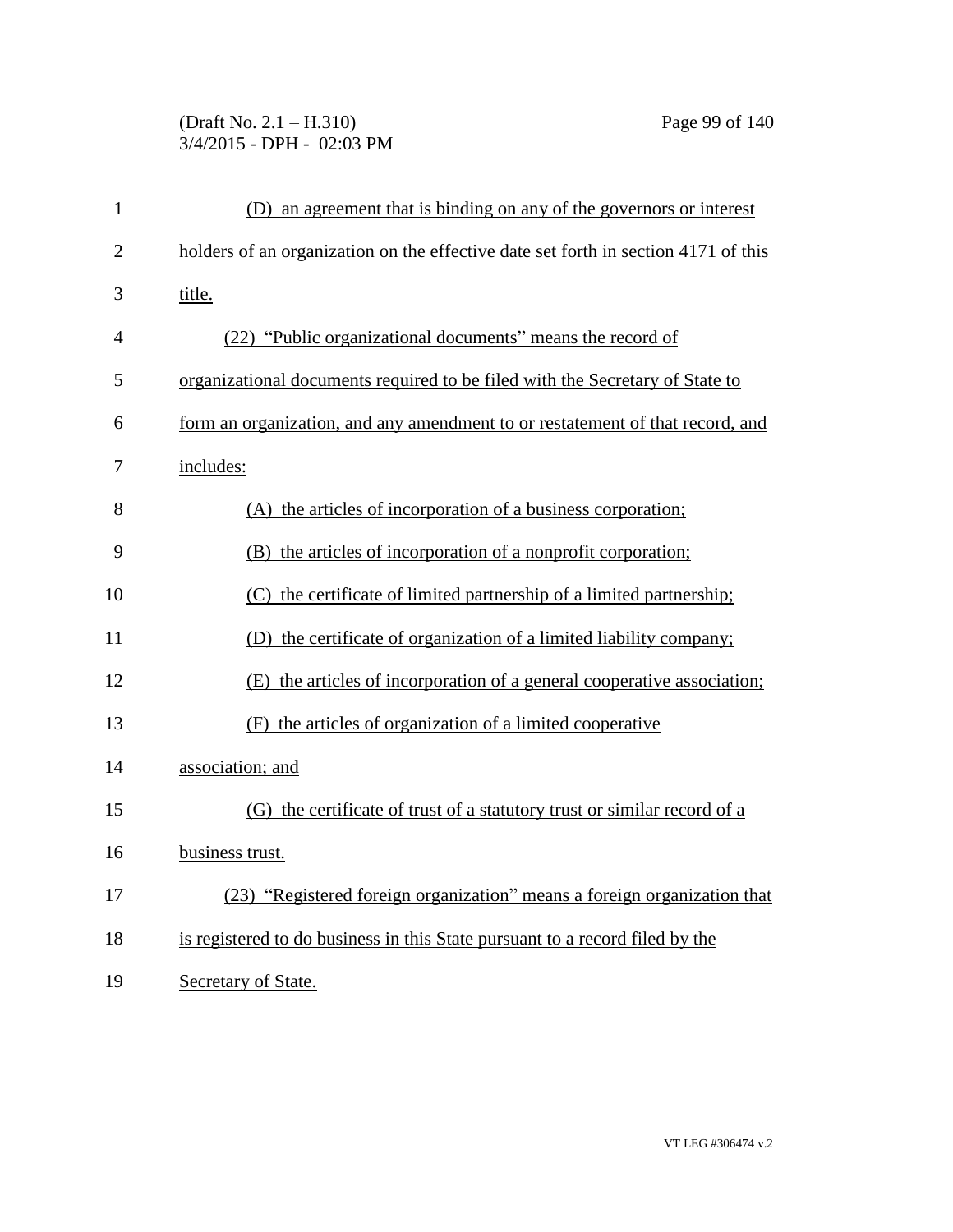(Draft No. 2.1 – H.310) Page 100 of 140 3/4/2015 - DPH - 02:03 PM

| $\mathbf{1}$   | (24) "Surviving organization" means an organization into which one or             |
|----------------|-----------------------------------------------------------------------------------|
| $\overline{c}$ | more other organizations are merged whether the organization preexisted the       |
| 3              | merger or was created by the merger.                                              |
| $\overline{4}$ | § 4142. CONVERSION AUTHORIZED                                                     |
| 5              | (a) By complying with sections 4142 through 4146 of this title, a domestic        |
| 6              | limited liability company may become a domestic organization that is a            |
| 7              | different type of organization.                                                   |
| 8              | (b) By complying with sections 4142 through 4146 of this title, a domestic        |
| 9              | partnership or limited partnership may become a domestic limited liability        |
| 10             | company.                                                                          |
| 11             | (c) By complying with sections 4142 through 4146 of this title applicable         |
| 12             | to foreign organizations, a foreign organization that is not a foreign limited    |
| 13             | liability company may become a domestic limited liability company if the          |
| 14             | conversion is authorized by the law of the foreign organization's jurisdiction of |
| 15             | formation.                                                                        |
| 16             | (d) If a protected agreement contains a provision that applies to a merger of     |
| 17             | a domestic limited liability company but does not refer to a conversion, the      |
| 18             | provision applies to a conversion of the company as if the conversion were a      |
| 19             | merger until the provision is amended after the effective date set forth in       |
| 20             | section 4171 of this title.                                                       |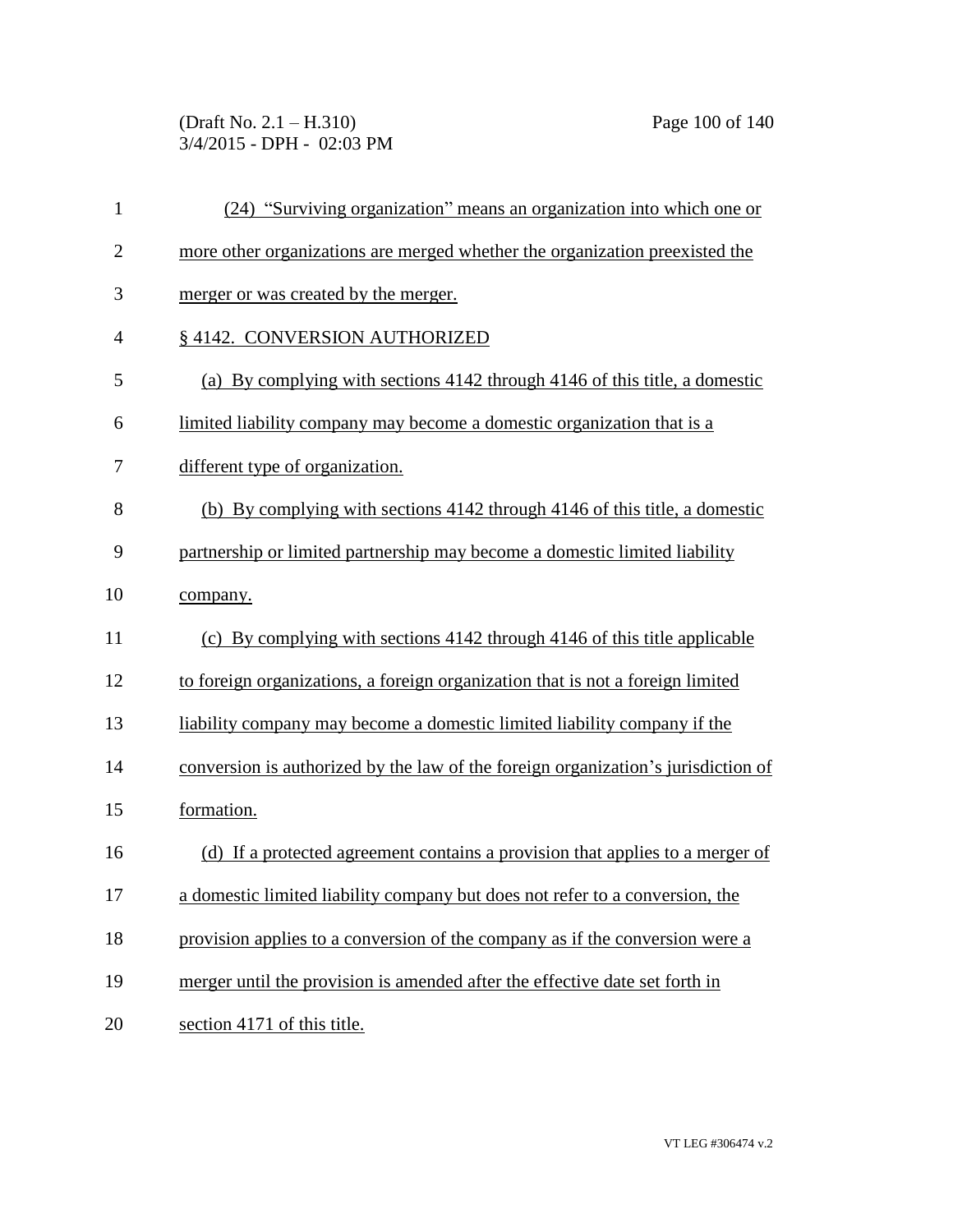(Draft No. 2.1 – H.310) Page 101 of 140 3/4/2015 - DPH - 02:03 PM

| $\mathbf{1}$   | § 4143. PLAN OF CONVERSION                                                        |
|----------------|-----------------------------------------------------------------------------------|
| $\overline{2}$ | (a) A domestic limited liability company may convert to a different type of       |
| 3              | organization under section 4142 of this title, by approving a plan of             |
| $\overline{4}$ | conversion. The plan shall be in a record and contain:                            |
| 5              | (1) the name of the converting limited liability company;                         |
| 6              | (2) the name, jurisdiction of formation, and type of organization of the          |
| 7              | converted organization;                                                           |
| 8              | (3) the manner of converting the interests in the converting limited              |
| 9              | liability company into interests, securities, obligations, money, other property, |
| 10             | rights to acquire interests or securities, or any combination of the foregoing;   |
| 11             | (4) the proposed public organizational documents of the converted                 |
| 12             | organization if it will be an organization with public organizational documents   |
| 13             | filed with the Secretary of State;                                                |
| 14             | (5) the full text of the private organizational documents of the converted        |
| 15             | organization which are proposed to be in a record;                                |
| 16             | (6) the other terms and conditions of the conversion; and                         |
| 17             | (7) any other provision required by the law of this State or the operating        |
| 18             | agreement of the converting limited liability company.                            |
| 19             | (b) A domestic general partnership or a domestic limited partnership may          |
| 20             | convert into a domestic limited liability company by approving a plan of          |
| 21             | conversion setting forth the terms and conditions of the conversion of the        |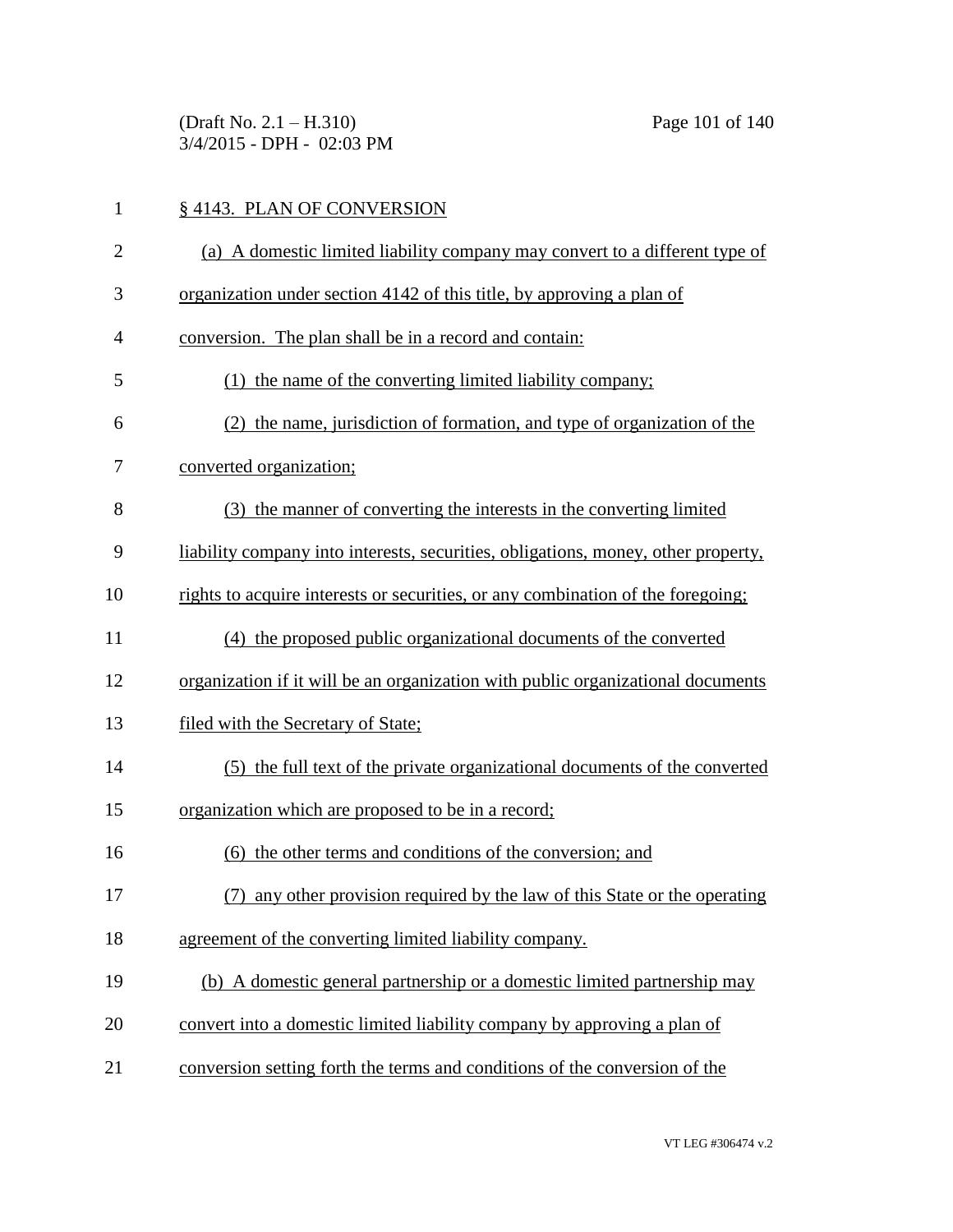(Draft No. 2.1 – H.310) Page 102 of 140 3/4/2015 - DPH - 02:03 PM

| $\mathbf{1}$   | interests of partners of a partnership or of a limited partnership, as the case     |
|----------------|-------------------------------------------------------------------------------------|
| $\overline{2}$ | may be, into interests in the converted limited liability company or the cash or    |
| 3              | other consideration to be paid or delivered as a result of the conversion of the    |
| $\overline{4}$ | interests of the partners, or a combination thereof.                                |
| 5              | (c) In addition to the requirements of subsection (a) of this section, a plan       |
| 6              | of conversion may contain any other provision not prohibited by law.                |
| 7              | § 4144. APPROVAL OF CONVERSION                                                      |
| 8              | (a) For any conversion of a limited liability company into another type of          |
| 9              | organization, a plan of conversion is not effective unless it has been approved:    |
| 10             | (1) by a domestic converting limited liability company, in accordance               |
| 11             | with the organizational documents of the limited liability company, or, in the      |
| 12             | absence of a provision governing approval of conversions, by all the members        |
| 13             | of the limited liability company entitled to vote on or consent to any              |
| 14             | matter; and                                                                         |
| 15             | (2) in a record, by each member of a domestic converting limited                    |
| 16             | liability company which will have personal liability for debts, obligations, and    |
| 17             | other liabilities that are incurred after the conversion becomes effective, unless: |
| 18             | (A) the operating agreement of the company provides in a record for                 |
| 19             | the approval of a conversion or a merger in which some or all of its members        |
| 20             | become subject to personal liability by the affirmative vote or consent of fewer    |
| 21             | than all the members; and                                                           |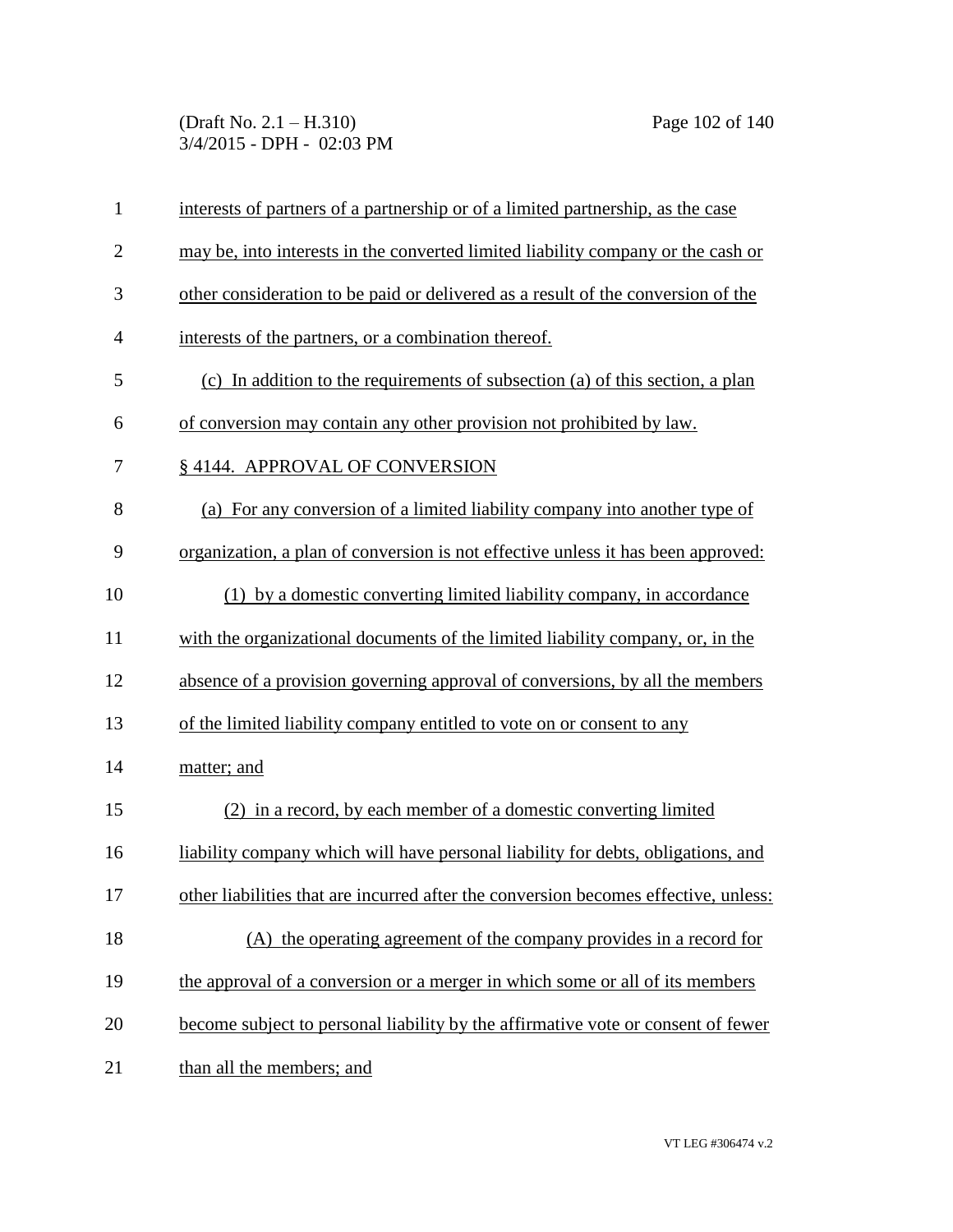(Draft No. 2.1 – H.310) Page 103 of 140 3/4/2015 - DPH - 02:03 PM

| $\mathbf{1}$   | (B) the member voted for or consented in a record to that provision             |
|----------------|---------------------------------------------------------------------------------|
| $\overline{2}$ | of the operating agreement or became a member after the adoption of that        |
| 3              | provision.                                                                      |
| $\overline{4}$ | (b) For a conversion of a domestic general partnership or domestic limited      |
| 5              | partnership into a domestic limited liability company, the plan of conversion   |
| 6              | shall be approved by all of the partners or by a number or percentage of the    |
| 7              | partners required for the conversion in the partnership agreement.              |
| 8              | (c) A conversion involving a domestic converting organization is not            |
| 9              | effective unless it is approved by the domestic converting organization in      |
| 10             | accordance with its governing law and organizational documents.                 |
| 11             | (d) A conversion of a foreign converting organization is not effective          |
| 12             | unless it is approved by the foreign organization in accordance with the law of |
| 13             | the foreign organization's jurisdiction of formation and its organizational     |
| 14             | documents.                                                                      |
| 15             | § 4145. AMENDMENT OR ABANDONMENT OF PLAN OF                                     |
| 16             | <b>CONVERSION</b>                                                               |
| 17             | (a) A plan of conversion of a domestic converting limited liability company     |
| 18             | may be amended:                                                                 |
| 19             | (1) in the same manner as the plan was approved, if the plan does not           |
| 20             | provide for the manner in which it may be amended; or                           |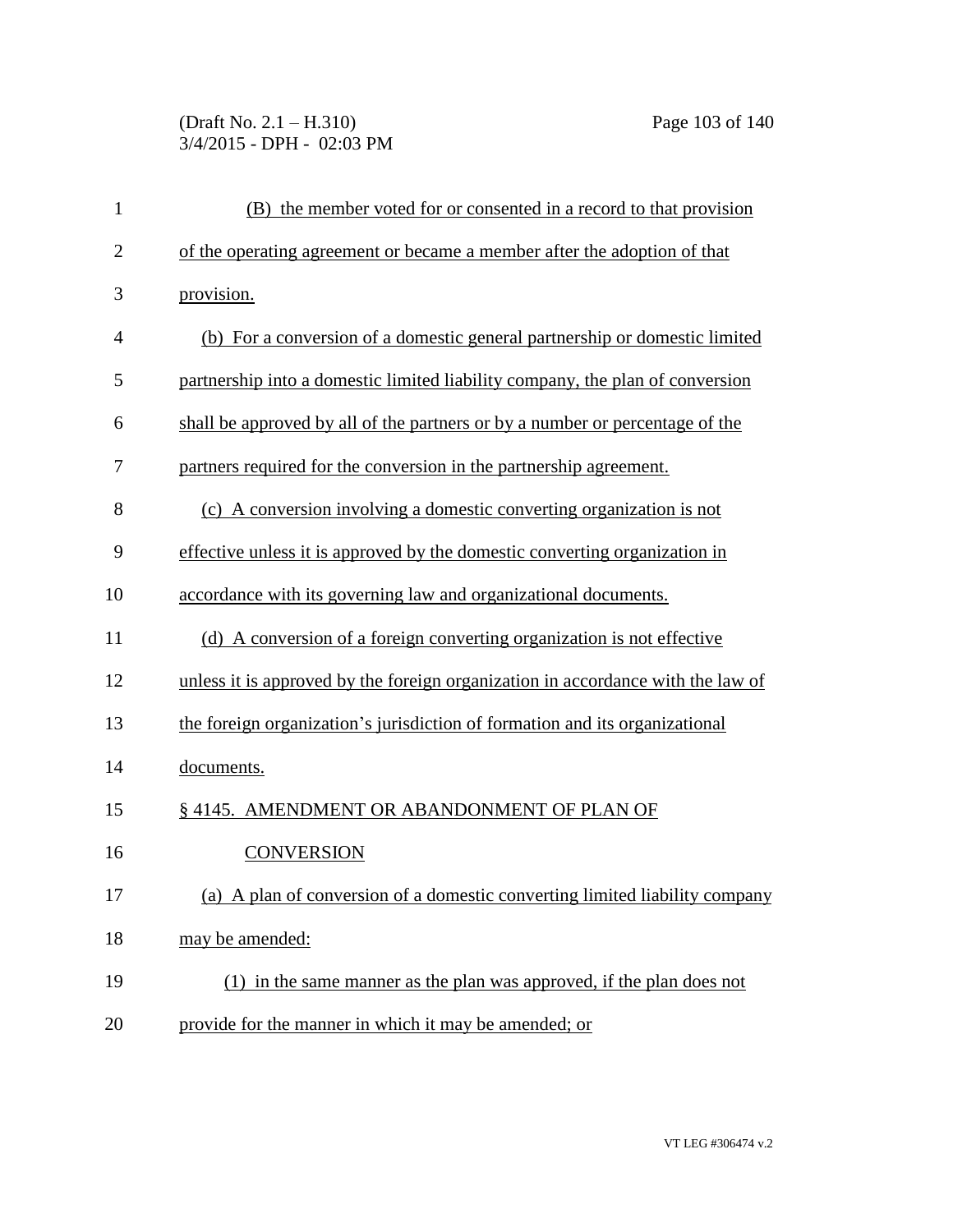(Draft No. 2.1 – H.310) Page 104 of 140 3/4/2015 - DPH - 02:03 PM

| $\mathbf{1}$   | (2) by its managers or members in the manner provided in the plan of               |
|----------------|------------------------------------------------------------------------------------|
| $\overline{2}$ | conversion, but a member that was entitled to vote on or consent to approval of    |
| 3              | the conversion is entitled to vote on or consent to any amendment of the plan      |
| $\overline{4}$ | that will change:                                                                  |
| 5              | (A) the amount or kind of interests, securities, obligations, money,               |
| 6              | other property, rights to acquire interests or securities, or any combination of   |
| 7              | the foregoing, to be received by any of the members of the converting              |
| 8              | company under the plan;                                                            |
| 9              | (B) the public organizational documents, if any, or private                        |
| 10             | organizational documents of the converted organization which will be in effect     |
| 11             | immediately after the conversion becomes effective, except for changes that do     |
| 12             | not require approval of the interest holders of the converted organization under   |
| 13             | its governing law or organizational documents; or                                  |
| 14             | (C) any other terms or conditions of the plan, if the change would                 |
| 15             | adversely affect the member in any material respect.                               |
| 16             | (b) A plan of conversion of a general or limited partnership may be                |
| 17             | amended:                                                                           |
| 18             | (1) in the same manner as the plan was approved, if the plan does not              |
| 19             | provide for the manner in which it may be amended; or                              |
| 20             | (2) by its general partner or general partners in the manner provided in           |
| 21             | the plan, but a partner that was entitled to vote on or consent to approval of the |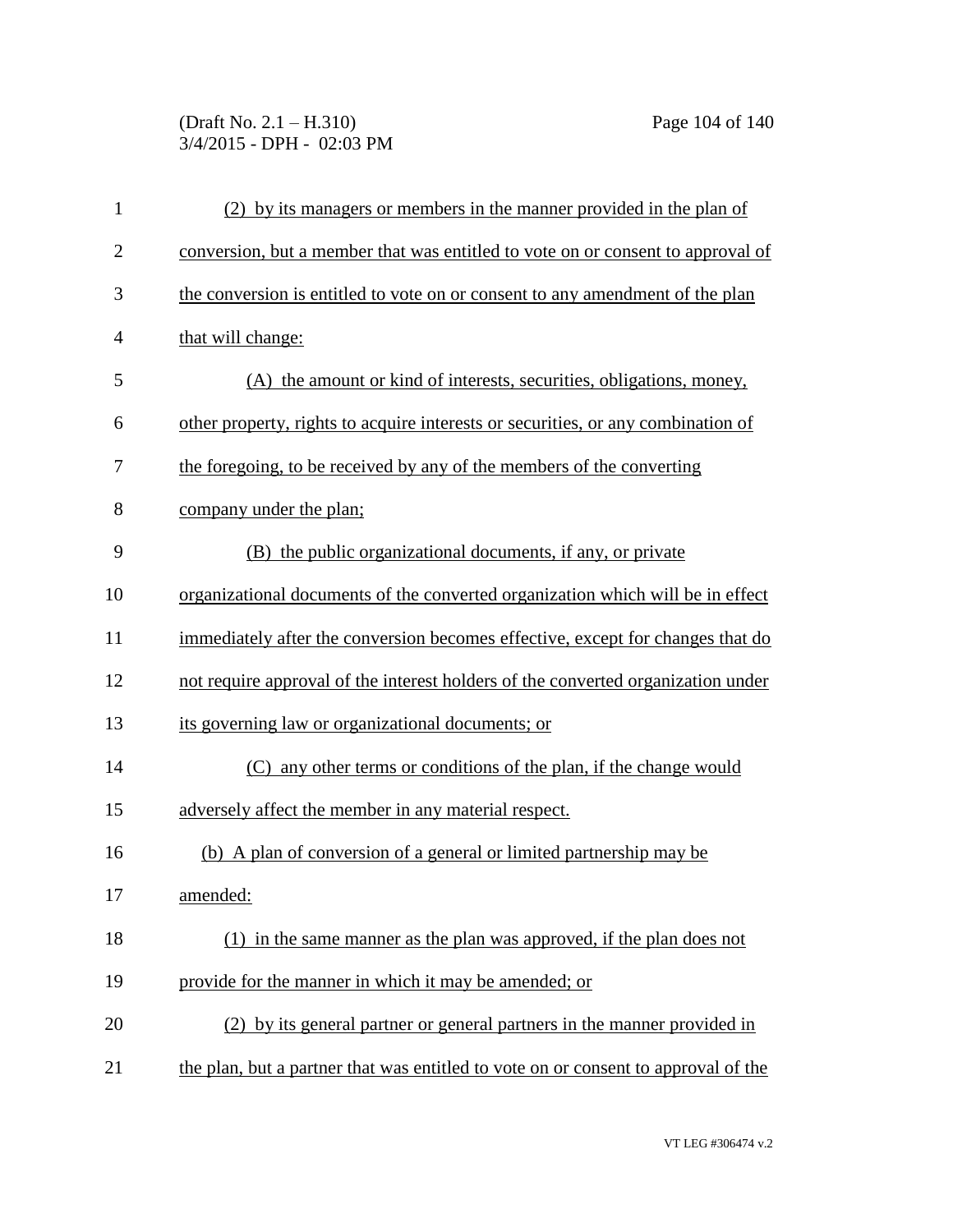(Draft No. 2.1 – H.310) Page 105 of 140 3/4/2015 - DPH - 02:03 PM

| $\mathbf{1}$   | conversion is entitled to vote on or consent to any amendment of the plan that   |
|----------------|----------------------------------------------------------------------------------|
| $\mathbf{2}$   | will change:                                                                     |
| 3              | (A) the amount or kind of interests, securities, obligations, money,             |
| $\overline{4}$ | other property, rights to acquire interests or securities, or any combination of |
| 5              | the foregoing, to be received by any of the partners of the converting company   |
| 6              | under the plan;                                                                  |
| 7              | (B) the public organizational documents, if any, or private                      |
| 8              | organizational documents of the converted organization which will be in effect   |
| 9              | immediately after the conversion becomes effective, except for changes that do   |
| 10             | not require approval of the interest holders of the converted organization under |
| 11             | its governing statute or governing documents; or                                 |
| 12             | (C) any other terms or conditions of the plan, if the change would               |
| 13             | adversely affect the partner in any material respect.                            |
| 14             | $(c)(1)$ After a plan of conversion has been approved by a domestic              |
| 15             | converting limited liability company and before a statement of conversion        |
| 16             | becomes effective, the plan may be abandoned as provided in the plan.            |
| 17             | (2) Unless prohibited by the plan, a domestic converting limited liability       |
| 18             | company may abandon the plan in the same manner as the plan was approved.        |
| 19             | $(d)(1)$ If a plan of conversion is abandoned after a statement of conversion    |
| 20             | has been delivered to the Secretary of State for filing and before the statement |
| 21             | becomes effective, a statement of abandonment, signed by the converting          |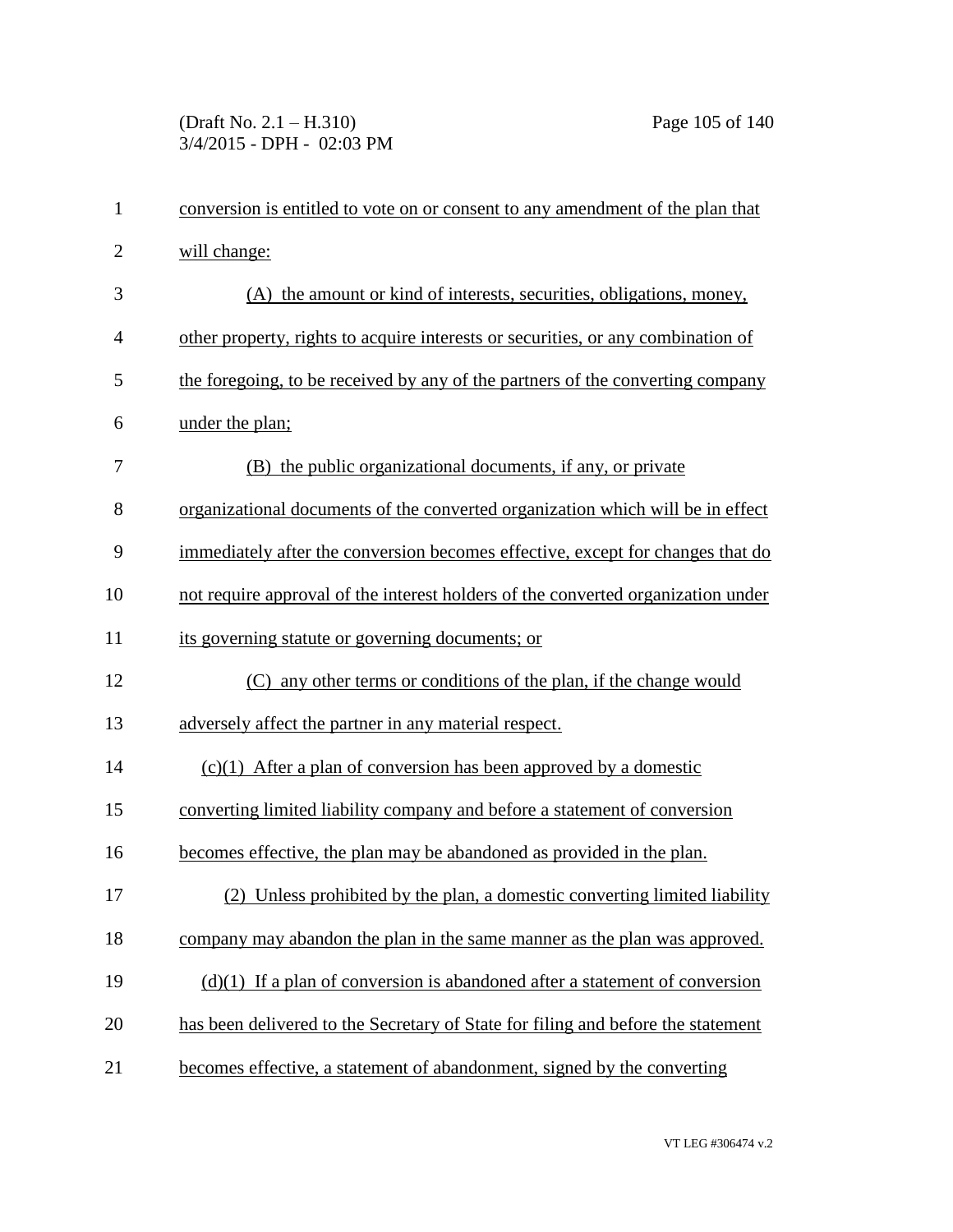(Draft No. 2.1 – H.310) Page 106 of 140 3/4/2015 - DPH - 02:03 PM

| $\mathbf{1}$ | organization, shall be delivered to the Secretary of State for filing before the |
|--------------|----------------------------------------------------------------------------------|
| 2            | statement of conversion becomes effective.                                       |
| 3            | (2) The statement of abandonment takes effect on filing, and the                 |
| 4            | conversion is abandoned and does not become effective.                           |
| 5            | (3) The statement of abandonment must contain:                                   |
| 6            | (A) the name of the converting limited liability company;                        |
| 7            | (B) the date on which the statement of conversion was filed by the               |
| 8            | Secretary of State; and                                                          |
| 9            | (C) a statement that the conversion has been abandoned in                        |
| 10           | accordance with this section.                                                    |
| 11           | §4146. STATEMENT OF CONVERSION; EFFECTIVE DATE OF                                |
| 12           | <b>CONVERSION</b>                                                                |
| 13           | (a) A statement of conversion must be signed by the converting                   |
| 14           | organization and delivered to the Secretary of State for filing.                 |
| 15           | (b) A statement of conversion must contain:                                      |
| 16           | (1) the name, jurisdiction of formation, and type of organization of the         |
| 17           | converting organization;                                                         |
| 18           | (2) the name, jurisdiction of formation, and type of organization of the         |
| 19           | converted organization;                                                          |
| 20           | (3) if the converting organization is a domestic limited liability               |
| 21           | company, a statement that the plan of conversion was approved in accordance      |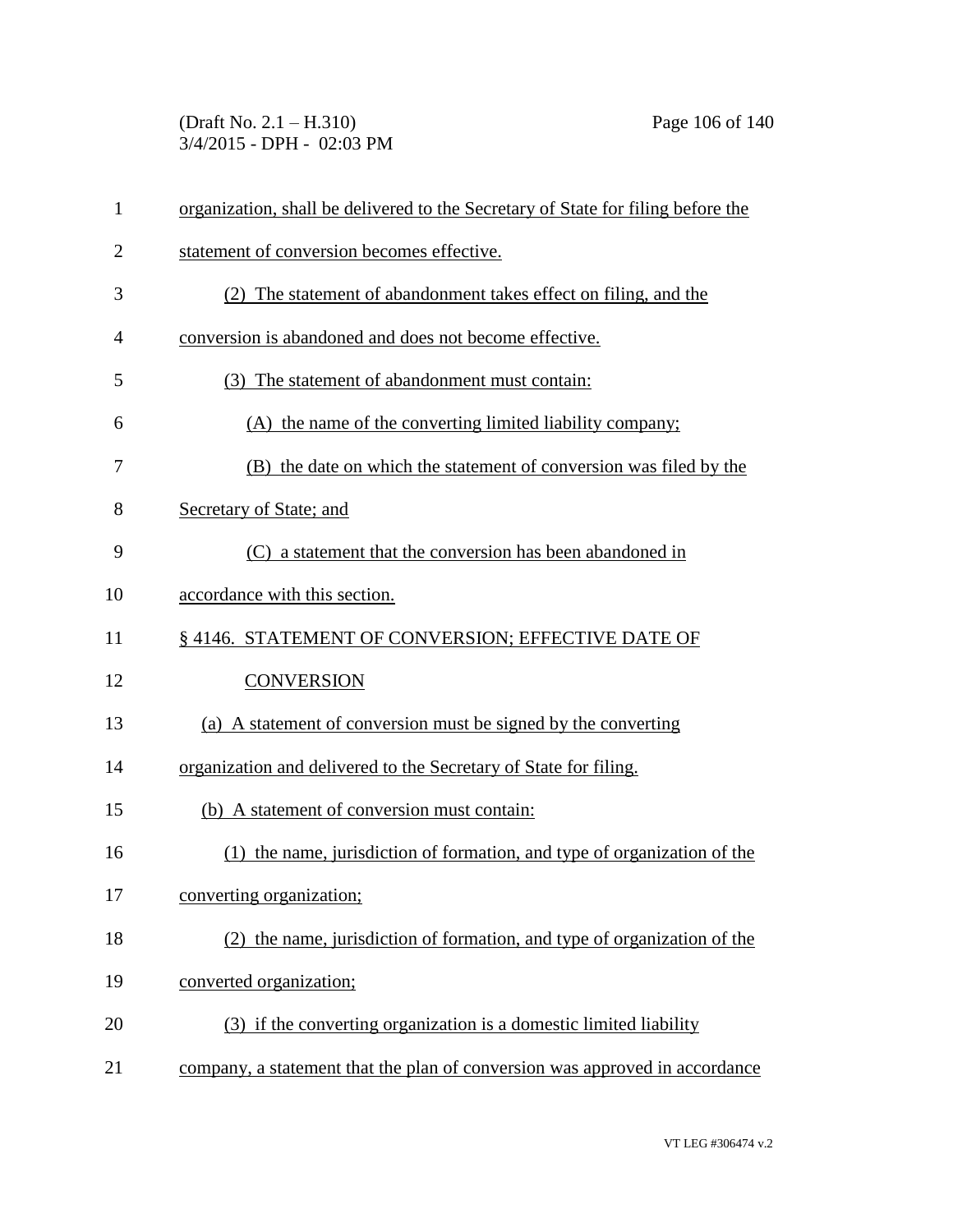(Draft No. 2.1 – H.310) Page 107 of 140 3/4/2015 - DPH - 02:03 PM

| $\mathbf{1}$   | with this subchapter, or, if the converting organization is a foreign           |
|----------------|---------------------------------------------------------------------------------|
| $\overline{2}$ | organization, a statement that the conversion was approved by the foreign       |
| 3              | organization in accordance with the law of its jurisdiction of formation;       |
| $\overline{4}$ | (4) if the converted organization is a domestic organization, its public        |
| 5              | organizational documents, as an attachment; and                                 |
| 6              | (5) if the converted organization is a foreign limited liability partnership,   |
| 7              | its certificate of authority to do business in the State, as an attachment.     |
| 8              | (c) In addition to the requirements of subsection (b) of this section, a        |
| 9              | statement of conversion may contain any other provision not prohibited          |
| 10             | by law.                                                                         |
| 11             | (d) If the converted organization is a domestic organization, its public        |
| 12             | organizational documents, if any, shall satisfy the requirements of the law of  |
| 13             | this State, except that the public organizational documents do not need to be   |
| 14             | signed.                                                                         |
| 15             | $(e)(1)$ A plan of conversion that is signed by a domestic converting limited   |
| 16             | liability company and meets all the requirements of subsection (b) of this      |
| 17             | section may be delivered to the Secretary of State for filing instead of a      |
| 18             | statement of conversion and on filing has the same effect.                      |
| 19             | (2) If a plan of conversion is filed as provided in this subsection,            |
| 20             | references in this subchapter to a statement of conversion refer to the plan of |
| 21             | conversion filed under this subsection.                                         |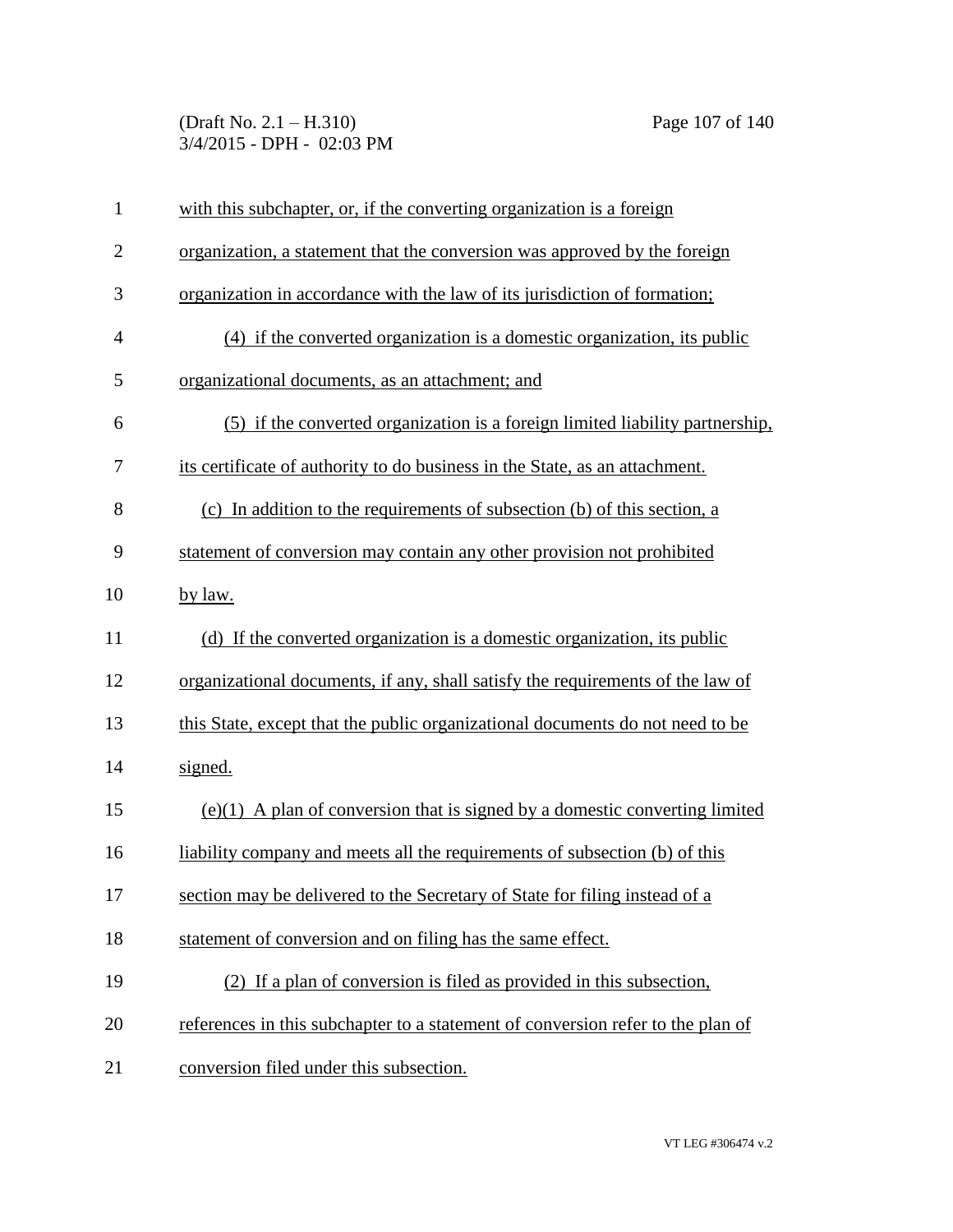(Draft No. 2.1 – H.310) Page 108 of 140 3/4/2015 - DPH - 02:03 PM

| $\mathbf{1}$   | $(f)(1)$ If the converted organization is a domestic limited liability company, |
|----------------|---------------------------------------------------------------------------------|
| $\overline{2}$ | the conversion becomes effective when the statement of conversion is            |
| 3              | effective.                                                                      |
| 4              | (2) In all other cases, the conversion becomes effective on the later of:       |
| 5              | (A) the date and time provided by the governing statute of the                  |
| 6              | converted organization; or                                                      |
| 7              | (B) when the statement is effective.                                            |
| 8              | § 4147. EFFECT OF CONVERSION                                                    |
| 9              | (a) When a conversion becomes effective:                                        |
| 10             | (1) the converted organization is:                                              |
| 11             | (A) organized under and subject to the governing statute of the                 |
| 12             | converted organization; and                                                     |
| 13             | (B) the same organization without interruption as the converting                |
| 14             | organization;                                                                   |
| 15             | (2) all property of the converting organization continues to be vested in       |
| 16             | the converted organization without transfer, reversion, or impairment;          |
| 17             | (3) all debts, obligations, and other liabilities of the converting             |
| 18             | organization continue as debts, obligations, and other liabilities of the       |
| 19             | converted organization;                                                         |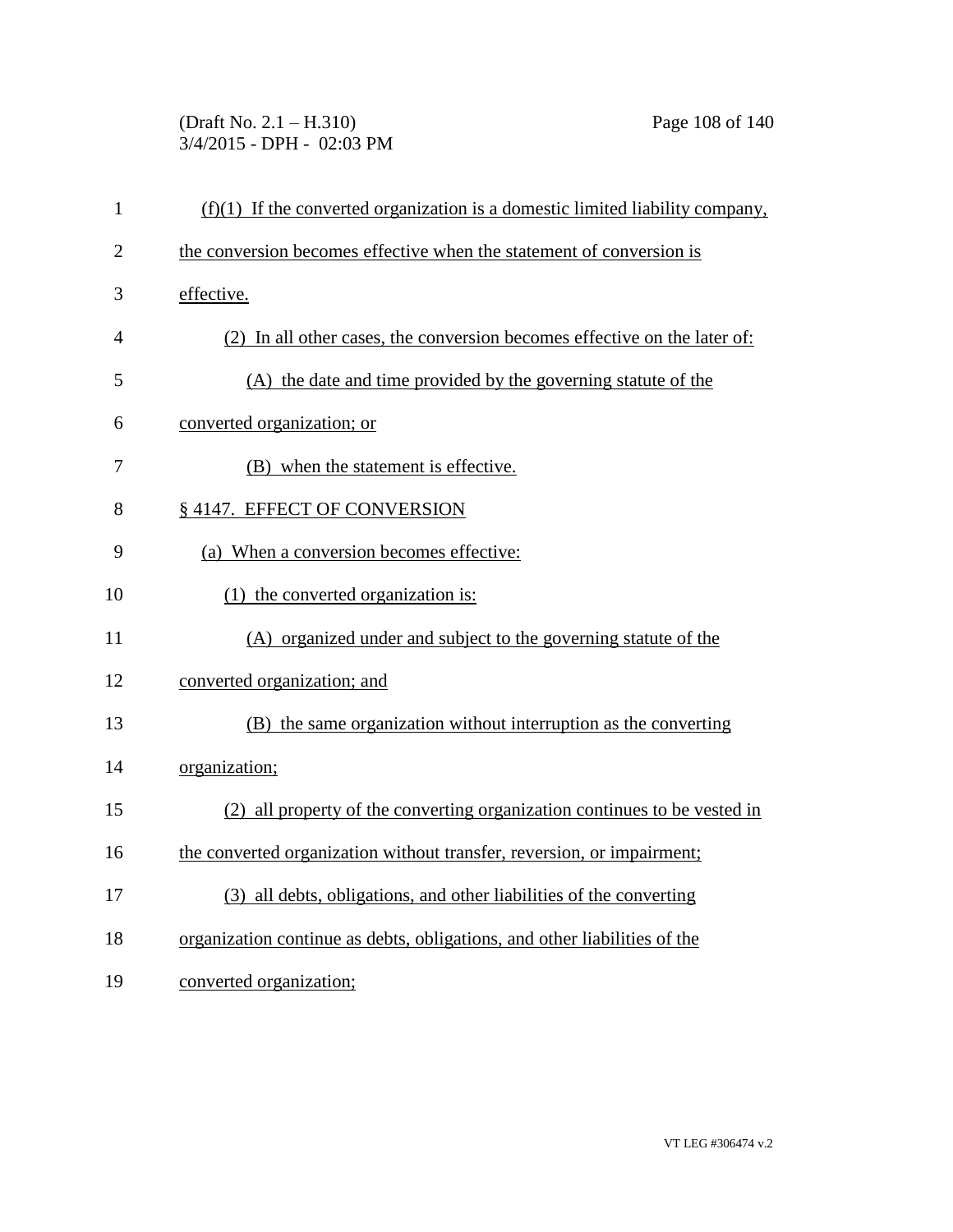(Draft No. 2.1 – H.310) Page 109 of 140 3/4/2015 - DPH - 02:03 PM

| $\mathbf{1}$   | (4) except as otherwise provided by law or the plan of conversion, all                   |
|----------------|------------------------------------------------------------------------------------------|
| $\overline{c}$ | the rights, privileges, immunities, powers, and purposes of the converting               |
| 3              | organization remain in the converted organization;                                       |
| $\overline{4}$ | (5) the name of the converted organization may be substituted for the                    |
| 5              | name of the converting organization in any pending action or proceeding;                 |
| 6              | (6) the certificate of organization of the converted organization becomes                |
| 7              | effective;                                                                               |
| 8              | (7) the provisions of the operating agreement of the converted                           |
| 9              | <u>organization which are to be in a record, if any, approved as part of the plan of</u> |
| 10             | conversion become effective; and                                                         |
| 11             | (8) the interests in the converting organization are converted, and the                  |
| 12             | interest holders of the converting organization are entitled only to the rights          |
| 13             | provided to them under the plan of conversion.                                           |
| 14             | (b) Except as otherwise provided in the operating agreement of a domestic                |
| 15             | converting limited liability company, the conversion does not give rise to any           |
| 16             | rights that a member, manager, or third party would have upon a dissolution,             |
| 17             | liquidation, or winding up of the converting organization.                               |
| 18             | (c) When a conversion becomes effective, a person that did not have                      |
| 19             | personal liability with respect to the converting organization and becomes               |
| 20             | subject to personal liability with respect to a domestic organization as a result        |
| 21             | of the conversion has personal liability only to the extent provided by the              |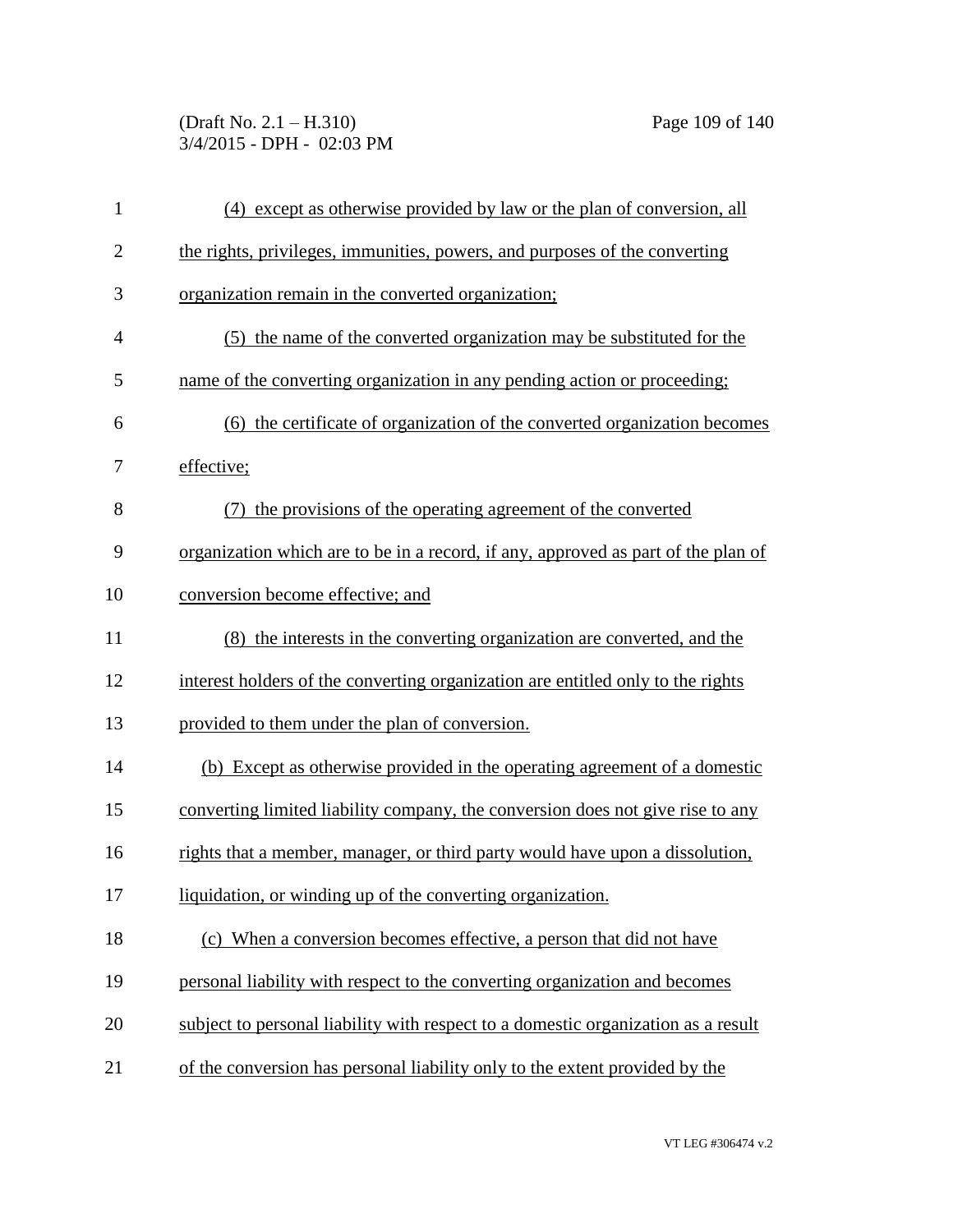(Draft No. 2.1 – H.310) Page 110 of 140 3/4/2015 - DPH - 02:03 PM

| $\mathbf{1}$   | governing statute of the organization and only for those debts, obligations, and |
|----------------|----------------------------------------------------------------------------------|
| $\overline{2}$ | other liabilities that are incurred after the conversion becomes effective.      |
| 3              | (d) When a conversion becomes effective, the personal liability of a person      |
| $\overline{4}$ | that ceases to hold an interest in a domestic converting limited liability       |
| 5              | company with respect to which the person had personal liability is subject to    |
| 6              | the following rules:                                                             |
| 7              | (1) the conversion does not discharge any personal liability under this          |
| 8              | title to the extent the personal liability was incurred before the conversion    |
| 9              | became effective;                                                                |
| 10             | (2) the person does not have personal liability under this title for any         |
| 11             | debt, obligation, or other liability that arises after the conversion becomes    |
| 12             | effective;                                                                       |
| 13             | (3) this title continues to apply to the release, collection, or discharge of    |
| 14             | any personal liability preserved under subdivision (1) of this subsection as if  |
| 15             | the conversion had not occurred; and                                             |
| 16             | (4) the person has whatever rights of contribution from any other person         |
| 17             | as are provided by this title, law other than this title, or the organizational  |
| 18             | documents of the converting organization with respect to any personal liability  |
| 19             | preserved under subdivision (1) of this subsection as if the conversion had not  |
| 20             | occurred.                                                                        |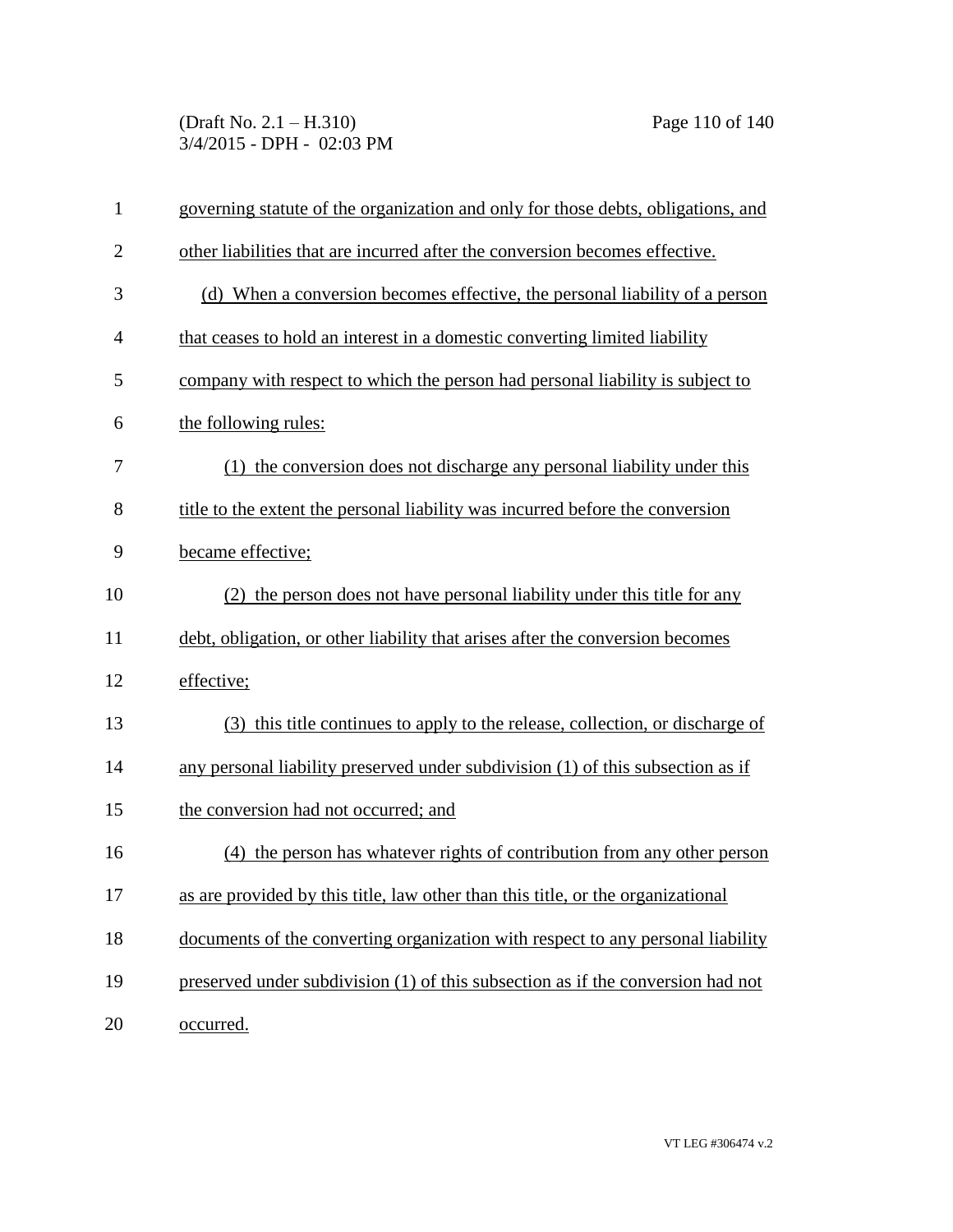(Draft No. 2.1 – H.310) Page 111 of 140 3/4/2015 - DPH - 02:03 PM

| $\mathbf{1}$   | (e) When a conversion becomes effective, a foreign organization that is the        |
|----------------|------------------------------------------------------------------------------------|
| $\overline{2}$ | converted organization may be served with process in this State for the            |
| 3              | collection and enforcement of any of its debts, obligations, and other liabilities |
| 4              | as provided in section 4010 of this title.                                         |
| 5              | (f) If the converting organization is a registered foreign organization, its       |
| 6              | registration to do business in this State is canceled when the conversion          |
| 7              | becomes effective.                                                                 |
| 8              | (g) A conversion does not require the organization to wind up its affairs          |
| 9              | and does not constitute or cause the dissolution of the organization.              |
| 10             | §4148. MERGER OF ENTITIES                                                          |
| 11             | (a) A limited liability company may merge with one or more other                   |
| 12             | constituent organizations pursuant to this section, sections 4149 through 4151     |
| 13             | of this title, and a plan of merger, if:                                           |
| 14             | (1) the governing statute of each of the other organizations authorizes            |
| 15             | the merger;                                                                        |
| 16             | the merger is not prohibited by the law of a jurisdiction that enacted<br>(2)      |
| 17             | any of the governing statutes; and                                                 |
| 18             | (3) each of the other organizations complies with its governing statute in         |
| 19             | effecting the merger.                                                              |
| 20             | (b) A plan of merger must be in a record and must include:                         |
| 21             | (1) the name and form of each constituent organization;                            |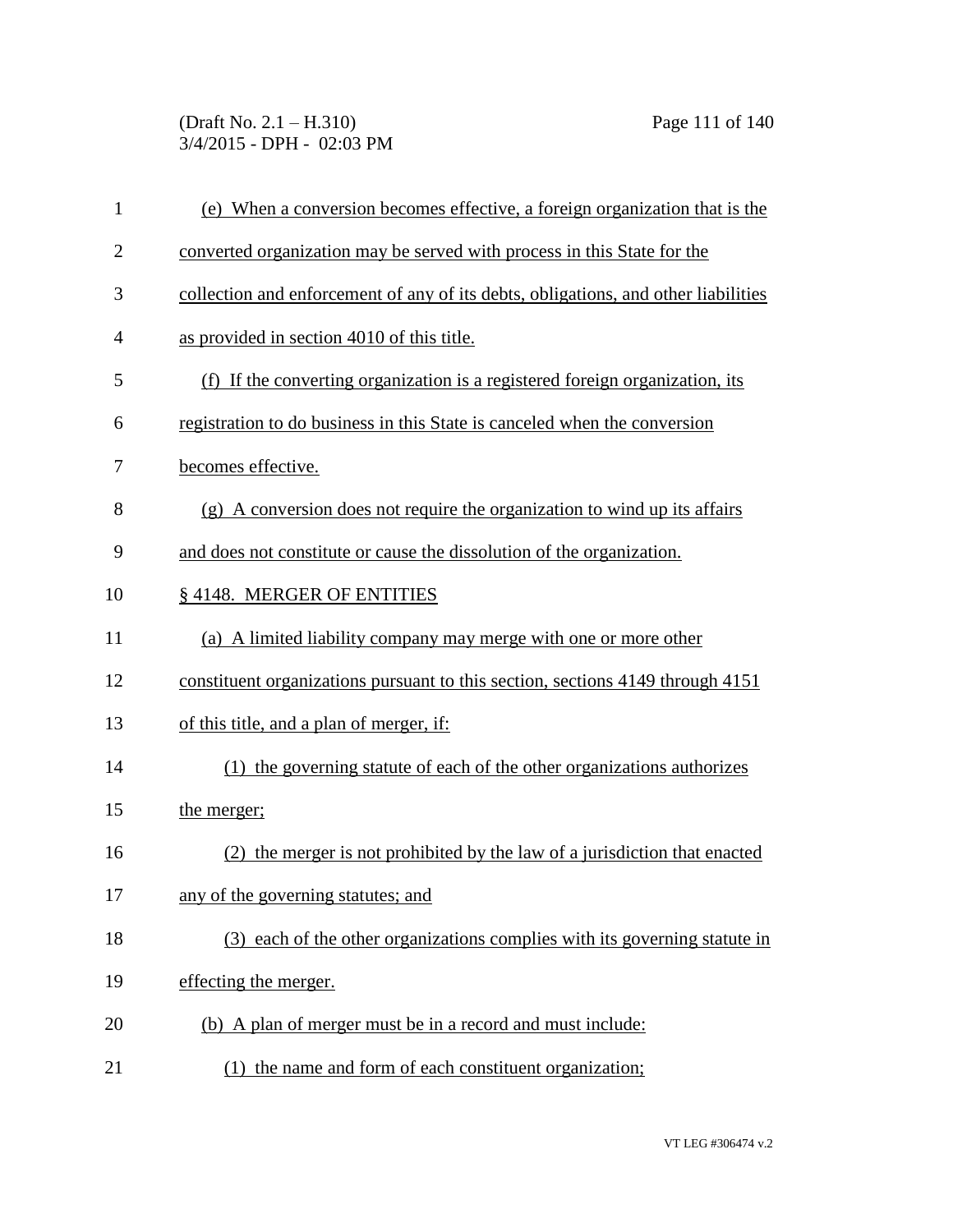(Draft No. 2.1 – H.310) Page 112 of 140 3/4/2015 - DPH - 02:03 PM

| $\mathbf{1}$   | (2) the name and form of the surviving organization and, if the surviving       |
|----------------|---------------------------------------------------------------------------------|
| $\overline{2}$ | <u>organization is to be created by the merger, a statement to that effect;</u> |
| 3              | (3) the terms and conditions of the merger, including the manner and            |
| 4              | basis for converting the interests in each constituent organization into any    |
| 5              | combination of money, interests in the surviving organization, and other        |
| 6              | consideration;                                                                  |
| 7              | (4) if the surviving organization is to be created by the merger, the           |
| 8              | surviving organization's organizational documents that are proposed to be in a  |
| 9              | record; and                                                                     |
| 10             | (5) if the surviving organization is not to be created by the merger, any       |
| 11             | amendments to be made by the merger to the surviving organization's             |
| 12             | <u>organizational documents that are, or are proposed to be, in a record.</u>   |
| 13             | § 4149. ACTION ON PLAN OF MERGER BY CONSTITUENT LIMITED                         |
| 14             | <b>LIABILITY COMPANY</b>                                                        |
| 15             | (a) Subject to section 4156 of this title, a plan of merger shall be approved   |
| 16             | in accordance with the organizational documents of the constituent limited      |
| 17             | liability company, or, in the absence of a provision governing approval of      |
| 18             | conversions, by all the members of the limited liability company entitled to    |
| 19             | vote on or consent to any matter.                                               |
| 20             | (b) Subject to section 4156 of this title and any contractual rights, after a   |
| 21             | merger is approved, and at any time before the articles of merger are delivered |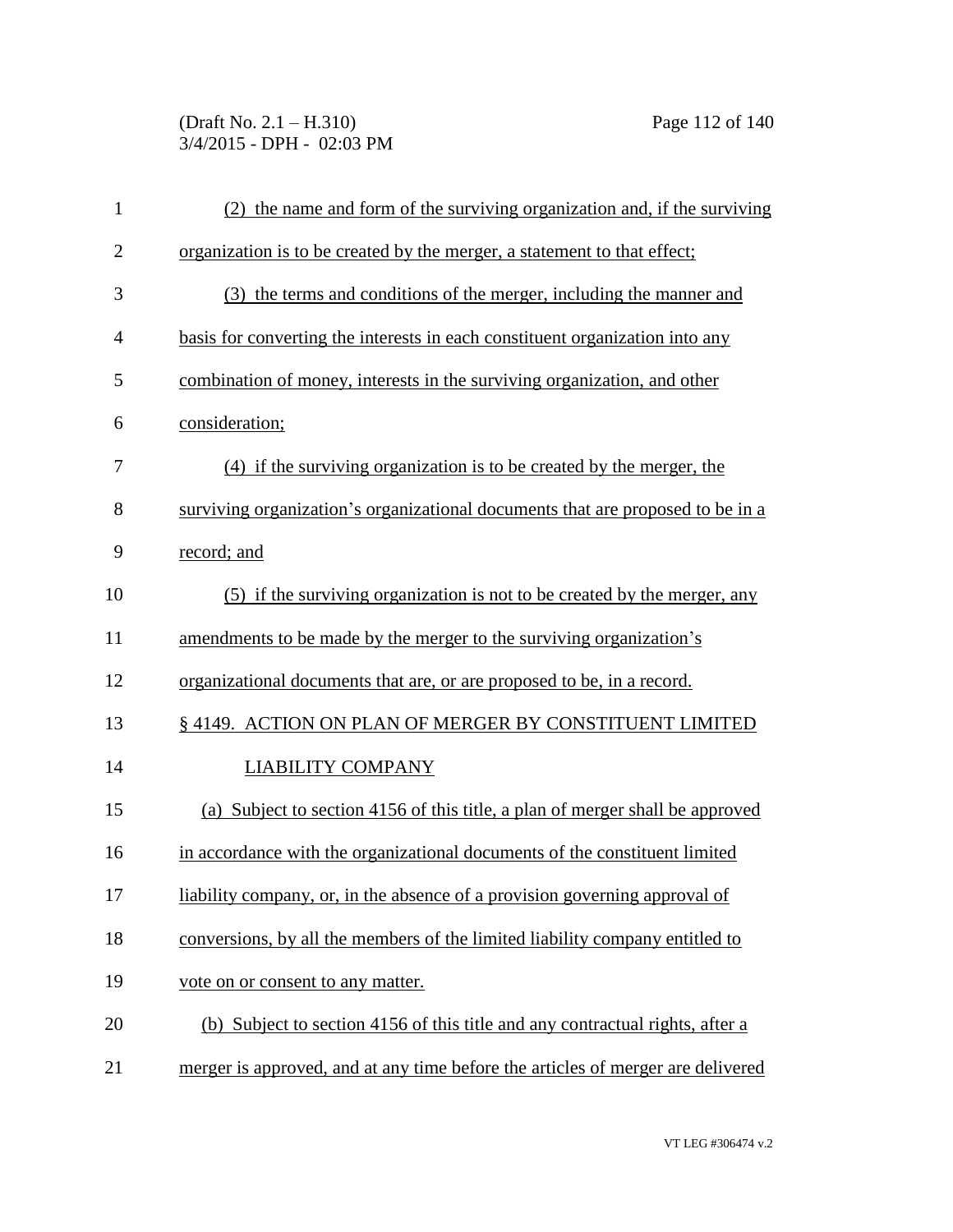(Draft No. 2.1 – H.310) Page 113 of 140 3/4/2015 - DPH - 02:03 PM

| $\mathbf{1}$   | to the Secretary of State for filing under section 4146 of this title, a constituent |
|----------------|--------------------------------------------------------------------------------------|
| $\overline{2}$ | limited liability company may amend the plan or abandon the merger:                  |
| 3              | as provided in the plan; or<br>(1)                                                   |
| 4              | (2) except as otherwise prohibited in the plan, with the same consent as             |
| 5              | was required to approve the plan.                                                    |
| 6              | §4150. FILINGS REQUIRED FOR MERGER; EFFECTIVE DATE                                   |
| 7              | (a) After each constituent organization has approved a merger, articles of           |
| 8              | merger shall be signed on behalf of:                                                 |
| 9              | (1) each constituent limited liability company, as provided in subsection            |
| 10             | $4025(a)$ of this title; and                                                         |
| 11             | (2) each other constituent organization, as provided in its governing                |
| 12             | statute.                                                                             |
| 13             | (b) Articles of merger under this section shall include:                             |
| 14             | (1) the name and form of each constituent organization and the                       |
| 15             | jurisdiction of its governing statute;                                               |
| 16             | the name and form of the surviving organization, the jurisdiction of<br>(2)          |
| 17             | its governing statute, and, if the surviving organization is created by the          |
| 18             | merger, a statement to that effect;                                                  |
| 19             | (3) the date the merger is effective under the governing statute of the              |
| 20             | surviving organization;                                                              |
| 21             | (4) if the surviving organization is to be created by the merger:                    |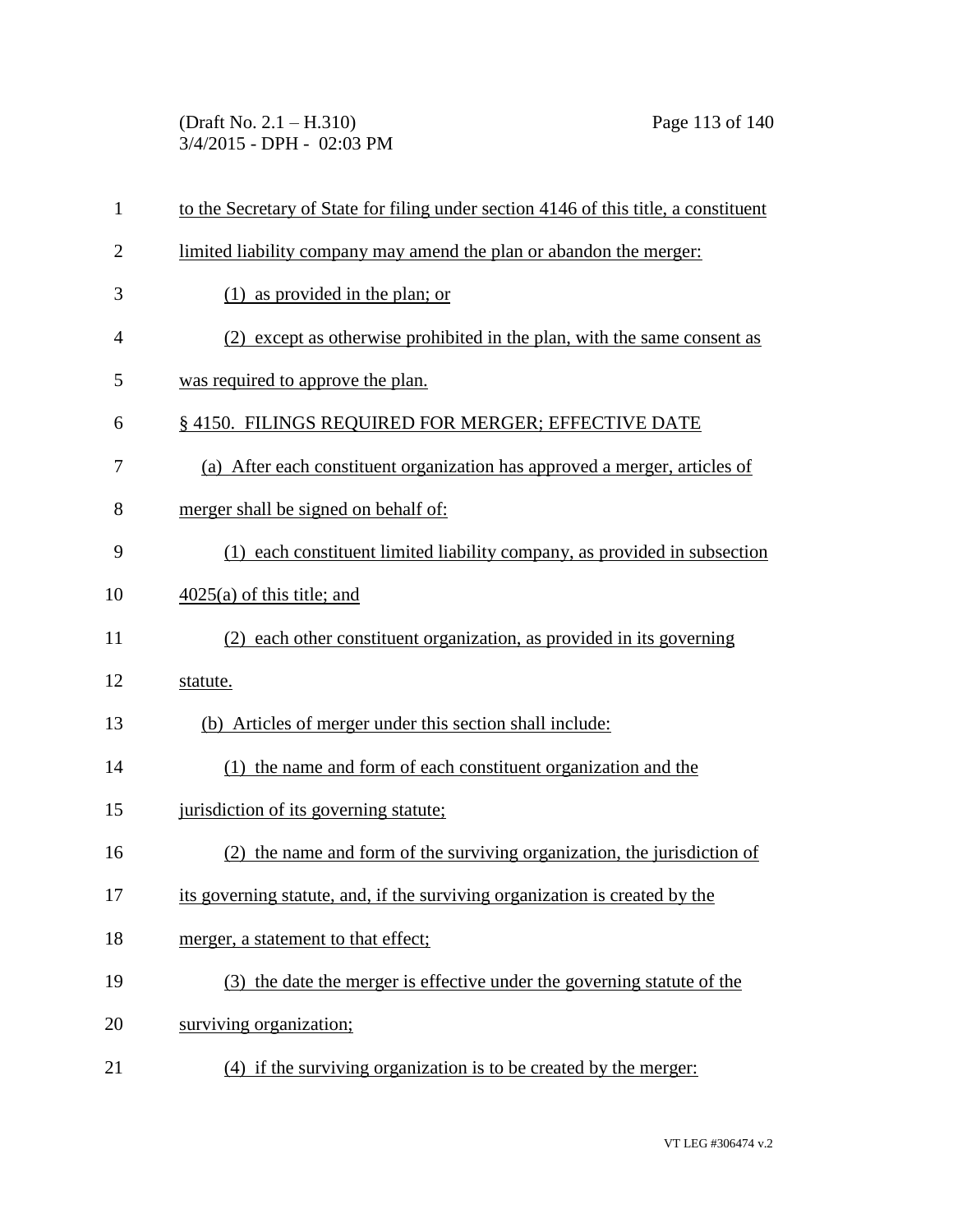(Draft No. 2.1 – H.310) Page 114 of 140 3/4/2015 - DPH - 02:03 PM

| $\mathbf{1}$   | (A) if it will be a limited liability company, the company's certificate          |
|----------------|-----------------------------------------------------------------------------------|
| $\overline{2}$ | of organization; or                                                               |
| 3              | (B) if it will be an organization other than a limited liability                  |
| 4              | company, the organizational document that creates the organization that is in a   |
| 5              | public record;                                                                    |
| 6              | (5) if the surviving organization preexists the merger, any amendments            |
| 7              | provided for in the plan of merger for the organizational document that created   |
| 8              | the organization that are in a public record;                                     |
| 9              | (6) a statement as to each constituent organization that the merger was           |
| 10             | approved as required by the organization's governing statute;                     |
| 11             | (7) if the surviving organization is a foreign organization not authorized        |
| 12             | to transact business in this State, the street and mailing addresses of an office |
| 13             | that the Secretary of State may use for the purposes of subsection 4145(b) of     |
| 14             | this title; and                                                                   |
| 15             | (8) any additional information required by the governing statute of any           |
| 16             | constituent organization.                                                         |
| 17             | (c) Each constituent limited liability company shall deliver the articles of      |
| 18             | merger for filing in the Office of the Secretary of State.                        |
| 19             | (d) A merger becomes effective under this subchapter:                             |
| 20             | (1) if the surviving organization is a limited liability company, upon the        |
| 21             | later of:                                                                         |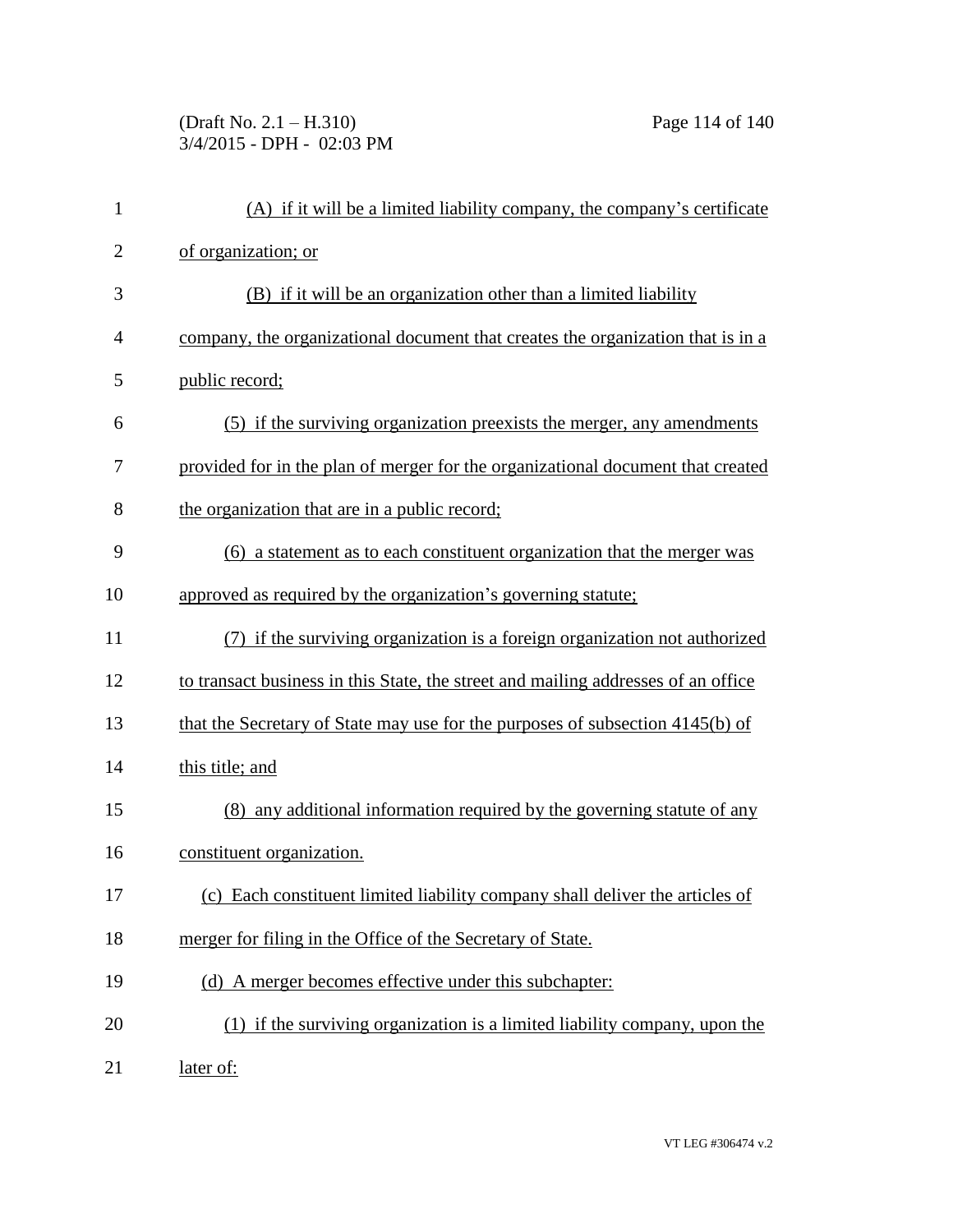(Draft No. 2.1 – H.310) Page 115 of 140 3/4/2015 - DPH - 02:03 PM

| $\mathbf{1}$   | $(A)$ compliance with subsection $(c)$ of this section; or                    |
|----------------|-------------------------------------------------------------------------------|
| $\overline{2}$ | (B) subject to section 4026 of this title, as specified in the articles of    |
| 3              | merger; or                                                                    |
| 4              | (2) if the surviving organization is not a limited liability company, as      |
| 5              | provided by the governing statute of the surviving organization.              |
| 6              | § 4151. EFFECT OF MERGER                                                      |
| 7              | (a) When a merger becomes effective:                                          |
| 8              | (1) the surviving organization continues or comes into existence;             |
| 9              | (2) each constituent organization that merges into the surviving              |
| 10             | organization ceases to exist as a separate entity;                            |
| 11             | (3) all property owned by each constituent organization that ceases to        |
| 12             | exist vests in the surviving organization;                                    |
| 13             | (4) all debts, obligations, or other liabilities of each constituent          |
| 14             | organization that ceases to exist continue as debts, obligations, or other    |
| 15             | liabilities of the surviving organization;                                    |
| 16             | (5) an action or proceeding pending by or against any constituent             |
| 17             | organization that ceases to exist may be continued as if the merger had not   |
| 18             | occurred;                                                                     |
| 19             | (6) except as prohibited by other law, all of the rights, privileges,         |
| 20             | immunities, powers, and purposes of each constituent organization that ceases |
| 21             | to exist vest in the surviving organization;                                  |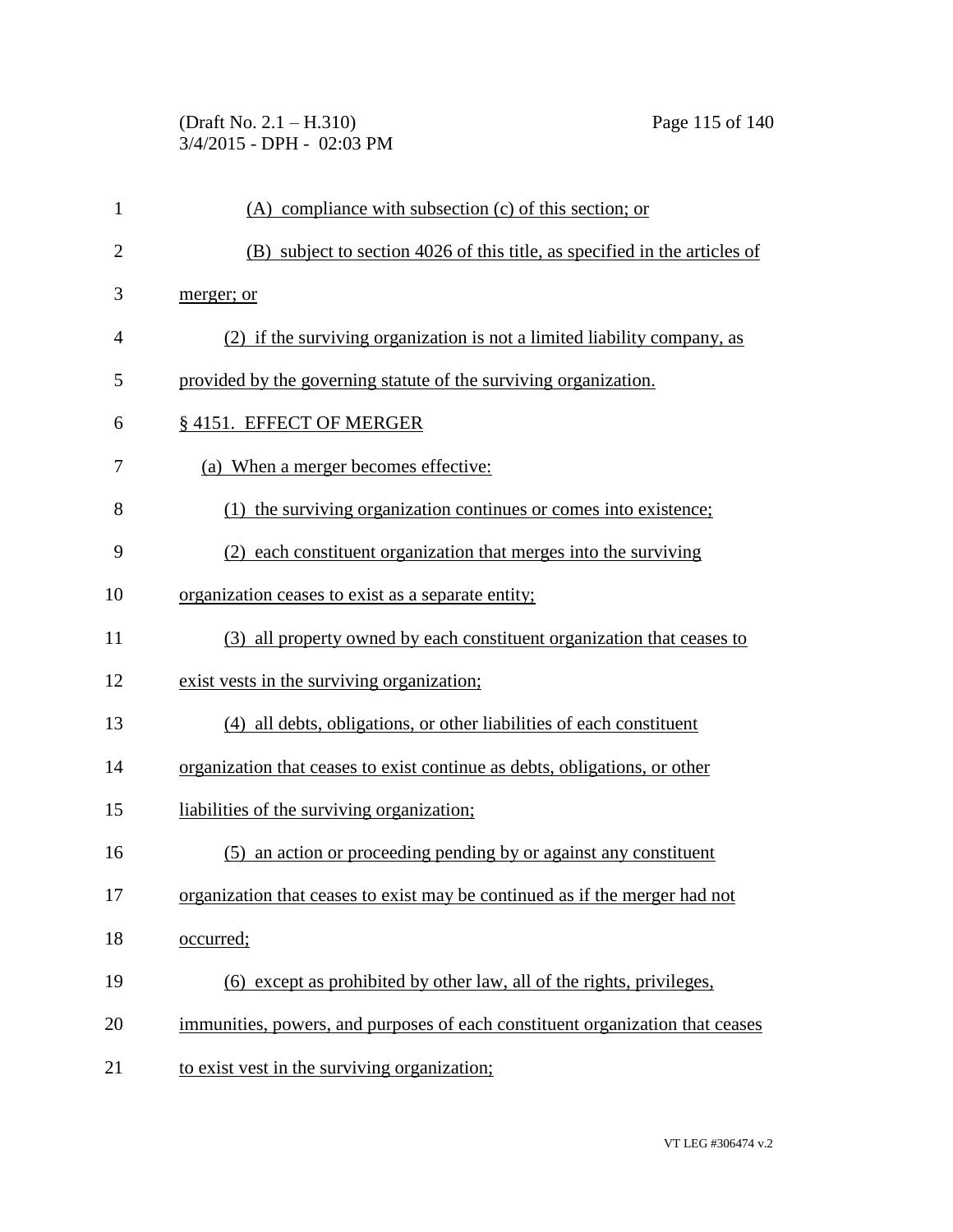(Draft No. 2.1 – H.310) Page 116 of 140 3/4/2015 - DPH - 02:03 PM

| $\mathbf{1}$   | (7) except as otherwise provided in the plan of merger, the terms and               |
|----------------|-------------------------------------------------------------------------------------|
| $\overline{2}$ | conditions of the plan of merger take effect; and                                   |
| 3              | (8) except as otherwise agreed, if a constituent limited liability company          |
| 4              | ceases to exist, the merger does not dissolve the limited liability company for     |
| 5              | the purposes of subchapter 7 of this chapter;                                       |
| 6              | (9) if the surviving organization is created by the merger:                         |
| 7              | (A) if it is a limited liability company, the certificate of organization           |
| 8              | becomes effective; or                                                               |
| 9              | (B) if it is an organization other than a limited liability company, the            |
| 10             | organizational document that creates the organization becomes effective; and        |
| 11             | (10) if the surviving organization preexisted the merger, any                       |
| 12             | amendments provided for in the articles of merger for the organizational            |
| 13             | document that created the organization become effective.                            |
| 14             | $(b)(1)$ A surviving organization that is a foreign organization consents to        |
| 15             | the jurisdiction of the courts of this State to enforce any debt, obligation, or    |
| 16             | other liability owed by a constituent organization, if before the merger the        |
| 17             | constituent organization was subject to suit in this State on the debt, obligation, |
| 18             | or other liability.                                                                 |
| 19             | (2) A surviving organization that is a foreign organization and not                 |
| 20             | authorized to transact business in this State appoints the Secretary of State as    |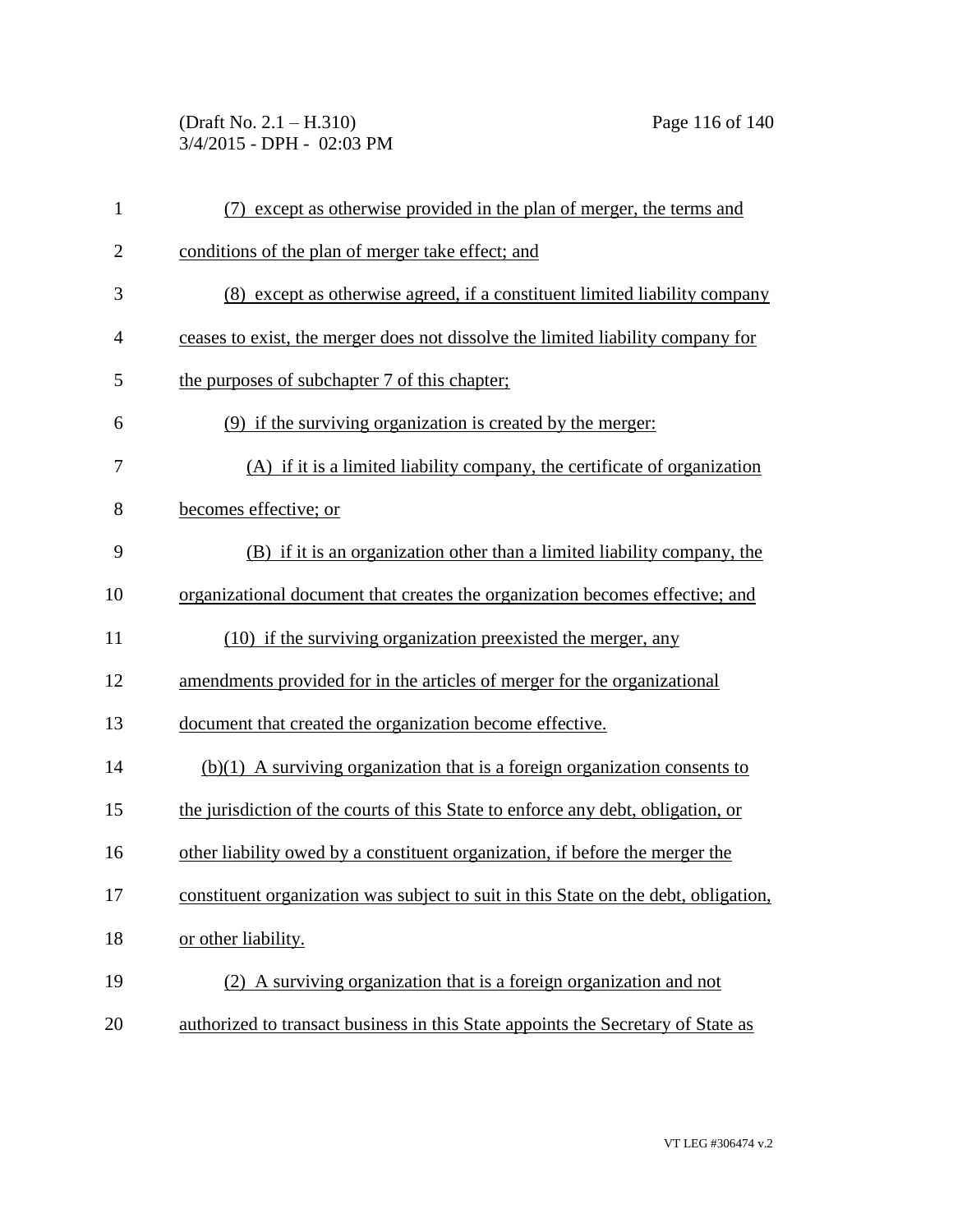(Draft No. 2.1 – H.310) Page 117 of 140 3/4/2015 - DPH - 02:03 PM

| $\mathbf{1}$   | its agent for service of process for the purposes of enforcing a debt, obligation, |
|----------------|------------------------------------------------------------------------------------|
| $\overline{2}$ | or other liability under this subsection.                                          |
| 3              | (3) Service on the Secretary of State under this subsection must be made           |
| 4              | in the same manner and has the same consequences as in subsections $116(c)$        |
| 5              | and (d) of this title.                                                             |
| 6              | §4152. DOMESTICATION                                                               |
| 7              | (a) A foreign limited liability company may become a limited liability             |
| 8              | company pursuant to this section, sections 4153 through 4155 of this title, and    |
| 9              | a plan of domestication, if:                                                       |
| 10             | (1) the foreign limited liability company's governing statute authorizes           |
| 11             | the domestication;                                                                 |
| 12             | (2) the domestication is not prohibited by the law of the jurisdiction that        |
| 13             | enacted the governing statute; and                                                 |
| 14             | (3) the foreign limited liability company complies with its governing              |
| 15             | statute in effecting the domestication.                                            |
| 16             | (b) A limited liability company may become a foreign limited liability             |
| 17             | company pursuant to this section, sections 4153 through 4155 of this title, and    |
| 18             | a plan of domestication, if:                                                       |
| 19             | (1) the foreign limited liability company's governing statute authorizes           |
| 20             | the domestication;                                                                 |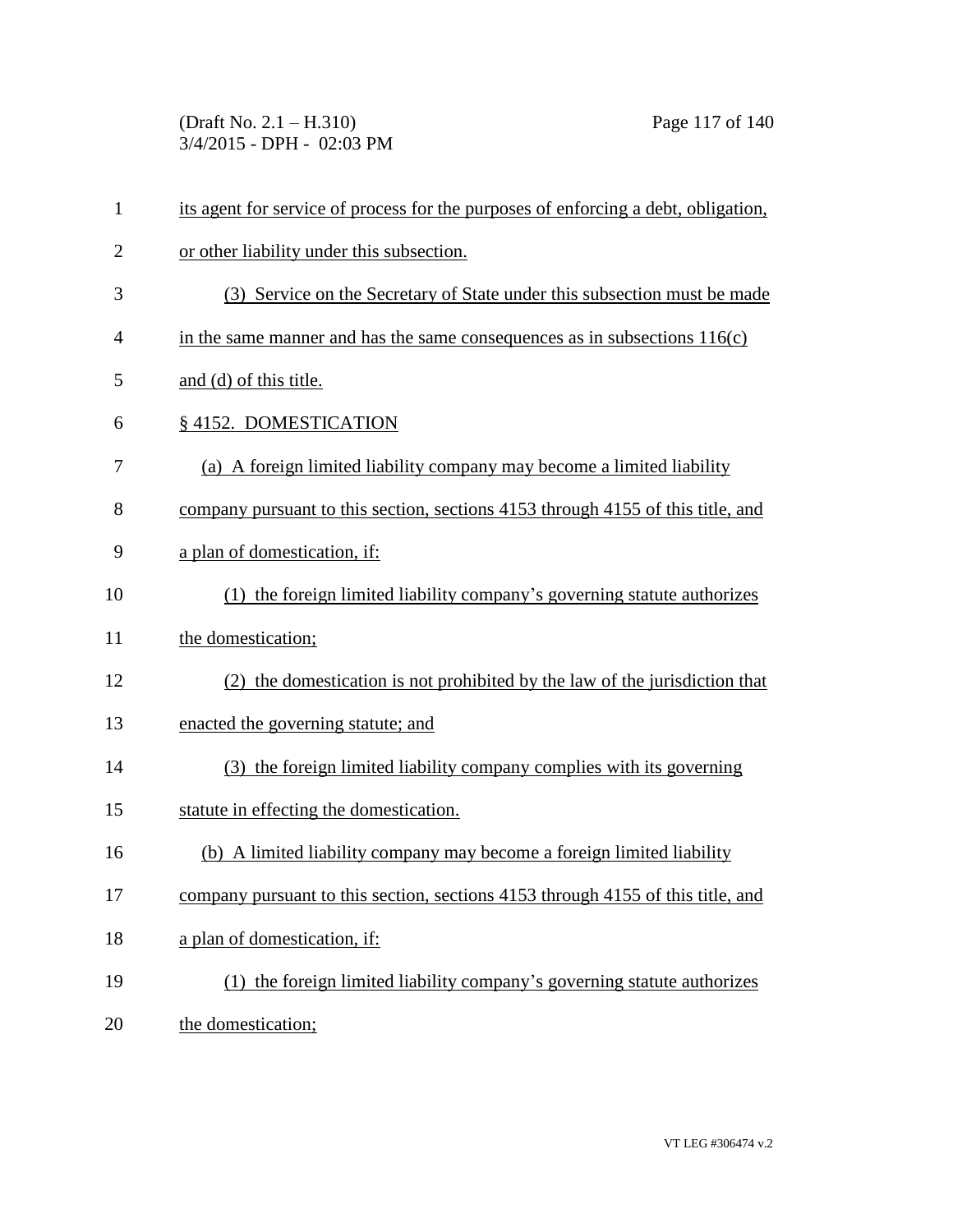(Draft No. 2.1 – H.310) Page 118 of 140 3/4/2015 - DPH - 02:03 PM

| $\mathbf{1}$   | (2) the domestication is not prohibited by the law of the jurisdiction that |
|----------------|-----------------------------------------------------------------------------|
| $\overline{2}$ | enacted the governing statute; and                                          |
| 3              | (3) the foreign limited liability company complies with its governing       |
| 4              | statute in effecting the domestication.                                     |
| 5              | (c) A plan of domestication must be in a record and must include:           |
| 6              | (1) the name of the domesticating company before domestication and          |
| 7              | the jurisdiction of its governing statute;                                  |
| 8              | (2) the name of the domesticated company after domestication and the        |
| 9              | jurisdiction of its governing statute;                                      |
| 10             | (3) the terms and conditions of the domestication, including the manner     |
| 11             | and basis for converting interests in the domesticating company into any    |
| 12             | combination of money, interests in the domesticated company, and other      |
| 13             | consideration; and                                                          |
| 14             | (4) the organizational documents of the domesticated company that are,      |
| 15             | <u>or are proposed to be, in a record.</u>                                  |
| 16             | § 4153. ACTION ON PLAN OF DOMESTICATION BY                                  |
| 17             | DOMESTICATING LIMITED LIABILITY COMPANY                                     |
| 18             | (a) A plan of domestication must be consented to:                           |
| 19             | (1) by all the members, subject to section 4156 of this title, if the       |
| 20             | domesticating company is a limited liability company; and                   |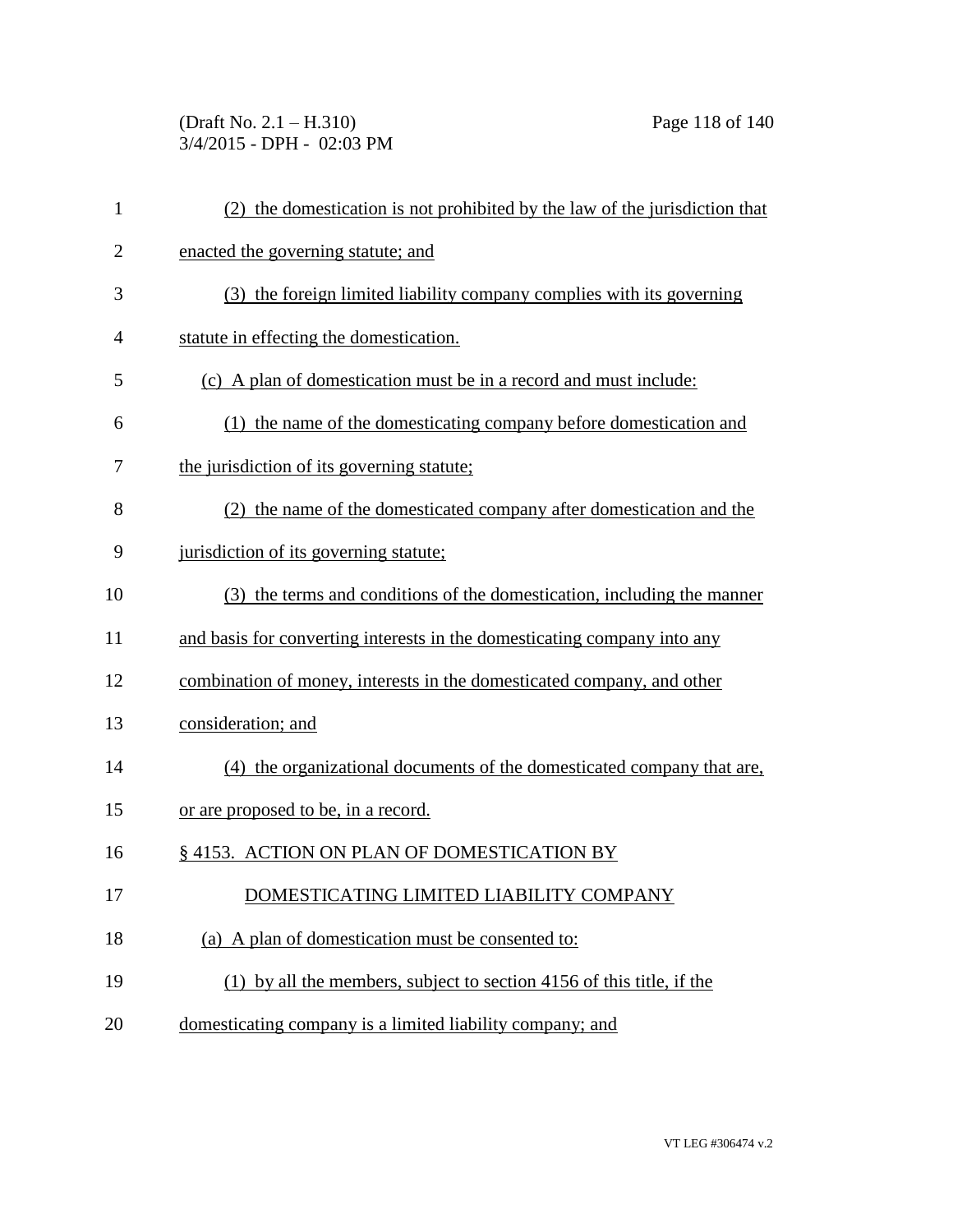(Draft No. 2.1 – H.310) Page 119 of 140 3/4/2015 - DPH - 02:03 PM

| $\mathbf{1}$   | (2) as provided in the domesticating company's governing statute, if the             |
|----------------|--------------------------------------------------------------------------------------|
| $\overline{2}$ | company is a foreign limited liability company.                                      |
| 3              | (b) Subject to any contractual rights, after a domestication is approved, and        |
| 4              | at any time before articles of domestication are delivered to the Secretary of       |
| 5              | State for filing under section 4154 of this title, a domesticating limited liability |
| 6              | company may amend the plan or abandon the domestication:                             |
| 7              | $(1)$ as provided in the plan; or                                                    |
| 8              | (2) except as otherwise prohibited in the plan, by the same consent as               |
| 9              | was required to approve the plan.                                                    |
| 10             | §4154. FILINGS REQUIRED FOR DOMESTICATION; EFFECTIVE                                 |
| 11             | <b>DATE</b>                                                                          |
| 12             | (a) After a plan of domestication is approved, a domesticating company               |
| 13             | shall deliver to the Secretary of State for filing articles of domestication, which  |
| 14             | shall include:                                                                       |
| 15             | (1) a statement, as the case may be, that the company has been                       |
| 16             | domesticated from or into another jurisdiction;                                      |
| 17             |                                                                                      |
|                | (2) the name of the domesticating company and the jurisdiction of its                |
| 18             | governing statute;                                                                   |
| 19             | (3) the name of the domesticated company and the jurisdiction of its                 |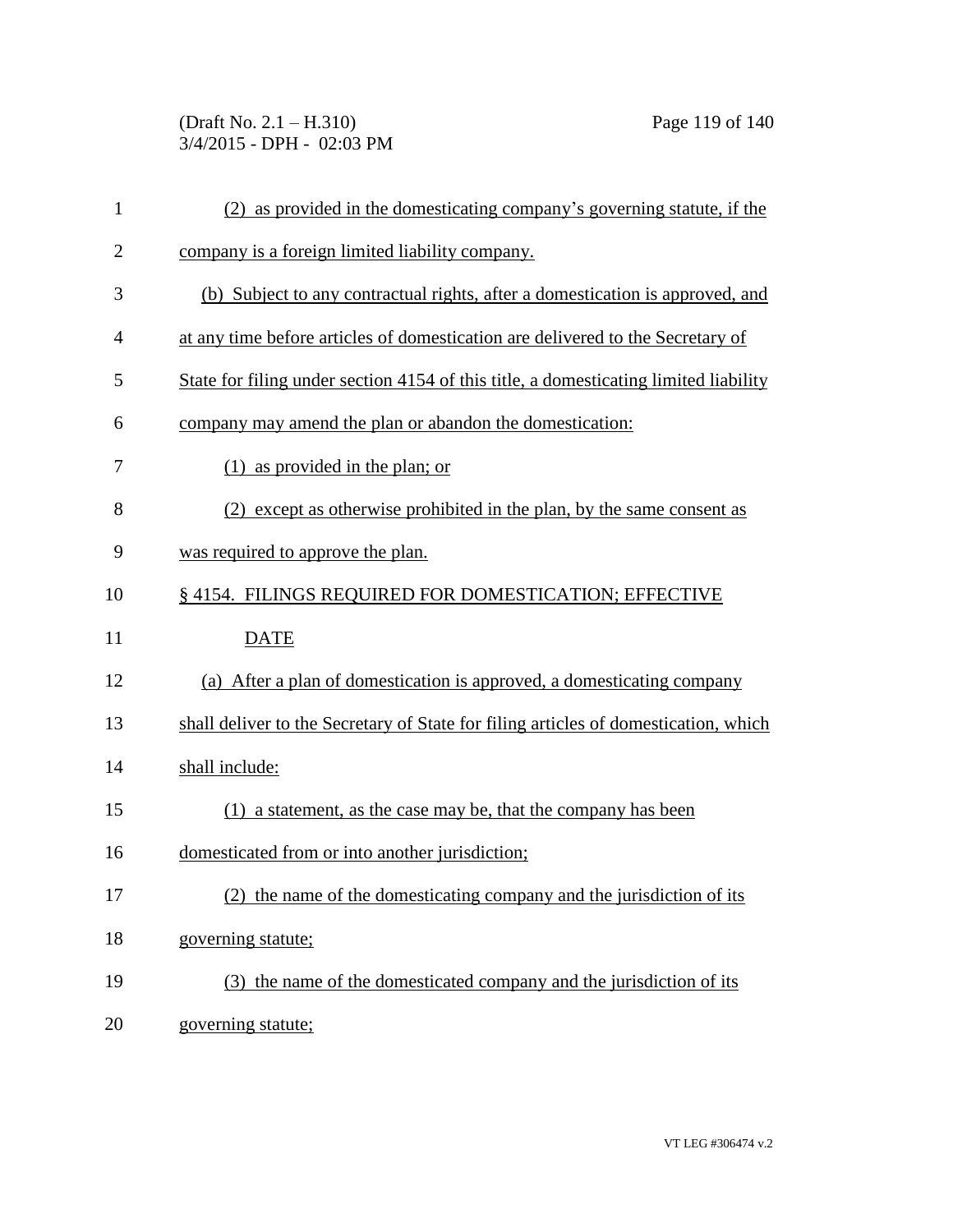(Draft No. 2.1 – H.310) Page 120 of 140 3/4/2015 - DPH - 02:03 PM

| $\mathbf{1}$   | (4) the date the domestication is effective under the governing statute of     |
|----------------|--------------------------------------------------------------------------------|
| $\overline{2}$ | the domesticated company;                                                      |
| 3              | (5) if the domesticating company was a limited liability company, a            |
| $\overline{4}$ | statement that the domestication was approved as required by this title;       |
| 5              | (6) if the domesticating company was a foreign limited liability               |
| 6              | company, a statement that the domestication was approved as required by the    |
| 7              | governing statute of the other jurisdiction; and                               |
| 8              | (7) if the domesticated company was a foreign limited liability company        |
| 9              | not authorized to transact business in this State, the street and mailing      |
| 10             | addresses of an office that the Secretary of State may use for the purposes of |
| 11             | subsection $4155(b)$ of this title.                                            |
| 12             | (b) A domestication becomes effective:                                         |
| 13             | (1) when the certificate of organization takes effect, if the domesticated     |
| 14             | company is a limited liability company; and                                    |
| 15             | (2) according to the governing statute of the domesticated company, if         |
| 16             | the domesticated organization is a foreign limited liability company.          |
| 17             | § 4155. EFFECT OF DOMESTICATION                                                |
| 18             | (a) When a domestication takes effect:                                         |
| 19             | (1) the domesticated company is for all purposes the company that              |
| 20             | existed before the domestication;                                              |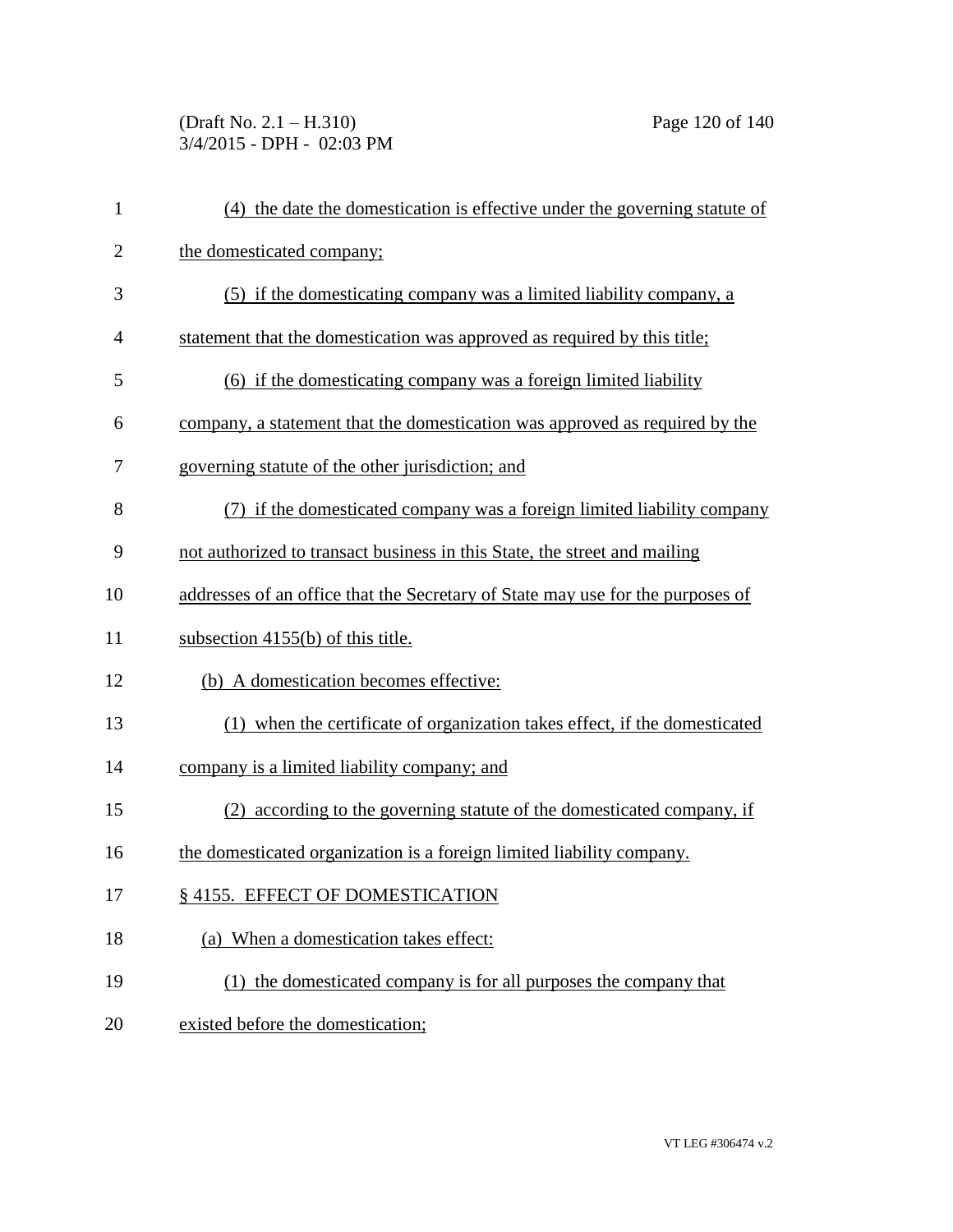(Draft No. 2.1 – H.310) Page 121 of 140 3/4/2015 - DPH - 02:03 PM

| $\mathbf{1}$   | (2) all property owned by the domesticating company remains vested in            |
|----------------|----------------------------------------------------------------------------------|
| $\overline{2}$ | the domesticated company;                                                        |
| 3              | (3) all debts, obligations, or other liabilities of the domesticating            |
| 4              | company continue as debts, obligations, or other liabilities of the domesticated |
| 5              | company;                                                                         |
| 6              | (4) an action or proceeding pending by or against a domesticating                |
| 7              | company may be continued as if the domestication had not occurred;               |
| 8              | (5) except as prohibited by other law, all of the rights, privileges,            |
| 9              | immunities, powers, and purposes of the domesticating company remain vested      |
| 10             | in the domesticated company;                                                     |
| 11             | (6) except as otherwise provided in the plan of domestication, the terms         |
| 12             | and conditions of the plan of domestication take effect; and                     |
| 13             | (7) except as otherwise agreed, the domestication does not dissolve a            |
| 14             | domesticating limited liability company for the purposes of subchapter 7 of      |
| 15             | this chapter.                                                                    |
| 16             | $(b)(1)$ A domesticated company that is a foreign limited liability company      |
| 17             | consents to the jurisdiction of the courts of this State to enforce any debt,    |
| 18             | obligation, or other liability owed by the domesticating company, if, before the |
| 19             | domestication, the domesticating company was subject to suit in this State on    |
| 20             | the debt, obligation, or other liability.                                        |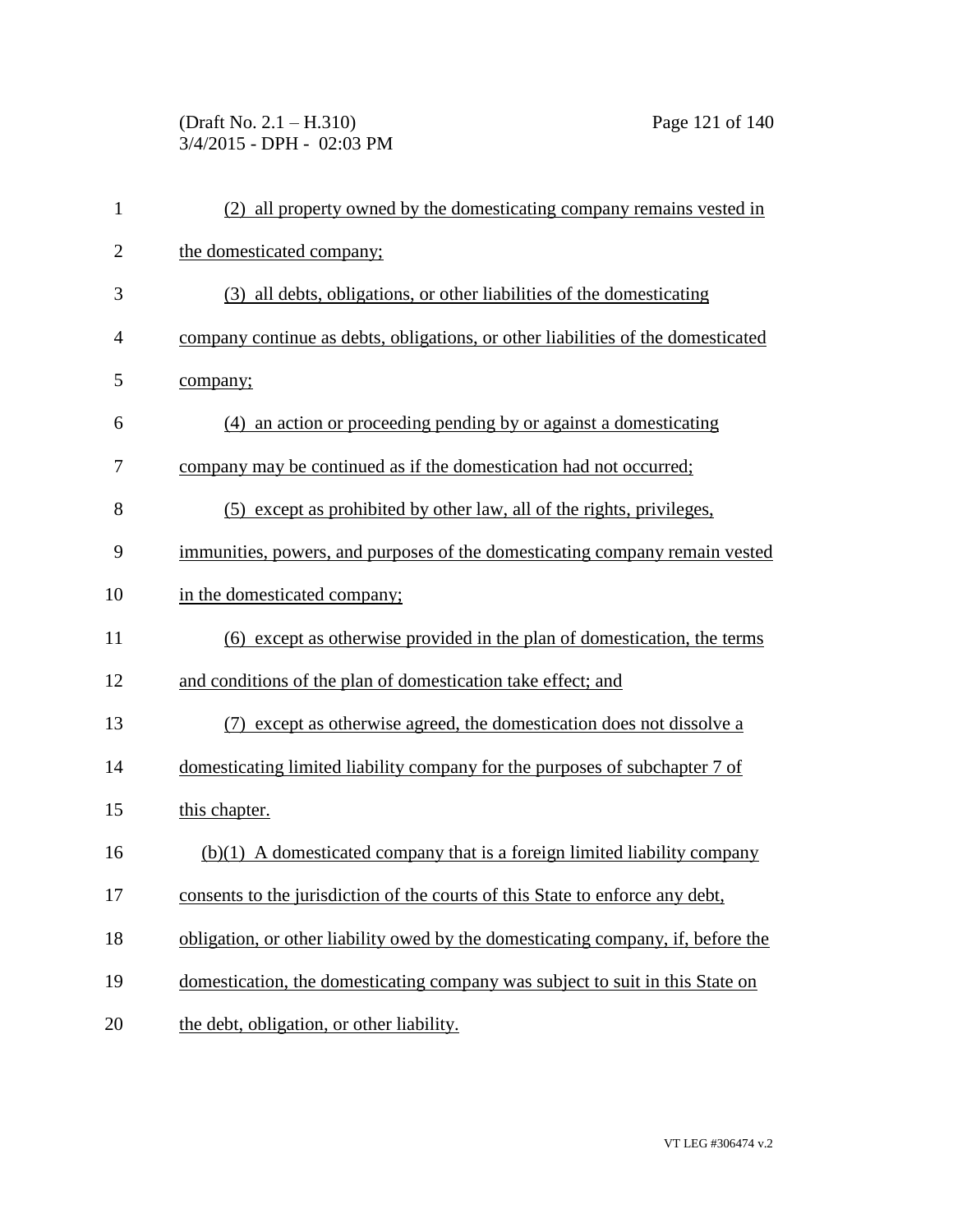(Draft No. 2.1 – H.310) Page 122 of 140 3/4/2015 - DPH - 02:03 PM

| $\mathbf{1}$   | (2) A domesticated company that is a foreign limited liability company              |
|----------------|-------------------------------------------------------------------------------------|
| $\overline{2}$ | and not authorized to transact business in this State appoints the Secretary of     |
| 3              | State as its agent for service of process for purposes of enforcing a debt,         |
| $\overline{4}$ | obligation, or other liability under this subsection.                               |
| 5              | (3) Service on the Secretary of State under this subsection must be made            |
| 6              | in the same manner and has the same consequences as in section 4010 of this         |
| 7              | title.                                                                              |
| 8              | (c) If a limited liability company has adopted and approved a plan of               |
| 9              | domestication under section 4152 of this title providing for the company to be      |
| 10             | domesticated in a foreign jurisdiction, a statement surrendering the company's      |
| 11             | certificate of organization must be delivered to the Secretary of State for filing, |
| 12             | setting forth:                                                                      |
| 13             | (1) the name of the company;                                                        |
| 14             | (2) a statement that the certificate of organization is being surrendered in        |
| 15             | connection with the domestication of the company in a foreign jurisdiction;         |
| 16             | (3) a statement the domestication was approved as required by this                  |
| 17             | title; and                                                                          |
| 18             | (4) the jurisdiction of formation of the domesticated foreign limited               |
| 19             | liability company.                                                                  |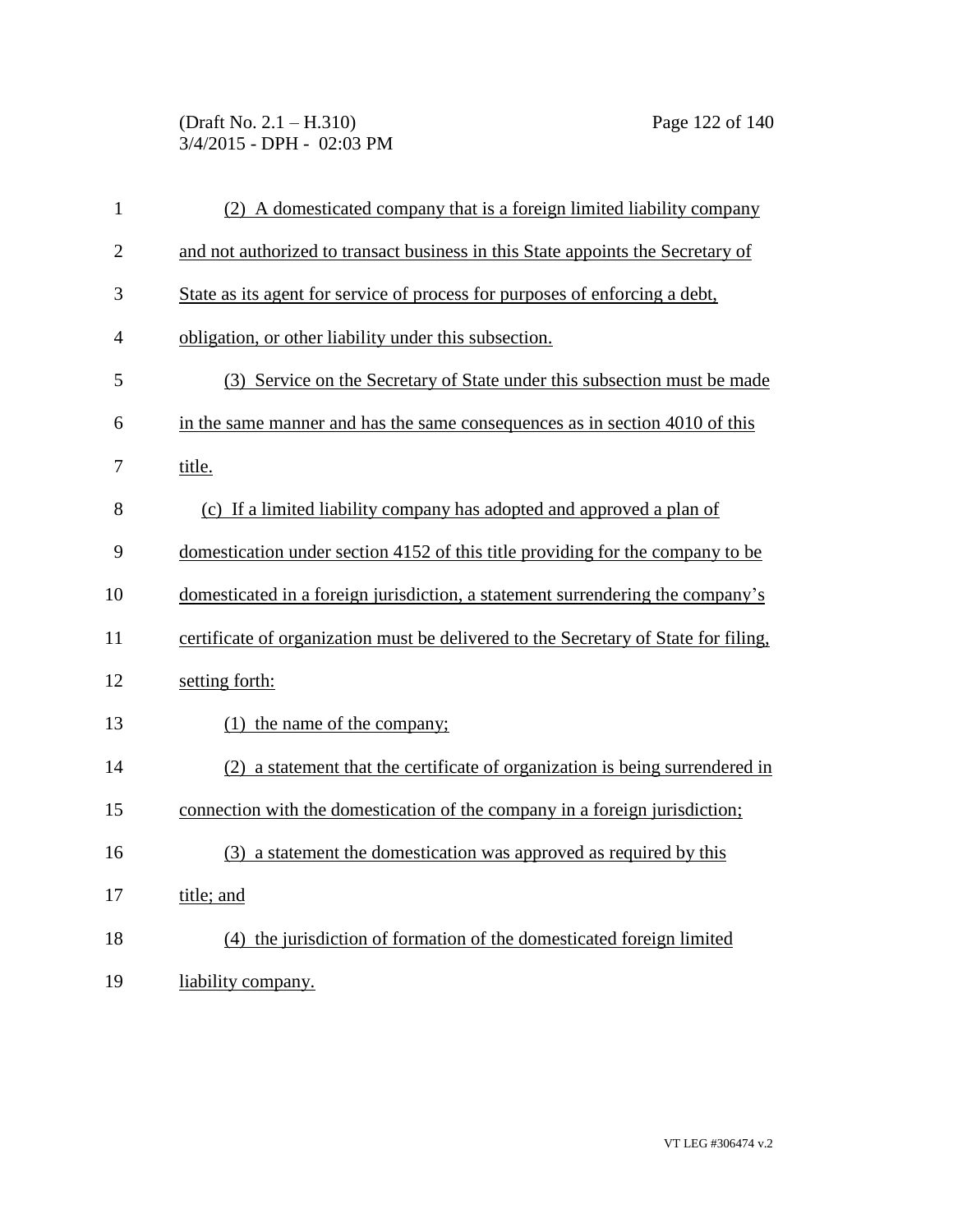(Draft No. 2.1 – H.310) Page 123 of 140 3/4/2015 - DPH - 02:03 PM

| $\mathbf{1}$   | § 4156. RESTRICTIONS ON APPROVAL OF MERGERS,                                    |
|----------------|---------------------------------------------------------------------------------|
| $\overline{2}$ | CONVERSIONS, AND DOMESTICATIONS                                                 |
| 3              | (a) If a member of a constituent, converting, or domesticating limited          |
| $\overline{4}$ | liability company will have personal liability with respect to a surviving,     |
| 5              | converted, or domesticated organization, approval or amendment of a plan of     |
| 6              | merger, conversion, or domestication are ineffective without the consent of the |
| 7              | member, unless:                                                                 |
| 8              | (1) the company's operating agreement provides for approval of a                |
| 9              | merger, conversion, or domestication with the consent of fewer than all the     |
| 10             | members; and                                                                    |
| 11             | (2) the member has consented to the provision of the operating                  |
| 12             | agreement.                                                                      |
| 13             | (b) A member does not give the consent required by subsection (a) of this       |
| 14             | section merely by consenting to a provision of the operating agreement that     |
| 15             | permits the operating agreement to be amended with the consent of fewer than    |
| 16             | all the members.                                                                |
| 17             | § 4157. SUBCHAPTER NOT EXCLUSIVE                                                |
| 18             | This subchapter does not preclude an organization from being converted,         |
| 19             | merged, or domesticated under law other than this title.                        |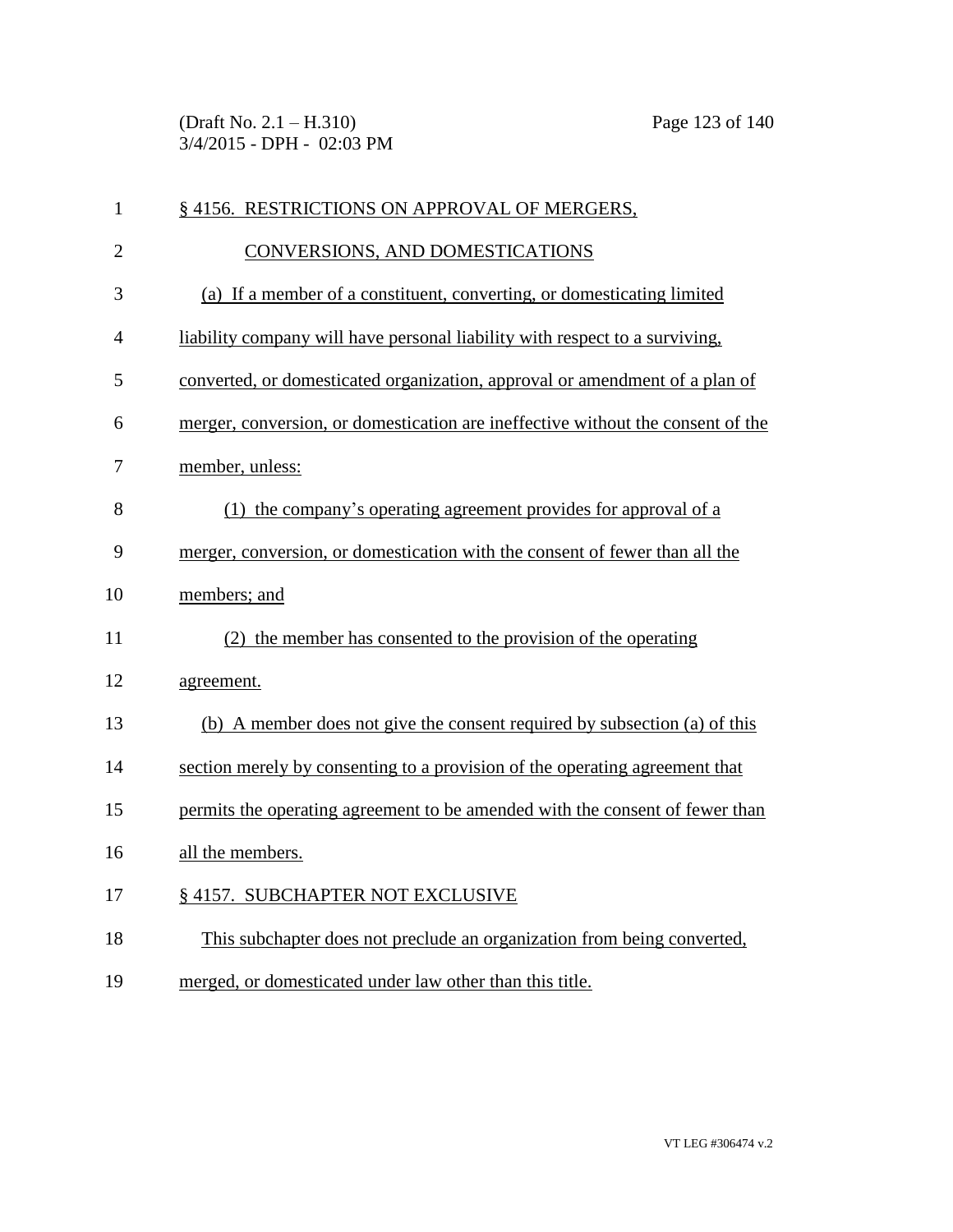(Draft No. 2.1 – H.310) Page 124 of 140 3/4/2015 - DPH - 02:03 PM

| $\mathbf{1}$   | Subchapter 11. Low-Profit Limited Liability Companies                            |
|----------------|----------------------------------------------------------------------------------|
| $\overline{c}$ | §4161. ELECTION                                                                  |
| 3              | A limited liability company organized pursuant to this title may elect to be a   |
| $\overline{4}$ | low-profit limited liability company if and for so long at it satisfies the      |
| 5              | requirements of section 4162 of this title.                                      |
| 6              | § 4162. REQUIREMENTS                                                             |
| 7              | A limited liability company shall be organized for a business purpose that       |
| 8              | satisfies, and shall at all times be operated to satisfy, each of the following  |
| 9              | requirements:                                                                    |
| 10             | $(1)$ The company:                                                               |
| 11             | (A) significantly furthers the accomplishment of one or more                     |
| 12             | charitable or educational purposes within the meaning of 26 U.S.C.               |
| 13             | § $170(c)(2)(B)$ ; and                                                           |
| 14             | (B) would not have been formed but for the company's relationship                |
| 15             | to the accomplishment of charitable or educational purposes.                     |
| 16             | (2) No significant purpose of the company is the production of income            |
| 17             | or the appreciation of property; provided, however, that the fact that a person  |
| 18             | produces significant income or capital appreciation shall not, in the absence of |
| 19             | other factors, be conclusive evidence of a significant purpose involving the     |
| 20             | production of income or the appreciation of property.                            |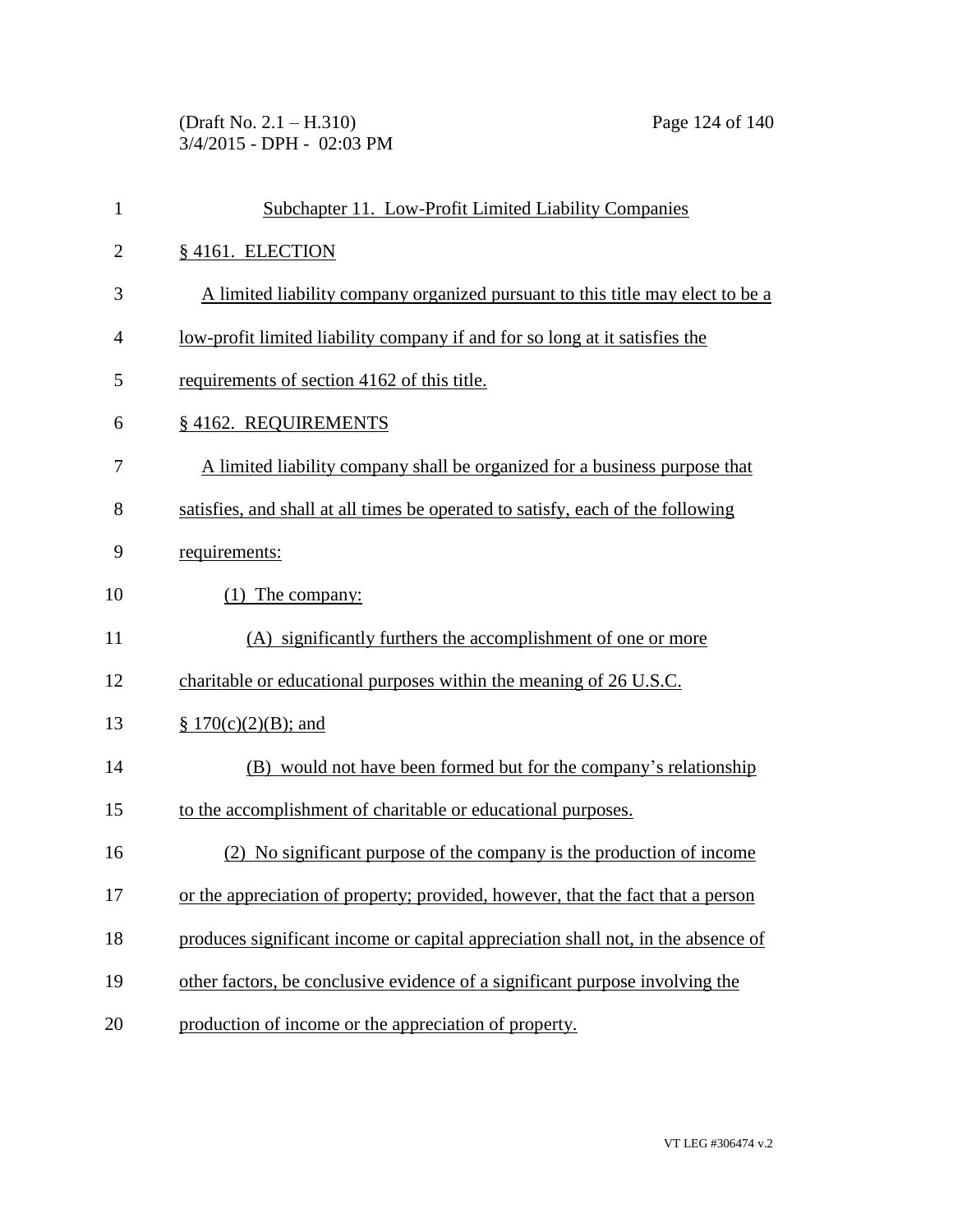(Draft No. 2.1 – H.310) Page 125 of 140 3/4/2015 - DPH - 02:03 PM

| 1              | (3) No purpose of the company is to accomplish one or more political or              |
|----------------|--------------------------------------------------------------------------------------|
| $\overline{2}$ | legislative purposes within the meaning of 26 U.S.C. $\S 170(c)(2)(D)$ .             |
| 3              | § 4163. FAILURE TO MEET REQUIREMENTS                                                 |
| $\overline{4}$ | (a) A limited liability company that elects to be an L3C and subsequently            |
| 5              | fails to satisfy any one of the requirements set forth in section 4162 of this title |
| 6              | shall immediately cease to be a low-profit limited liability company, but by         |
| 7              | continuing to meet all the other requirements of this chapter, continues to exist    |
| 8              | as a limited liability company.                                                      |
| 9              | (b) In the event an L3C fails to satisfy the requirements of section 4162 of         |
| 10             | this title, the company shall change its name to conform with subsection             |
| 11             | $\frac{4005(a)}{6}$ of this title.                                                   |
| 12             | Sec. 3. 11 V.S.A. § 1621 is amended to read:                                         |
| 13             | § 1621. REGISTRATION OF BUSINESS NAME BY PERSONS,                                    |
| 14             | PARTNERSHIPS, AND ASSOCIATIONS                                                       |
| 15             | (a) A person doing business in this State under any name other than his or           |
| 16             | her own, and every copartnership or association of individuals, except               |
| 17             | corporations and limited liability companies, doing business in this State,          |
| 18             | resident or nonresident, shall cause to be recorded with the Secretary of State a    |
| 19             | return setting forth the name under which such business is carried on, the name      |
| 20             | of the town wherein such place of business is located, a brief description of the    |
| 21             | kind of business to be transacted under such name, and the individual names          |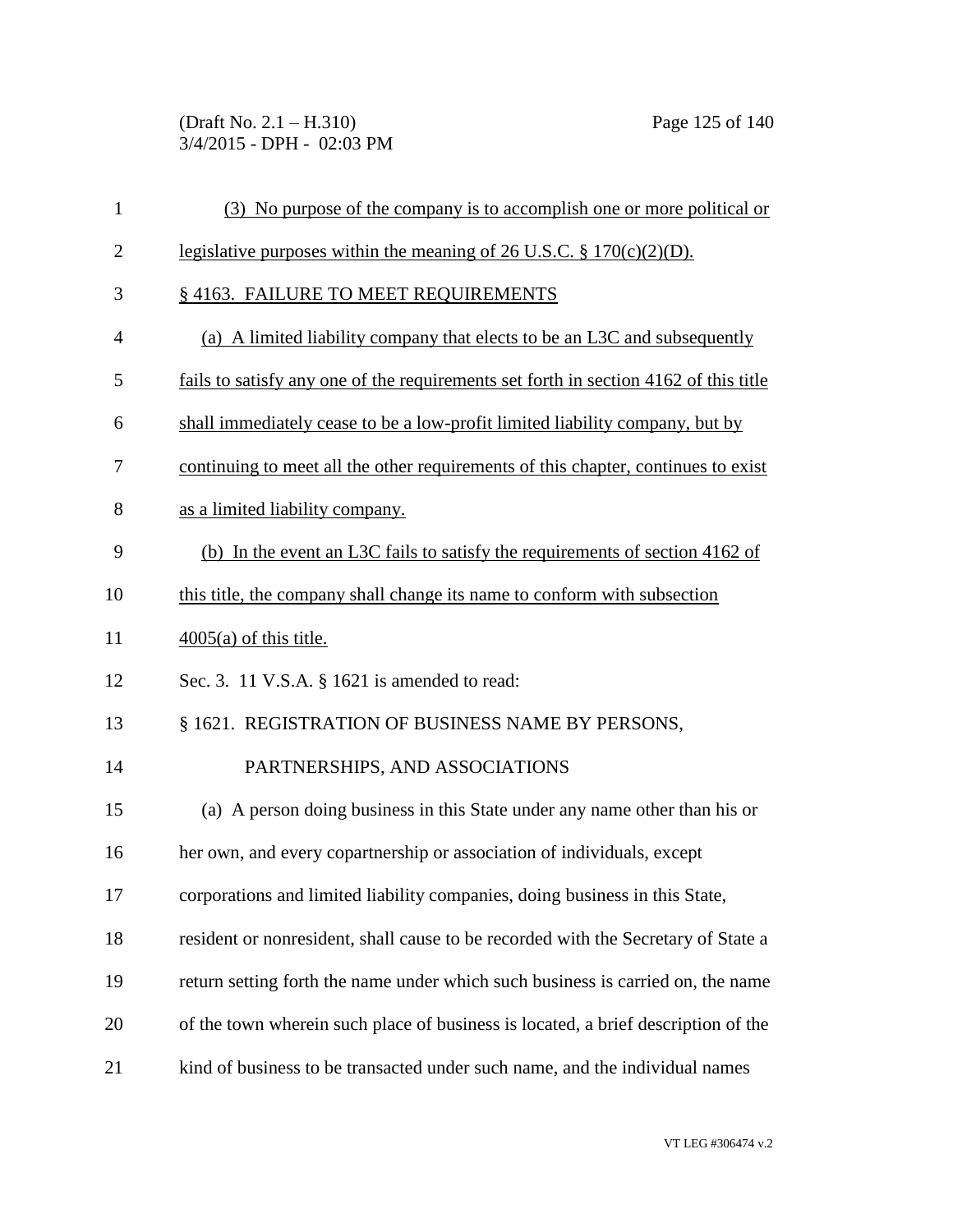| 1              | and residences of all persons, general partners, or members so doing business        |
|----------------|--------------------------------------------------------------------------------------|
| $\overline{2}$ | thereunder.                                                                          |
| 3              | (b) Such returns shall be subscribed and sworn to by one or more of the              |
| 4              | persons so doing business, and shall be filed with the Secretary of State within     |
| 5              | ten days after commencement of business.                                             |
| 6              | (c) The Secretary of State shall decline to register any business name that is       |
| 7              | the same as, deceptively similar to, or likely to be confused with or mistaken       |
| 8              | for unless the name is distinguishable in the records of the Secretary of State      |
| 9              | from any other business name of any name registered or reserved under this           |
| 10             | chapter, or the name of any other entity, whether domestic or foreign, that is       |
| 11             | reserved, registered, or granted by or with the Secretary of State, or any name      |
| 12             | that would lead a reasonable person to conclude that the business is a type of       |
| 13             | entity that it is not.                                                               |
| 14             | * * *                                                                                |
| 15             | Sec. 4. 11 V.S.A. § 1623 is amended to read:                                         |
| 16             | § 1623. REGISTRATION BY CORPORATIONS AND LIMITED                                     |
| 17             | <b>LIABILITY COMPANIES</b>                                                           |
| 18             | (a) A corporation or limited liability company doing business in this State          |
| 19             | under any name other than that of the corporation or limited liability company       |
| 20             | shall be subject to all the provisions of this chapter; and shall file returns sworn |
|                |                                                                                      |

to by some officer or member of such corporation or by some member or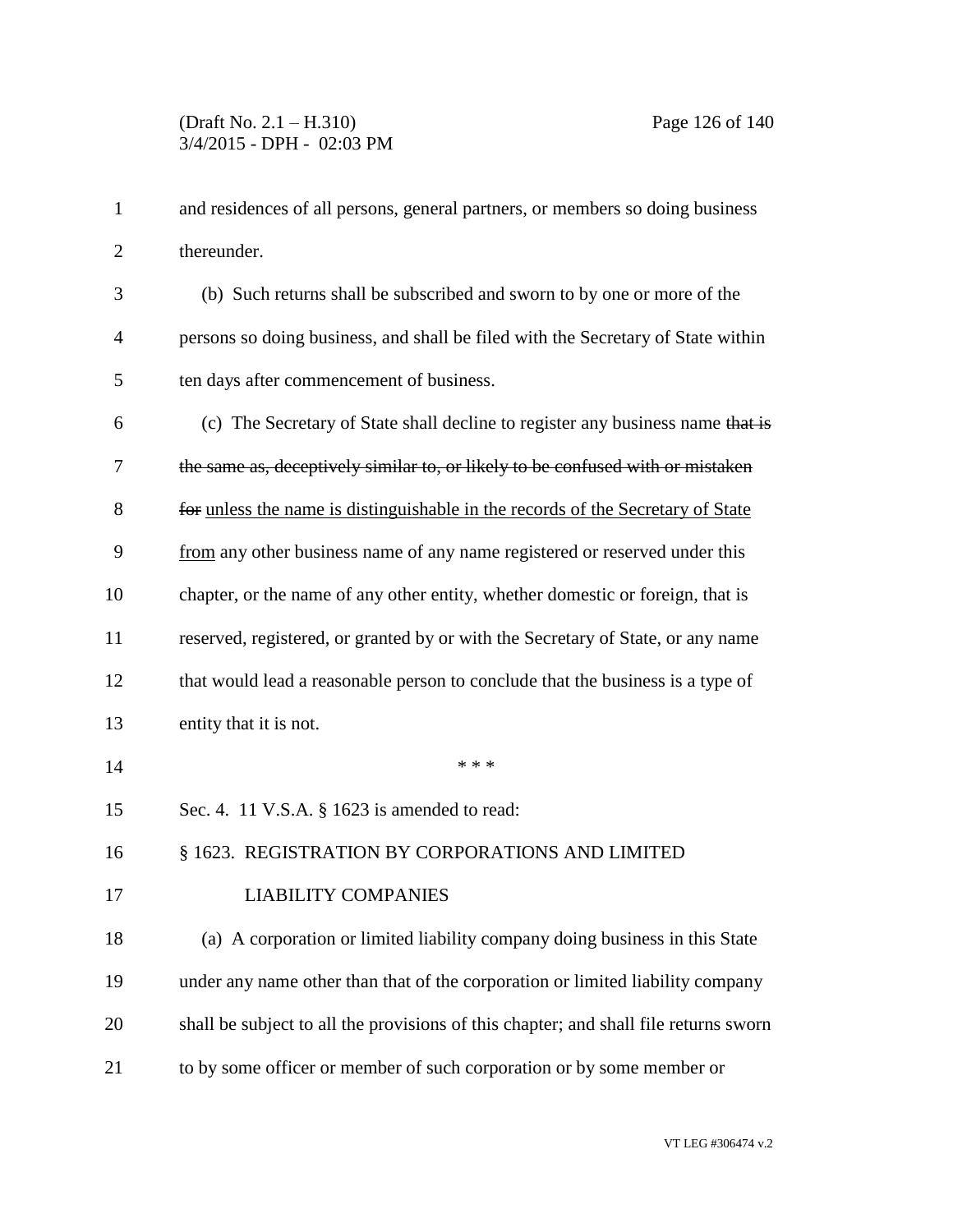# (Draft No. 2.1 – H.310) Page 127 of 140 3/4/2015 - DPH - 02:03 PM

| $\mathbf{1}$   | manager of such limited liability company, setting forth the name other than    |
|----------------|---------------------------------------------------------------------------------|
| $\overline{2}$ | the corporate or limited liability company name under which such business is    |
| 3              | carried on, the name of the town wherein such business is to be carried on, a   |
| $\overline{4}$ | brief description of the kind of business transacted under such name, and the   |
| 5              | corporate or the limited liability company name and location of the principal   |
| 6              | office of such corporation or limited liability company.                        |
| 7              | (b) The Secretary of State shall decline to register any business name that is  |
| 8              | the same as, deceptively similar to, or likely to be confused with or mistaken  |
| 9              | for unless the name is distinguishable in the records of the Secretary of State |
| 10             | from any other business name of any name registered or reserved under this      |
| 11             | chapter or the name of any other entity, whether domestic or foreign, that is   |
| 12             | reserved, registered, or granted by or with the Secretary of State, or any name |
| 13             | that would lead a reasonable person to conclude that the business is a type of  |
| 14             | entity that it is not.                                                          |
| 15             | Sec. 5. 11 V.S.A. § 3292 is amended to read:                                    |
| 16             | § 3292. NAME                                                                    |
| 17             | (a) The name of a limited liability partnership must end with "Registered       |
| 18             | Limited Liability Partnership," "Limited Liability Partnership," "R.L.L.P.,"    |
| 19             | "L.L.P.," "RLLP," or "LLP."                                                     |
| 20             | (b) Except as authorized by subsections (c) and (d) of this section, a limited  |
| 21             | liability partnership's name, based upon the records of the secretary of state, |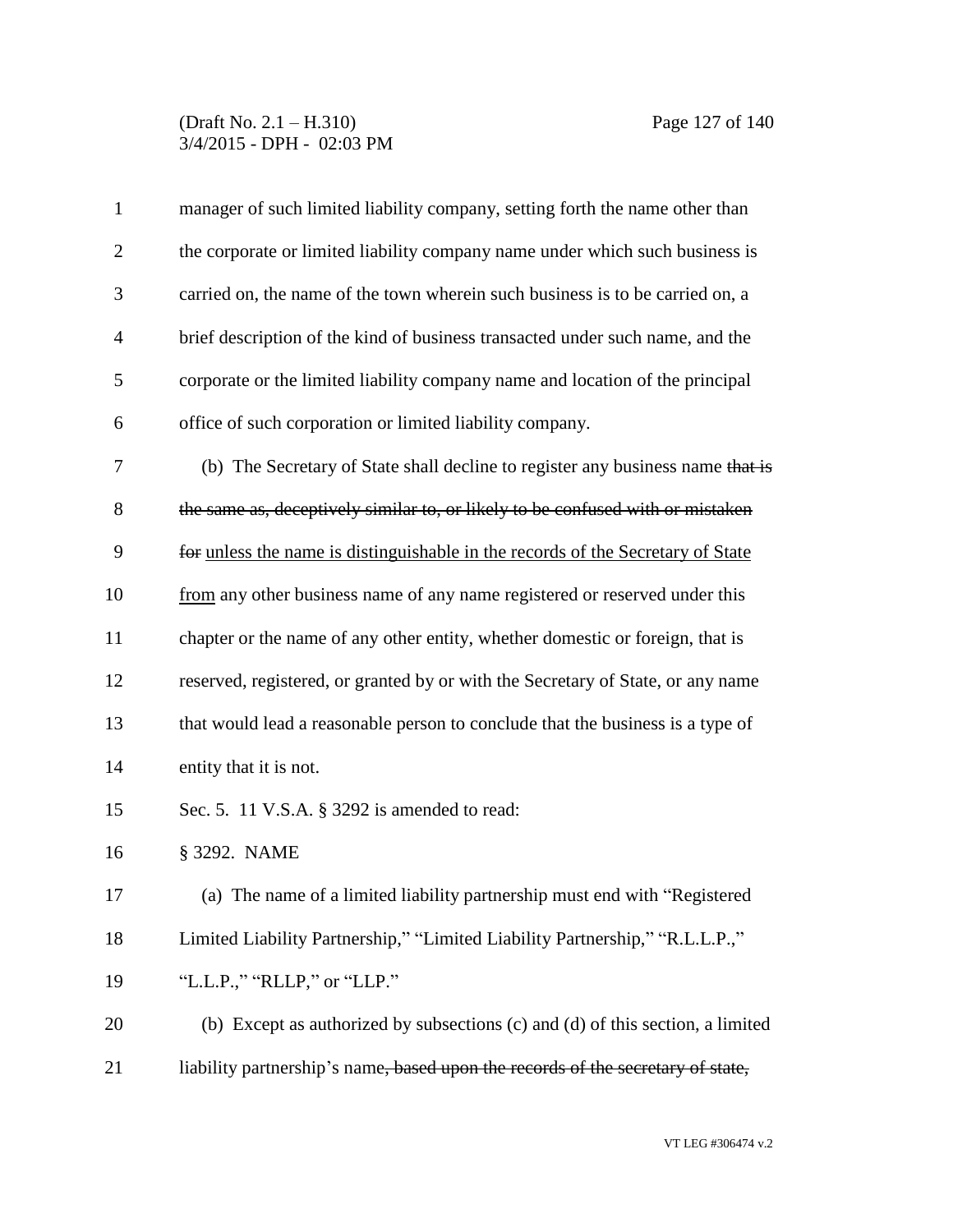# (Draft No. 2.1 – H.310) Page 128 of 140 3/4/2015 - DPH - 02:03 PM

| $\mathbf{1}$   | shall be distinguishable in the records of the Secretary of State from, and not     |
|----------------|-------------------------------------------------------------------------------------|
| $\overline{2}$ | the same as, deceptively similar to, or likely to be confused with or mistaken      |
| 3              | for any name granted, registered, or reserved under this chapter, or the name of    |
| $\overline{4}$ | any other entity, whether domestic or foreign, that is granted, reserved or         |
| 5              | registered by or with the secretary of state Secretary of State.                    |
| 6              | (c) A limited liability partnership may apply to the secretary of state             |
| 7              | Secretary of State for authorization to use a name that is not distinguishable in   |
| 8              | the records of the Secretary of State from or is the same as, deceptively similar   |
| 9              | to, or likely to be confused with or mistaken for one or more of the names          |
| 10             | described in subsection (b) of this section, as determined from review of the       |
| 11             | records of the secretary of state. The secretary of state Secretary of State shall  |
| 12             | authorize use of the name applied for if:                                           |
| 13             | (1) the other entity consents to the use in writing and submits an                  |
| 14             | undertaking in a form satisfactory to the secretary of state Secretary of State to  |
| 15             | change its name to a name that is distinguishable in the records from, and not      |
| 16             | the same as, deceptively similar to, or likely to be confused with or mistaken      |
| 17             | for the name of the applying company; or                                            |
| 18             | (2) the applicant delivers to the secretary of state Secretary of State a           |
| 19             | certified copy of the final judgment of a court of competent jurisdiction           |
| 20             | establishing the applicant's right to use the name applied for in this state State. |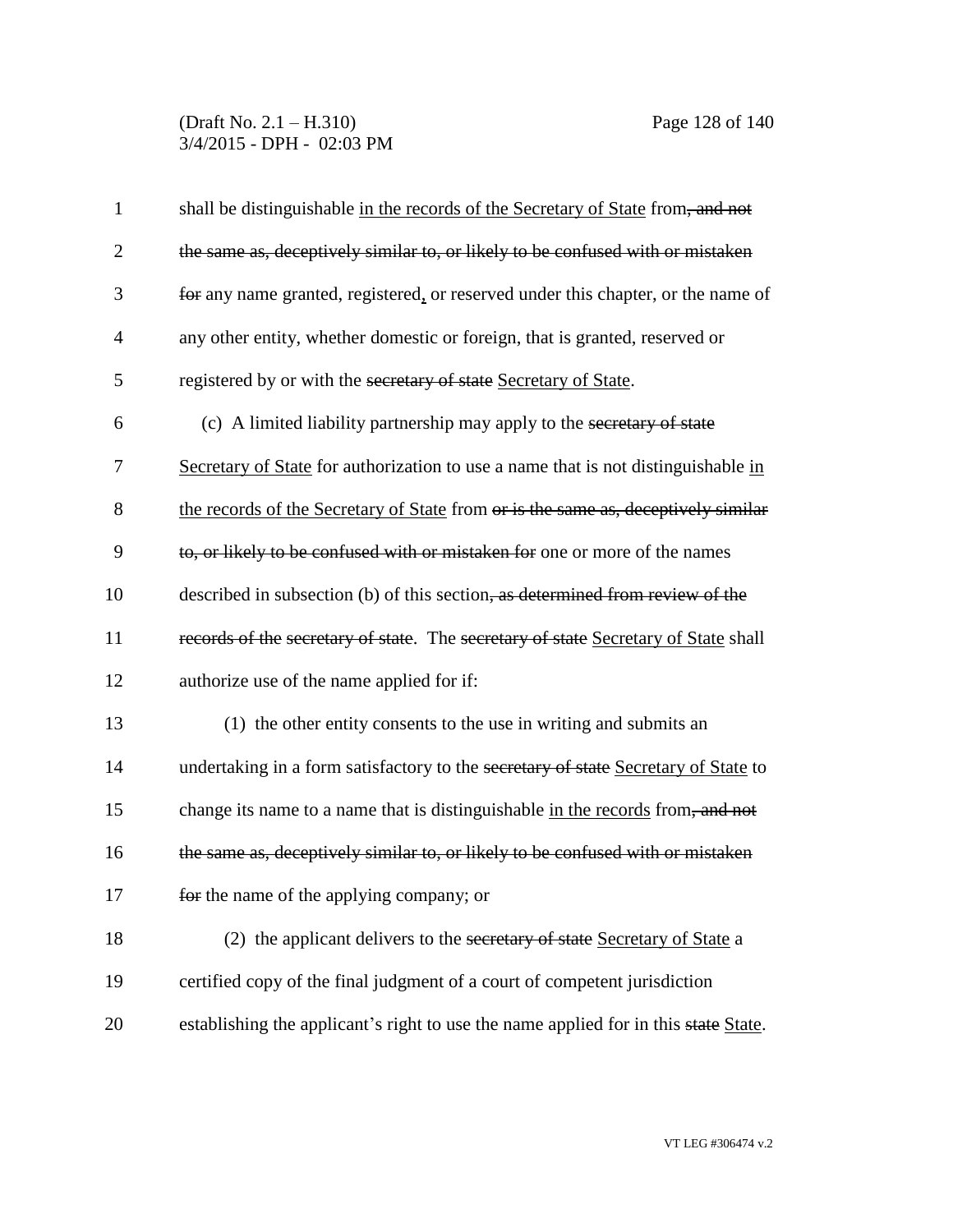# (Draft No. 2.1 – H.310) Page 129 of 140 3/4/2015 - DPH - 02:03 PM

| $\mathbf{1}$   | (d) A limited liability partnership may use the name (including, including         |
|----------------|------------------------------------------------------------------------------------|
| $\overline{2}$ | the trade name) name, of another domestic or foreign limited liability             |
| 3              | partnership that is used in this state State if the other partnership is organized |
| $\overline{4}$ | or authorized to transact business in this state State and the proposed user       |
| 5              | partnership:                                                                       |
| 6              | (1) has merged with the other partnership;                                         |
| 7              | (2) has been formed by reorganization of the other partnership; or                 |
| 8              | (3) has acquired all or substantially all of the assets, including the name,       |
| 9              | of the other partnership.                                                          |
| 10             | (e) Notwithstanding any other provision of law, a limited liability                |
| 11             | partnership or foreign limited liability partnership that renders professional     |
| 12             | service may use as its name all or some of the names of individual present or      |
| 13             | former partners of the partnership or a predecessor partnership, as permitted by   |
| 14             | the applicable rules of ethics and by the applicable statutory or regulatory       |
| 15             | provisions governing the rendering of such professional service.                   |
| 16             | Sec. 6. 11 V.S.A. § 3402 is amended to read:                                       |
| 17             | § 3402. NAME                                                                       |
| 18             | (a) The name of each limited partnership as set forth in its certificate of        |
| 19             | limited partnership:                                                               |
| 20             | (1) shall contain the words "Limited Partnership," or the letters "L.P.";          |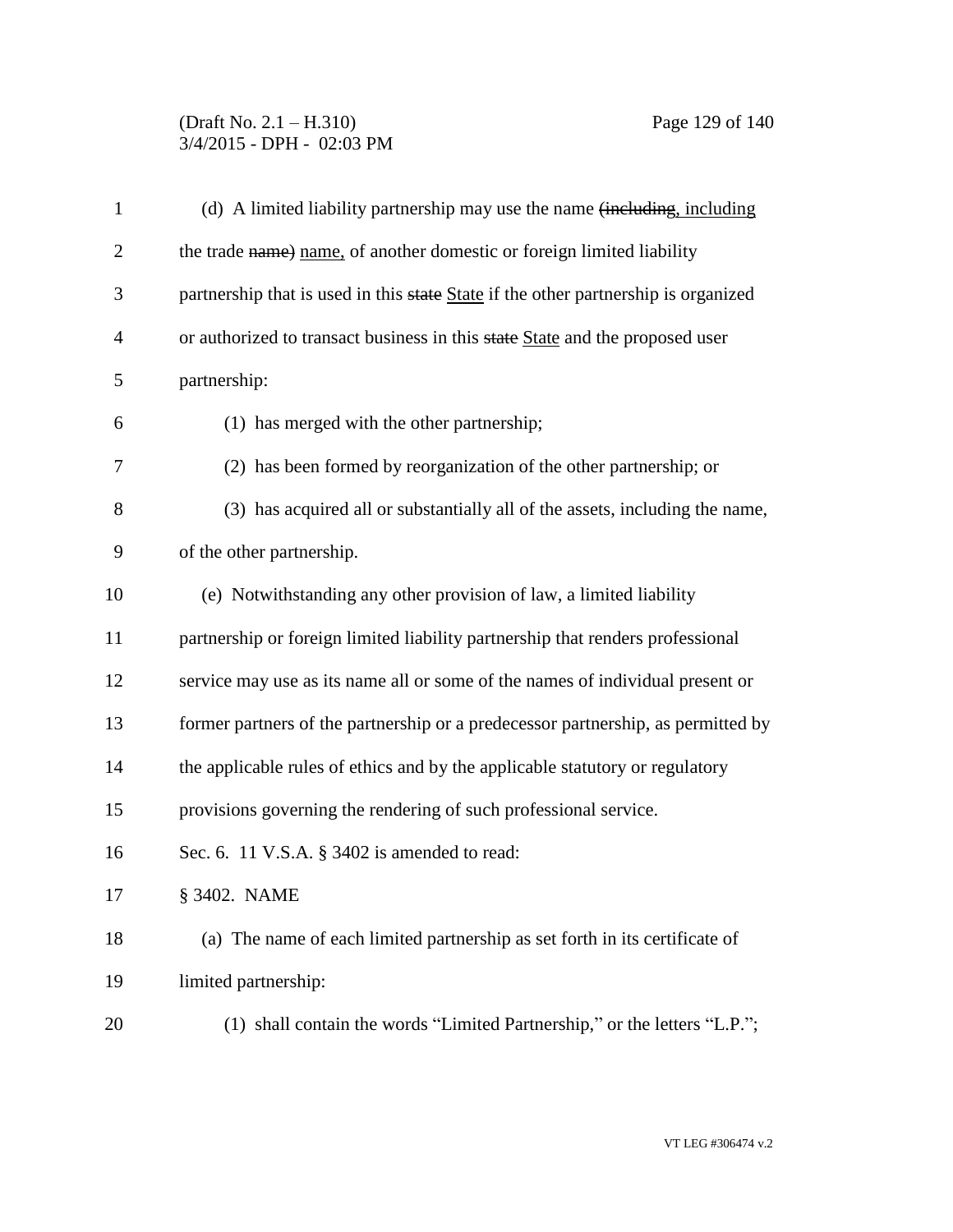# (Draft No. 2.1 – H.310) Page 130 of 140 3/4/2015 - DPH - 02:03 PM

| $\mathbf{1}$   | (2) may not contain the name of a limited partner unless it is also the            |
|----------------|------------------------------------------------------------------------------------|
| $\mathbf{2}$   | name of a general partner or the corporate name of a corporate general partner,    |
| 3              | or the business of the limited partnership had been carried on under that name     |
| $\overline{4}$ | before the admission of that limited partner;                                      |
| 5              | (3) may not be the same as, or deceptively similar to, shall be                    |
| 6              | distinguishable in the records of the Secretary of State from the name of any      |
| 7              | corporation, limited liability company, limited liability partnership, or limited  |
| $8\,$          | partnership organized under the laws of this state State or licensed or registered |
| 9              | as a foreign corporation, limited liability company, limited liability partnership |
| 10             | or limited partnership in this state State; and                                    |
| 11             | (4) may not contain the following words: "corporation," "incorporated,"            |
| 12             | "limited" by itself, "limited liability company," "limited company," or the        |
| 13             | abbreviations "corp.," "Inc.," or "Ltd."                                           |
| 14             | (b) A person intending to operate a postsecondary school, as defined in            |
| 15             | 16 V.S.A. §§ 176 and 176a, shall apply for a certificate of approval from the      |
| 16             | state board of education State Board of Education prior to registering a name      |
| 17             | under this chapter.                                                                |
| 18             | Sec. 7. 11 V.S.A. § 3484 is amended to read:                                       |
| 19             | § 3484. NAME                                                                       |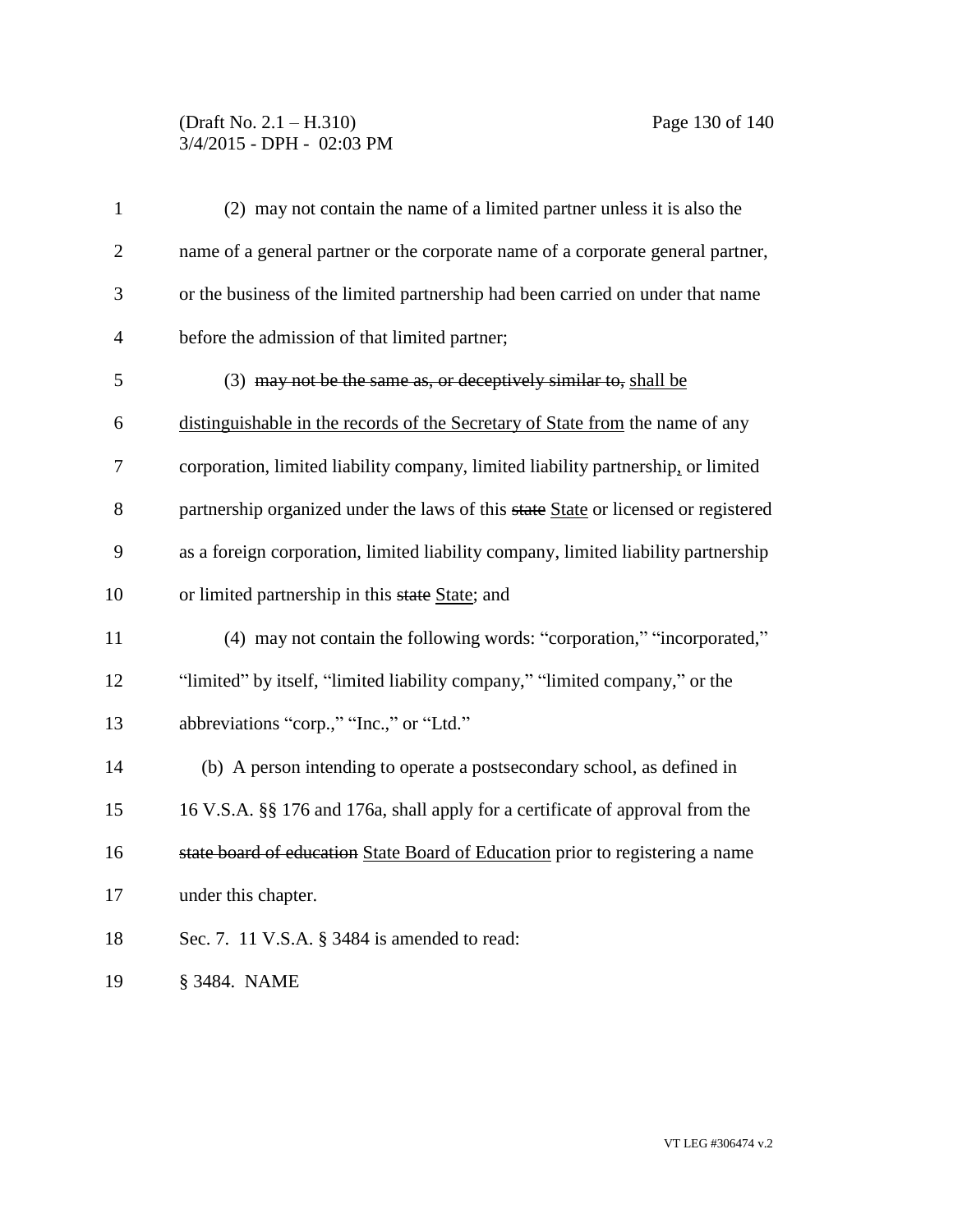(Draft No. 2.1 – H.310) Page 131 of 140 3/4/2015 - DPH - 02:03 PM

| $\mathbf{1}$   | A foreign limited partnership may register with the secretary of state             |
|----------------|------------------------------------------------------------------------------------|
| $\overline{2}$ | Secretary of State under any name, whether or not it is the name under which it    |
| 3              | is registered in its state of organization, and it:                                |
| $\overline{4}$ | (1) shall contain the words "Limited Partnership," or the letters "L.P.";          |
| 5              | (2) may not contain the name of a limited partner unless it is also the            |
| 6              | name of a general partner or the corporate name of a corporate general partner,    |
| $\overline{7}$ | or the business of the limited partnership had been carried on under the name      |
| 8              | before the admission of that limited partner;                                      |
| 9              | (3) may not be the same as, or deceptively similar to, shall be                    |
| 10             | distinguishable in the records of the Secretary of State from the name of any      |
| 11             | corporation, limited liability company, limited liability partnership, or limited  |
| 12             | partnership organized under the laws of the state State or licensed or registered  |
| 13             | as a foreign corporation, limited liability company, limited liability partnership |
| 14             | or limited partnership in this state State; and                                    |
| 15             | (4) may not contain the following words: "corporation," "incorporated,"            |
| 16             | "limited by itself," "limited liability company," "limited company," or the        |
| 17             | abbreviations "corp.," "inc.," or "ltd."                                           |
| 18             | Sec. 8. 11A V.S.A. § 4.01 is amended to read:                                      |
| 19             | § 4.01. CORPORATE NAME                                                             |
| 20             | (a) A corporate name:                                                              |
|                |                                                                                    |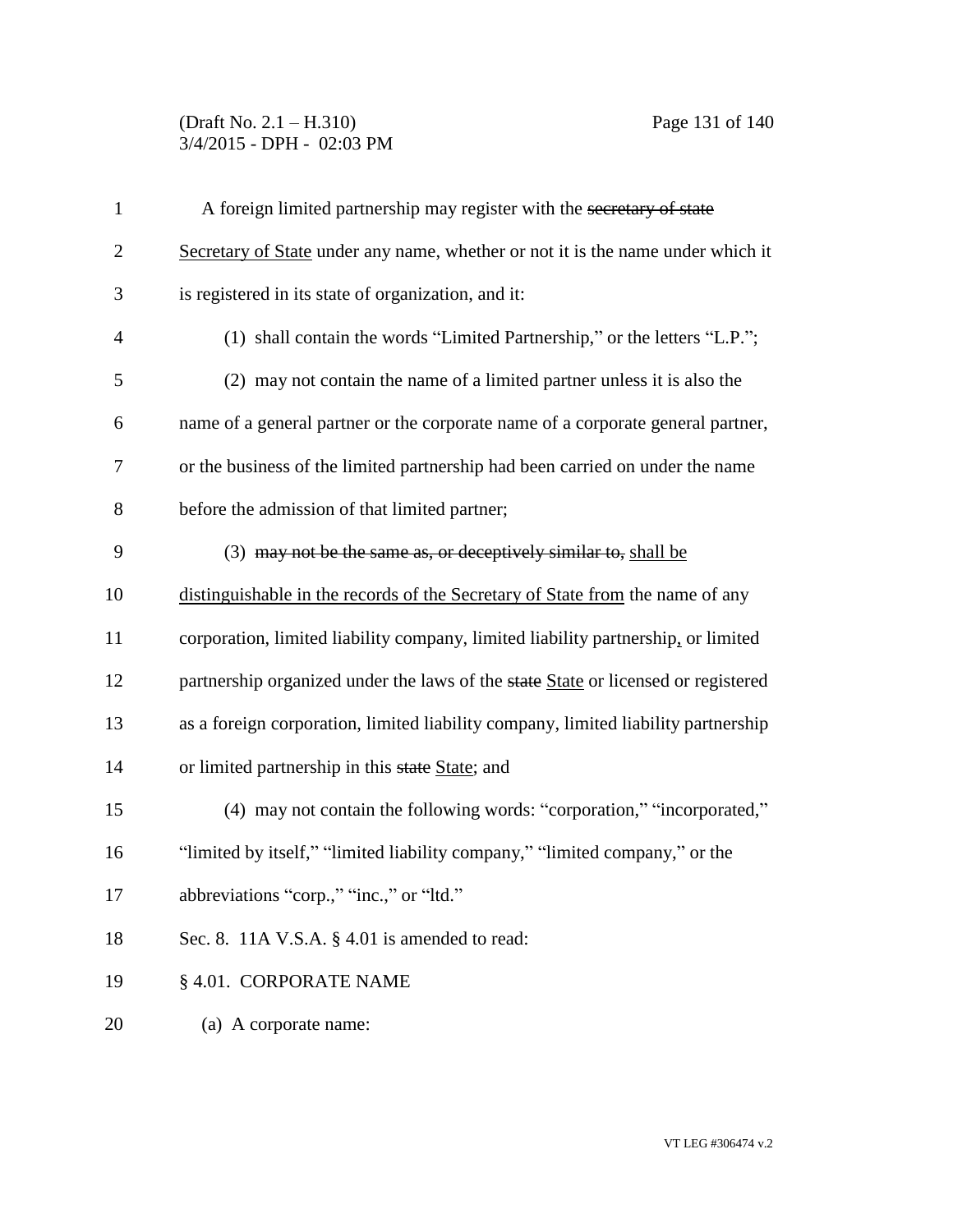# (Draft No. 2.1 – H.310) Page 132 of 140 3/4/2015 - DPH - 02:03 PM

| $\mathbf{1}$   | (1) must shall contain the word "corporation," "incorporated,"                     |
|----------------|------------------------------------------------------------------------------------|
| $\overline{2}$ | "company," or "limited," or the abbreviation "corp.," "inc.," "co.," or "ltd.," or |
| 3              | words or abbreviations of like import in another language;                         |
| $\overline{4}$ | (2) may not contain language stating or implying that the corporation is           |
| 5              | organized for a purpose other than that permitted by section 3.01 of this title    |
| 6              | and its articles of incorporation;                                                 |
| 7              | (3) shall not have the word "cooperative" or any abbreviation thereof as           |
| 8              | part of its name unless the corporation is a worker cooperative corporation        |
| 9              | organized under 11 V.S.A. chapter 8 of Title 11 or the articles of incorporation   |
| 10             | contain all of the provisions required of a corporation organized as a             |
| 11             | cooperative association; and                                                       |
| 12             | (4) shall not include any word not otherwise authorized by law.                    |
| 13             | (b) Except as authorized by subsections (c) and (d) of this section, a             |
| 14             | corporate name, based upon the records of the secretary of state, shall be         |
| 15             | distinguishable in the records of the Secretary of State from, and not the same    |
| 16             | as, deceptively similar to, or likely to be confused with or mistaken for any      |
| 17             | name granted, registered, or reserved under this chapter, or the name of any       |
| 18             | other entity, whether domestic or foreign, that is reserved, registered, or        |
| 19             | granted by or with the secretary of state Secretary of State.                      |
| 20             | (c) A corporation may apply to the secretary of state Secretary of State for       |
| 21             | authorization to use a name that is not distinguishable in the records from, or is |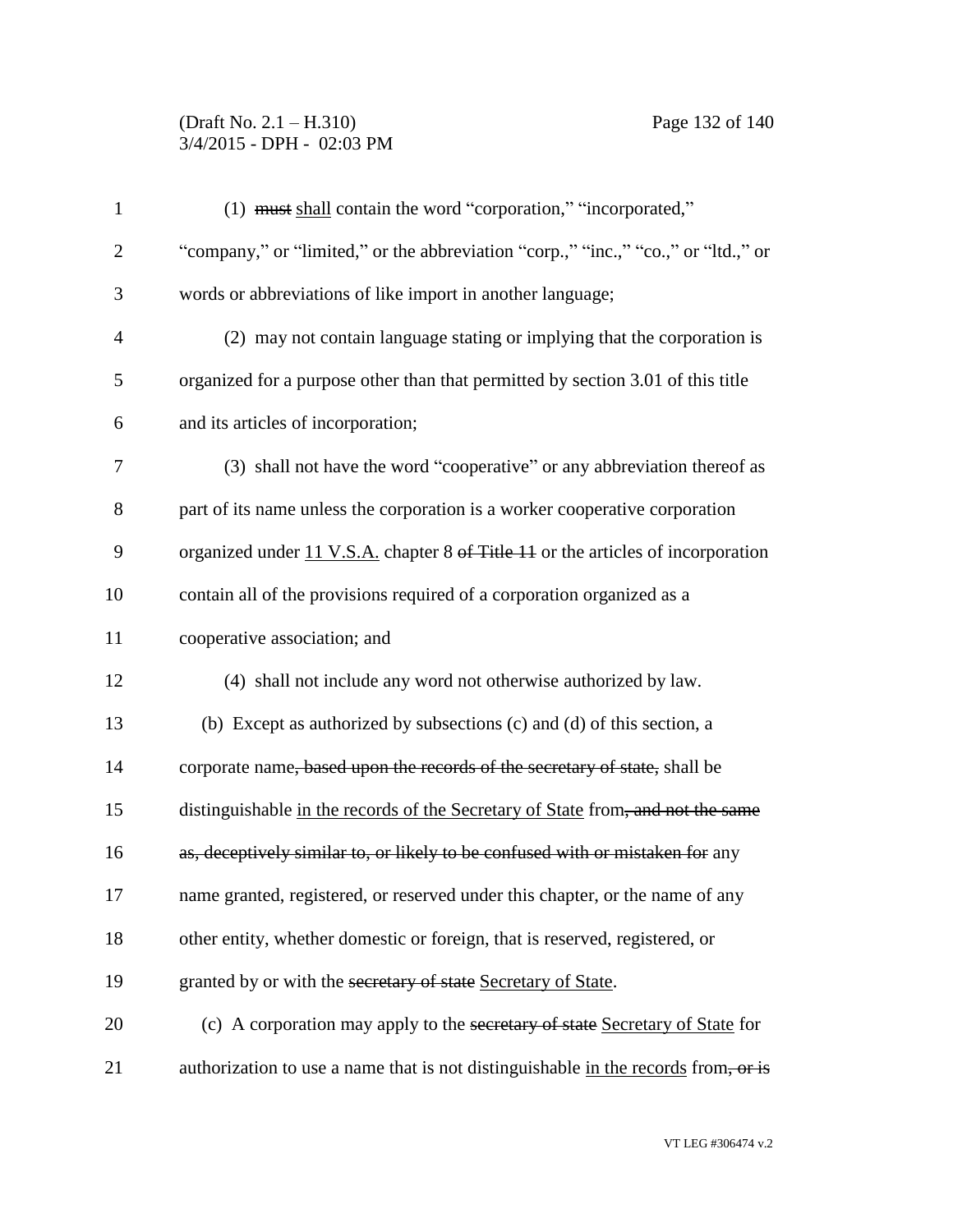(Draft No. 2.1 – H.310) Page 133 of 140 3/4/2015 - DPH - 02:03 PM

| $\mathbf{1}$   | the same as, deceptively similar to, or likely to be confused with or mistaken      |
|----------------|-------------------------------------------------------------------------------------|
| $\overline{2}$ | for one or more of the names described in subsection $(b)$ of this section, as      |
| 3              | determined from review of the records of the secretary of state. The secretary      |
| $\overline{4}$ | of state Secretary of State shall authorize use of the name applied for if:         |
| 5              | (1) the other corporation or business consents to the use in writing and            |
| 6              | submits an undertaking in form satisfactory to the secretary of state Secretary     |
| 7              | of State to change its name to a name that is distinguishable in the records        |
| 8              | from, and not the same as, deceptively similar to, or likely to be confused with    |
| 9              | or mistaken for the name of the applying corporation; or                            |
| 10             | (2) the applicant delivers to the secretary of state Secretary of State a           |
| 11             | certified copy of the final judgment of a court of competent jurisdiction           |
| 12             | establishing the applicant's right to use the name applied for in this state State. |
| 13             | (d) A corporation may use the name (including, including the fictitious             |
| 14             | name) name, of another domestic or foreign corporation that is used in this         |
| 15             | state State if the other corporation is incorporated or authorized to transact      |
| 16             | business in this state State and the proposed user corporation:                     |
| 17             | (1) has merged with the other corporation;                                          |
| 18             | (2) has been formed by reorganization of the other corporation; or                  |
| 19             | (3) has acquired all or substantially all of the assets, including the              |
| 20             | corporate name, of the other corporation.                                           |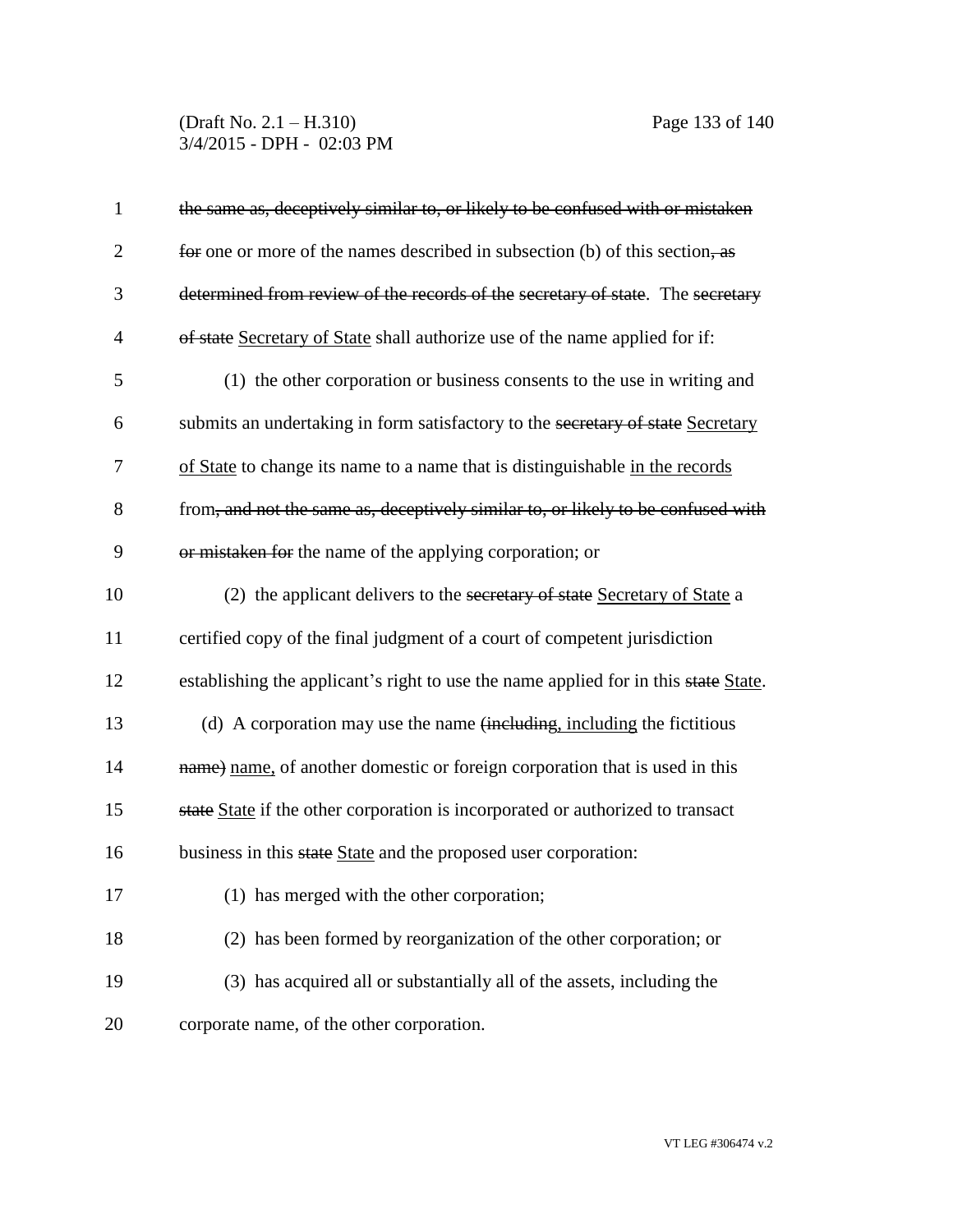(Draft No. 2.1 – H.310) Page 134 of 140 3/4/2015 - DPH - 02:03 PM

| $\mathbf{1}$   | Sec. 9. $11A$ V.S.A. § 4.03 is amended to read:                                                     |
|----------------|-----------------------------------------------------------------------------------------------------|
| $\overline{2}$ | § 4.03. REGISTERED NAME                                                                             |
| 3              | (a) A foreign corporation may register its corporate name, or its corporate                         |
| $\overline{4}$ | name with any addition required by section 15.06 of this title, if the name is                      |
| 5              | distinguishable in the records of the Secretary of State from, and not the same                     |
| 6              | as, deceptively similar to, or likely to be confused with or mistaken for the                       |
| 7              | corporate or business names that are not available under section $4.01(b)(3)$ of                    |
| 8              | this title.                                                                                         |
| 9              | (b) A foreign corporation registers its corporate name, or its corporate                            |
| 10             | name with any addition required by section 15.06 of this title, by delivering to                    |
| 11             | the secretary of state Secretary of State for filing an application:                                |
| 12             | (1) setting forth its corporate name, or its corporate name with any                                |
| 13             | addition required by section 15.06 of this title, the state or country and date of                  |
| 14             | its incorporation, and a brief description of the nature of the business in which                   |
| 15             | it is engaged; and                                                                                  |
| 16             | (2) accompanied by a certificate of good standing $\left(\text{or } \text{or a document of}\right)$ |
| 17             | similar <i>import</i> ) <i>import</i> from the state or country of incorporation.                   |
| 18             | (c) The name is registered for the applicant's exclusive use upon the                               |
| 19             | effective date of the application.                                                                  |
| 20             | (d) A foreign corporation whose registration is effective may renew it for                          |
| 21             | successive years by delivering to the secretary of state Secretary of State for                     |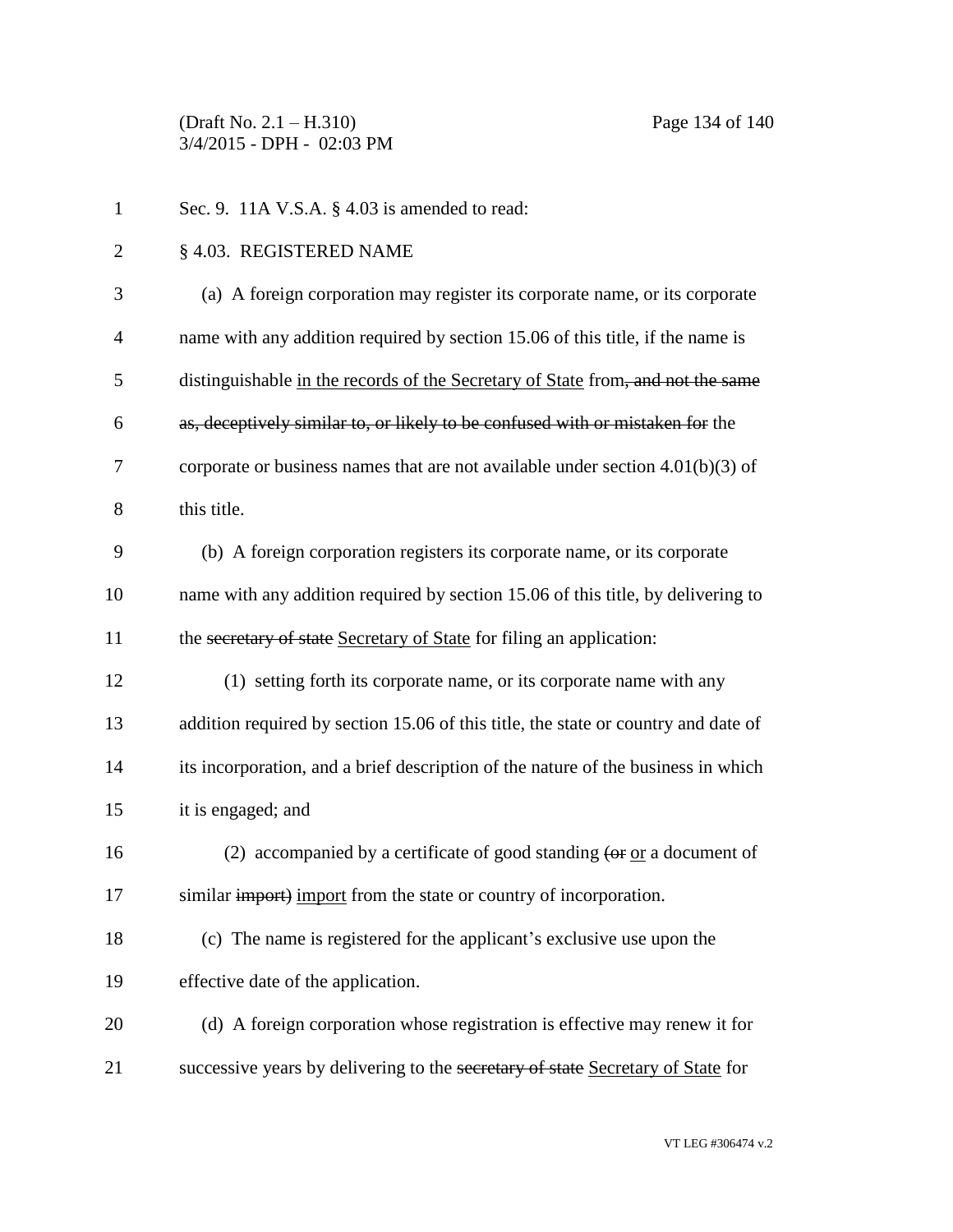# (Draft No. 2.1 – H.310) Page 135 of 140 3/4/2015 - DPH - 02:03 PM

| $\mathbf{1}$   | filing a renewal application, which complies with the requirements of                |
|----------------|--------------------------------------------------------------------------------------|
| $\overline{2}$ | subsection (b) of this section, between October 1 and December 41 of the             |
| 3              | preceding year. The renewal application when filed renews the registration for       |
| $\overline{4}$ | the following calendar year.                                                         |
| 5              | (e) A foreign corporation whose registration is effective may thereafter             |
| 6              | qualify as a foreign corporation under the registered name or consent in writing     |
| 7              | to the use of that name by a corporation thereafter incorporated under this title    |
| 8              | or by another foreign corporation thereafter authorized to transact business in      |
| 9              | this state State. The registration terminates when the domestic corporation is       |
| 10             | incorporated or the foreign corporation qualifies or consents to the                 |
| 11             | qualification of another foreign corporation under the registered name.              |
| 12             | Sec. 10. 11A V.S.A. § 15.06 is amended to read:                                      |
| 13             | § 15.06. CORPORATE NAME OF FOREIGN CORPORATION                                       |
| 14             | (a) If the corporate name of a foreign corporation does not satisfy the              |
| 15             | requirements of section 4.01 of this title, the foreign corporation to obtain or     |
| 16             | maintain a certificate of authority to transact business in this state State:        |
| 17             | (1) may add the word "corporation," "incorporated," "company," or                    |
| 18             | "limited," or the abbreviation "corp.," "inc.," "co.," or "ltd.," to its corporate   |
| 19             | name for use in this state State; or                                                 |
| 20             | (2) may use an available trade name to transact business in this state               |
| 21             | State if its corporate name is unavailable and it delivers to the secretary of state |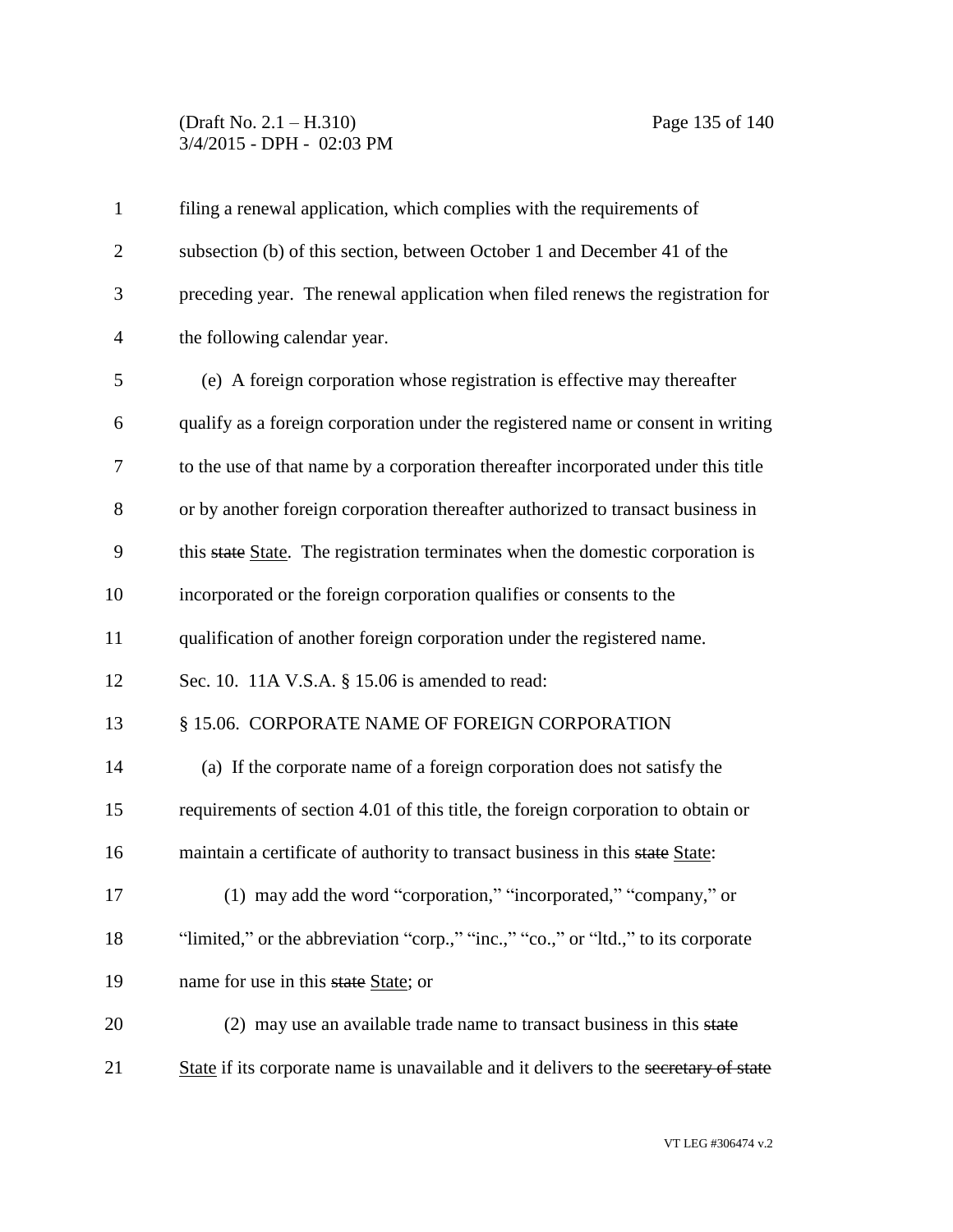(Draft No. 2.1 – H.310) Page 136 of 140 3/4/2015 - DPH - 02:03 PM

| $\mathbf{1}$   | Secretary of State for filing a copy of the resolution of its board of directors,       |
|----------------|-----------------------------------------------------------------------------------------|
| $\mathbf{2}$   | certified by its secretary, adopting the trade name.                                    |
| 3              | (b) Except as authorized by subsections (c) and (d) of this section, the                |
| $\overline{4}$ | corporate name (including, including a trade name) name, of a foreign                   |
| 5              | corporation must shall be distinguishable in the records of the Secretary of            |
| 6              | State from, and not the same as, deceptively similar to, or likely to be confused       |
| 7              | with or mistaken for any name granted, registered, or reserved under this               |
| 8              | chapter, or the name of any other entity, whether domestic or foreign, that is          |
| 9              | reserved, registered, or granted by or with the secretary of state Secretary of         |
| 10             | State.                                                                                  |
| 11             | (c) A foreign corporation may apply to the secretary of state Secretary of              |
| 12             | State for authorization to use in this state State the name of another corporation      |
| 13             | incorporated or authorized to transact business in this state State that is not         |
| 14             | distinguishable in the records from, or is the same as, deceptively similar to, or      |
| 15             | likely to be confused with or mistaken for one or more of the names described           |
| 16             | in subsection (b) of this section, as determined from review of the records of          |
| 17             | the secretary of state, by submitting to the secretary of state Secretary of State      |
| 18             | a satisfactory written form indicating the other corporation's consent and              |
| 19             | change of name.                                                                         |
| 20             | (d) A foreign corporation may use in this state State the name $\overline{(including)}$ |
| 21             | including the trade name) name, of another domestic or foreign corporation              |

VT LEG #306474 v.2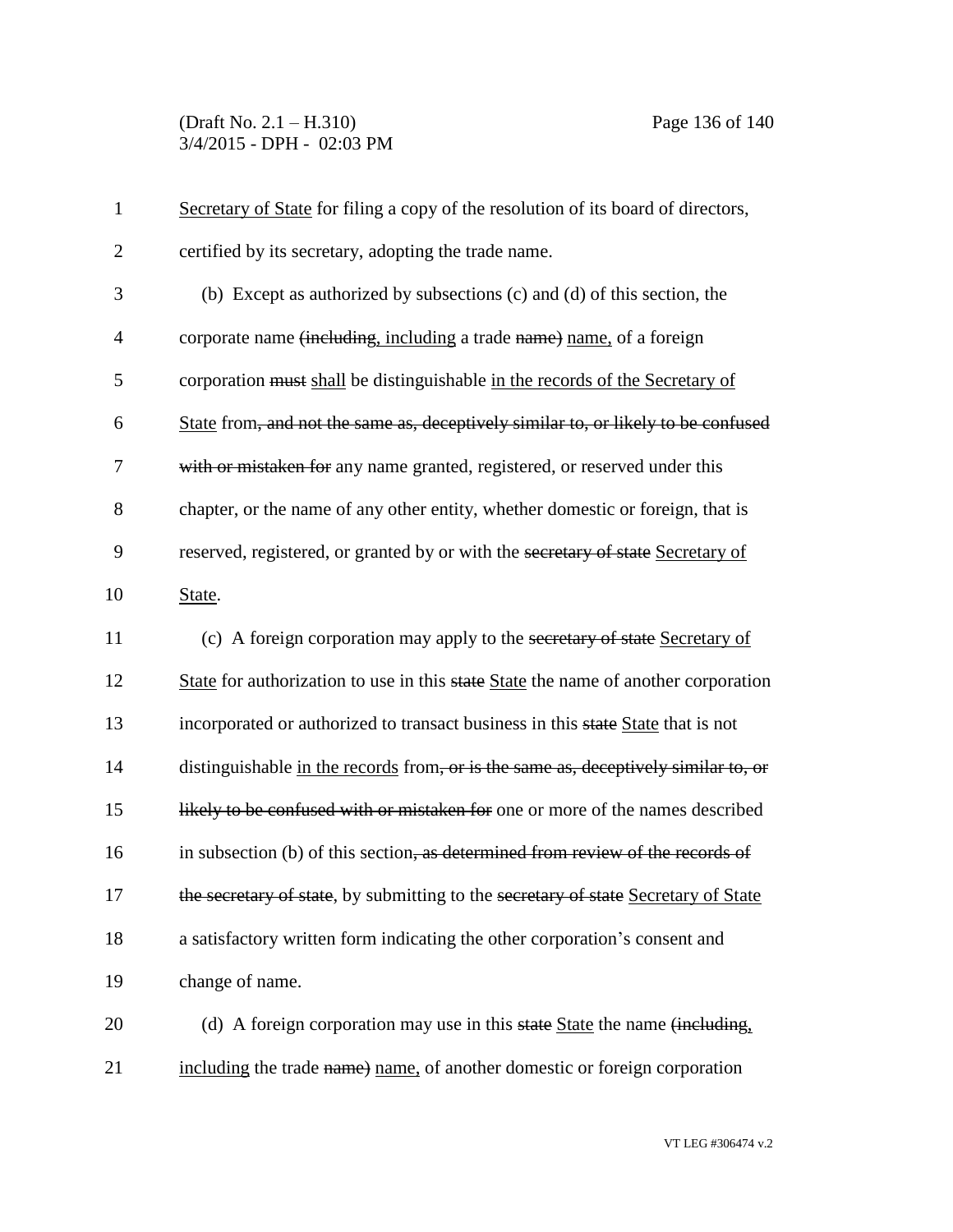(Draft No. 2.1 – H.310) Page 137 of 140 3/4/2015 - DPH - 02:03 PM

| $\mathbf{1}$   | that is used in this state State if the other corporation is incorporated or       |
|----------------|------------------------------------------------------------------------------------|
| $\overline{2}$ | authorized to transact business in this state State and the foreign corporation:   |
| 3              | (1) has merged with the other corporation;                                         |
| $\overline{4}$ | (2) has been formed by reorganization of the other corporation; or                 |
| 5              | (3) has acquired all or substantially all of the assets, including the             |
| 6              | corporate name, of the other corporation.                                          |
| 7              | (e) If a foreign corporation authorized to transact business in this state State   |
| 8              | changes its corporate name to one that does not satisfy the requirements of        |
| 9              | section 4.01 of this title, it may not transact business in this state State under |
| 10             | the changed name until it adopts a name satisfying the requirements of section     |
| 11             | 4.01 and obtains an amended certificate of authority under section 15.04 of this   |
| 12             | title.                                                                             |
| 13             | Sec. 11. 11B V.S.A. § 4.01 is amended to read:                                     |
| 14             | § 4.01. CORPORATE NAME                                                             |
| 15             | (a) A corporate name:                                                              |
| 16             | (1) must shall contain the word "corporation," "incorporated,"                     |
| 17             | "company," or "limited," or the abbreviation "corp.," "inc.," "co.," or "ltd.," or |
| 18             | words or abbreviations of like import in another language;                         |
| 19             | (2) may not contain language stating or implying that the corporation is           |
| 20             | organized for a purpose other than that permitted by section 3.01 of this title    |
| 21             | and its articles of incorporation;                                                 |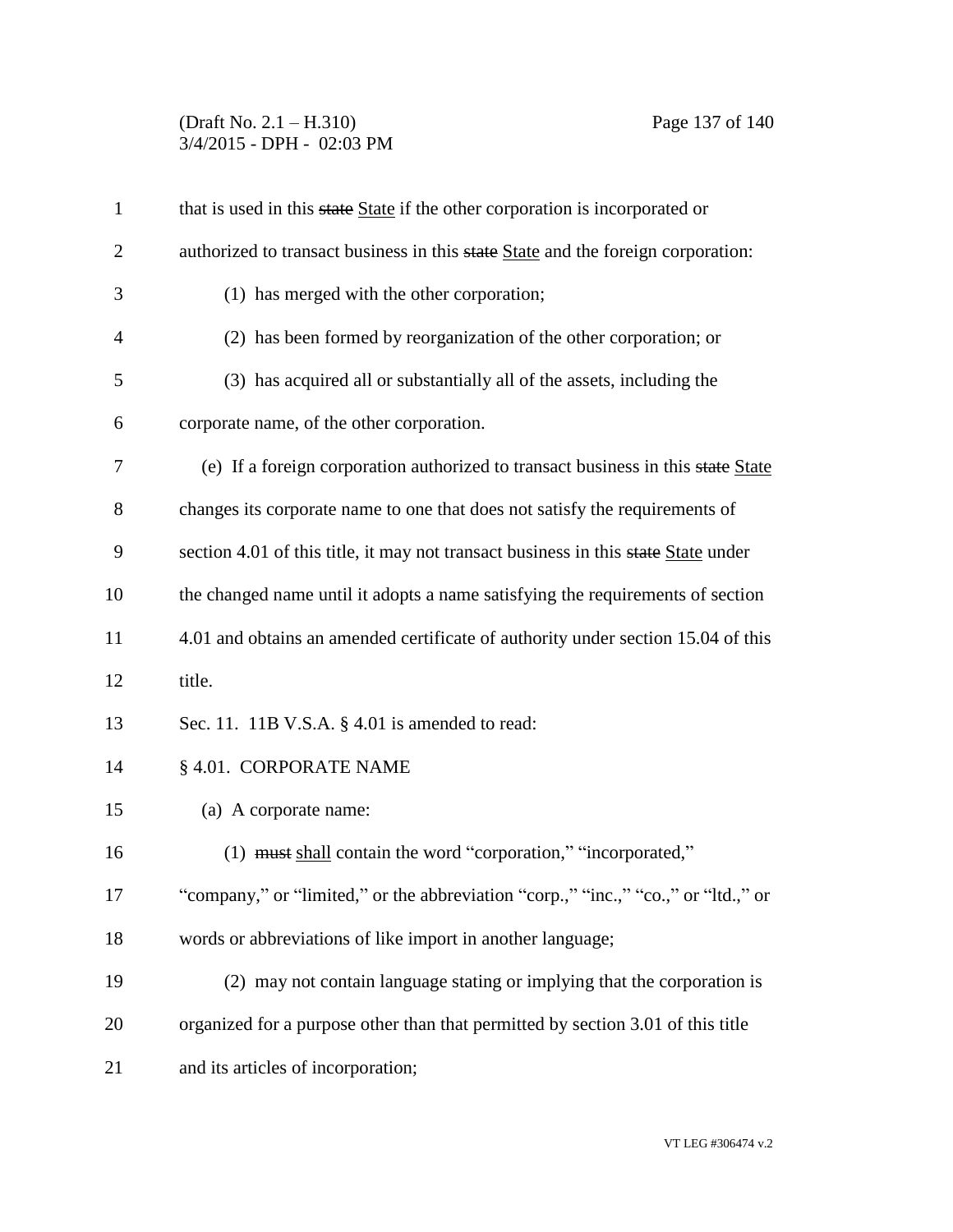# (Draft No. 2.1 – H.310) Page 138 of 140 3/4/2015 - DPH - 02:03 PM

| $\mathbf{1}$   | (3) shall not have the word "cooperative" or any abbreviation thereof as                  |
|----------------|-------------------------------------------------------------------------------------------|
| $\overline{2}$ | part of its name; and                                                                     |
| 3              | (4) shall not include any word not otherwise authorized by law.                           |
| $\overline{4}$ | (b) Except as authorized by subsections (c) and (d) of this section, a                    |
| 5              | corporate name, based upon the records of the secretary of state, shall be                |
| 6              | distinguishable in the records of the Secretary of State from, and not the same           |
| $\tau$         | as, deceptively similar to, or likely to be confused with or mistaken for any             |
| 8              | name granted, registered, or reserved under this chapter, or the name of any              |
| 9              | other entity, whether domestic or foreign, that is reserved, registered, or               |
| 10             | granted by or with the secretary of state Secretary of State.                             |
| 11             | (c) A corporation may apply to the secretary of state Secretary of State for              |
| 12             | authorization to use a name that is not distinguishable in the records from, or is        |
| 13             | the same as, deceptively similar to, or likely to be confused with or mistaken            |
| 14             | for one or more of the names described in subsection (b) of this section, $\frac{1}{100}$ |
| 15             | determined from review of the records of the secretary of state. The secretary            |
| 16             | of state Secretary of State shall authorize use of the name applied for if:               |
| 17             | (1) the other corporation or business consents to the use in writing and                  |
| 18             | submits an undertaking in form satisfactory to the secretary of state Secretary           |
| 19             | of State to change its name to a name that is distinguishable in the records              |
| 20             | from, and not the same as, deceptively similar to, or likely to be confused with          |
| 21             | or mistaken for the name of the applying corporation; or                                  |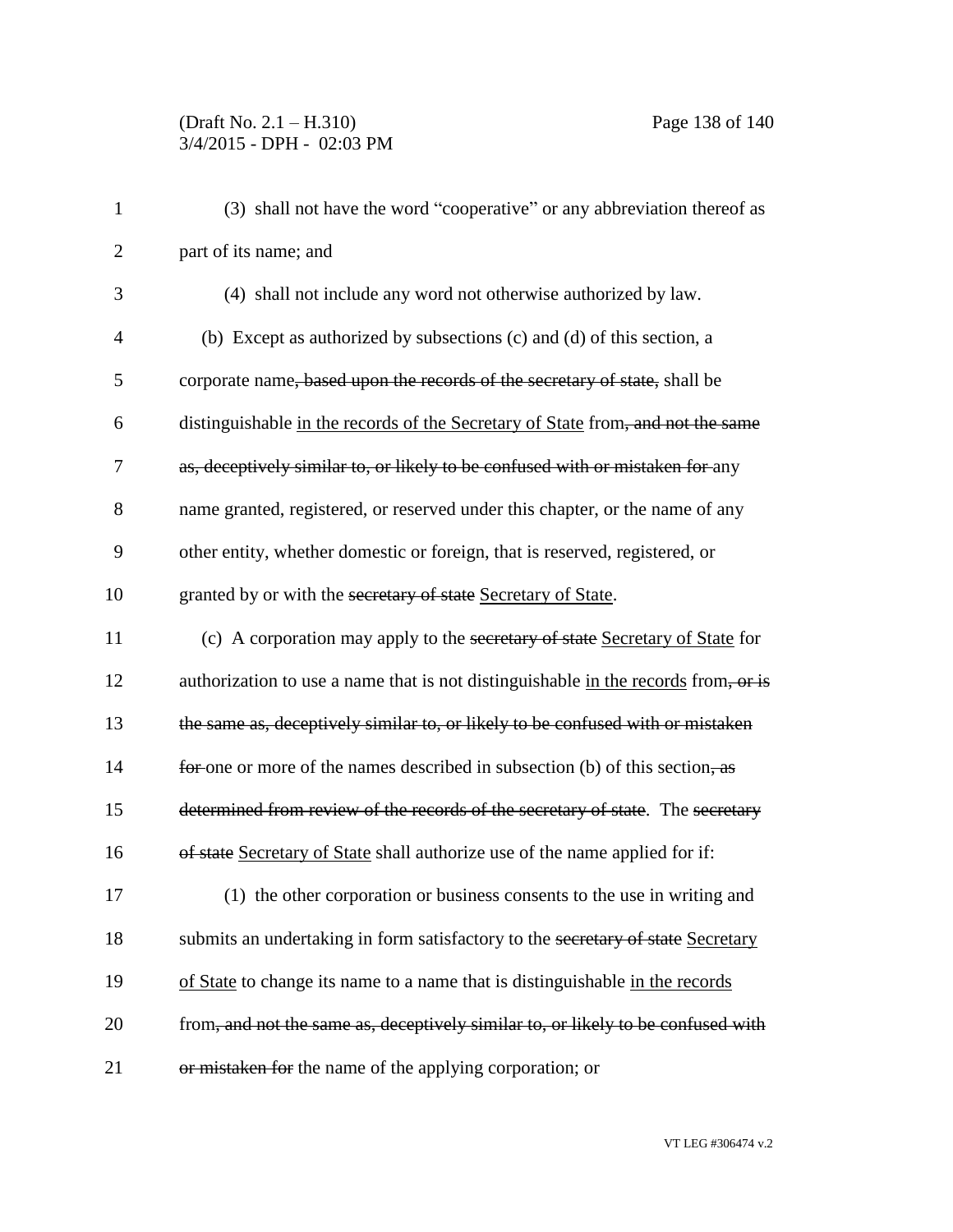# (Draft No. 2.1 – H.310) Page 139 of 140 3/4/2015 - DPH - 02:03 PM

| $\mathbf{1}$   | (2) the applicant delivers to the secretary of state Secretary of State a           |
|----------------|-------------------------------------------------------------------------------------|
| $\overline{2}$ | certified copy of the final judgment of a court of competent jurisdiction           |
| 3              | establishing the applicant's right to use the name applied for in this state State. |
| 4              | (d) A corporation may use the name (including, including the fictitious             |
| 5              | name) name, of another domestic or foreign corporation that is used in this         |
| 6              | state State if the other corporation is incorporated or authorized to transact      |
| 7              | business in this state State and the proposed user corporation:                     |
| 8              | (1) has merged with the other corporation;                                          |
| 9              | (2) has been formed by reorganization of the other corporation; or                  |
| 10             | (3) has acquired all or substantially all of the assets, including the              |
| 11             | corporate name, of the other corporation.                                           |
| 12             | Sec. 12. EFFECTIVE DATE; APPLICATION                                                |
| 13             | (a) This section and Secs. 3–11 shall take effect on July 1, 2015.                  |
| 14             | (b) Sec. 1 shall take effect on July 1, 2016.                                       |
| 15             | (c) Sec. 2 shall take effect on July 1, 2015, and apply only to:                    |
| 16             | (1) a limited liability company formed on or after July 1, 2015; and                |
| 17             | (2) except as otherwise provided in subsection (f) of this section, a               |
| 18             | limited liability company formed before July 1, 2015 that elects, in the manner     |
| 19             | provided in its operating agreement or by law for amending the operating            |
| 20             | agreement, to be subject to this act.                                               |